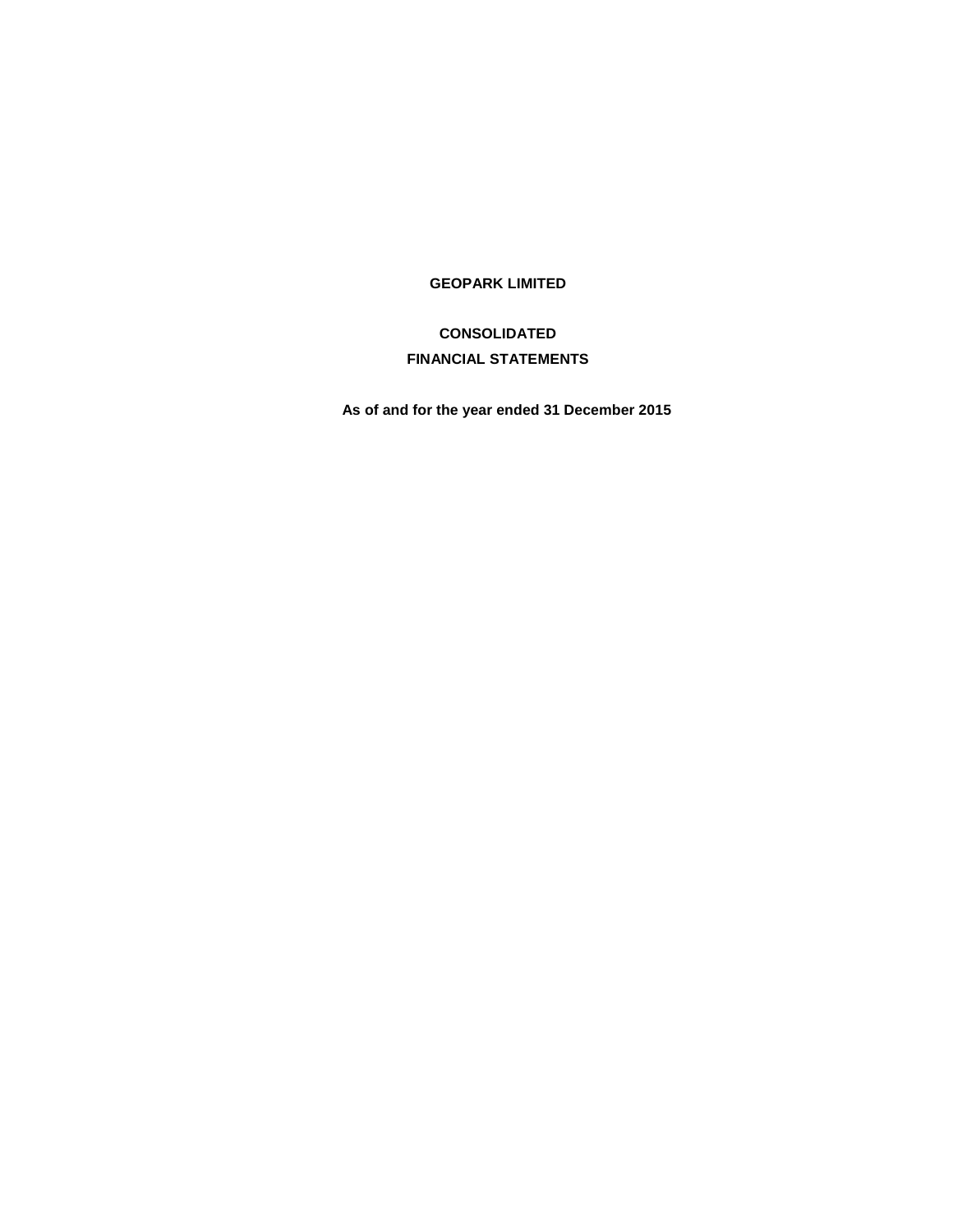# **Contents**

- Report of Independent Registered Public Accounting Firm
- Consolidated Statement of Income
- Consolidated Statement of Comprehensive Income
- Consolidated Statement of Financial Position
- Consolidated Statement of Changes in Equity
- Consolidated Statement of Cash Flow
- Notes to the Consolidated Financial Statements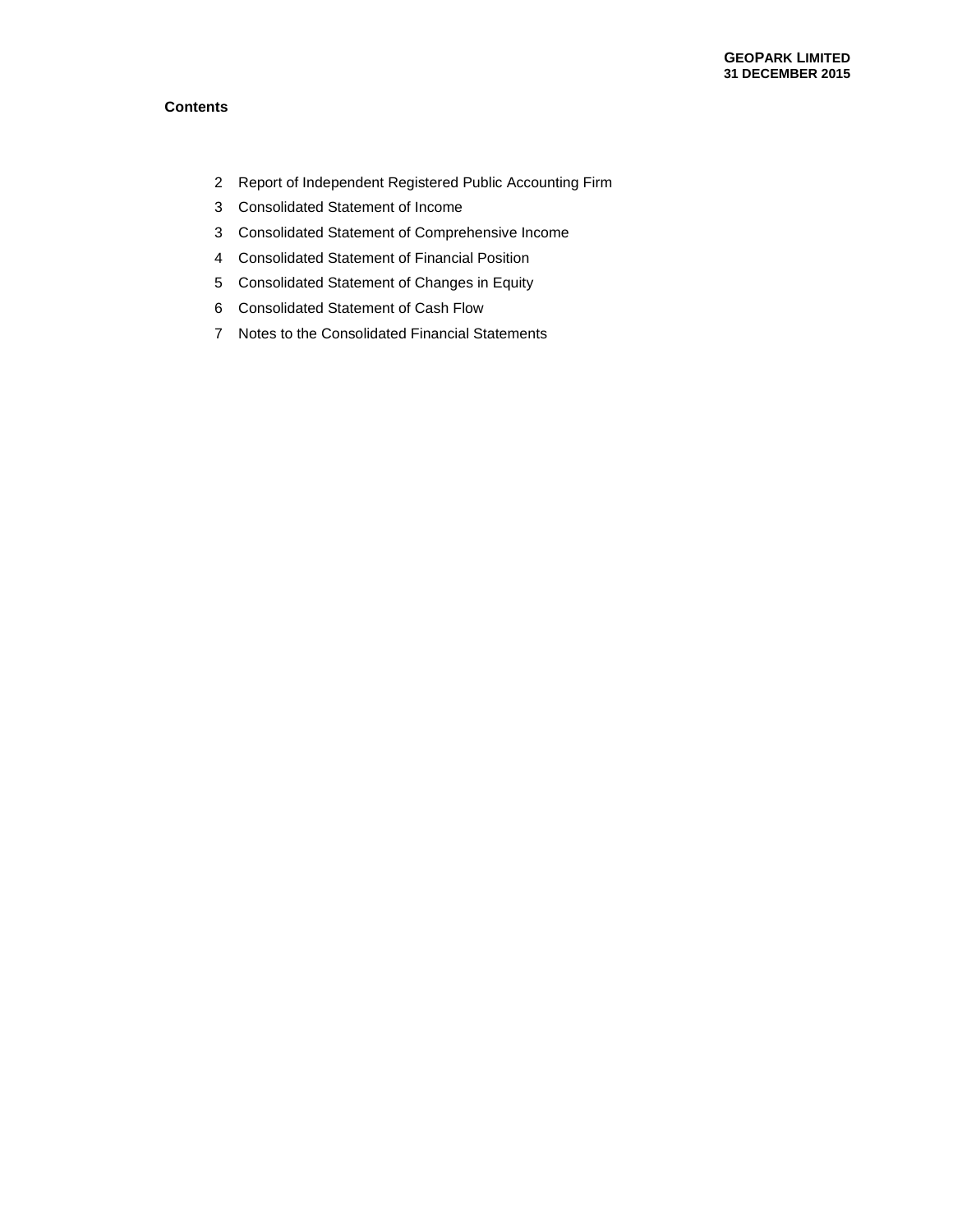# *Report of Independent Registered Public Accounting Firm*

To the Board of Directors and Shareholders of GeoPark Limited

In our opinion, the accompanying consolidated statement of financial position and the related consolidated statements of income, comprehensive income, changes in equity, and cash flow present fairly, in all material respects, the financial position of GeoPark Limited and its subsidiaries at December 31, 2015 and 2014, and the results of their operations and their cash flows for each of the three years in the period ended December 31, 2015, in conformity with International Financial Reporting Standards as issued by the International Accounting Standards Board. These financial statements are the responsibility of the Company's management. Our responsibility is to express an opinion on these financial statements based on our audits. We conducted our audits of these statements in accordance with the standards of the Public Company Accounting Oversight Board (United States). Those standards require that we plan and perform the audit to obtain reasonable assurance about whether the financial statements are free of material misstatement. An audit includes examining, on a test basis, evidence supporting the amounts and disclosures in the financial statements, assessing the accounting principles used and significant estimates made by management, and evaluating the overall financial statement presentation. We believe that our audits provide a reasonable basis for our opinion.

PRICE WATERHOUSE & CO. S.R.L.

By (Partner)

Carlos Martín Barbafina

Autonomous City of Buenos Aires, Argentina March 9, 2016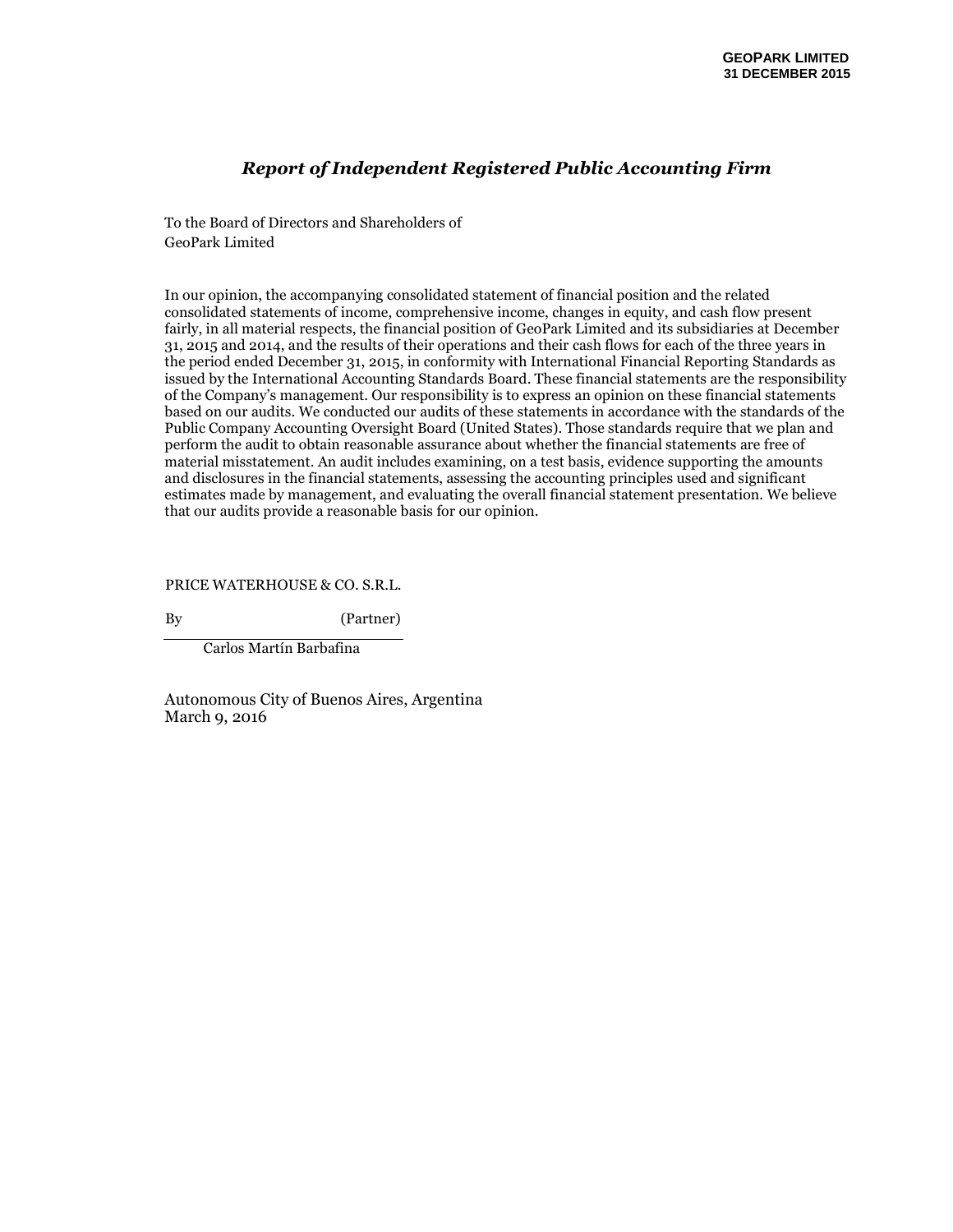# **CONSOLIDATED STATEMENT OF INCOME**

| <b>Amounts in US\$ '000</b>                                                                                         | <b>Note</b>    | 2015       | 2014       | 2013       |
|---------------------------------------------------------------------------------------------------------------------|----------------|------------|------------|------------|
| <b>NET REVENUE</b>                                                                                                  | $\overline{7}$ | 209,690    | 428,734    | 338,353    |
| Production and operating costs                                                                                      | 8              | (86, 742)  | (131, 419) | (111, 296) |
| Geological and geophysical expenses                                                                                 | 11             | (13, 831)  | (13,002)   | (5,292)    |
| Administrative expenses                                                                                             | 12             | (37, 471)  | (45, 867)  | (44, 962)  |
| Selling expenses                                                                                                    | 13             | (5,211)    | (24, 428)  | (17, 252)  |
| Depreciation                                                                                                        |                | (105, 557) | (100, 528) | (69, 968)  |
| Write-off of unsuccessful efforts                                                                                   | 19             | (30,084)   | (30, 367)  | (10, 962)  |
| Impairment loss for non-financial assets                                                                            | 19-36          | (149, 574) | (9,430)    |            |
| Other (expenses) income                                                                                             |                | (13,711)   | (1,849)    | 5,343      |
| <b>OPERATING (LOSS) PROFIT</b>                                                                                      |                | (232, 491) | 71,844     | 83,964     |
| Financial costs                                                                                                     | 14             | (35,655)   | (27, 622)  | (33, 115)  |
| Foreign exchange loss                                                                                               |                | (33, 474)  | (23,097)   | (761)      |
| (LOSS) PROFIT BEFORE INCOME TAX                                                                                     |                | (301, 620) | 21,125     | 50,088     |
| Income tax benefit (expense)                                                                                        | 16             | 17,054     | (5, 195)   | (15, 154)  |
| (LOSS) PROFIT FOR THE YEAR                                                                                          |                | (284, 566) | 15,930     | 34,934     |
| Attributable to:                                                                                                    |                |            |            |            |
| Owners of the Company                                                                                               |                | (234, 031) | 8,085      | 22,521     |
| Non-controlling interest                                                                                            |                | (50, 535)  | 7,845      | 12,413     |
| (Losses) Earnings per share (in US\$) for (loss)<br>profit attributable to owners of the Company. Basic             | 18             | (4.05)     | 0.14       | 0.52       |
| (Losses) Earnings per share (in US\$) for (loss)<br>profit attributable to owners of the Company.<br><b>Diluted</b> | 18             | (4.05)     | 0.14       | 0.48       |

# **CONSOLIDATED STATEMENT OF COMPREHENSIVE INCOME**

| <b>Amounts in US\$ '000</b>                                                                                            | 2015       | 2014     | 2013    |
|------------------------------------------------------------------------------------------------------------------------|------------|----------|---------|
| (Loss) Profit for the year                                                                                             | (284, 566) | 15,930   | 34,934  |
| Other comprehensive income:                                                                                            |            |          |         |
| Items that may be subsequently reclassified to (loss)<br>profit                                                        |            |          |         |
| Currency translation difference                                                                                        | (1,001)    | (2, 448) | (1,956) |
| Total comprehensive (Loss) Income for the year                                                                         | (285, 567) | 13,482   | 32,978  |
| Attributable to:                                                                                                       |            |          |         |
| Owners of the Company                                                                                                  | (235, 032) | 5,637    | 20,565  |
| Non-controlling interest<br>The notes an newse 7 to 00 are an integral next of these consolidated financial statements | (50, 535)  | 7,845    | 12,413  |

The notes on pages 7 to 82 are an integral part of these consolidated financial statements.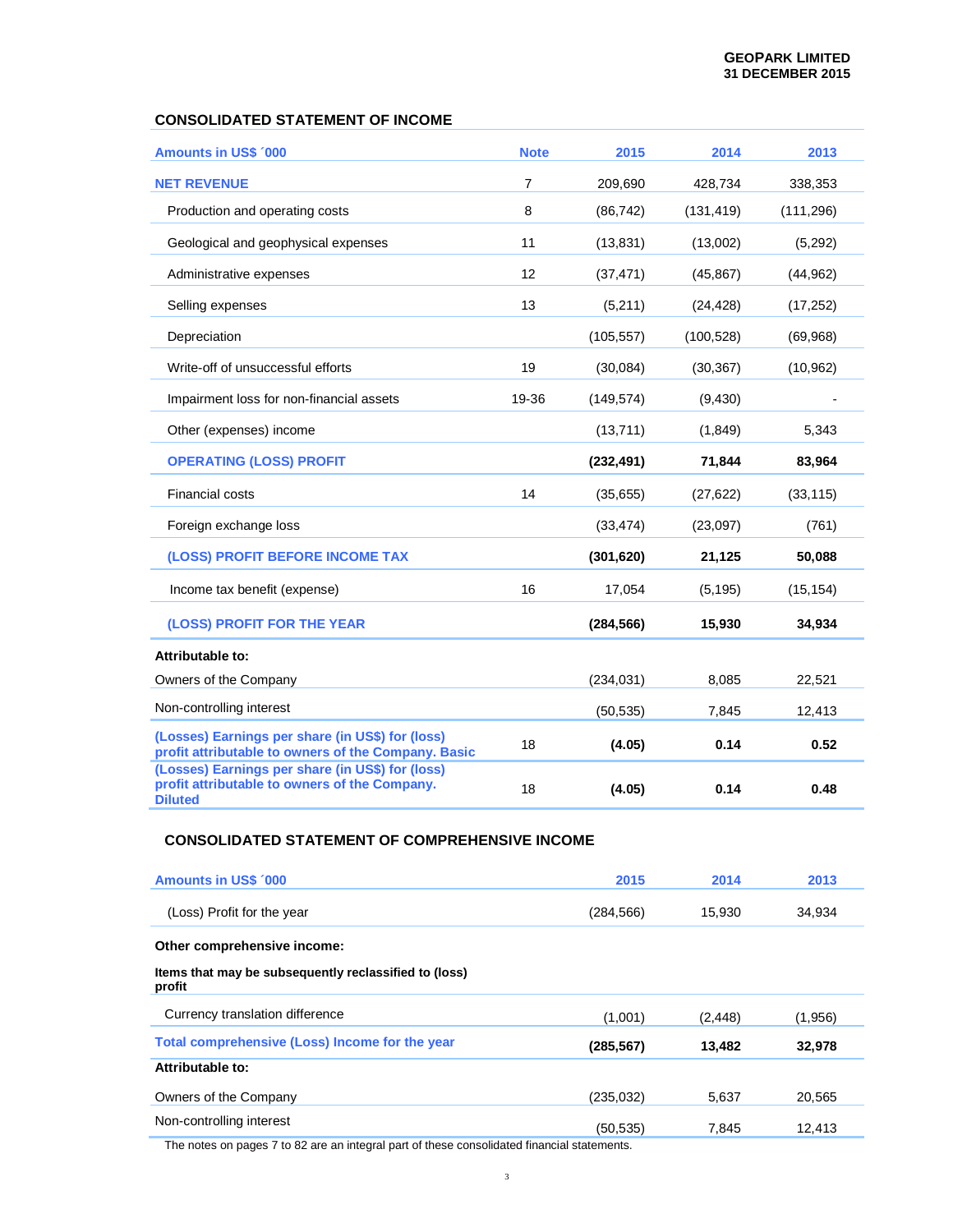# **CONSOLIDATED STATEMENT OF FINANCIAL POSITION**

| <b>Amounts in US\$ 000</b>                             | <b>Note</b> | 2015       | 2014      |
|--------------------------------------------------------|-------------|------------|-----------|
| <b>ASSETS</b>                                          |             |            |           |
| <b>NON CURRENT ASSETS</b>                              |             |            |           |
| Property, plant and equipment                          | 19          | 522,611    | 790,767   |
| Prepaid taxes                                          | 21          | 1,172      | 1,253     |
| Other financial assets                                 | 24          | 13,306     | 12,979    |
| Deferred income tax asset                              | 17          | 34,646     | 33,195    |
| Prepayments and other receivables                      | 23          | 220        | 349       |
| <b>TOTAL NON CURRENT ASSETS</b>                        |             | 571,955    | 838,543   |
| <b>CURRENT ASSETS</b>                                  |             |            |           |
| Inventories                                            | 22          | 4,264      | 8,532     |
| Trade receivables                                      | 23          | 13,480     | 36,917    |
| Prepayments and other receivables                      | 23          | 11,057     | 13,993    |
| Prepaid taxes                                          | 21          | 19,195     | 13,459    |
| Other financial assets                                 | 24          | 1,118      |           |
| Cash at bank and in hand                               | 24          | 82,730     | 127,672   |
| <b>TOTAL CURRENT ASSETS</b>                            |             | 131,844    | 200,573   |
| <b>TOTAL ASSETS</b>                                    |             | 703,799    | 1,039,116 |
| <b>TOTAL EQUITY</b>                                    |             |            |           |
| Equity attributable to owners of the<br><b>Company</b> |             |            |           |
| Share capital                                          | 25          | 59         | 58        |
| Share premium                                          |             | 232,005    | 210,886   |
| Reserves                                               |             | 123,016    | 124,017   |
| (Accumulated losses) Retained earnings                 |             | (208, 428) | 40,596    |
| <b>Attributable to owners of the Company</b>           |             | 146,652    | 375,557   |
| <b>Non-controlling interest</b>                        |             | 53,515     | 103,569   |
| <b>TOTAL EQUITY</b>                                    |             | 200,167    | 479,126   |
| <b>LIABILITIES</b>                                     |             |            |           |
| <b>NON CURRENT LIABILITIES</b>                         |             |            |           |
| <b>Borrowings</b>                                      | 26          | 343,248    | 342,440   |
| Provisions and other long-term liabilities             | 27          | 42,450     | 46,910    |
| Deferred income tax liability                          | 17          | 16,955     | 30,065    |
| Trade and other payables                               | 28          | 19,556     | 16,583    |
| <b>TOTAL NON CURRENT LIABILITIES</b>                   |             | 422,209    | 435,998   |
| <b>CURRENT LIABILITIES</b>                             |             |            |           |
| Borrowings                                             | 26          | 35,425     | 27,153    |
| Current income tax liabilities                         |             | 208        | 7,935     |
| Trade and other payables                               | 28          | 45,790     | 88,904    |
| <b>TOTAL CURRENT LIABILITIES</b>                       |             | 81,423     | 123,992   |
| <b>TOTAL LIABILITIES</b>                               |             | 503,632    | 559,990   |
| <b>TOTAL EQUITY AND LIABILITIES</b>                    |             | 703,799    | 1,039,116 |

The financial statements were approved by the Board of Directors on 9 March 2016.

The notes on pages 7 to 82 are an integral part of these consolidated financial statements.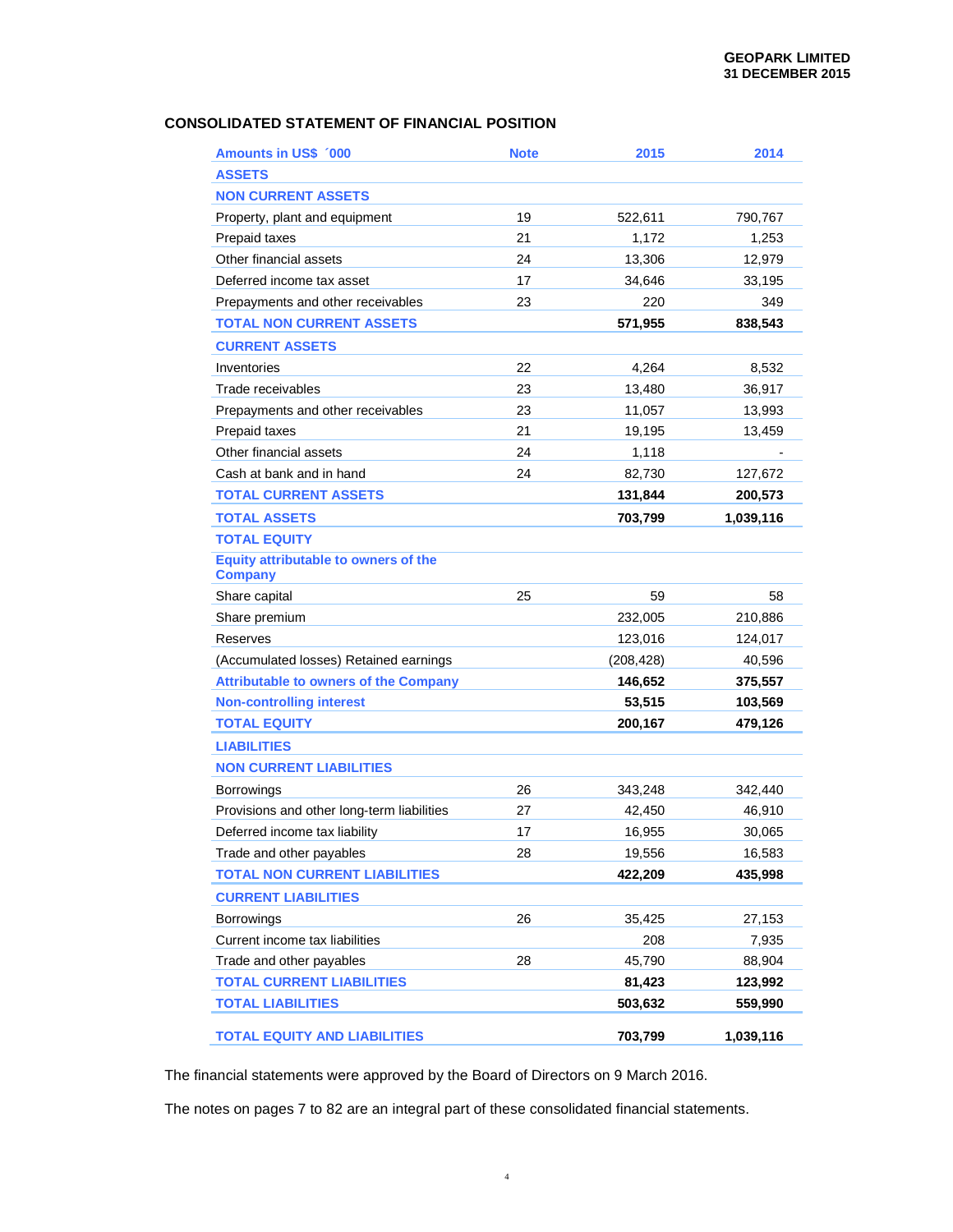# **CONSOLIDATED STATEMENT OF CHANGES IN EQUITY**

|                                                                              | <b>Attributable to owners of the Company</b> |                                |                                |                                      |                                                        |                                        |              |
|------------------------------------------------------------------------------|----------------------------------------------|--------------------------------|--------------------------------|--------------------------------------|--------------------------------------------------------|----------------------------------------|--------------|
| <b>Amount in US\$ '000</b>                                                   | <b>Share</b><br>Capital <sup>(1)</sup>       | <b>Share</b><br><b>Premium</b> | <b>Other</b><br><b>Reserve</b> | <b>Translation</b><br><b>Reserve</b> | (Accumulated<br>losses)<br><b>Retained</b><br>earnings | Non-<br>controlling<br><b>Interest</b> | <b>Total</b> |
| Equity at 1 January 2013                                                     | 43                                           | 116,817                        | 127,527                        | 894                                  | (5,860)                                                | 72,665                                 | 312,086      |
| Comprehensive income:                                                        |                                              |                                |                                |                                      |                                                        |                                        |              |
| Profit for the year                                                          | ٠                                            |                                |                                | $\qquad \qquad \blacksquare$         | 22,521                                                 | 12,413                                 | 34,934       |
| Currency translation differences                                             | $\overline{a}$                               | $\overline{a}$                 | $\blacksquare$                 | (1,956)                              | $\overline{\phantom{a}}$                               | $\overline{\phantom{a}}$               | (1,956)      |
| <b>Total Comprehensive Income for the Year</b><br>2013                       |                                              |                                |                                | (1,956)                              | 22,521                                                 | 12,413                                 | 32,978       |
| Transactions with owners:                                                    |                                              |                                |                                |                                      |                                                        |                                        |              |
| Proceeds from transaction with Non-controlling<br>interest (Notes 25 and 34) | ÷                                            |                                |                                |                                      | $\overline{\phantom{a}}$                               | 9,529                                  | 9,529        |
| Share-based payment (Note 29)                                                | 1                                            | 4,049                          | Ĭ.                             |                                      | 7,245                                                  | 509                                    | 11,804       |
| Repurchase of shares (Note 25)                                               | ÷,                                           | (440)                          | J.                             | ä,                                   | $\overline{a}$                                         | ä,                                     | (440)        |
| <b>Total 2013</b>                                                            | 1                                            | 3,609                          | $\blacksquare$                 | $\blacksquare$                       | 7,245                                                  | 10,038                                 | 20,893       |
| <b>Balances at 31 December 2013</b>                                          | 44                                           | 120,426                        | 127,527                        | (1,062)                              | 23,906                                                 | 95,116                                 | 365,957      |
| Comprehensive income:                                                        |                                              |                                |                                |                                      |                                                        |                                        |              |
| Profit for the year                                                          | $\overline{\phantom{a}}$                     |                                | $\overline{a}$                 | $\qquad \qquad \blacksquare$         | 8,085                                                  | 7,845                                  | 15,930       |
| Currency translation differences                                             | ä,                                           |                                | $\blacksquare$                 | (2, 448)                             | $\overline{\phantom{a}}$                               | $\overline{a}$                         | (2, 448)     |
| <b>Total Comprehensive Income for the Year</b><br>2014                       | $\blacksquare$                               |                                |                                | (2, 448)                             | 8,085                                                  | 7,845                                  | 13,482       |
| Transactions with owners:                                                    |                                              |                                |                                |                                      |                                                        |                                        |              |
| Proceeds from issue of shares                                                | 14                                           | 90,848                         | $\overline{a}$                 |                                      |                                                        | $\overline{a}$                         | 90,862       |
| Proceeds from transaction with Non-controlling<br>interest (Notes 25 and 34) | $\overline{\phantom{a}}$                     | $\overline{\phantom{a}}$       | Ĭ.                             |                                      |                                                        | 35                                     | 35           |
| Share-based payment (Note 29)                                                | $\overline{a}$                               |                                | ä,                             | ٠                                    | 8,605                                                  | 573                                    | 9,178        |
| Repurchase of shares (Note 25)                                               | $\overline{a}$                               | (388)                          | $\overline{a}$                 | Ĭ.                                   | ÷                                                      | $\overline{\phantom{a}}$               | (388)        |
| <b>Total 2014</b>                                                            | 14                                           | 90,460                         | ÷                              | ÷                                    | 8,605                                                  | 608                                    | 99,687       |
| <b>Balances at 31 December 2014</b>                                          | 58                                           | 210,886                        | 127,527                        | (3,510)                              | 40,596                                                 | 103,569                                | 479,126      |
| Comprehensive income:                                                        |                                              |                                |                                |                                      |                                                        |                                        |              |
| Loss for the year                                                            |                                              |                                |                                | Ĭ.                                   | (234, 031)                                             | (50, 535)                              | (284, 566)   |
| Currency translation differences                                             |                                              |                                |                                | (1,001)                              |                                                        | ٠                                      | (1,001)      |
| <b>Total Comprehensive Loss for the Year 2015</b>                            | $\blacksquare$                               |                                | $\blacksquare$                 | (1,001)                              | (234, 031)                                             | (50, 535)                              | (285, 567)   |
| Transactions with owners:                                                    |                                              |                                |                                |                                      |                                                        |                                        |              |
| Share-based payment (Note 29)                                                | 1                                            | 22,734                         | $\centerdot$                   | $\overline{\phantom{a}}$             | (14, 993)                                              | 481                                    | 8,223        |
| Repurchase of shares (Note 25)                                               | $\overline{\phantom{a}}$                     | (1,615)                        | $\centerdot$                   | $\qquad \qquad \blacksquare$         |                                                        |                                        | (1,615)      |
| <b>Total 2015</b>                                                            | 1                                            | 21,119                         | $\blacksquare$                 | $\blacksquare$                       | (14,993)                                               | 481                                    | 6,608        |
| <b>Balances at 31 December 2015</b>                                          | 59                                           | 232,005                        | 127,527                        | (4, 511)                             | (208, 428)                                             | 53,515                                 | 200,167      |

 $(1)$  See Note 1.

The notes on pages 7 to 82 are an integral part of these consolidated financial statements.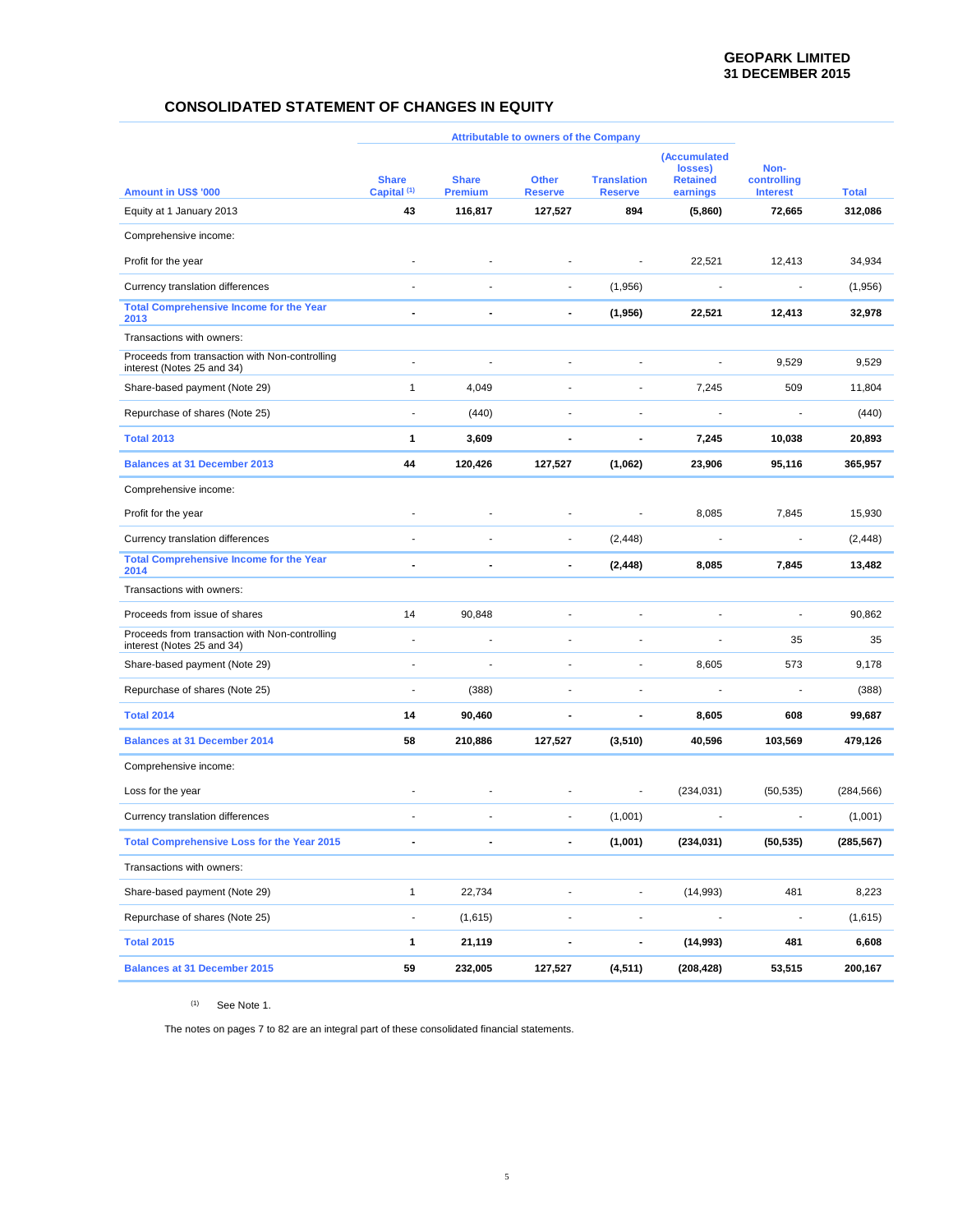# **CONSOLIDATED STATEMENT OF CASH FLOW**

| <b>Amounts in US\$ '000</b>                                 | <b>Note</b> | 2015                   | 2014                 | 2013       |
|-------------------------------------------------------------|-------------|------------------------|----------------------|------------|
| <b>Cash flows from operating activities</b>                 |             |                        |                      |            |
| (Loss) Profit for the year                                  |             | (284, 566)             | 15,930               | 34,934     |
| <b>Adjustments for:</b>                                     |             |                        |                      |            |
| Income tax (benefit) expense                                | 16          | (17,054)               | 5,195                | 15,154     |
| Depreciation                                                |             | 105,557                | 100,528              | 69,968     |
| Allowance for doubtful accounts                             | 13-23       |                        | 741                  |            |
| Loss on disposal of property, plant and equipment           |             | 2,000                  | 590                  | 575        |
| Impairment loss for non-financial assets                    | 19-36       | 149,574                | 9,430                |            |
| Write-off of unsuccessful efforts                           | 19          | 30,084                 | 30,367               | 10,962     |
| Accrual of borrowing's interests                            |             | 28,460                 | 25,754               | 22,085     |
| Amortisation of other long-term liabilities                 | 27          | (703)                  | (468)                | (1, 165)   |
| Unwinding of long-term liabilities                          | 27          | 2,575                  | 1,972                | 1,523      |
| Accrual of share-based payment                              |             | 8,223                  | 8,373                | 9,167      |
| Foreign exchange loss                                       |             | 33,474                 | 23,097               | 761        |
| Income tax paid                                             |             | (7,625)                | (1,306)              | (4,040)    |
| Changes in working capital                                  | 5           | (24, 104)              | 10,543               | (32, 629)  |
| Cash flows from operating activities - net                  |             | 25,895                 | 230,746              | 127,295    |
| <b>Cash flows from investing activities</b>                 |             |                        |                      |            |
| Purchase of property, plant and equipment                   |             | (48, 842)              | (238, 047)           | (215, 234) |
| Acquisitions of companies, net of cash acquired             |             |                        | (114, 967)           |            |
| Collections related to financial leases                     |             |                        | 8,973                | 6,734      |
| Cash flows used in investing activities - net               |             | (48, 842)              | (344, 041)           | (208, 500) |
| <b>Cash flows from financing activities</b>                 |             |                        |                      |            |
| Proceeds from borrowings                                    |             | 7,036                  | 67,633               | 307,259    |
|                                                             |             |                        | 35                   | 40,667     |
| Proceeds from transaction with non-controlling interest (1) |             |                        |                      |            |
| Proceeds from loans from related parties                    |             | 2,400                  |                      | 8,344      |
| Proceeds from issuance of shares                            |             |                        | 16,563               | 3,442      |
| Repurchase of shares                                        |             |                        | 90,862               | (440)      |
| Principal paid to related parties                           |             | (1,615)                | (388)                |            |
| Principal paid                                              |             | (89)                   | (8, 344)             | (179, 360) |
| Interest paid                                               |             |                        | (17,087)             | (15, 894)  |
| Cash flows (used in) / from financing activities - net      |             | (25, 754)<br>(18, 022) | (24, 558)<br>124,716 | 164,018    |
|                                                             |             |                        |                      |            |
| Net (decrease) increase in cash and cash equivalents        |             | (40, 969)              | 11,421               | 82,813     |
|                                                             |             |                        |                      |            |
| Cash and cash equivalents at 1 January                      |             | 127,672                | 121,105              | 38,292     |
| Currency translation differences                            |             | (3,973)                | (4,854)              |            |
| Cash and cash equivalents at the end of the year            |             | 82,730                 | 127,672              | 121,105    |
| Ending Cash and cash equivalents are specified as follows:  |             |                        |                      |            |
| Cash in bank                                                |             | 82,720                 | 127,560              | 121,113    |
| Cash in hand                                                |             | 10                     | 112                  | 22         |
| <b>Bank overdrafts</b>                                      |             |                        |                      | (30)       |

The notes on pages 7 to 82 are an integral part of these consolidated financial statements.

(1) Proceeds from transaction with Non-controlling interest for the year ended 31 December 2013 includes: US\$ 9,529,000 from capital contributions received in the period; and US\$ 31,138,000 as result of collection of receivables included in Prepayment and other receivables as of 31 December 2012, relating to equity transactions made in 2012 and 2011.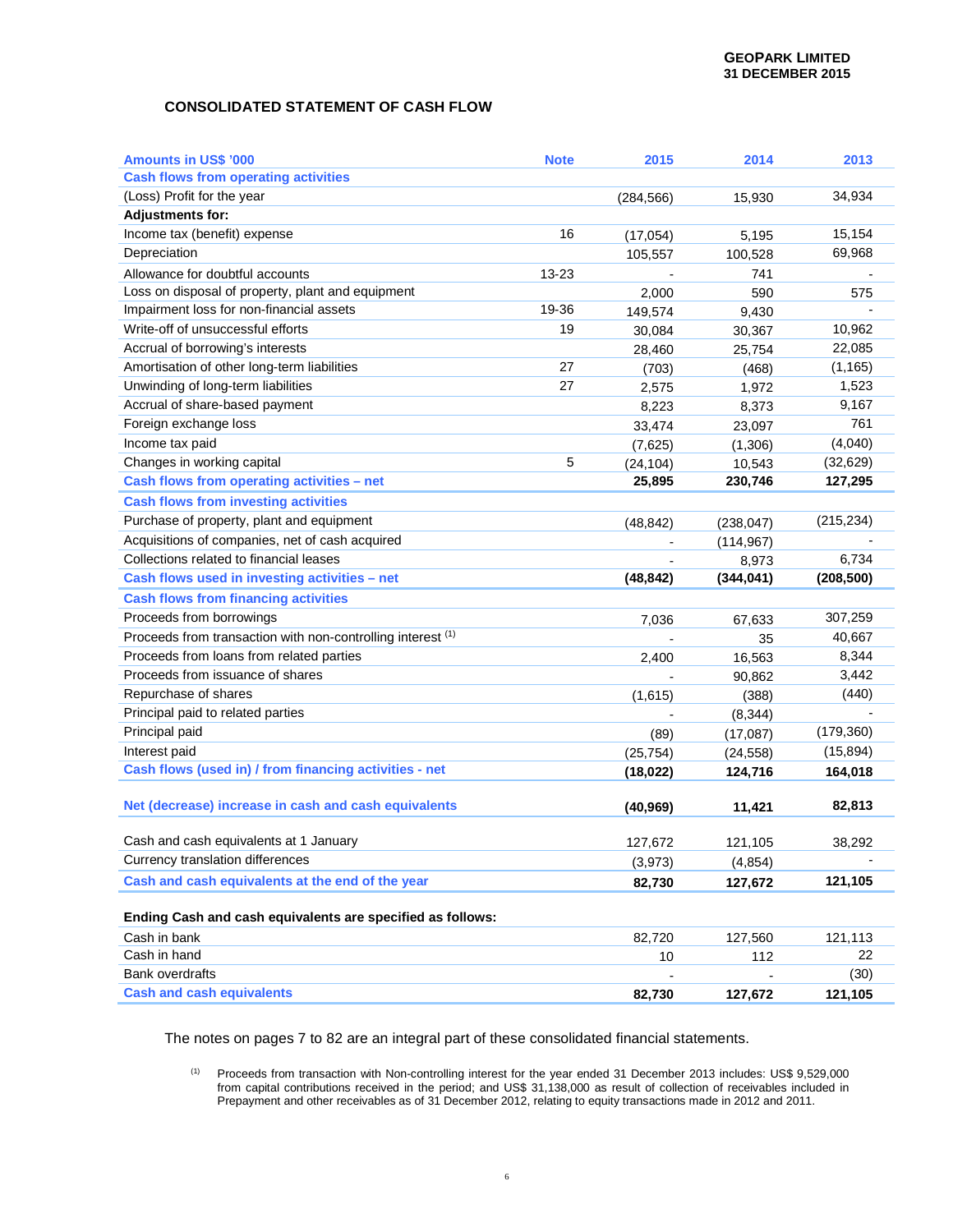# **NOTES**

# **Note**

## **1 General Information**

GeoPark Limited (the Company) is a company incorporated under the law of Bermuda. The Registered Office address is Cumberland House, 9th Floor, 1 Victoria Street, Hamilton HM11, Bermuda.

The principal activity of the Company and its subsidiaries ("the Group") are exploration, development and production for oil and gas reserves in Chile, Colombia, Brazil, Peru and Argentina. The Group has working interests and/or economic interests in 35 hydrocarbon blocks.

These consolidated financial statements were authorised for issue by the Board of Directors on 9 March 2016.

# **Note**

## **2 Summary of significant accounting policies**

The principal accounting policies applied in the preparation of these consolidated financial statements are set out below. These policies have been consistently applied to the years presented, unless otherwise stated.

## **2.1 Basis of preparation**

The consolidated financial statements of GeoPark Limited have been prepared in accordance with International Financial Reporting Standards ("IFRS") as issued by the International Accounting Standards Board ("IASB").

The consolidated financial statements are presented in thousands (US\$'000) of United States Dollars and all values are rounded to the nearest thousand (US\$'000), except in the footnotes and where otherwise indicated.

The consolidated financial statements have been prepared on a historical cost basis.

The preparation of financial statements in conformity with IFRS requires the use of certain critical accounting estimates. It also requires management to exercise its judgement in the process of applying the Group's accounting policies. The areas involving a higher degree of judgement or complexity, or areas where assumptions and estimates are significant to the consolidated financial statements are disclosed in this note under the title "Accounting estimates and assumptions".

All the information included in these consolidated financial statements corresponds to the Group, except where otherwise indicated.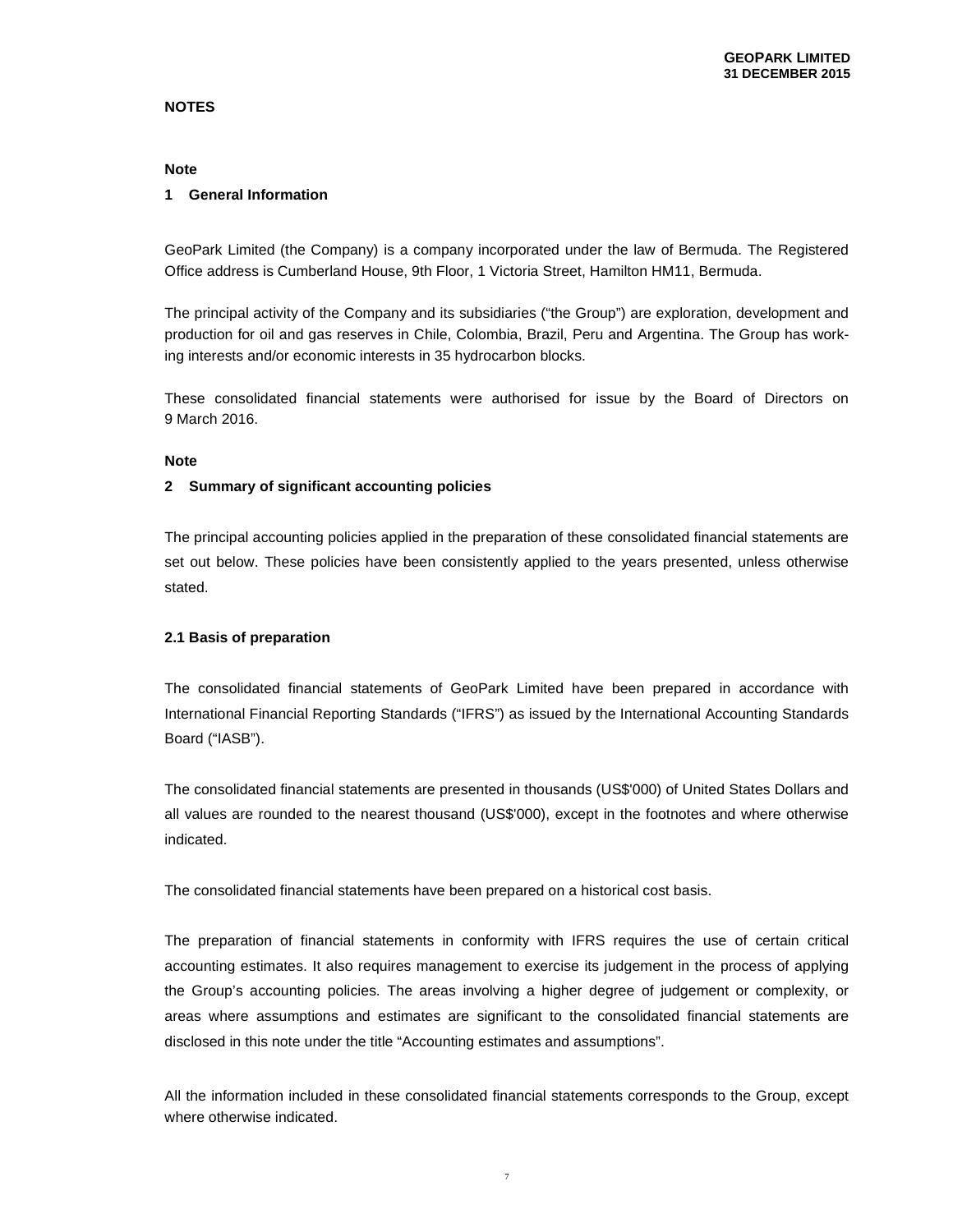## **2 Summary of significant accounting policies (continued)**

# **2.1 Basis of preparation (continued)**

#### **2.1.1 Changes in accounting policy and disclosure**

During 2015, the Management of the Company has changed the presentation of the Consolidated Statement of Income re-ordering the profit and loss line items, eliminating gross profit and showing the depreciation and write off of unsuccessful efforts lines separately. This change is intended to provide the financial statements users with more relevant information and a better explanation of the elements of performance. This change has been applied to 2014 and 2013, for comparative purposes.

If previous year's disclosure had not changed, the Consolidated Statement of Income would have been as follows:

| <b>Amounts in US\$ '000</b>              | 2015       | 2014      | 2013      |
|------------------------------------------|------------|-----------|-----------|
| <b>NET REVENUE</b>                       | 209,690    | 428,734   | 338,353   |
| Production costs                         | (188,575)  | (229,650) | (179,643) |
| <b>GROSS PROFIT</b>                      | 21,115     | 199,084   | 158,710   |
| <b>Exploration costs</b>                 | (43, 915)  | (43, 369) | (16, 254) |
| Administrative costs                     | (41, 195)  | (48,164)  | (46, 584) |
| Selling expenses                         | (5,211)    | (24,428)  | (17, 252) |
| Impairment loss for non-financial assets | (149,574)  | (9,430)   |           |
| Other operating (loss) / income          | (13,711)   | (1,849)   | 5,344     |
| <b>OPERATING (LOSS) PROFIT</b>           | (232, 491) | 71,844    | 83,964    |
| <b>Financial results</b>                 | (69, 129)  | (50,719)  | (33, 876) |
| (LOSS) PROFIT BEFORE INCOME TAX          | (301, 620) | 21,125    | 50,088    |
| Income tax benefit (expense)             | 17,054     | (5,195)   | (15, 154) |
| (LOSS) PROFIT FOR THE YEAR               | (284, 566) | 15,930    | 34,934    |

#### **CONSOLIDATED STATEMENT OF INCOME**

The Company has also revised its consolidated statement of income and the consolidated statement of changes in equity for the years ended 31 December 2014 and 2013, to properly record the accrual of its share-based payments costs recognized during 2014 and 2013, originally allocated in full to the Company's owners for a total amount of US\$ 573,000 and US\$ 509,000, respectively. These adjustments had no change in total profit for 2014 and 2013 or to total equity originally reported. The Company concluded that the adjustments were not material to the consolidated statement of income and the consolidated statement of changes in equity for the years ended 31 December 2014 and 2013.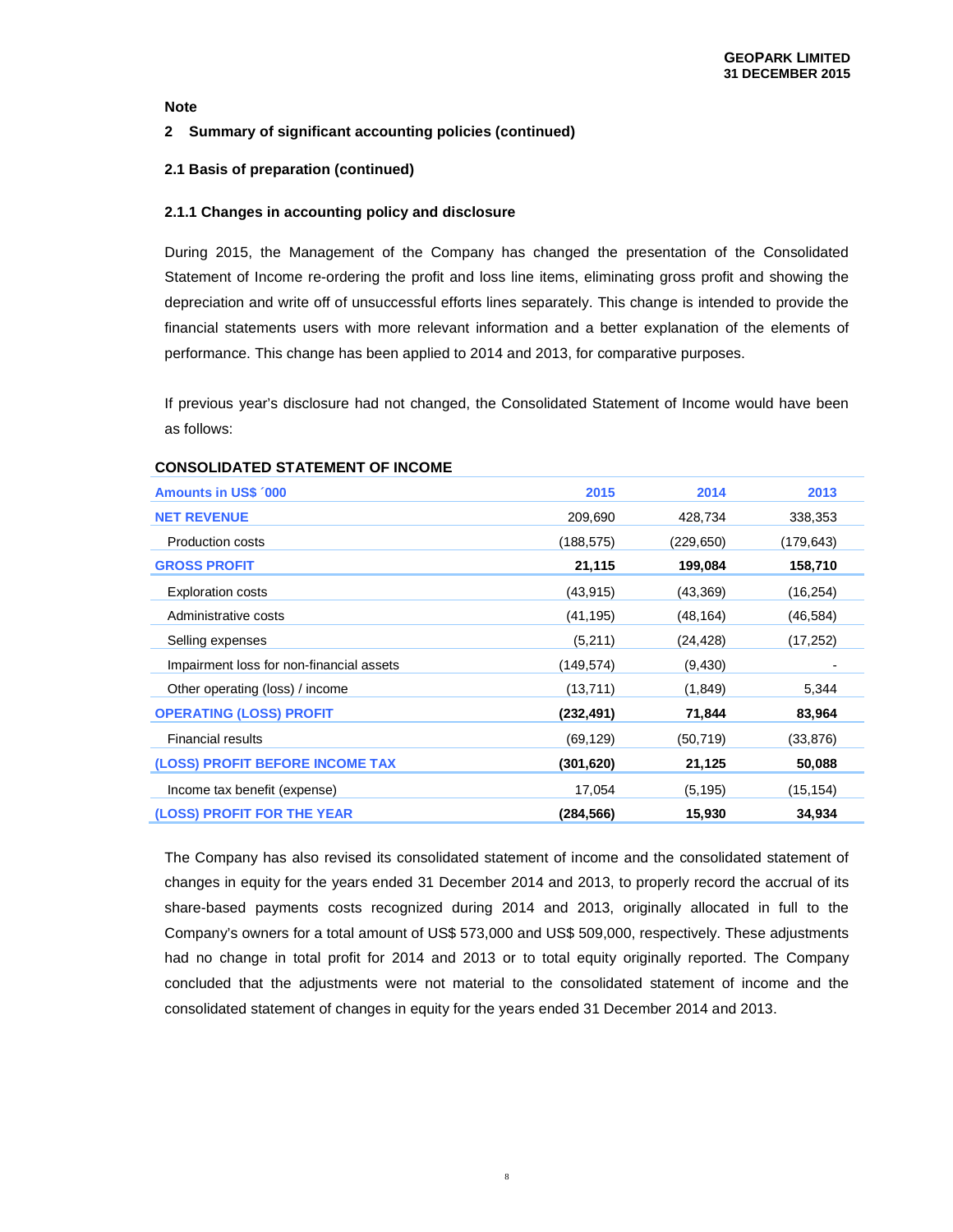# **2 Summary of significant accounting policies (continued)**

# **2.1 Basis of preparation (continued)**

## **2.1.1 Changes in accounting policy and disclosure (continued)**

#### New and amended standards adopted by the Group

The following standards have been adopted by the Group for the first time for the financial year beginning on or after 1 January 2015: Annual Improvements to IFRSs – 2010-2012 Cycle and 2011 – 2013 Cycle Defined Benefit Plans: Employee Contributions – Amendments to IAS 19

The adoption of these amendments did not have any impact on the current period or any prior period and is not likely to affect future periods.

# New standards, amendments and interpretations issued but not effective for the financial year beginning 1 January 2015 and not early adopted.

Amendment to IFRS 9 'Financial Instruments' addresses the classification, measurement and derecognition of financial assets and financial liabilities and introduces new rules for hedge accounting. In July 2014, the IASB made further changes to the classification and measurement rules and also introduced a new impairment model. These latest amendments now complete the new financial instruments standard. Following the changes approved by the IASB in July 2014, the group no longer expects any impact from the new classification, measurement and derecognition rules on the group's financial assets and financial liabilities. There will also be no impact on the Group's accounting for financial liabilities, as the new requirements only affect the accounting for financial liabilities that are designated at fair value through profit or loss and the Group does not have any such liabilities.

The Group is yet to assess amendment to IFRS 9's full impact and intends to adopt it no later than the accounting period beginning on or after 1 January 2018.

IFRS 15 'Revenue from Contracts with Customers': the IASB has issued a new standard for the recognition of revenue. This will replace IAS 18 which covers contracts for goods and services and IAS 11 which covers construction contracts. The new standard is based on the principle that revenue is recognized when control of a good or service transfers to a customer – so the notion of control replaces the existing notion of risks and rewards. The standard permits a modified retrospective approach for the adoption. Under this approach entities will recognize transitional adjustments in retained earnings on the date of initial application (eg 1 January 2017), ie without restating the comparative period. They will only need to apply the new rules to contracts that are not completed as of the date of initial application. The Group is yet to assess amendment to IFRS 15's full impact and intends to adopt it no later than the accounting period beginning on or after 1 January 2017.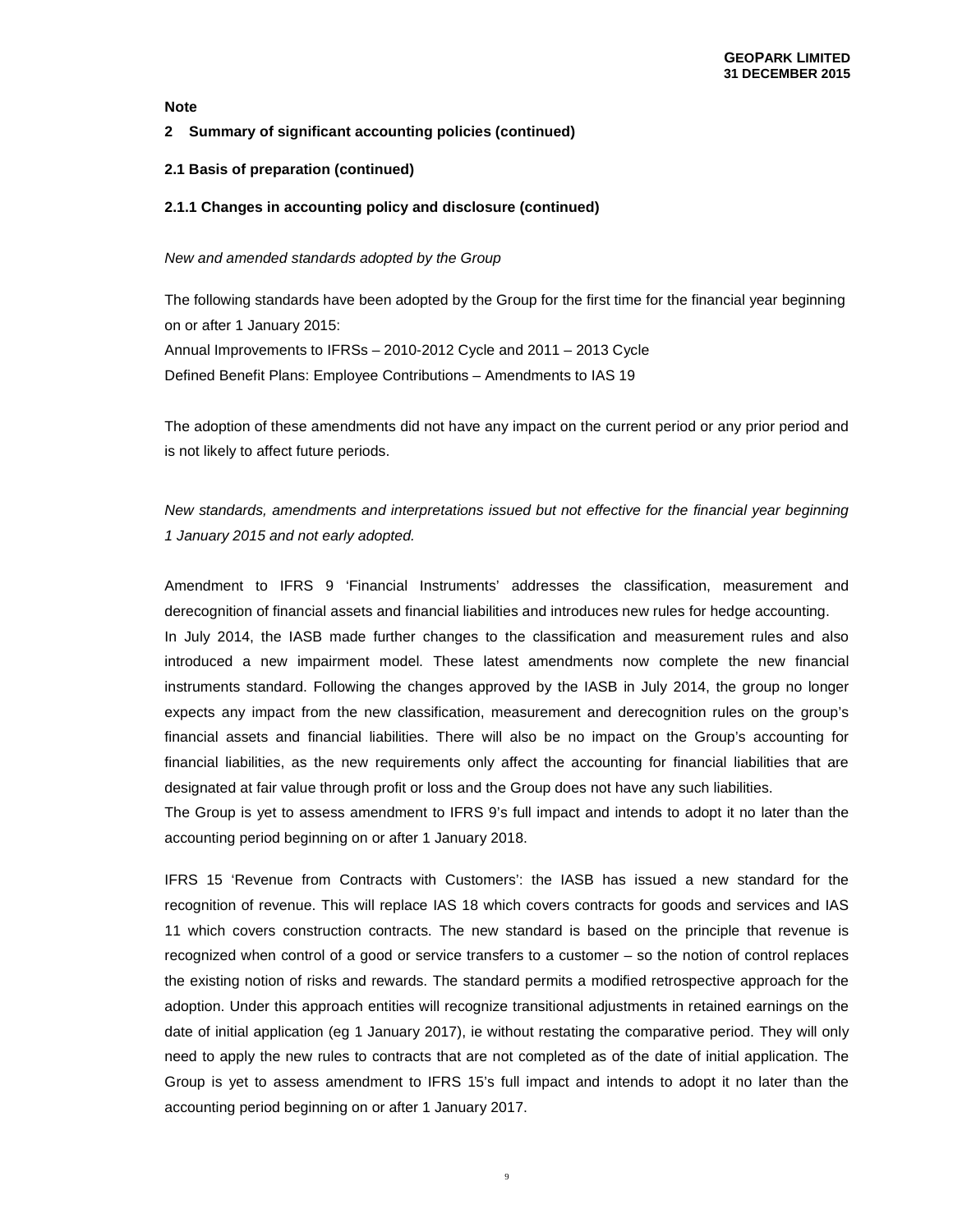# **2 Summary of significant accounting policies (continued)**

# **2.1 Basis of preparation (continued)**

## **2.1.1 Changes in accounting policy and disclosure (continued)**

IFRS 16 'Leases': the IASB has issued in January 2016 a new standard that sets out the principles for the recognition, measurement, presentation and disclosure of leases for both parties to a contract, ie the customer ('lessee') and the supplier ('lessor'). IFRS 16 replaces the previous leases Standard, IAS 17 Leases, and related Interpretations. IFRS 16 eliminates the classification of leases as either operating leases or finance leases for a lessee. Instead all leases are treated in a similar way to finance leases applying IAS 17. Leases are 'capitalized' by recognizing the present value of the lease payments and showing them either as lease assets (right-of-use assets) or together with property, plant and equipment.

If lease payments are made over time, a company also recognizes a financial liability representing its obligation to make future lease payments. The most significant effect will be an increase in lease assets and financial liabilities. The Group is yet to assess IFRS 16's full impact and intends to adopt it no later than the accounting period beginning on or after 1 January 2019.

There are no other standards that are not yet effective and that would be expected to have a material impact on the entity in the current or future reporting periods and on foreseeable future transactions.

## **2.2 Going concern**

The Directors regularly monitor the Group's cash position and liquidity risks throughout the year to ensure that it has sufficient funds to meet forecast operational and investment funding requirements. Sensitivities are run to reflect latest expectations of expenditures, oil and gas prices and other factors to enable the Group to manage the risk of any funding short falls and/or potential debt covenant breaches.

Considering macroeconomic environment conditions (see Note 35), the performance of the operations, Group's cash position, the offtake and the prepayment agreement signed with Trafigura (see Note 3) and over 80% of its total indebtedness maturing in 2020, the Directors have formed a judgement, at the time of approving the financial statements, that there is a reasonable expectation that the Group has adequate resources to meet all its obligations for the foreseeable future. For this reason, the Directors have continued to adopt the going concern basis in preparing the consolidated financial statements.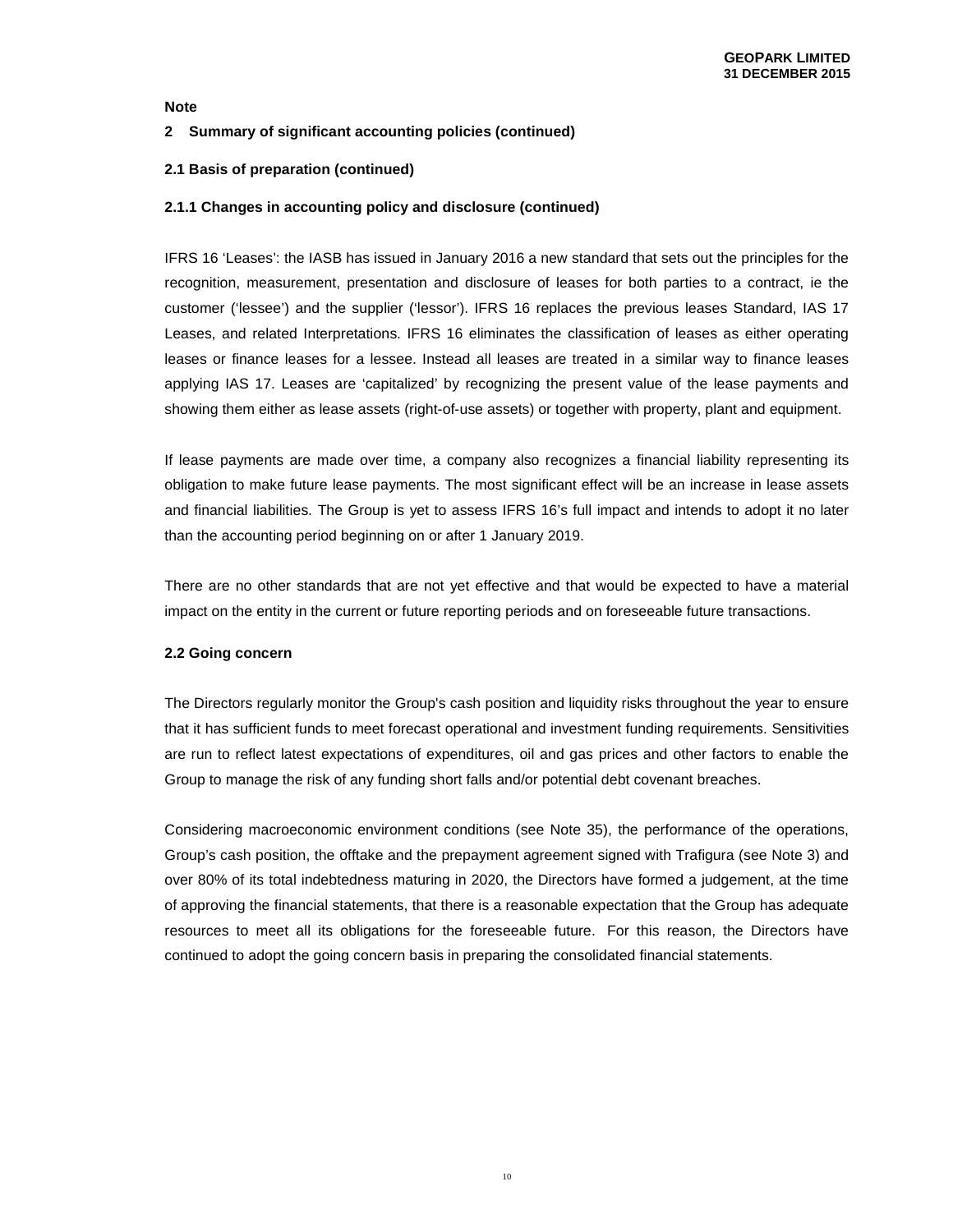#### **2 Summary of significant accounting policies (continued)**

#### **2.3 Consolidation**

Subsidiaries are all entities (including structured entities) over which the group has control. The Group controls an entity when the Group is exposed to, or has rights to, variable returns from its involvement with the entity and has the ability to affect those returns through its power over the entity. Subsidiaries are fully consolidated from the date on which control is transferred to the Group. They are deconsolidated from the date that control ceases.

The Group applies the acquisition method to account for business combinations. The consideration transferred for the acquisition of a subsidiary is the fair values of the assets transferred, the liabilities incurred to the former owners of the acquiree and the equity interests issued by the Group. The consideration transferred includes the fair value of any asset or liability resulting from a contingent consideration arrangement. Identifiable assets acquired and liabilities and contingent liabilities assumed in a business combination are measured initially at their fair values at the acquisition date.

#### Acquisition-related costs are expensed as incurred.

The excess of the consideration transferred the amount of any non-controlling interest in the acquiree and the acquisition-date fair value of any previous equity interest in the acquiree over the fair value of the identifiable net assets acquired is recorded as goodwill. If the total of consideration transferred, noncontrolling interest recognized and previously held interest measured is less than the fair value of the net assets of the subsidiary acquired in the case of a bargain purchase, the difference is recognized directly in the income statement.

Intercompany transactions, balances and unrealised gains on transactions between the Group and its subsidiaries are eliminated. Unrealised losses are also eliminated unless the transaction provides evidence of an impairment of the asset transferred. Amounts reported in the financial statements of subsidiaries have been adjusted where necessary to ensure consistency with the accounting policies adopted by the Group.

#### **2.4 Segment reporting**

Operating segments are reported in a manner consistent with the internal reporting provided to the chief operating decision-maker. The chief operating decision-maker, who is responsible for allocating resources and assessing performance of the operating segments, has been identified as the Executive Committee. This committee is integrated by the CEO, COO, CFO and managers in charge of the Geoscience, Operations, Corporate Governance, Finance and People departments. This committee reviews the Group's internal reporting in order to assess performance and allocate resources. Management has determined the operating segments based on these reports.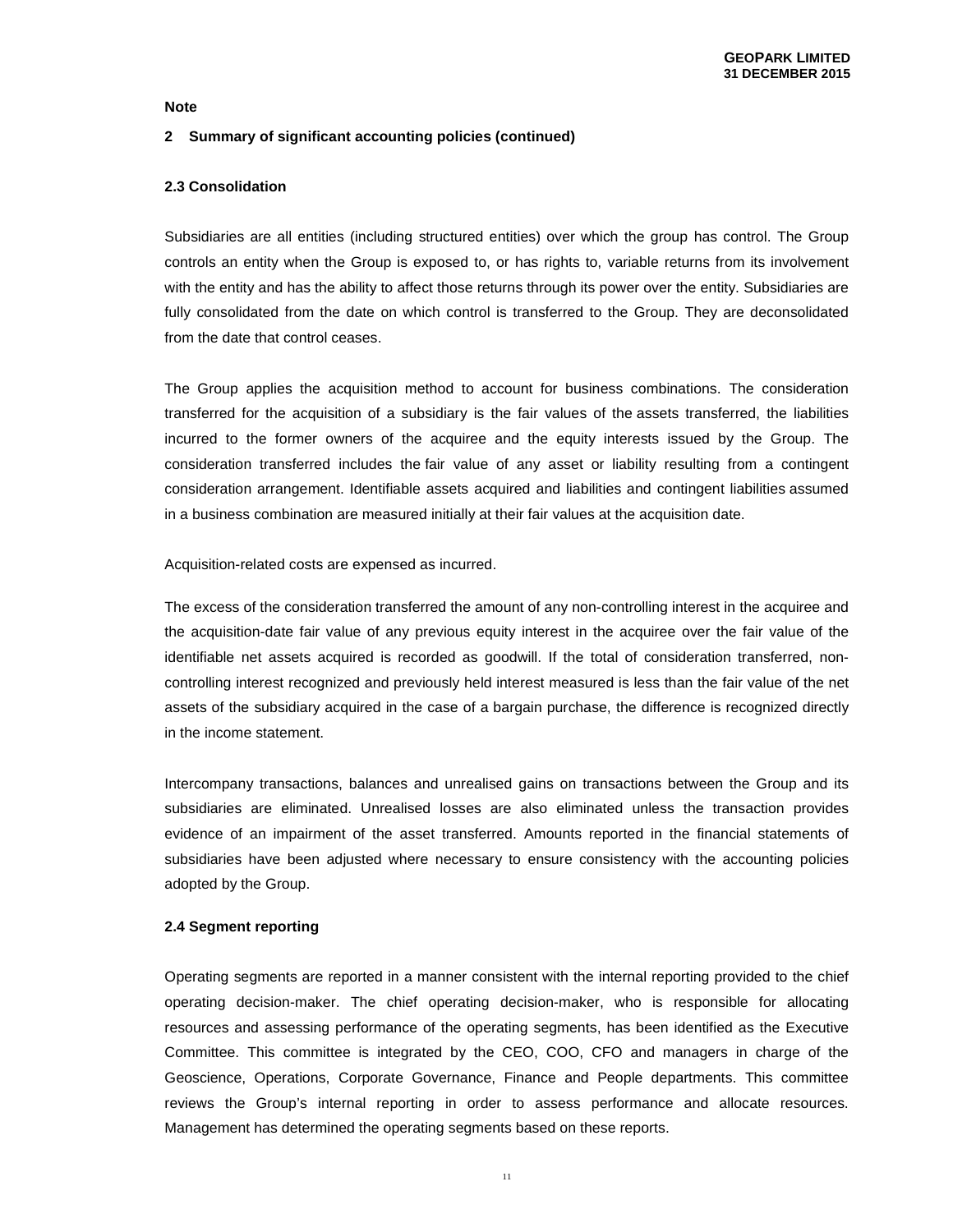# **2 Summary of significant accounting policies (continued)**

## **2.5 Foreign currency translation**

# **a) Functional and presentation currency**

The consolidated financial statements are presented in US Dollars, which is the Group's presentation currency.

Items included in the financial statements of each of the Group's entities are measured using the currency of the primary economic environment in which the entity operates (the "functional currency"). The functional currency of Group companies incorporated in Chile, Colombia, Peru and Argentina is the US Dollar, meanwhile for the Group Brazilian company the functional currency is the local currency, which is the Brazilian Real.

# **b) Transactions and balances**

Foreign currency transactions are translated into the functional currency using the exchange rates prevailing at the dates of the transactions. Foreign exchange gains and losses resulting from the settlement of such transactions and from the translation at period end exchange rates of monetary assets and liabilities denominated in foreign currencies are recognised in the Consolidated Statement of Income.

## **2.6 Joint arrangements**

The company has applied IFRS 11 to all joint arrangements as of 1 January 2013. Under IFRS 11 investments in joint arrangements are classified as either joint operations or joint ventures depending on the contractual rights and obligations each investor.

The Company has assessed the nature of its joint arrangements and determined them to be joint operations. The company combines its share in the joint operations individual assets, liabilities, results and cash flows on a line-by-line basis with similar items in its financial statements.

## **2.7 Revenue recognition**

Revenue from the sale of crude oil and gas is recognised in the Statement of Income when risk transferred to the purchaser, and if the revenue can be measured reliably and is expected to be received. Revenue is shown net of VAT, discounts related to the sale and overriding royalties due to the ex-owners of oil and gas properties where the royalty arrangements represent a retained working interest in the property.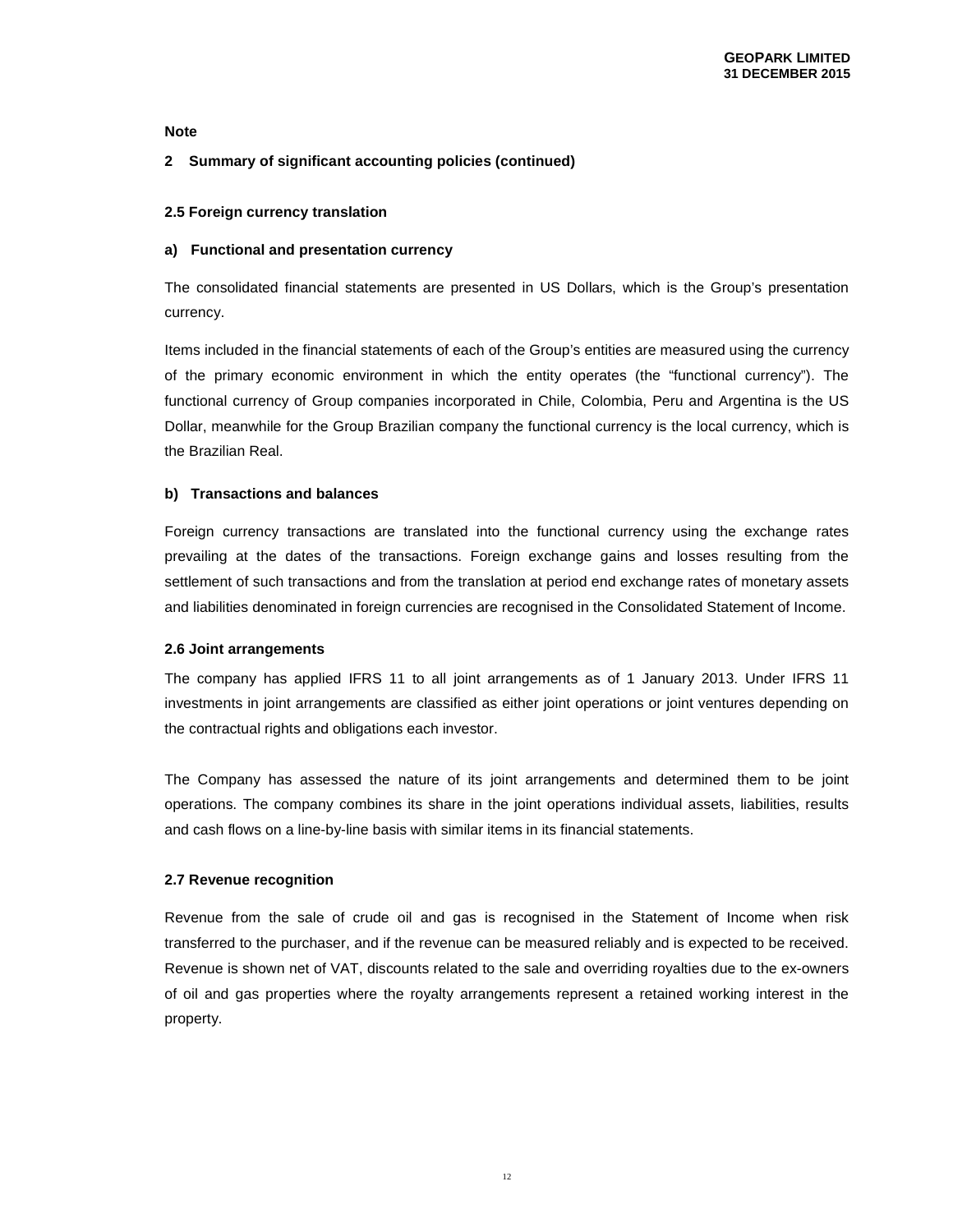## **2 Summary of significant accounting policies (continued)**

#### **2.8 Production and operating costs**

Production costs include wages and salaries incurred to achieve the net revenue for the year. Direct and indirect costs of raw materials and consumables, rentals, leasing and royalties are also included within this account.

## **2.9 Financial costs**

Financial costs include interest expenses, realised and unrealised gains and losses arising from transactions in foreign currencies and the amortisation of financial assets and liabilities. The Company has capitalised borrowing cost for wells and facilities that were initiated after 1 January 2009. Amounts capitalised during the year totalled US\$ 637,390 (US\$ 3,112,317 in 2014 and US\$ 1,312,953 in 2013).

#### **2.10 Property, plant and equipment**

Property, plant and equipment are stated at historical cost less depreciation and impairment charge, if applicable. Historical cost includes expenditure that is directly attributable to the acquisition of the items; including provisions for asset retirement obligation.

Oil and gas exploration and production activities are accounted for in accordance with the successful efforts method on a field by field basis. The Group accounts for exploration and evaluation activities in accordance with IFRS 6, Exploration for and Evaluation of Mineral Resources, capitalizing exploration and evaluation costs until such time as the economic viability of producing the underlying resources is determined. Costs incurred prior to obtaining legal rights to explore are expensed immediately to the Consolidated Statement of Income.

Exploration and evaluation costs may include: license acquisition, geological and geophysical studies (i.e.: seismic), direct labour costs and drilling costs of exploratory wells. No depreciation and/or amortisation are charged during the exploration and evaluation phase. Upon completion of the evaluation phase, the prospects are either transferred to oil and gas properties or charged to expense (exploration costs) in the period in which the determination is made depending whether they have found reserves or not. If not developed, exploration and evaluation assets are written off after three years, unless it can be clearly demonstrated that the carrying value of the investment is recoverable.

A charge of US\$ 30,084,000 has been recognised in the Consolidated Statement of Income (US\$ 30,367,000 in 2014 and US\$ 10,962,000 in 2013) for write-offs (see Note 19).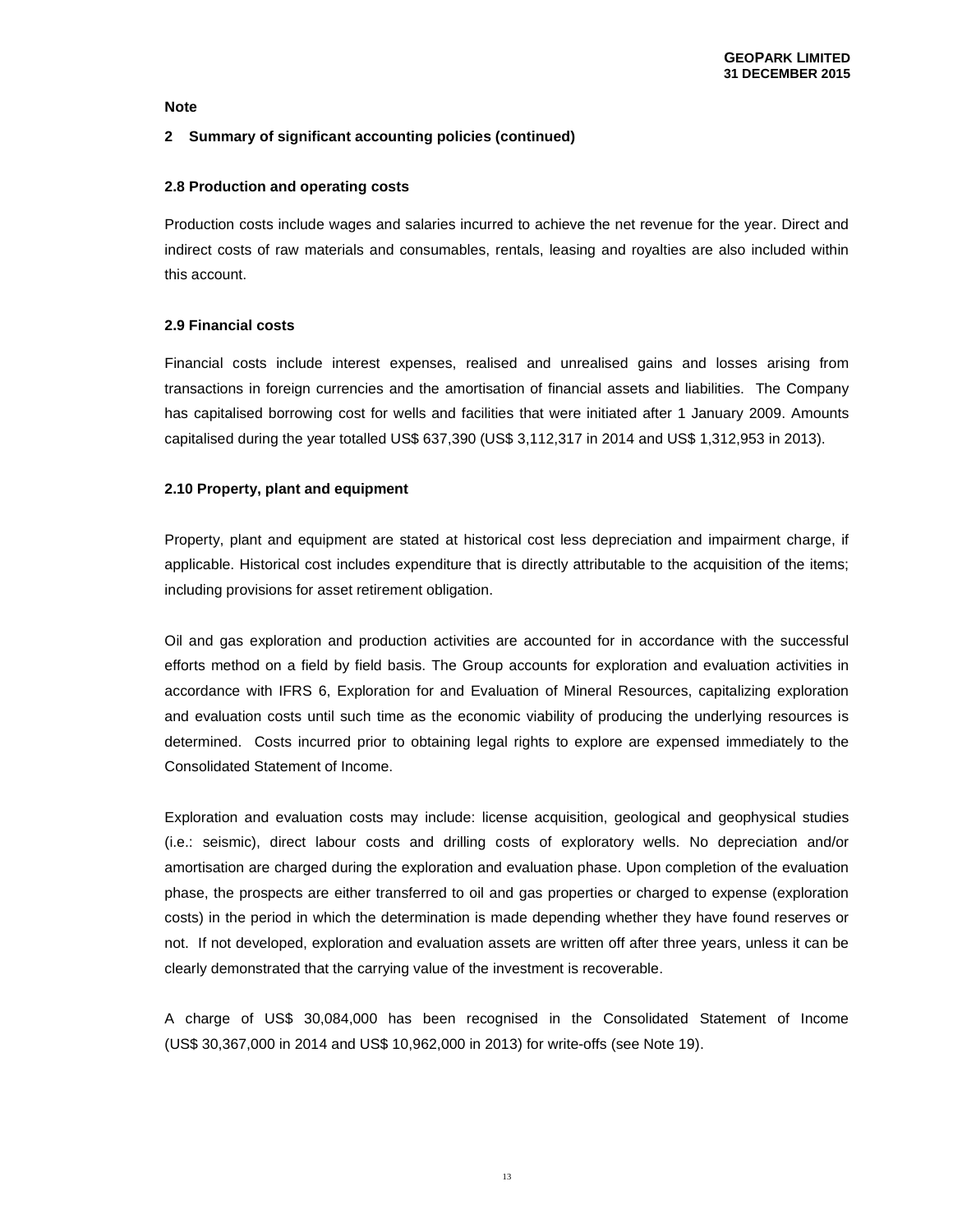#### **2 Summary of significant accounting policies (continued)**

#### **2.10 Property, plant and equipment (continued)**

All field development costs are considered construction in progress until they are finished and capitalised within oil and gas properties, and are subject to depreciation once complete. Such costs may include the acquisition and installation of production facilities, development drilling costs (including dry holes, service wells and seismic surveys for development purposes), project-related engineering and the acquisition costs of rights and concessions related to proved properties.

Workovers of wells made to develop reserves and/or increase production are capitalized as development costs. Maintenance costs are charged to income when incurred.

Capitalised costs of proved oil and gas properties and production facilities and machinery are depreciated on a licensed area by the licensed area basis, using the unit of production method, based on commercial proved and probable reserves. The calculation of the "unit of production" depreciation takes into account estimated future finding and development costs and is based on current year end unescalated price levels. Changes in reserves and cost estimates are recognised prospectively. Reserves are converted to equivalent units on the basis of approximate relative energy content.

Depreciation of the remaining property, plant and equipment assets (i.e. furniture and vehicles) not directly associated with oil and gas activities has been calculated by means of the straight line method by applying such annual rates as required to write-off their value at the end of their estimated useful lives. The useful lives range between 3 years and 10 years.

Depreciation is allocated in the Consolidated Statement of Income as a separate line to better follow up the performance of the business.

An asset's carrying amount is written down immediately to its recoverable amount if the asset's carrying amount is greater than its estimated recoverable amount (see Impairment of non-financial assets in Note 2.12).

## **2.11 Provisions and other long-term liabilities**

Provisions for asset retirement obligations, deferred income, restructuring obligations and legal claims are recognised when the Group has a present legal or constructive obligation as a result of past events; it is probable that an outflow of resources will be required to settle the obligation; and the amount has been reliably estimated. Restructuring provisions comprise lease termination penalties and employee termination payments.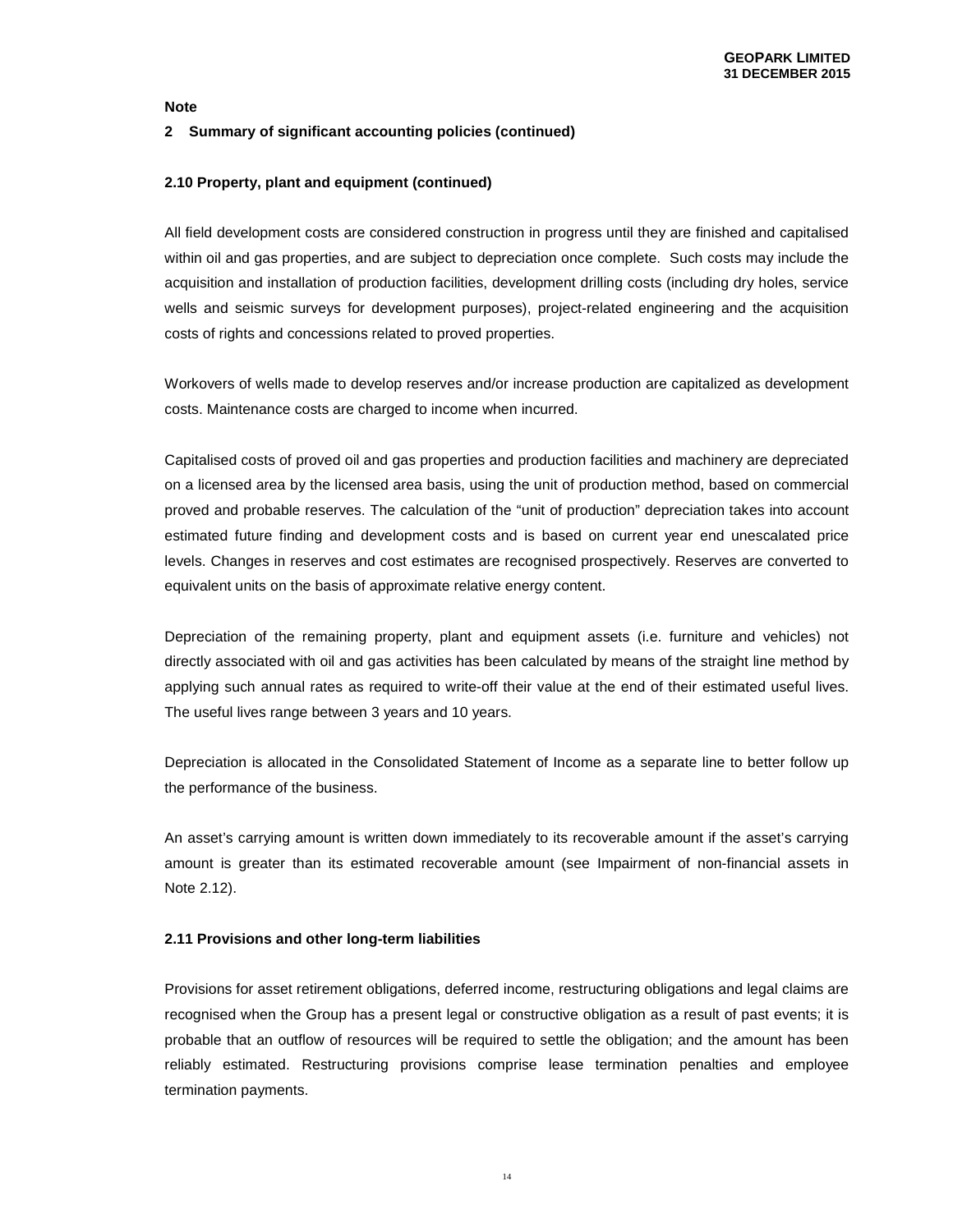# **2 Summary of significant accounting policies (continued)**

## **2.11 Provisions and other long-term liabilities (continued)**

Provisions are measured at the present value of the expenditures expected to be required to settle the obligation using a pre-tax rate that reflects current market assessments of the time value of money and the risks specific to the obligation. The increase in the provision due to passage of time is recognised as interest expense.

# **2.11.1 Asset Retirement Obligation**

The Group records the fair value of the liability for asset retirement obligations in the period in which the wells are drilled. When the liability is initially recorded, the Group capitalises the cost by increasing the carrying amount of the related long-lived asset. Over time, the liability is accreted to its present value at each reporting period, and the capitalized cost is depreciated over the estimated useful life of the related asset. According to interpretations and application of current legislation and on the basis of the changes in technology and the variations in the costs of restoration necessary to protect the environment, the Group has considered it appropriate to periodically re-evaluate future costs of well-capping. The effects of this recalculation are included in the financial statements in the period in which this recalculation is determined and reflected as an adjustment to the provision and the corresponding property, plant and equipment asset.

# **2.11.2 Deferred Income**

Relates to contributions received in cash from the Group's clients to improve the project economics of gas wells. The amounts collected are reflected as a deferred income in the balance sheet and recognised in the Consolidated Statement of Income over the productive life of the associated wells. The depreciation of the gas wells that generated the deferred income is charged to the Consolidated Statement of Income simultaneously with the amortisation of the deferred income.

## **2.12 Impairment of non-financial assets**

Assets that are not subject to depreciation and/or amortisation (i.e.: exploration and evaluation assets) are tested annually for impairment. Assets that are subject to depreciation and/or amortisation are reviewed for impairment whenever events or changes in circumstances indicate that the carrying amount may not be recoverable.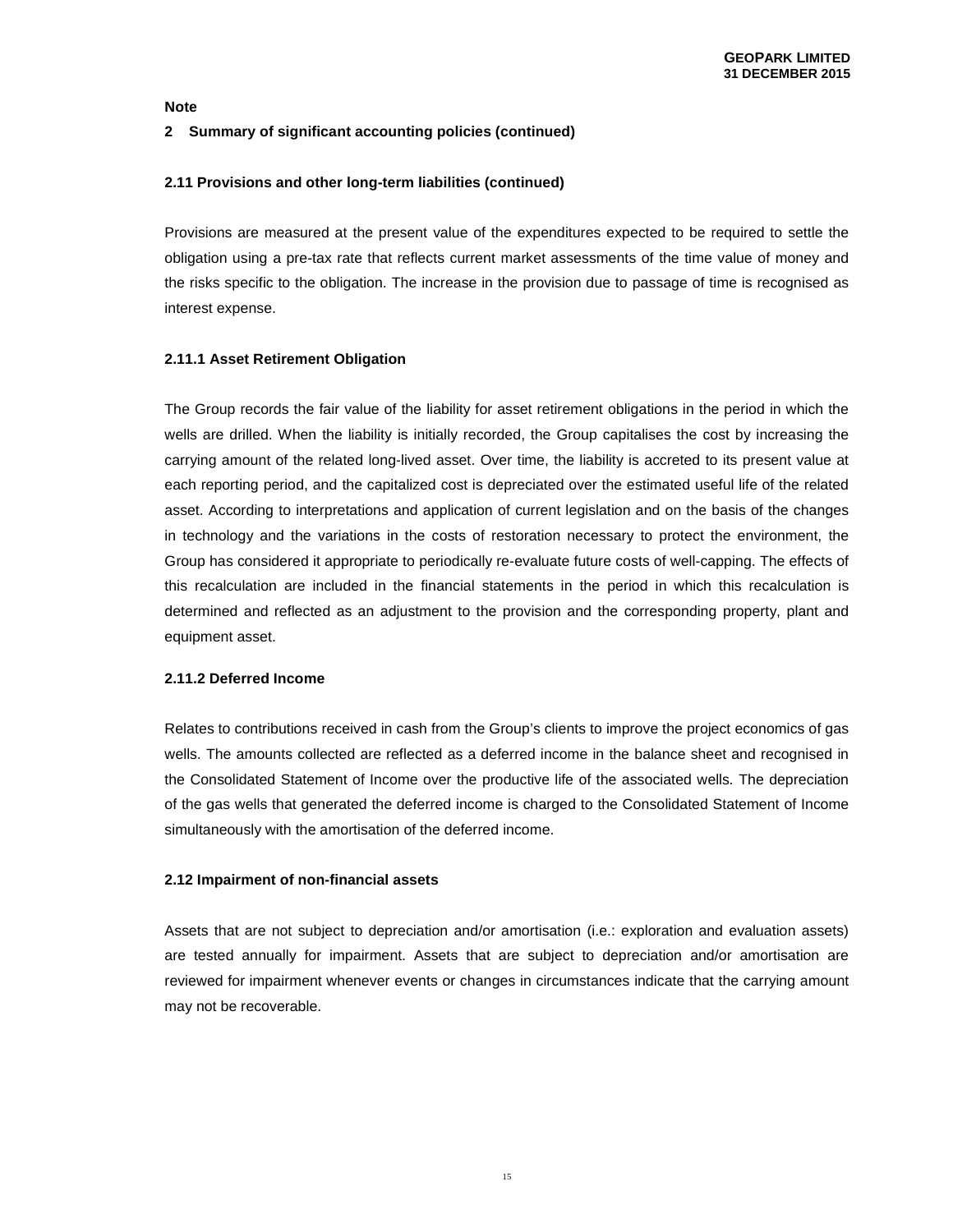## **2 Summary of significant accounting policies (continued)**

#### **2.12 Impairment of non-financial assets (continued)**

An impairment loss is recognised for the amount by which the asset's carrying amount exceeds its recoverable amount. The recoverable amount is the higher of an asset's fair value less costs to sell and value in use. For the purposes of assessing impairment, assets are grouped at the lowest levels for which there are separately identifiable cash flows (cash-generating units), generally a licensed area. Nonfinancial assets other than goodwill that suffered impairment are reviewed for possible reversal of the impairment at each reporting date.

No asset should be kept as an exploration and evaluation asset for a period of more than three years, except if it can be clearly demonstrated that the carrying value of the investment will be recoverable.

The impairment loss recognised in 2015 amounted to US\$ 149,574,000 (US\$ 9,430,000 in 2014, nil in 2013) See Note 36. The write-offs are detailed in Note 19.

## **2.13 Lease contracts**

All current lease contracts are considered to be operating leases on the basis that the lessor retains substantially all the risks and rewards related to the ownership of the leased asset. Payments related to operating leases and other rental agreements are recognised in the Consolidated Income Statement on a straight line basis over the term of the contract. The Group's total commitment relating to operating leases and rental agreements is disclosed in Note 31.

Leases in which substantially all of the risks and rewards of ownership are transferred to the lessee are classified as finance leases. Under a finance lease, the Company as lessor has to recognize an amount receivable equal to the aggregate of the minimum lease payments plus any unguaranteed residual value accruing to the lessor, discounted at the interest rate implicit in the lease.

# **2.14 Inventories**

Inventories comprise crude oil and materials.

Crude oil is measured at the lower of cost and net realisable value. Materials are measured at the lower of cost and recoverable amount. The cost of materials and consumables is calculated at acquisition price with the addition of transportation and similar costs. Cost is determined using the first-in, first-out (FIFO) method.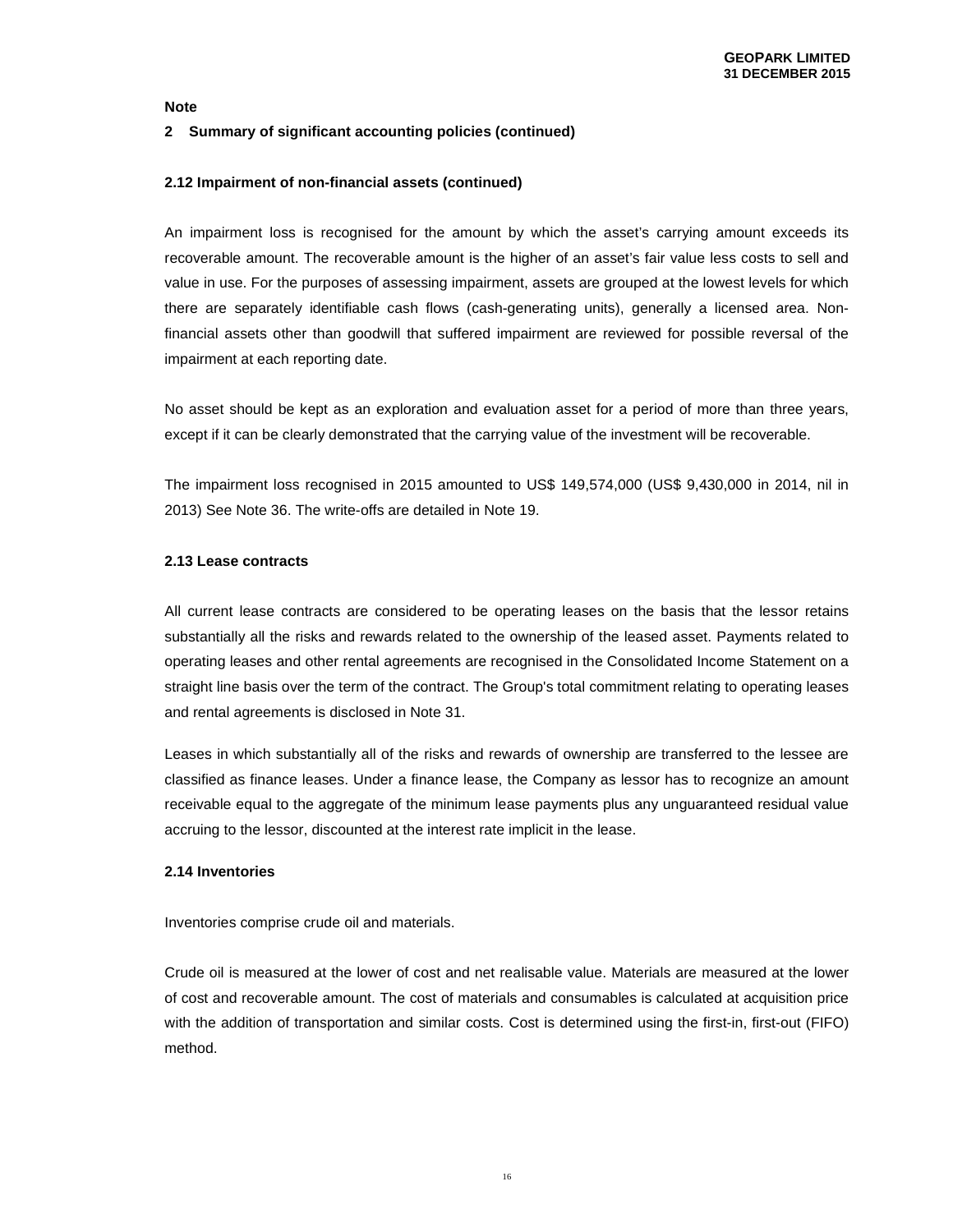## **2 Summary of significant accounting policies (continued)**

## **2.15 Current and deferred income tax**

The tax expense for the year comprises current and deferred tax. Tax is recognised in the Consolidated Statement of Income.

The current income tax charge is calculated on the basis of the tax laws enacted or substantially enacted at the balance sheet date in the countries where the Company's subsidiaries operate and generate taxable income. The computation of the income tax expense involves the interpretation of applicable tax laws and regulations in many jurisdictions. The resolution of tax positions taken by the Group, through negotiations with relevant tax authorities or through litigation, can take several years to complete and in some cases it is difficult to predict the ultimate outcome.

Deferred income tax is recognised, using the liability method, on temporary differences arising between the tax bases of assets and liabilities and their carrying amounts in the consolidated financial statements. Deferred income tax is determined using tax rates (and laws) that have been enacted or substantially enacted by the balance sheet date and are expected to apply when the related deferred income tax asset is realised or the deferred income tax liability is settled.

In addition, the Group has tax-loss carry-forwards in certain taxing jurisdictions that are available to offset against future taxable profit. However, deferred tax assets are recognized only to the extent that it is probable that taxable profit will be available against which the unused tax losses can be utilized. Management judgment is exercised in assessing whether this is the case. To the extent that actual outcomes differ from management's estimates, taxation charges or credits may arise in future periods.

Deferred income tax liabilities are provided on taxable temporary differences arising from investments in subsidiaries and joint arrangements, except for deferred income tax liability where the timing of the reversal of the temporary difference is controlled by the Group and it is probable that the temporary difference will not reverse in the foreseeable future. The Group is able to control the timing of dividends from its subsidiaries and hence does not expect taxable profit. Hence deferred tax is recognized in respect of the retained earnings of overseas subsidiaries only if at the date of the statements of financial position, dividends have been accrued as receivable or a binding agreement to distribute past earnings in future has been entered into by the subsidiary. As mentioned above the Company does not expect that the temporary differences will revert in the foreseeable future. In the event that these differences revert in total (e.g. dividends are declared and paid), the deferred tax liability which the Company would have to recognize amounts to approximately US\$ 8,300,000.

Deferred tax balances are provided in full, with no discounting.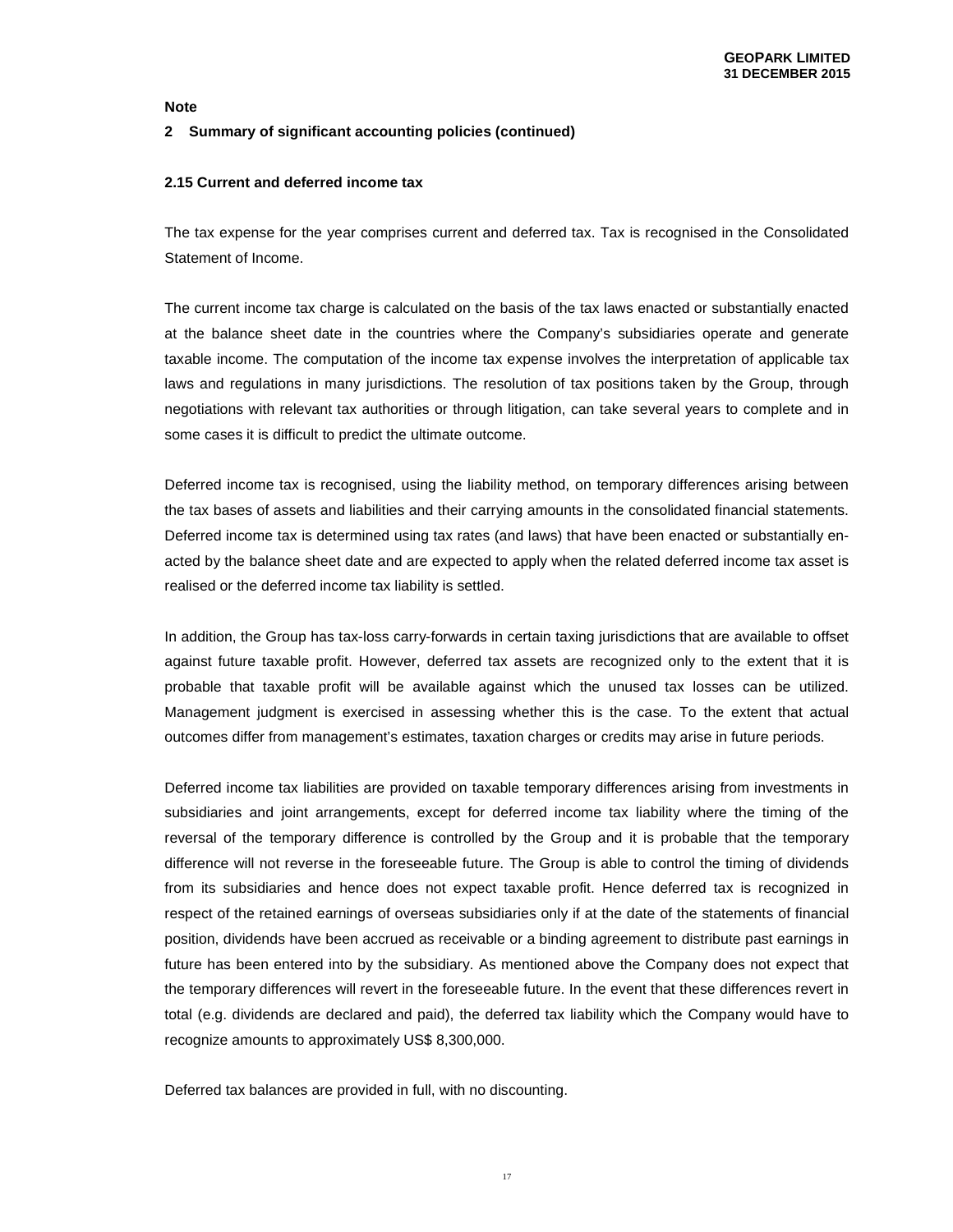# **2 Summary of significant accounting policies (continued)**

## **2.16 Financial assets**

Financial assets are divided into the following categories: loans and receivables; financial assets at fair value through the profit or loss; available-for-sale financial assets; and held-to-maturity investments. Financial assets are assigned to the different categories by management on initial recognition, depending on the purpose for which the investments were acquired. The designation of financial assets is reevaluated at every reporting date at which a choice of classification or accounting treatment is available.

All financial assets are recognised when the Group becomes a party to the contractual provisions of the instrument. All financial assets are initially recognised at fair value, plus transaction costs.

Derecognition of financial assets occurs when the rights to receive cash flows from the investments expire or are transferred and substantially all of the risks and rewards of ownership have been transferred. An assessment for impairment is undertaken at each balance sheet date.

Interest and other cash flows resulting from holding financial assets are recognised in the Consolidated Income Statement when receivable, regardless of how the related carrying amount of financial assets is measured.

Loans and receivables are non-derivative financial assets with fixed or determinable payments that are not quoted in an active market. They are included in current assets, except for maturities greater than twelve months after the balance sheet date. These are classified as non-current assets. The Group's loans and receivables comprise trade receivables, prepayments and other receivables and cash at bank and in hand in the balance sheet. They arise when the Group provides money, goods or services directly to a debtor with no intention of trading the receivables. Loans and receivables are subsequently measured at amortised cost using the effective interest method, less provision for impairment. Any change in their value through impairment or reversal of impairment is recognised in the Consolidated Statement of Income. All of the Group's financial assets are classified as loan and receivables.

## **2.17 Other financial assets**

Non current other financial assets include contributions made for environmental obligations according to a Colombian government request. Current financial assets corresponds to short term investments with original maturities up to twelve months and over three months.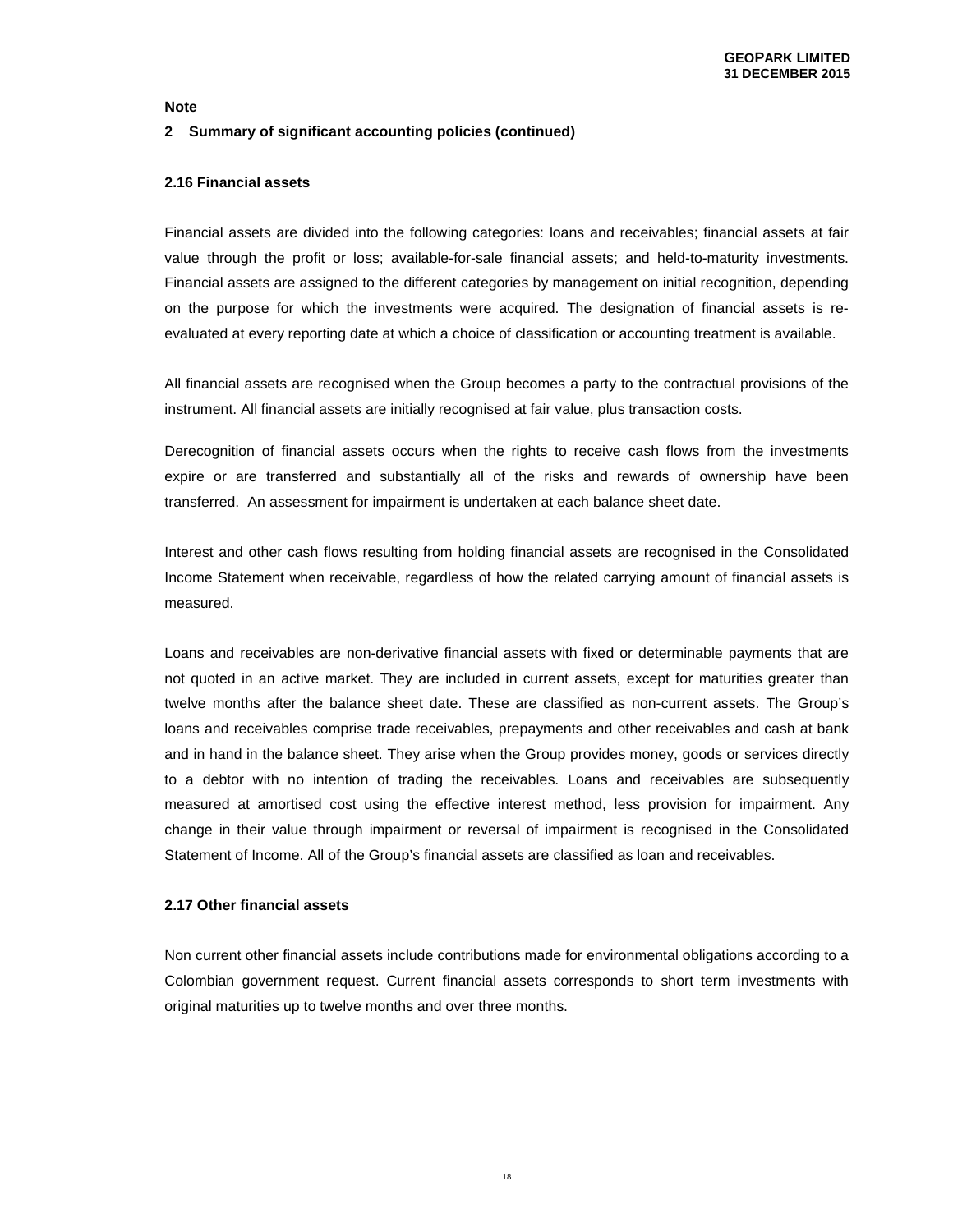# **2 Summary of significant accounting policies (continued)**

## **2.18 Impairment of financial assets**

Provision against trade receivables is made when objective evidence is received that the Group will not be able to collect all amounts due to it in accordance with the original terms of those receivables. The amount of the write-down is determined as the difference between the asset's carrying amount and the present value of estimated future cash flows.

## **2.19 Cash and cash equivalents**

Cash and cash equivalents includes cash in hand, deposits held at call with banks, other short-term highly liquid investments with original maturities of three months or less, and bank overdrafts. Bank overdrafts, if any, are shown within borrowings in the current liabilities section of the Consolidated Statement of Financial Position.

# **2.20 Trade and other payables**

Trade payables are obligations to pay for goods or services that have been acquired in the ordinary course of the business from suppliers. Accounts payable are classified as current liabilities if payment is due within one year or less (or in the normal operating cycle of the business if longer). If not, they are presented as non-current liabilities.

Trade payables are recognised initially at fair value and subsequently measured at amortised cost using the effective interest method.

# **2.21 Borrowings**

Borrowings are obligations to pay cash and are recognised when the Group becomes a party to the contractual provisions of the instrument.

Borrowings are recognised initially at fair value, net of transaction costs incurred. Borrowings are subsequently stated at amortised cost; any difference between the proceeds (net of transaction costs) and the redemption value is recognised in the Consolidated Statement of Income over the period of the borrowings using the effective interest method.

Direct issue costs are charged to the Consolidated Statement of Income on an accruals basis using the effective interest method.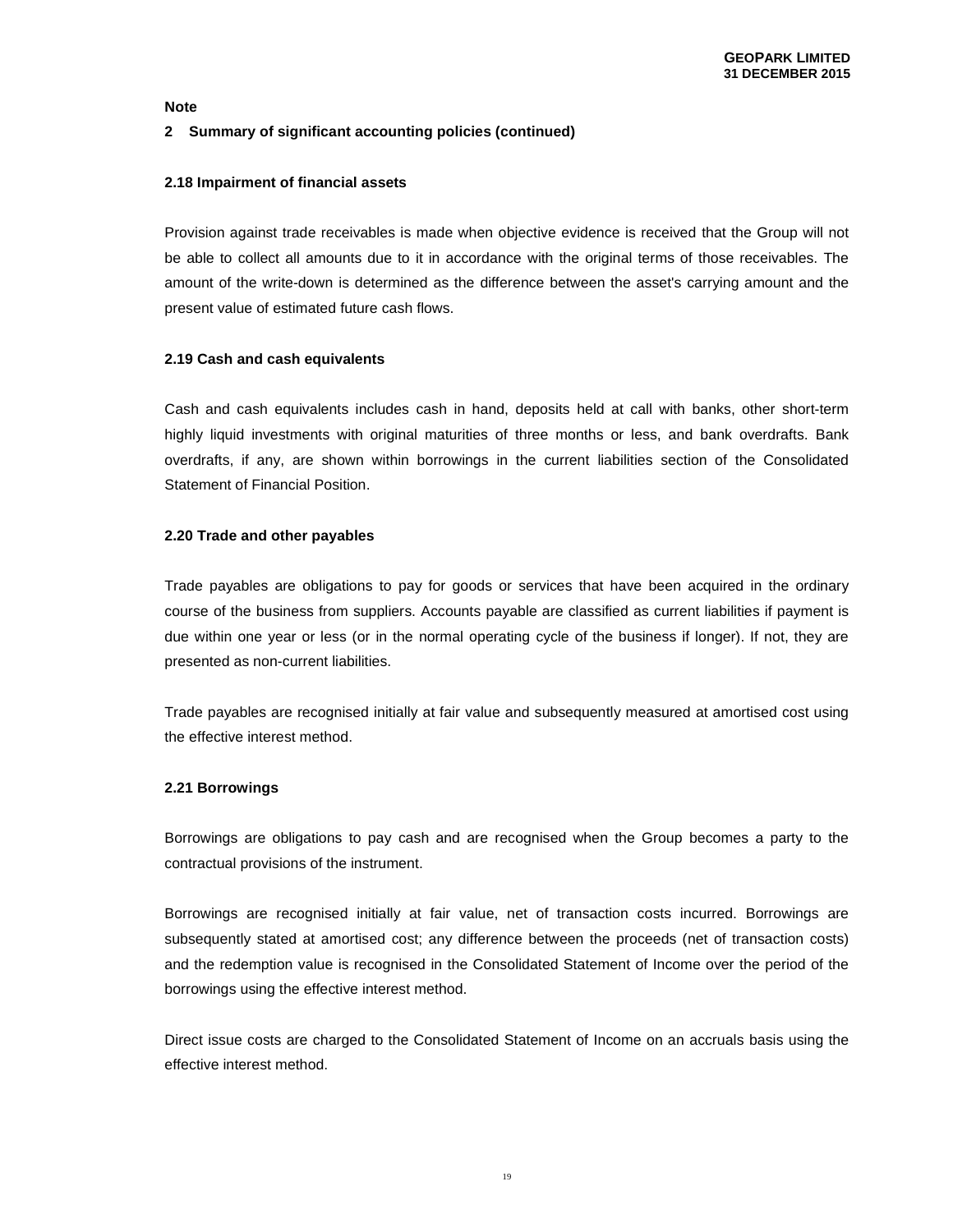# **2 Summary of significant accounting policies (continued)**

# **2.22 Share capital**

Equity comprises the following:

- "Share capital" representing the nominal value of equity shares.
- "Share premium" representing the excess over nominal value of the fair value of consideration received for equity shares, net of expenses of the share issue.
- "Other reserve" representing:
	- the equity element attributable to shares granted according to IFRS 2 but not issued at year end or,
	- the difference between the proceeds from the transaction with non-controlling interests received against the book value of the shares acquired in the Chilean and Colombian subsidiaries.
- "Translation reserve" representing the differences arising from translation of investments in overseas subsidiaries.
- "(Accumulated losses) Retained earnings" representing accumulated earnings and losses.

# **2.23 Share-based payment**

The Group operates a number of equity-settled and cash-settled share-based compensation plans comprising share awards payments and stock options plans to certain employees and other third party contractors.

Share-based payment transactions are measured in accordance with IFRS 2.

Fair value of the stock option plan for employee or contractors services received in exchange for the grant of the options is recognised as an expense. The total amount to be expensed over the vesting period is determined by reference to the fair value of the options granted calculated using the Black-Scholes model.

Non-market vesting conditions are included in assumptions about the number of options that are expected to vest. At each balance sheet date, the entity revises its estimates of the number of options that are expected to vest. It recognises the impact of the revision to original estimates, if any, in the Consolidated Statement of Income, with a corresponding adjustment to equity.

The fair value of the share awards payments is determined at the grant date by reference of the market value of the shares and recognised as an expense over the vesting period.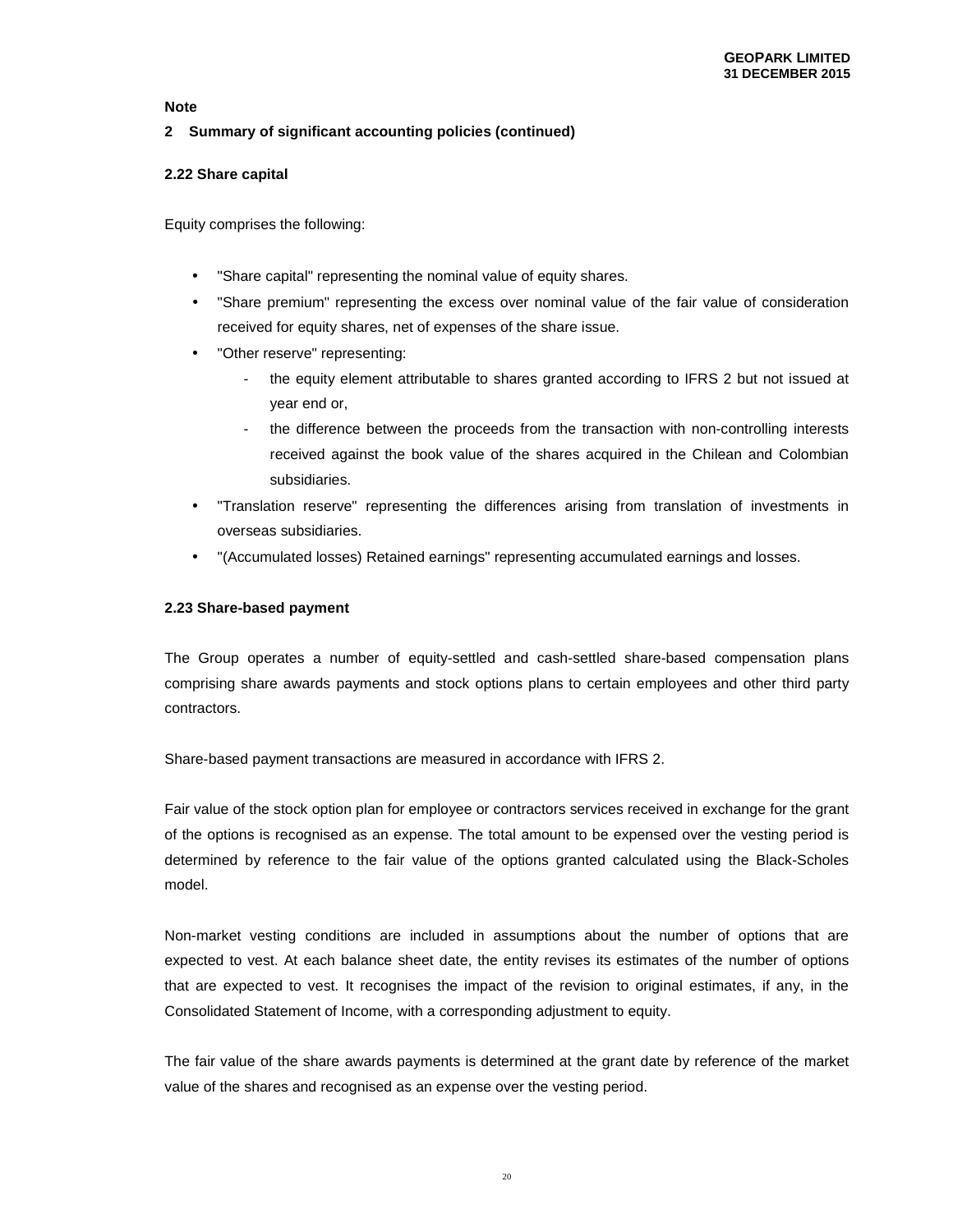# **2 Summary of significant accounting policies (continued)**

# **2.23 Share-based payment (continued)**

When the options are exercised, the Company issues new shares. The proceeds received net of any directly attributable transaction costs are credited to share capital (nominal value) and share premium when the options are exercised.

For cash-settled share-based payment transactions, the Company measures the services acquired for amounts that are based on the price of the Company's shares. The fair value of the liability incurred is measured using Geometric Brownian Motion method. Until the liability is settled, the Company is required to remeasure the fair value of the liability at each reporting date and at the date of settlement, with any changes in value recognized in profit or loss for the period.

## **Note**

#### **3 Financial Instruments-risk management**

The Group is exposed through its operations to the following financial risks:

- Currency risk
- Price risk
- Credit risk concentration
- Funding and liquidity risk
- Interest rate risk
- Capital risk management

The policy for managing these risks is set by the Board. Certain risks are managed centrally, while others are managed locally following guidelines communicated from the corporate office. The policy for each of the above risks is described in more detail below.

## **Currency risk**

In Argentina, Colombia, Chile and Peru the functional currency is the US Dollar. The fluctuation of the local currencies of these countries against the US Dollar does not impact the loans, costs and revenues held in US Dollars; but it does impact the balances denominated in local currencies. Such is the case of the prepaid taxes.

In Chile, Colombia and Argentina subsidiaries most of the balances are denominated in US Dollars, and since it is the functional currency of the subsidiaries, there is no exposure to currency fluctuation except from receivables or payables originated in local currency mainly corresponding to VAT. The balances as of 31 December 2015 of VAT were credits for US\$ 111,000 (US\$ 73,000 in 2014) in Argentina, credits for US\$ 9,077,000 (US\$ 5,107,000 in 2014) in Chile, and credits for US\$ 4,001,000 (payable US\$ 1,358,000 in 2014) in Colombia.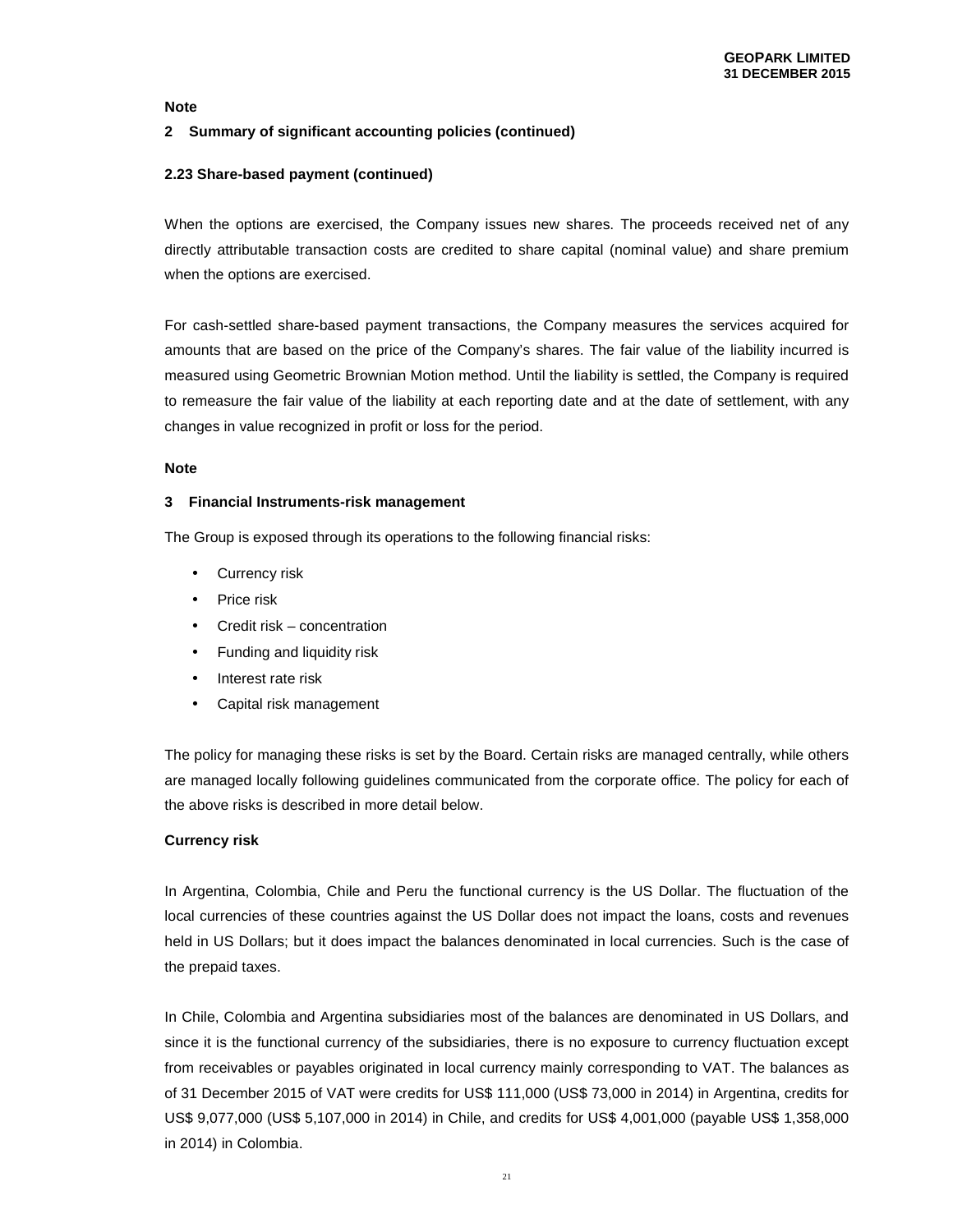#### **3 Financial Instruments-risk management (continued)**

#### **Currency risk (continued)**

The Group minimises the local currency positions in Argentina, Colombia and Chile by seeking to equilibrate local and foreign currency assets and liabilities. However, tax receivables (VAT) seldom match with local currency liabilities. Therefore the Group maintains a net exposure to them.

Most of the Group's assets held in those countries are associated with oil and gas productive assets. Those assets, even in the local markets, are generally settled in US Dollar equivalents.

During 2015, the Argentine Peso devaluated by 52% (31% and 33% in 2014 and 2013, respectively) against the US Dollar, the Chilean Peso devaluated by 16% (16% and 10% in 2014 and 2013 respectively) and the Colombian Peso devaluated by 32% (24% and 9% in 2014 and 2013, respectively).

If the Argentine Peso, the Chilean Peso and the Colombian Peso had each devaluated an additional 10% against the US dollar, with all other variables held constant, post-tax loss for the year would have been higher by US\$ 1,003,300 (post – tax profit lower by US\$ 621,400 in 2014 and higher by US\$ 279,000 in 2013).

In Brazil the functional currency is the local currency, which is the Brazilian Real. The fluctuation of the US Dollars against the Brazilian Real does not impact the loans, costs and revenues held in Brazilian Real; but it does impact the balances denominated in US Dollars. Such is the case of the cash at bank and Itaú and intercompany loans. Most of the balances are denominated in Brazilian Real, and since it is the functional currency of the Brazilian subsidiary, there is no exposure to currency fluctuation except from cash at bank held in US Dollars and for the intercompany loan and Itaú loan described in Note 26. The exchange loss generated by the Brazilian subsidiary during 2015 amounted to US\$ 35,605,000 (US\$ 17,573,000 in 2014 and nil in 2013).

During 2015, the Brazilian Real devaluated by 47% against the US Dollar (13% and 15% in 2014 and 2013, respectively). If the Brazilian Real had devaluated an additional 10% against the US dollar, with all other variables held constant, post-tax loss for the year would have been higher by US\$ 7,400,000 (post – tax profit lower by US\$ 5,660,000 in 2014 and higher by US\$ 3,652,000 in 2013).

As of 31 December 2015, the balances denominated in the Peruvian local currency (Peruvian Soles) are not material.

As currency rate changes between the US Dollar and the local currencies, the Group recognizes gains and losses in the Consolidated Statement of Income.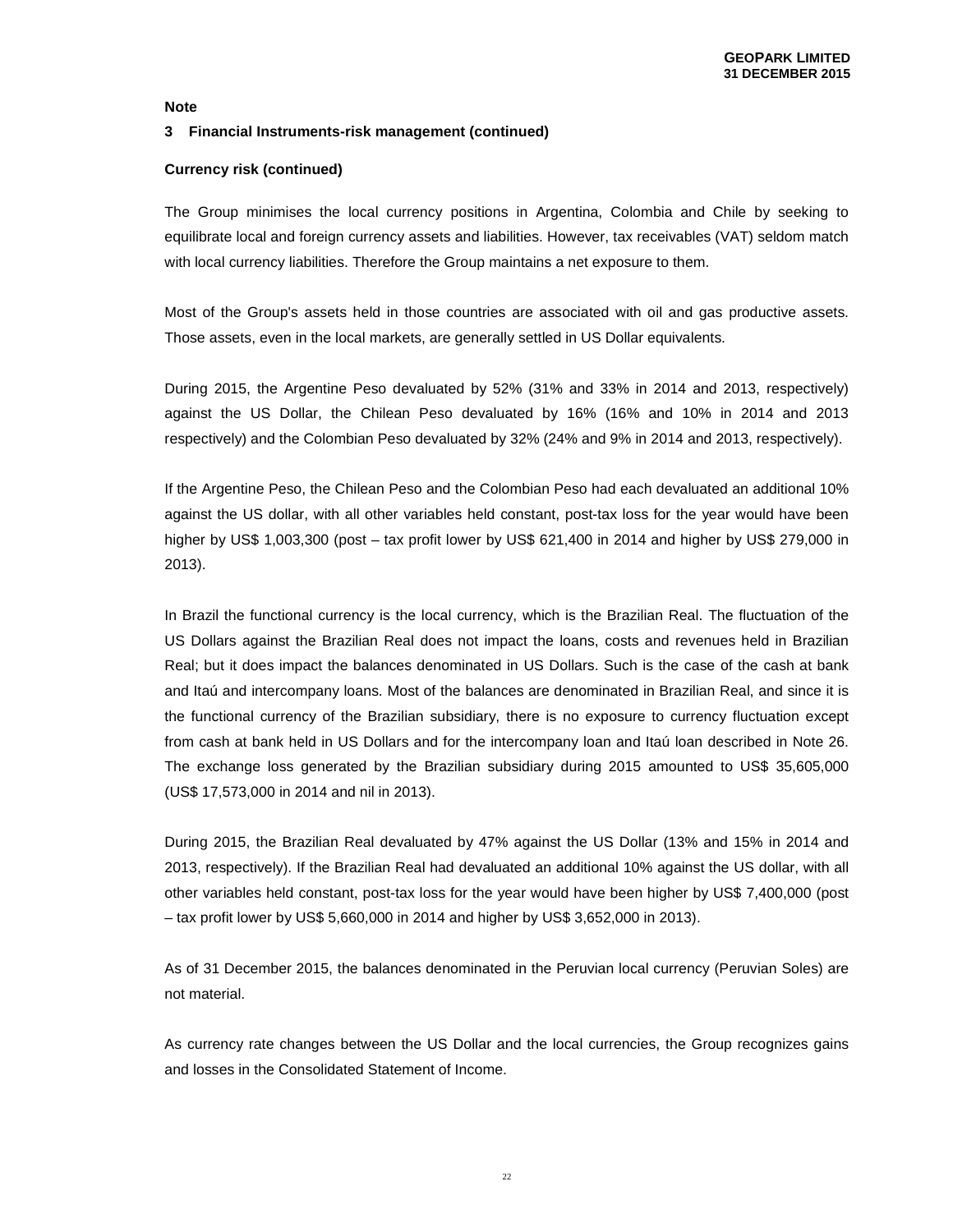## **3 Financial Instruments-risk management (continued)**

#### **Price risk**

The price realised for the oil produced by the Group is linked to WTI (West Texas Intermediate) and Brent, US dollar denominated international benchmarks. The market price of these commodities is subject to significant fluctuation and has historically fluctuated widely in response to relatively minor changes in the global supply and demand for oil and natural gas, market uncertainty, economic conditions and a variety of additional factors.

Between October 2014 and February 2016, WTI and Brent have fallen more than 60%, affecting both the Company's results in 2015 and the Company's expectations for 2016 (see Note 35).

In Colombia, the price of oil is based on Vasconia, a marker broadly used in the Llanos basin, adjusted for certain marketing and quality discounts based on, among other things, API, viscosity, sulphur, delivery point and water content.

In Chile, the oil price is based on Brent minus certain marketing and quality discounts such as, inter alia, API quality and others.

The Company has signed a long-term Gas Supply Contract with Methanex in Chile. The price of the gas sold under this contract is determined based on a formula that takes into account various international prices of methanol, including US Gulf methanol spot barge prices, methanol spot Rotterdam prices and spot prices in Asia.

In Brazil, prices for gas produced in the Manati Field are based on a long-term off-take contract with Petrobras. The price of gas sold under this contract is denominated in Brazilian Real and is adjusted annually for inflation pursuant to the Brazilian General Market Price Index (Indice Geral de Preços do Mercado), or IGPM.

If oil and methanol prices had fallen by 10% compared to actual prices during the year, with all other variables held constant, post-tax loss for the year would have been higher by US\$ 23,940,000 (post tax profit lower by US\$ 29,186,000 in 2014 and US\$ 27,179,000 in 2013).

The Group has no price-hedging transaction currently outstanding. The Board could consider adopting commodity price hedging measures, when deemed appropriate, according to the size of the business, production levels and market implied volatility.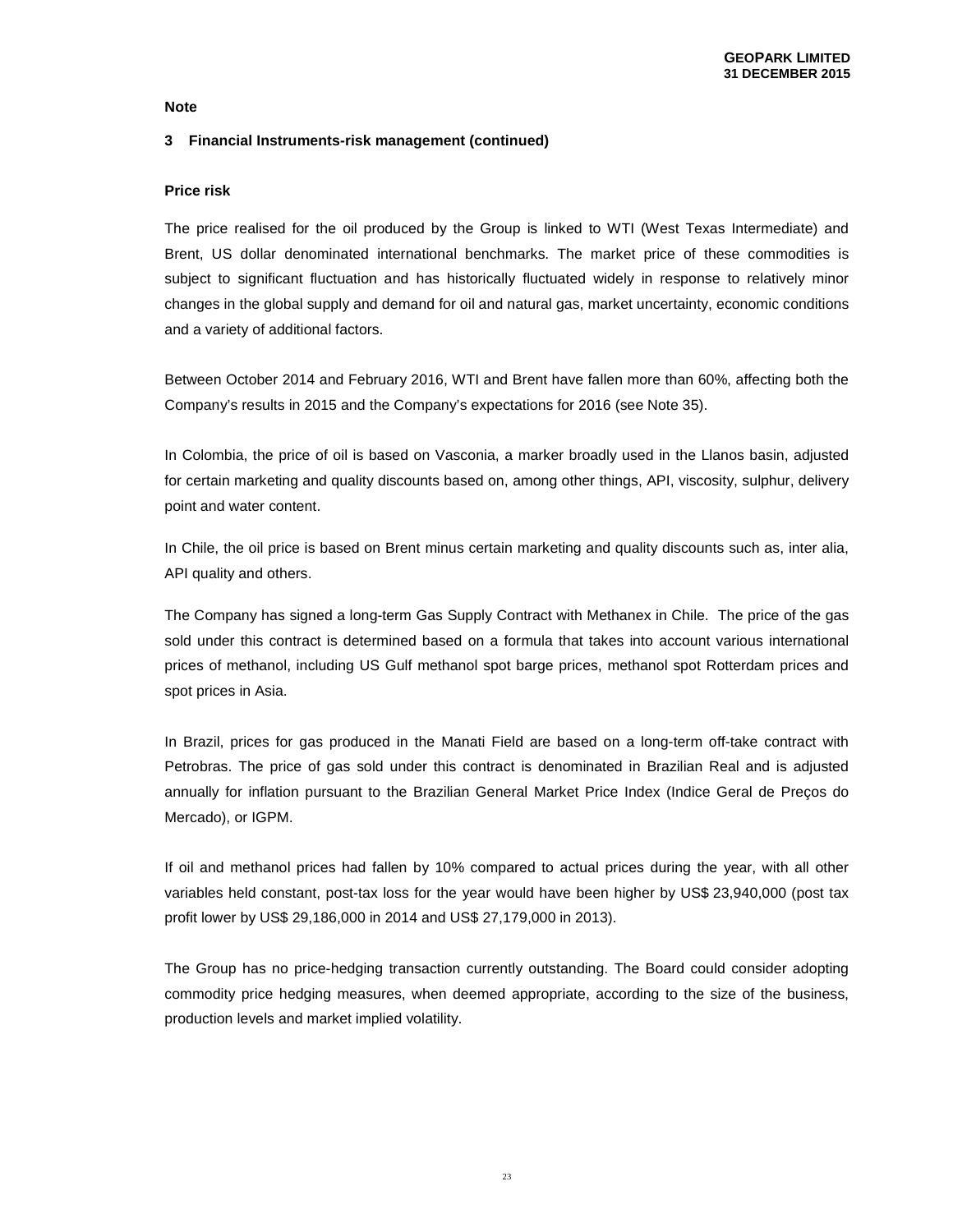## **3 Financial Instruments-risk management (continued)**

#### **Credit risk – concentration**

The Group's credit risk relates mainly to accounts receivable where the credit risks correspond to the recognised values. There is not considered to be any significant risk in respect of the Group's major customers.

In Colombia, the Group have diversified the customer base and for the year ended 31 December 2015, the Colombian subsidiary made 62.1% of the oil sales to Gunvor (a global privately-held company, dedicated to commodities trading), 12.6% to Trafigura (one of the world's leading independent commodity trading and logistics houses) and 9.2% to Petrominerales (a local independent company, dedicated to oil and gas exploration and production), with Gunvor accounting for 39.1%, Trafigura 7.9% and Petrominerales 5.8% of consolidated revenues for the same period.

All the oil produced in Chile is sold to ENAP as well as the gas produced by TdF Blocks (15% of total revenue, 28% in 2014 and 40% in 2013), the State owned oil and gas company. In Chile, most of gas production is sold to the local subsidiary of the Methanex, a Canadian public company (7% of consolidated revenues, 6% in 2014 and 7% in 2013).

In Brazil, all the hydrocarbons from Manati Field are sold to Petrobras, the operator of the Manati Field and the State owned company.

The mentioned companies all have good credit standing and despite the concentration of the credit risk, the Directors do not consider there to be a significant collection risk.

See disclosure in Note 24.

## **Funding and Liquidity risk**

In the past, the Group was able to raise capital through different sources of funding including equity, strategic partnerships and financial debt.

The Group is positioned at the end of 2015 with a cash balance of US\$ 82,730,000 and over 80% of its total indebtedness maturing in 2020. In addition, the Group has a large portfolio of attractive and largely discretional projects - both oil and gas - in multiple countries with over 20,000 boepd in production. This scale and positioning permit GeoPark to protect its financial condition and selectively allocate capital to the optimal projects subject to prevailing macroeconomic conditions.

However, during 2015 and impacted by the current low oil price environment, the Company's Leverage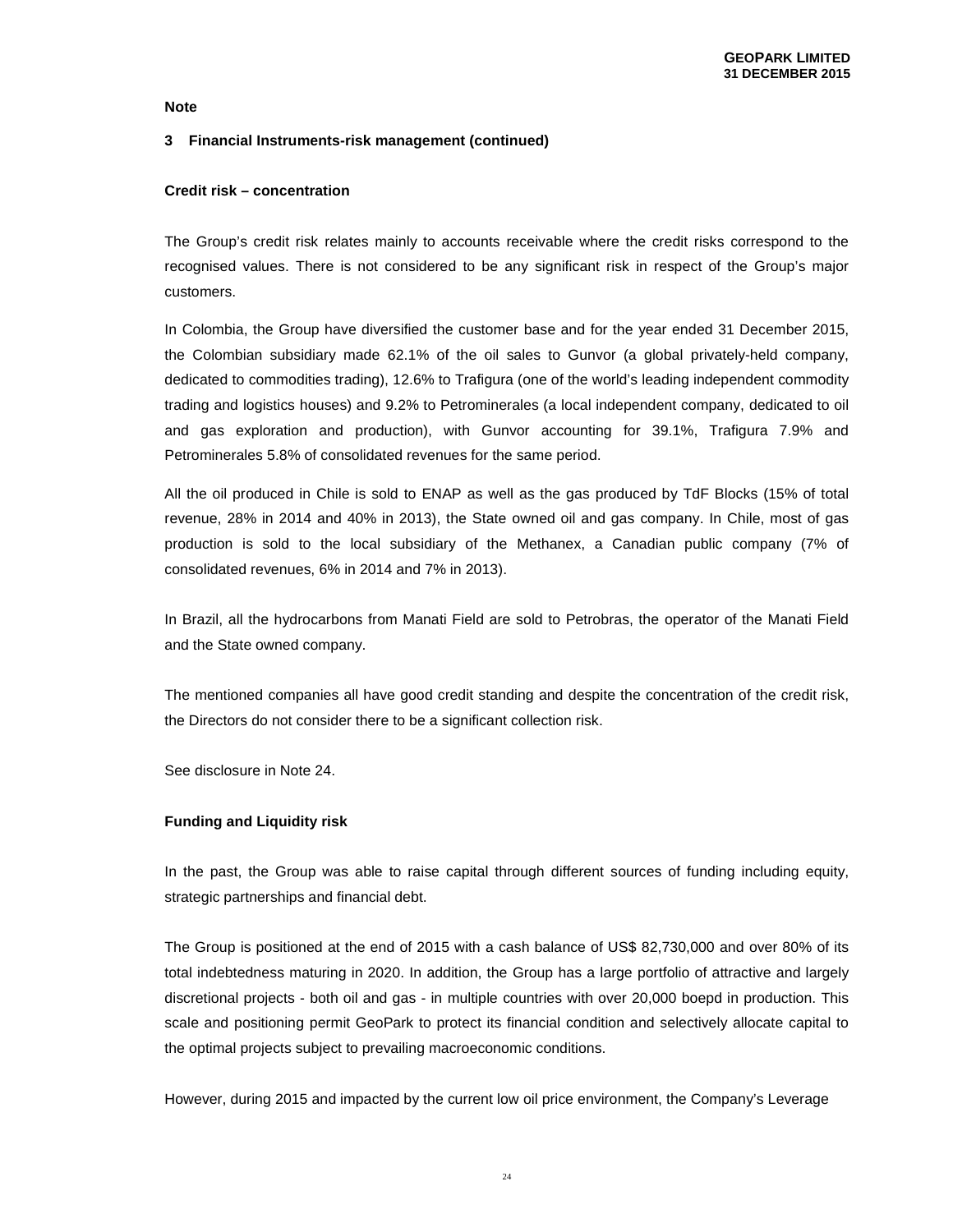#### **3 Financial Instruments-risk management (continued)**

#### **Funding and liquidity risk (continued)**

Ratio and the Interest Coverage did not meet certain thresholds included in the 2020 Bond Indenture. This situation may limit the Company's capacity to incur additional indebtedness, other than permitted debt, as specified in the indenture governing the Notes (Note 26).

The most significant funding transactions executed in 2015 and 2014 include:

On February 2014, the Group received a gross proceed of US\$ 98,000,000 from the issuance of new shares.

On March 2014, GeoPark executed a loan agreement with Itaú BBA International (Itau) for US\$ 70,450,000 to finance the acquisition of a working interest in the Manatí field (Brazil) maturing between 2015 and 2019.

On March 2015, the Group reached an agreement with Itau to: (i) extend the principal payments that were originally due in 2015 (amounting to approximately US\$ 15,000,000), which were divided pro-rata during the remaining principal instalments, starting in March 2016 and (ii) increase the variable interest rate equal to the six-month LIBOR + 4.0%.

On December 2015, the Group announced the execution of an offtake and prepayment agreement with Trafigura, one of its customers. The prepayment agreement provides GeoPark with access to up to US\$ 100,000,000 in the form of prepaid future oil sales, subject to certain customary covenants. Funds committed by Trafigura are available to GeoPark upon request until September 2016 and are to be repaid by the Company through future oil deliveries over 2.5 years with a six-month grace period. As of 31 December 2015 no prepayments were requested.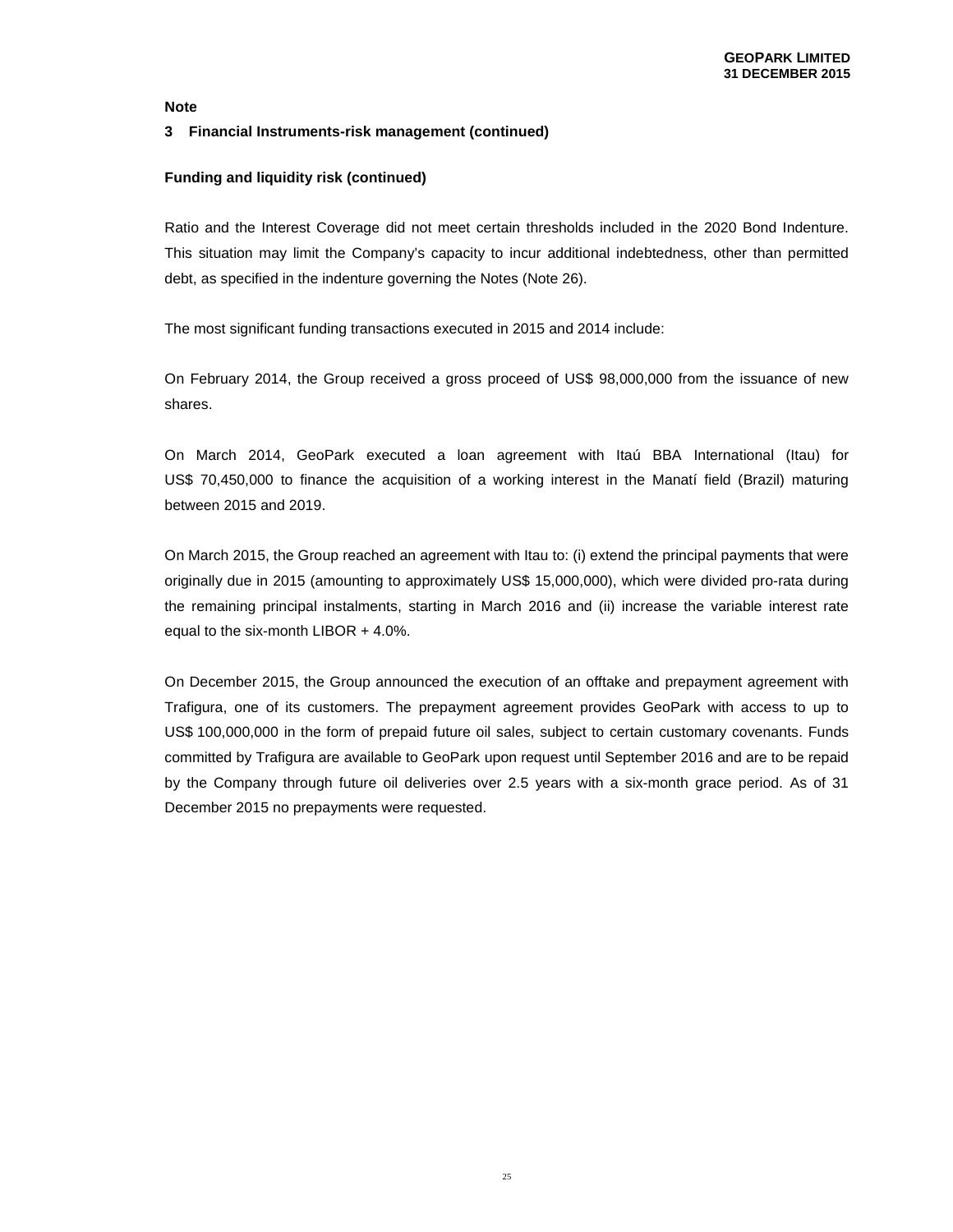# **Note 3 Financial Instruments-risk management (continued)**

# **Interest rate risk**

The Group's interest rate risk arises from long-term borrowings issued at variable rates, which expose the Group to cash flow to interest rate risk.

The Group does not face interest rate risk on its US\$ 300,000,000 Notes which carry a fixed rate coupon of 7.50% per annum. As consequence, the accruals and interest payment are no substantially affected to the market interest rate changes.

At 31 December 2015 the outstanding long-term borrowing affected by variable rates amounted to US\$ 76,178,000, representing 20% of total borrowings, which was composed by the loans from Itaú Bank and Banco de Chile that have a floating interest rate based on LIBOR.

The Group analyses its interest rate exposure on a dynamic basis. Various scenarios are simulated taking into consideration refinancing, renewal of existing positions, alternative financing and hedging. Based on these scenarios, the Group calculates the impact on profit and loss of a defined interest rate shift. For each simulation, the same interest rate shift is used for all currencies. The scenarios are run only for liabilities that represent the major interest-bearing positions.

At 31 December 2015, if 1% is added to interest rates on currency-denominated borrowings with all other variables held constant, post-tax loss for the year would have been US\$ 507,000 higher (post-tax profit lower US\$ 312,000 in 2014, nil in 2013).

# **Capital risk management**

The Group's objectives when managing capital are to safeguard the Group's ability to continue as a going concern in order to provide returns for shareholders and benefits for other stakeholders and to maintain an optimal capital structure to reduce the cost of capital.

Consistent with others in the industry, the Group monitors capital on the basis of the gearing ratio. This ratio is calculated as net debt divided by total capital. Net debt is calculated as total borrowings (including 'current and non-current borrowings' as shown in the consolidated balance sheet) less cash at bank and in hand. Total capital is calculated as 'equity' as shown in the consolidated balance sheet plus net debt.

The Group's strategy is to keep the gearing ratio within a 30% to 45% range, in normal market conditions. Due to the market conditions prevailing during 2015 the gearing ratio at year end is above such range. Measures taken by the Company in this connection are described in Note 35.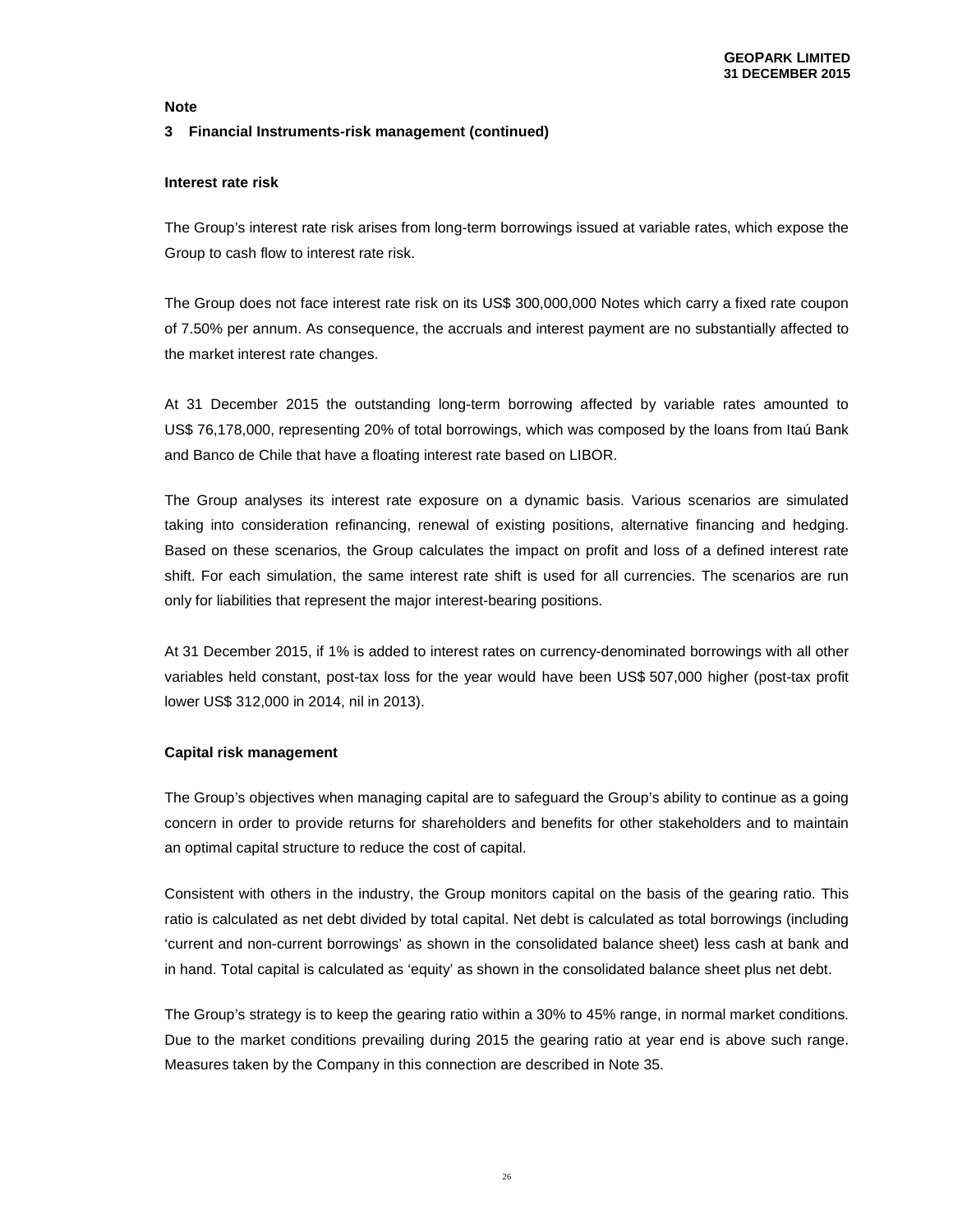# **3 Financial Instruments-risk management (continued)**

# **Capital risk management (continued)**

The gearing ratios at 31 December 2015 and 2014 were as follows:

| <b>Amounts in US\$ '000</b> | 2015    | 2014    |
|-----------------------------|---------|---------|
| Net Debt                    | 295.943 | 241,921 |
| <b>Total Equity</b>         | 200,167 | 479,126 |
| <b>Total Capital</b>        | 496.110 | 721,047 |
| <b>Gearing Ratio</b>        | 60%     | 34%     |

#### **Note**

#### **4 Accounting estimates and assumptions**

Estimates and assumptions are used in preparing the financial statements. Although these estimates are based on management's best knowledge of current events and actions, actual results may differ from them. Estimates and judgements are continually evaluated and are based on historical experience and other factors, including expectations of future events that are believed to be reasonable under the circumstances.

The key estimates and assumptions used in these consolidated financial statements are noted below:

• Cash flow estimates for impairment assessments require assumptions about two primary elements - future prices and reserves. Estimates of future prices require significant judgments about highly uncertain future events. Historically, oil and gas prices have exhibited significant volatility. The group´s forecasts for oil and gas revenues are based on prices derived from future price forecasts amongst industry analysts and own assessments. Estimates of future cash flows are generally based on assumptions of long-term prices and operating and development costs.

Given the significant assumptions required and the possibility that actual conditions will differ, management considers the assessment of impairment to be a critical accounting estimate (see Notes 35 and 36).

The process of estimating reserves is complex. It requires significant judgements and decisions based on available geological, geophysical, engineering and economic data. The estimation of economically recoverable oil and natural gas reserves and related future net cash flows was performed based on the Reserve Report as of 31 December 2015 prepared by DeGolyer and MacNaughton, an international consultancy to the oil and gas industry based in Dallas. It incorporates many factors and assumptions including: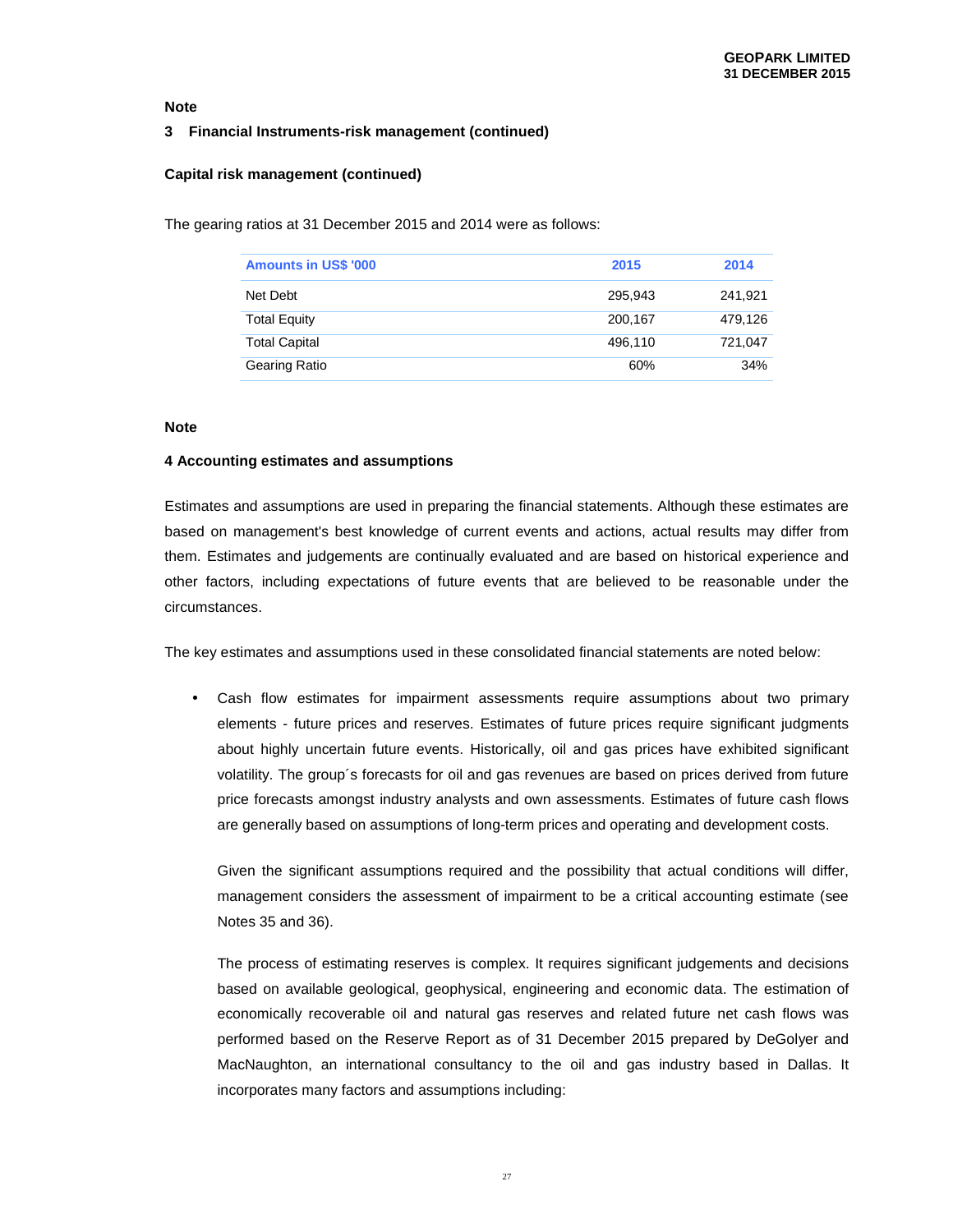# **4 Accounting estimates and assumptions (continued)**

- o expected reservoir characteristics based on geological, geophysical and engineering assessments;
- o future production rates based on historical performance and expected future operating and investment activities;
- o future oil and gas prices and quality differentials;
- o assumed effects of regulation by governmental agencies; and
- o future development and operating costs.

Management believes these factors and assumptions are reasonable based on the information available to them at the time of preparing the estimates. However, these estimates may change substantially as additional data from ongoing development activities and production performance becomes available and as economic conditions impacting oil and gas prices and costs change.

- The Group adopts the successful efforts method of accounting. The Management of the Company makes assessments and estimates regarding whether an exploration asset should continue to be carried forward as an exploration and evaluation asset not yet determined or when insufficient information exists for this type of cost to remain as an asset. In making this assessment the Management takes professional advice from qualified experts.
- Oil and gas assets held in property plant and equipment are mainly depreciated on a unit of production basis at a rate calculated by reference to proven and probable reserves and incorporating the estimated future cost of developing and extracting those reserves. Future development costs are estimated using assumptions as to the numbers of wells required to produce those reserves, the cost of the wells and future production facilities.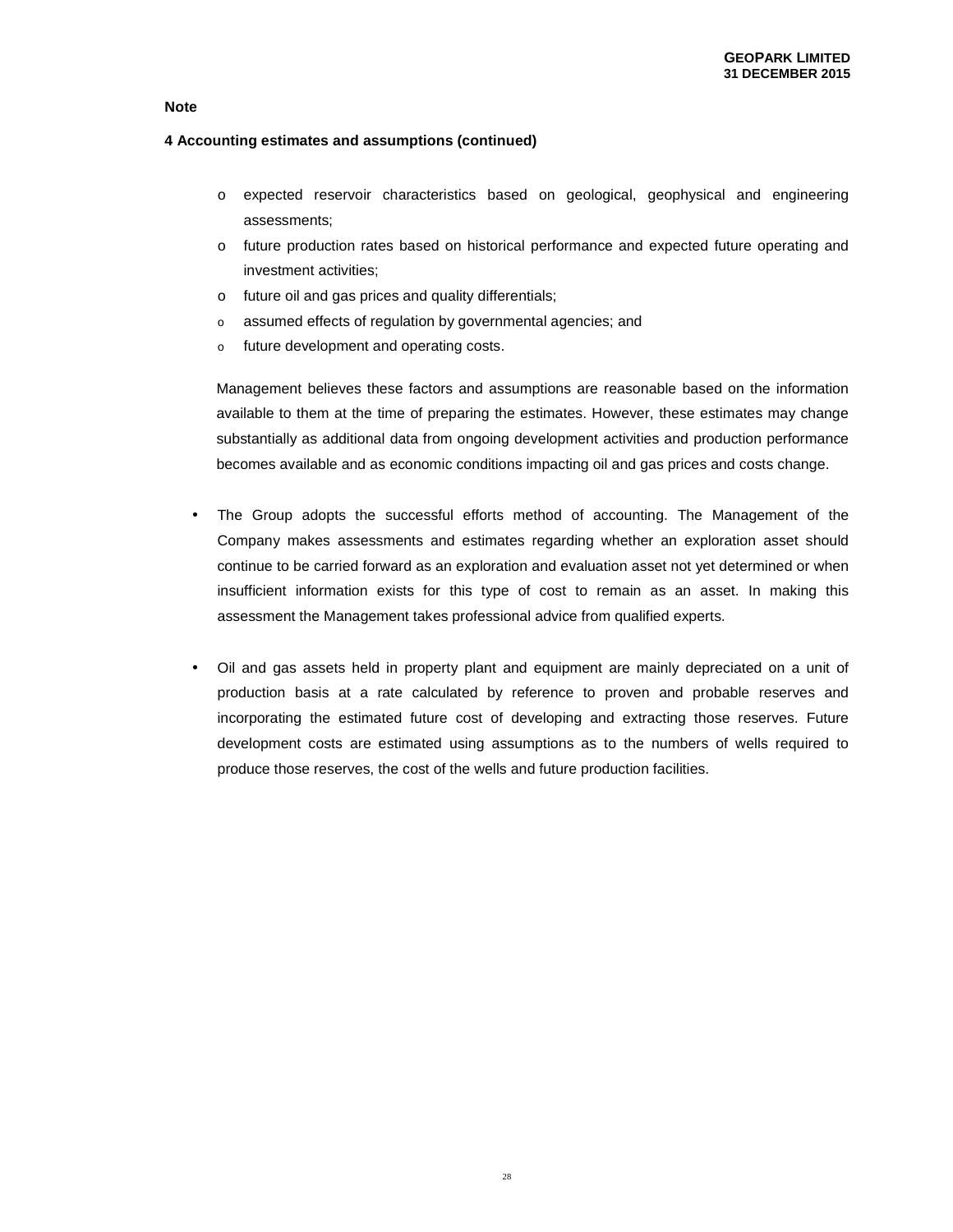## **4 Accounting estimates and assumptions (continued)**

- Obligations related to the abandonment of wells once operations are terminated may result in the recognition of significant obligations. Estimating the future abandonment costs is difficult and requires management to make estimates and judgments because most of the obligations are many years in the future. Technologies and costs are constantly changing as well as political, environmental, safety and public relations considerations. The Company has adopted the following criterion for recognising well plugging and abandonment related costs: The present value of future costs necessary for well plugging and abandonment is calculated for each area on the basis of a cash flow that is discounted at an average interest rate applicable to Company's indebtedness. The liabilities recognised are based upon estimated future abandonment costs, wells subject to abandonment, time to abandonment, and future inflation rates.
- From time to time, the Company may be subject to various lawsuits, claims and proceedings that arise in the normal course of business, including employment, commercial, environmental, safety and health matters. For example, from time to time, the Company receives notice of environmental, health and safety violations. Based on what the Management of the Company currently knows, it is not expected any material impact on the financial statements.

# **Note**

## **5 Consolidated Statement of Cash Flow**

The Consolidated Statement of Cash Flow shows the Group's cash flows for the year for operating, investing and financing activities and the change in cash and cash equivalents during the year.

Cash flows from operating activities are computed from the results for the year adjusted for non-cash operating items, changes in net working capital, and corporation tax. Tax paid is presented as a separate item under operating activities.

The following chart describes non-cash transactions related to the Consolidated Statement of Cash Flow:

| <b>Amounts in US\$ '000</b>                            | 2015           | 2014  | 2013           |
|--------------------------------------------------------|----------------|-------|----------------|
| Increase in asset retirement obligation                | 985            | 1.603 | 7,183          |
| <b>Financial leases</b>                                | $\blacksquare$ | -     | 14.133         |
| Increase in provisions for other long-term liabilities |                | 5.636 | $\blacksquare$ |
| Purchase of property, plant and equipment              | 830            | 1.382 | 12.799         |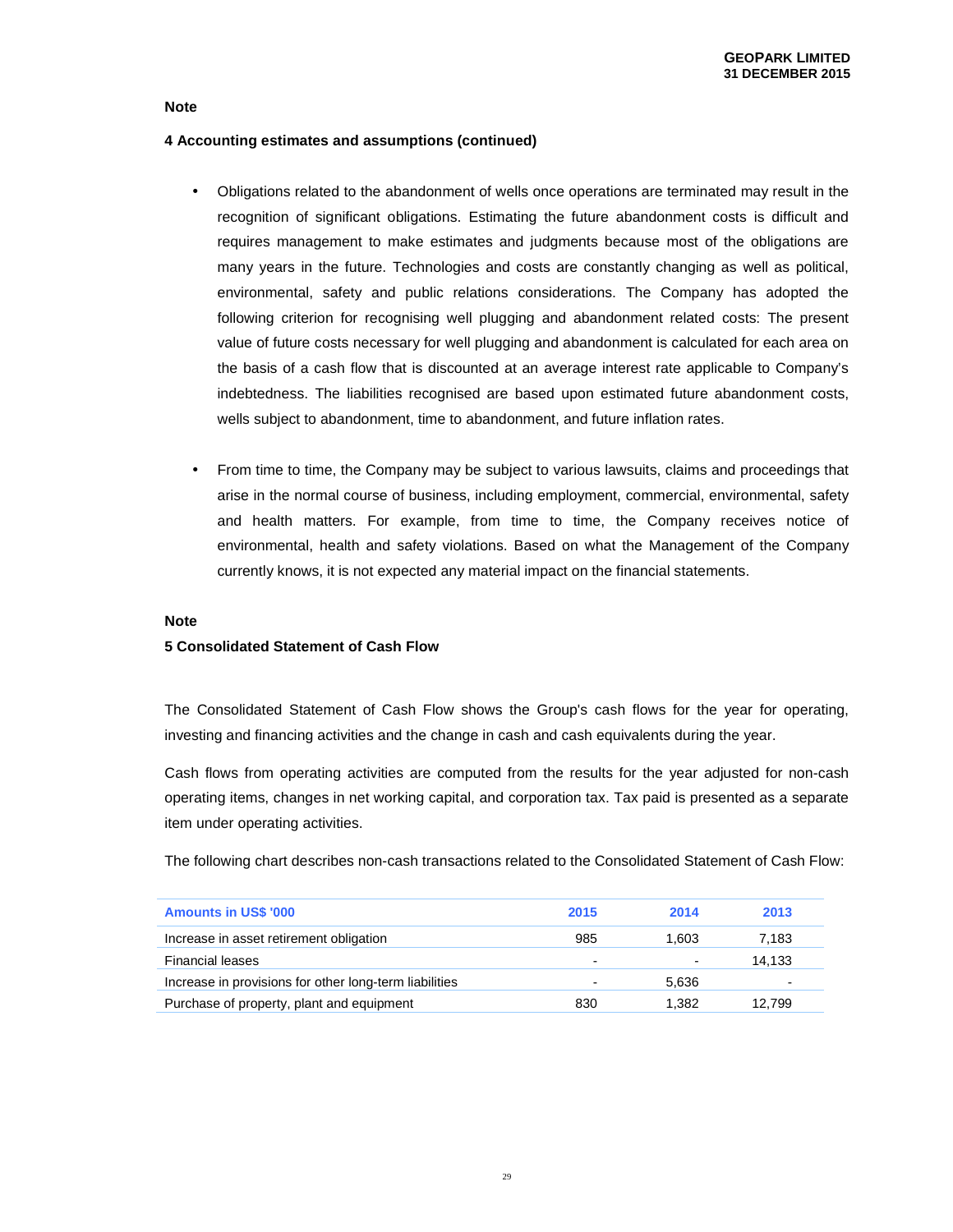## **5 Consolidated Statement of Cash Flow (continued)**

Cash flows from investing activities include payments in connection with the purchase and sale of property, plant and equipment, cash flows relating to the purchase and sale of enterprises to third parties and cash flows from financial lease transactions. Cash flows from financing activities include changes in equity, and proceeds from borrowings and repayment of loans. Cash and cash equivalents include bank overdraft and liquid funds with a term of less than three months.

Changes in working capital shown in the Consolidated Statement of Cash Flow are disclosed as follows:

| <b>Amounts in US\$ '000</b>                | 2015      | 2014     | 2013      |
|--------------------------------------------|-----------|----------|-----------|
| Increase in Prepaid taxes                  | (16,611)  | (3,310)  | (4,283)   |
| Decrease / (Increase) in Inventories       | 2,752     | (410)    | (4, 166)  |
| Decrease / (Increase) in Trade receivables | 22,470    | 13.791   | (10,357)  |
| Decrease / (Increase) in Prepayments and   |           |          |           |
| other receivables and Other assets         | 405       | 12,569   | (13,330)  |
| Decrease in Trade and other payables       | (33,120)  | (12,097) | (493)     |
|                                            | (24, 104) | 10,543   | (32, 629) |

#### **Note**

#### **6 Segment information**

Operating segments are reported in a manner consistent with the internal reporting provided to the chief operating decision-maker. The chief operating decision-maker, who is responsible for allocating resources and assessing performance of the operating segments, has been identified as the Executive Committee. This committee is integrated by the CEO, COO, CFO and managers in charge of the Geoscience, Operations, Corporate Governance, Finance and People departments. This committee reviews the Group's internal reporting in order to assess performance and allocate resources. Management has determined the operating segments based on these reports.

The committee considers the business from a geographic perspective. As from 2015, the committee has changed the disclosure of certain elements of performance to be more comparable with other companies in the market and also to better follow up the performance of the business. This change impacts the segment information because gross profit or loss is no longer shown but no impact is generated in the measure of segment profit and loss.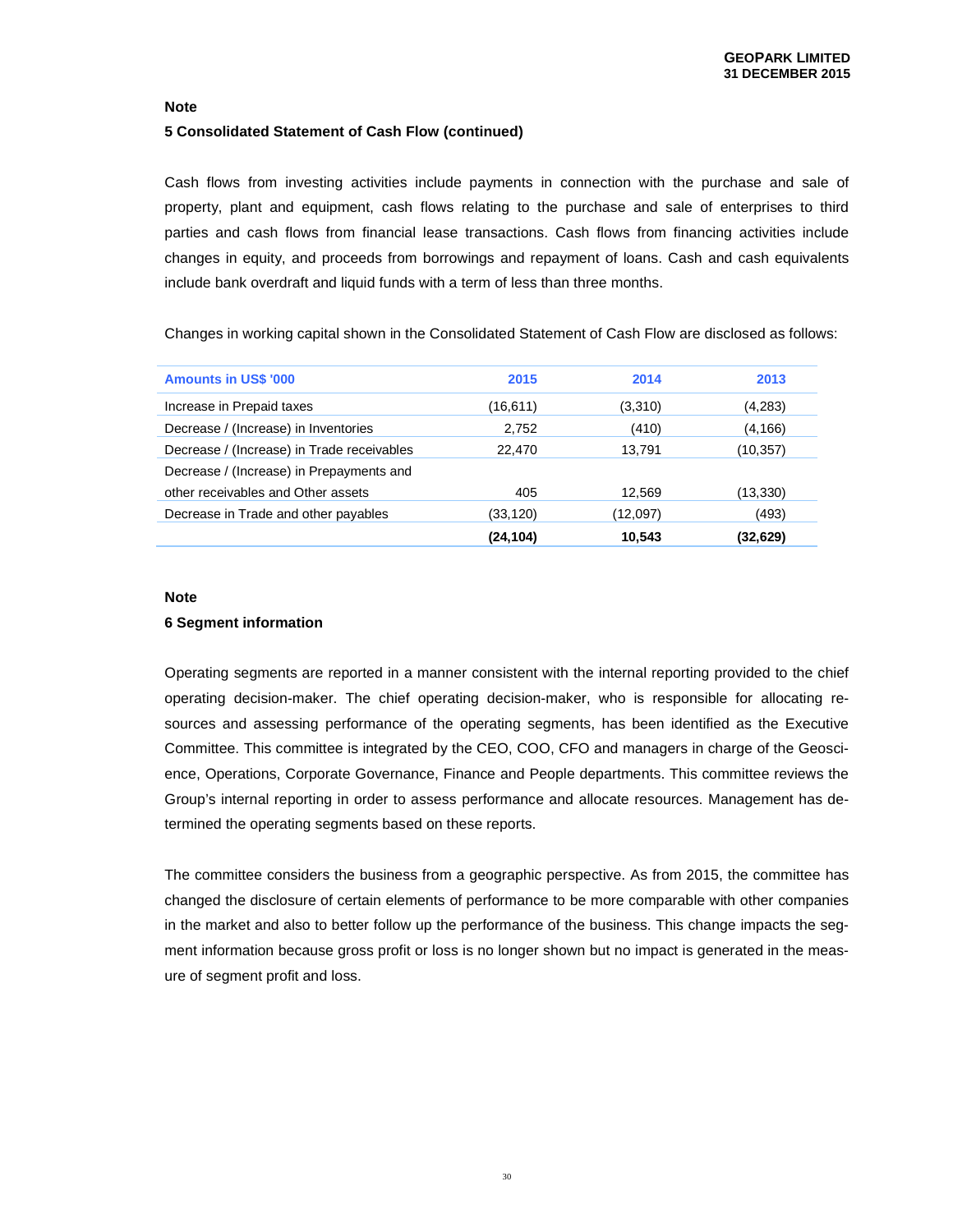# **Note 6 Segment information (continued)**

The Executive Committee assesses the performance of the operating segments based on a measure of Adjusted EBITDA. Adjusted EBITDA is defined as profit for the period before net finance cost, income tax, depreciation, amortization, certain non-cash items such as impairments and write-offs of unsuccessful efforts, accrual of share-based payment and other non recurring events. Operating Netback is equivalent to Adjusted EBITDA before cash expenses included in Administrative, Geological and Geophysical and Other operating expenses. Other information provided, except as noted below, to the Executive Committee is measured in a manner consistent with that in the financial statements.

Segment areas (geographical segments):

| <b>Amounts in US\$ '000</b>    | <b>Argentina</b>         | <b>Brazil</b>            | <b>Colombia</b>          | Peru                     | <b>Chile</b> | <b>Corporate</b>         | <b>Total</b> |
|--------------------------------|--------------------------|--------------------------|--------------------------|--------------------------|--------------|--------------------------|--------------|
| 2015                           |                          |                          |                          |                          |              |                          |              |
| Net revenue                    | 597                      | 32,388                   | 131,897                  | ٠                        | 44,808       | ٠                        | 209,690      |
| Sale of crude oil              | 597                      | 955                      | 131,897                  |                          | 29,180       | $\overline{\phantom{0}}$ | 162,629      |
| Sale of gas                    | $\overline{\phantom{a}}$ | 31,433                   | $\overline{\phantom{a}}$ | $\blacksquare$           | 15,628       | $\overline{\phantom{0}}$ | 47,061       |
| Production and operating costs | (1, 448)                 | (8,056)                  | (48, 534)                | ۰                        | (28, 704)    | ۰                        | (86, 742)    |
| Royalties                      | (34)                     | (2,998)                  | (8, 150)                 | $\overline{\phantom{a}}$ | (1,973)      | $\frac{1}{2}$            | (13, 155)    |
| <b>Transportation costs</b>    | (2)                      | $\overline{\phantom{a}}$ | (2,068)                  |                          | (2, 441)     | $\overline{\phantom{0}}$ | (4, 511)     |
| Share-based payment            | (197)                    | $\overline{\phantom{a}}$ | (234)                    | $\overline{\phantom{a}}$ | (132)        | $\overline{\phantom{0}}$ | (563)        |
| Other costs                    | (1, 215)                 | (5,058)                  | (38,082)                 | $\overline{\phantom{0}}$ | (24, 158)    | $\overline{\phantom{m}}$ | (68, 513)    |
| Operating (loss) / profit      | (2, 350)                 | 6,639                    | (37, 227)                | (6, 719)                 | (180, 264)   | (12, 570)                | (232, 491)   |
| <b>Adjusted EBITDA</b>         | (684)                    | 20,460                   | 66,736                   | (6, 520)                 | (183)        | (6,022)                  | 73,787       |
|                                |                          |                          |                          |                          |              |                          |              |
| Depreciation                   | (199)                    | (13, 568)                | (52, 434)                | (129)                    | (39, 227)    | $\overline{\phantom{a}}$ | (105, 557)   |
| Impairment loss                | -                        | $\overline{\phantom{a}}$ | (45,059)                 | $\overline{\phantom{a}}$ | (104, 515)   | $\overline{\phantom{0}}$ | (149, 574)   |
| Write-off                      | $\overline{a}$           | $\frac{1}{2}$            | (4, 333)                 |                          | (25, 751)    | $\overline{\phantom{m}}$ | (30,084)     |
| <b>Total assets</b>            | 3,181                    | 114,974                  | 153,071                  | 4,287                    | 381,143      | 47,143                   | 703,799      |
|                                |                          |                          |                          |                          |              |                          |              |
| Employees (average)            | 93                       | 11                       | 130                      | 16                       | 153          |                          | 403          |
| Employees at year end          | 90                       | 12                       | 133                      | 11                       | 106          |                          | 352          |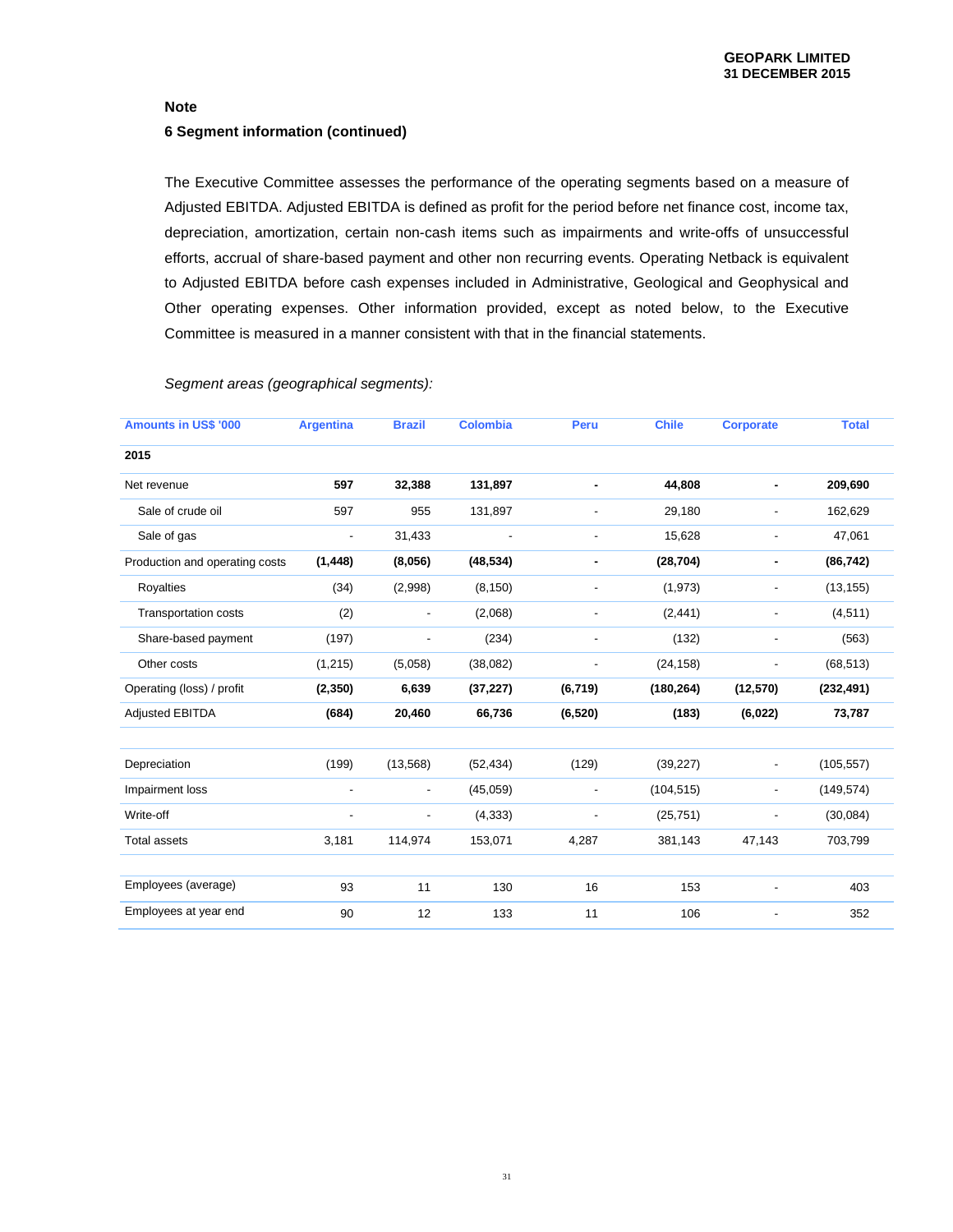# **6 Segment information (continued)**

| <b>Amounts in US\$ '000</b> | <b>Argentina</b> | <b>Brazil</b>            | <b>Colombia</b> | Peru                         | <b>Chile</b> | <b>Corporate</b>         | <b>Total</b> |
|-----------------------------|------------------|--------------------------|-----------------|------------------------------|--------------|--------------------------|--------------|
| 2014                        |                  |                          |                 |                              |              |                          |              |
| Net revenue                 | 1,308            | 35,621                   | 246,085         | ٠                            | 145,720      | $\blacksquare$           | 428,734      |
| Sale of crude oil           | 1,304            | 1,541                    | 246,054         | $\overline{\phantom{a}}$     | 118,203      | $\overline{\phantom{a}}$ | 367,102      |
| Sale of gas                 | 4                | 34,080                   | 31              |                              | 27,517       | $\overline{\phantom{a}}$ | 61,632       |
| Production costs            | (550)            | (8, 148)                 | (80, 953)       | $\qquad \qquad \blacksquare$ | (41, 768)    | $\blacksquare$           | (131, 419)   |
| Royalties                   | (241)            | (2,794)                  | (12, 354)       | $\overline{\phantom{a}}$     | (6, 777)     | $\overline{\phantom{a}}$ | (22, 166)    |
| Transportation costs        | (87)             | $\blacksquare$           | (4,663)         | $\overline{\phantom{a}}$     | (6, 784)     | $\overline{\phantom{a}}$ | (11, 534)    |
| Share-based payment         | (433)            | $\overline{\phantom{a}}$ | (423)           | $\blacksquare$               | (763)        | $\overline{\phantom{a}}$ | (1,619)      |
| Other costs                 | 211              | (5, 354)                 | (63, 513)       |                              | (27, 444)    | $\overline{\phantom{a}}$ | (96, 100)    |
| Operating (loss) / profit   | (4, 321)         | 10,658                   | 67,212          | (2, 419)                     | 11,733       | (11, 019)                | 71,844       |
| <b>Adjusted EBITDA</b>      | (816)            | 22,637                   | 130,209         | (2, 425)                     | 76,420       | (5,948)                  | 220,077      |
| Depreciation                | (229)            | (11, 613)                | (51, 584)       | $\overline{\phantom{a}}$     | (37,077)     | (25)                     | (100, 528)   |
| Impairment loss             | $\overline{a}$   | $\blacksquare$           | (9, 430)        |                              |              | $\overline{\phantom{a}}$ | (9, 430)     |
| Write-off                   | (31)             | $\Box$                   | (1, 564)        | $\blacksquare$               | (28, 772)    | $\overline{\phantom{a}}$ | (30, 367)    |
| <b>Total assets</b>         | 3,839            | 151,770                  | 263,070         | 4,813                        | 541,481      | 74,143                   | 1,039,116    |
|                             |                  |                          |                 |                              |              |                          |              |
| Employees (average)         | 100              | 10                       | 121             | 4                            | 208          | $\overline{\phantom{a}}$ | 443          |
| Employees at year end       | 100              | 12                       | 133             | 14                           | 197          | $\overline{\phantom{a}}$ | 456          |
| <b>Amounts in US\$ '000</b> | <b>Argentina</b> | <b>Brazil</b>            | <b>Colombia</b> | Peru                         | <b>Chile</b> | <b>Corporate</b>         | <b>Total</b> |
| 2013                        |                  |                          |                 |                              |              |                          |              |
| Net revenue                 | 1,538            | $\blacksquare$           | 179,324         | ٠                            | 157,491      | $\blacksquare$           | 338,353      |
| Sale of crude oil           | 1,532            | $\overline{\phantom{a}}$ | 179,324         | $\blacksquare$               | 134,579      | $\blacksquare$           | 315,435      |
| Sale of gas                 | 6                | $\blacksquare$           |                 |                              | 22,912       | $\overline{\phantom{a}}$ | 22,918       |
| Production costs            | (287)            | $\blacksquare$           | (72, 479)       | $\blacksquare$               | (38, 530)    | $\blacksquare$           | (111, 296)   |
| Royalties                   | (194)            | $\blacksquare$           | (9,661)         | $\overline{a}$               | (7, 384)     | $\overline{\phantom{a}}$ | (17, 239)    |
| <b>Transportation costs</b> | (204)            | $\overline{\phantom{a}}$ | (4,733)         | $\overline{\phantom{a}}$     | (6, 455)     | $\overline{\phantom{a}}$ | (11, 392)    |
| Share-based payment         | (347)            | $\blacksquare$           | (905)           | $\blacksquare$               | (1,300)      | $\blacksquare$           | (2, 552)     |
| Other costs                 | 458              | $\blacksquare$           | (57, 180)       |                              | (23, 391)    | $\overline{\phantom{a}}$ | (80, 113)    |
| Operating (loss) / profit   | (1, 942)         | (3, 107)                 | 38,811          | $\qquad \qquad \blacksquare$ | 63,110       | (12,908)                 | 83,964       |
| <b>Adjusted EBITDA</b>      | 166              | (3,037)                  | 82,611          | ۰                            | 96,348       | (8, 835)                 | 167,253      |
| Depreciation                | (225)            | (2)                      | (39, 406)       |                              | (30, 239)    | (96)                     | (69, 968)    |
| Write-off                   |                  | $\overline{a}$           | (3,258)         |                              | (7, 704)     |                          | (10, 962)    |
| <b>Total assets</b>         | 7,977            | 29,222                   | 259,421         | $\overline{\phantom{a}}$     | 477,263      | 72,532                   | 846,415      |
| Employees (average)         | 97               | 3                        | 107             | $\overline{\phantom{a}}$     | 184          | $\overline{\phantom{a}}$ | 391          |
| Employees at year end       | 98               | 4                        | 109             | $\overline{\phantom{a}}$     | 193          | $\overline{\phantom{a}}$ | 404          |

Approximately 22% of capital expenditure was allocated to Chile (66% in 2014 and 63% in 2013), 66% was allocated to Colombia (29% in 2014 and 37% in 2013) and 12% was allocated to Brazil (5% in 2014, nil in 2013). The capital expenditure referred does not include total consideration for M&A activities.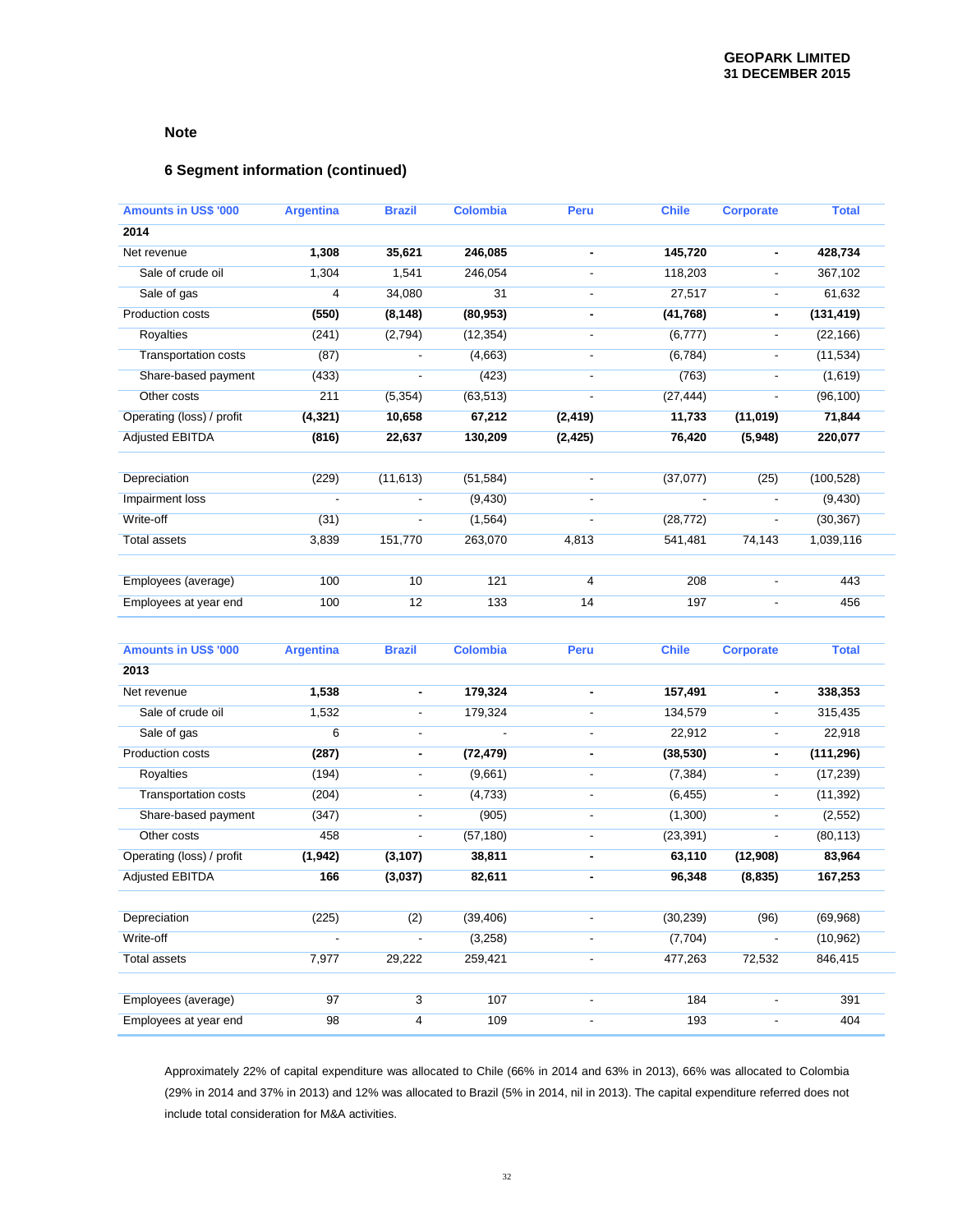# **6 Segment information (continued)**

A reconciliation of total Operating netback to total profit before income tax is provided as follows:

| <b>Amounts in US\$ '000</b>                      | 2015       | 2014       | 2013      |
|--------------------------------------------------|------------|------------|-----------|
| <b>Operating netback</b>                         | 118,027    | 274,509    | 214,682   |
| Administrative expenses                          | (30, 590)  | (40, 340)  | (39, 572) |
| Geological and geophysical expenses              | (13,650)   | (14,092)   | (7, 857)  |
| Adjusted EBITDA for reportable segments          | 73,787     | 220,077    | 167,253   |
| Depreciation <sup>(a)</sup>                      | (105, 557) | (100, 528) | (69,968)  |
| Share-based payment                              | (8,223)    | (8,373)    | (9, 167)  |
| Impairment and write-off of unsuccessful efforts | (179, 658) | (39,797)   | (10, 962) |
| Others <sup>(b)</sup>                            | (12, 840)  | 465        | 6,808     |
| <b>Operating (loss) profit</b>                   | (232, 491) | 71,844     | 83,964    |
| <b>Financial costs</b>                           | (35,655)   | (27, 622)  | (33, 115) |
| Foreign exchange loss                            | (33, 474)  | (23,097)   | (761)     |
| (Loss) Profit before tax                         | (301, 620) | 21,125     | 50,088    |

(a) Net of capitalised costs for oil stock included in Inventories.

(b) In 2015 includes termination costs (see Note 36). Also includes internally capitalised costs.

# **Note**

# **7 Net Revenue**

| <b>Amounts in US\$ '000</b> | 2015    | 2014    | 2013    |
|-----------------------------|---------|---------|---------|
| Sale of crude oil           | 162.629 | 367,102 | 315,435 |
| Sale of gas                 | 47.061  | 61,632  | 22,918  |
|                             | 209,690 | 428,734 | 338,353 |

# **Note**

# **8 Production and operating costs**

| <b>Amounts in US\$ '000</b>           | 2015   | 2014    | 2013    |
|---------------------------------------|--------|---------|---------|
| Well and facilities maintenance       | 19,974 | 25,475  | 20,662  |
| Staff costs (Note 10)                 | 17,999 | 16,112  | 11,650  |
| Share-based payment (Notes 10 and 29) | 563    | 1,619   | 2,552   |
| Royalties                             | 13,155 | 22,166  | 17,239  |
| Consumables                           | 8,591  | 16,157  | 14,855  |
| <b>Transportation costs</b>           | 4,511  | 11,534  | 11,392  |
| Equipment rental                      | 3,517  | 7,563   | 7,139   |
| Safety and Insurance costs            | 3,239  | 5,733   | 4,843   |
| Gas plant costs                       | 2,878  | 3,277   | 3,217   |
| Field camp                            | 2,645  | 5,932   | 4,805   |
| Non operated blocks costs             | 2,127  | 9,730   | 5,635   |
| Other costs                           | 7,543  | 6,121   | 7,307   |
|                                       | 86,742 | 131,419 | 111,296 |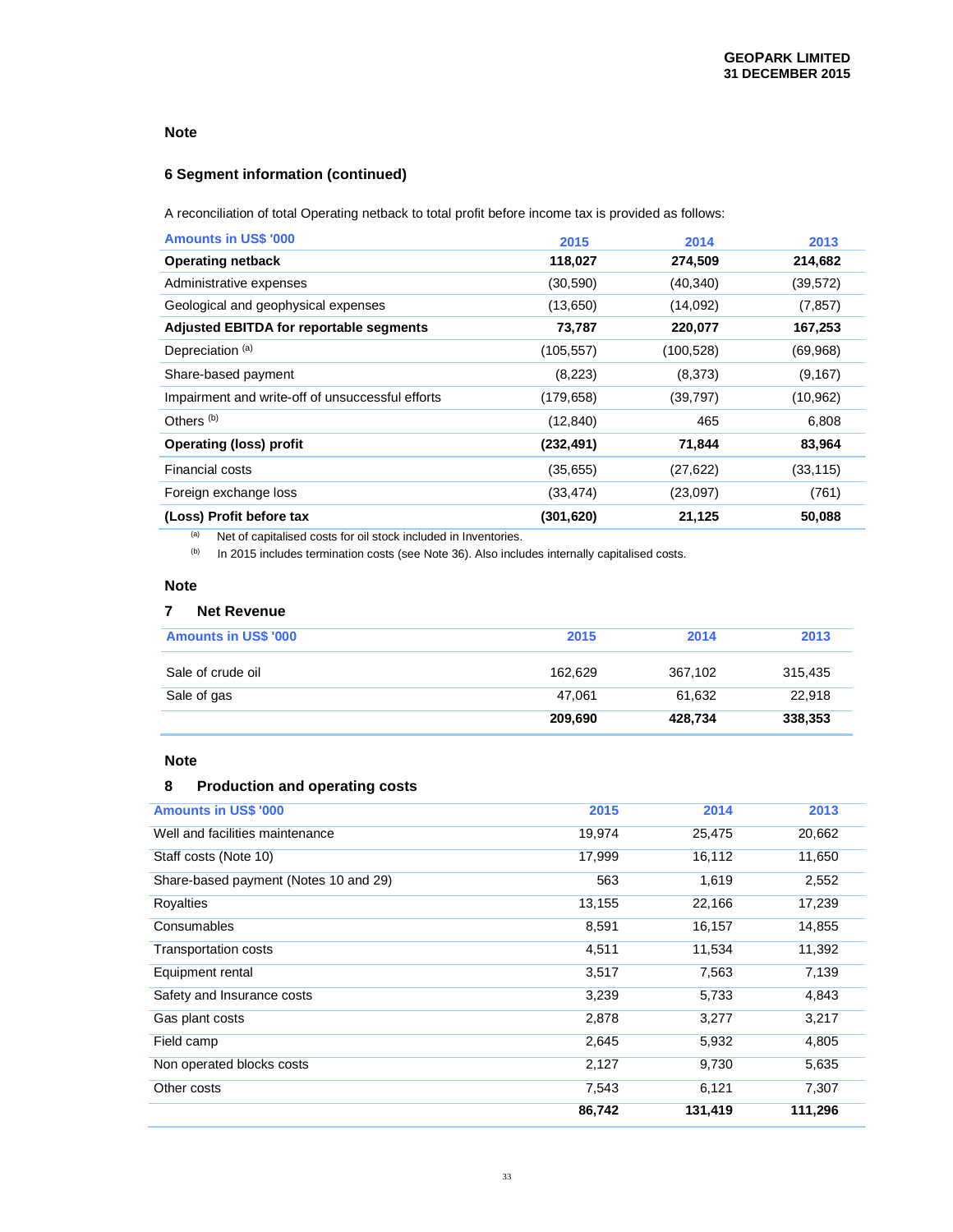# **9 Depreciation**

| <b>Amounts in US\$ '000</b>                       | 2015    | 2014    | 2013   |
|---------------------------------------------------|---------|---------|--------|
| Oil and gas properties                            | 84.849  | 89.651  | 59.234 |
| Production facilities and machinery               | 15.467  | 9.621   | 9.341  |
| Furniture, equipment and vehicles                 | 2.850   | 1.862   | 964    |
| Buildings and improvements                        | 874     | 523     | 661    |
| Depreciation of property, plant and equipment (*) | 104.040 | 101.657 | 70.200 |

# Related to:

| Productive assets      | 100.316 | 99.360  | 68.579 |
|------------------------|---------|---------|--------|
| Administrative assets  | 3.724   | 2.297   | 1.621  |
| Depreciation total (*) | 104.040 | 101.657 | 70.200 |

(\*) Depreciation without considering capitalised costs for oil stock included in Inventories.

# **Note**

## **10 Staff costs and Directors Remuneration**

|                                                    | 2015   | 2014   | 2013   |
|----------------------------------------------------|--------|--------|--------|
| Number of employees at year end                    | 352    | 456    | 404    |
| <b>Amounts in US\$ '000</b>                        |        |        |        |
| Wages and salaries                                 | 40,574 | 41,593 | 29,504 |
| Share-based payments (Note 29)                     | 8,223  | 9,178  | 8.362  |
| Share-based payments - Cash awards (Note 29)       |        | (805)  | 805    |
| Social security charges                            | 6,197  | 6,597  | 5,291  |
| Director's fees and allowance                      | 1,239  | 1,998  | 1,426  |
|                                                    | 56,233 | 58,561 | 45,388 |
| Recognised as follows:                             |        |        |        |
| Production and operating costs                     | 18,562 | 17,731 | 14,202 |
| Geological and geophysical expenses                | 11,336 | 12,939 | 7,676  |
| Administrative expenses                            | 26,335 | 27,891 | 23,510 |
|                                                    | 56,233 | 58,561 | 45,388 |
| Board of Directors' and key managers' remuneration |        |        |        |
| Salaries and fees                                  | 6,549  | 11,003 | 7,702  |
| Share-based payments                               | 6,544  | 3,314  | 2,971  |
| Other benefits in kind                             | 167    | 130    | 742    |
|                                                    | 13,260 | 14,447 | 11,415 |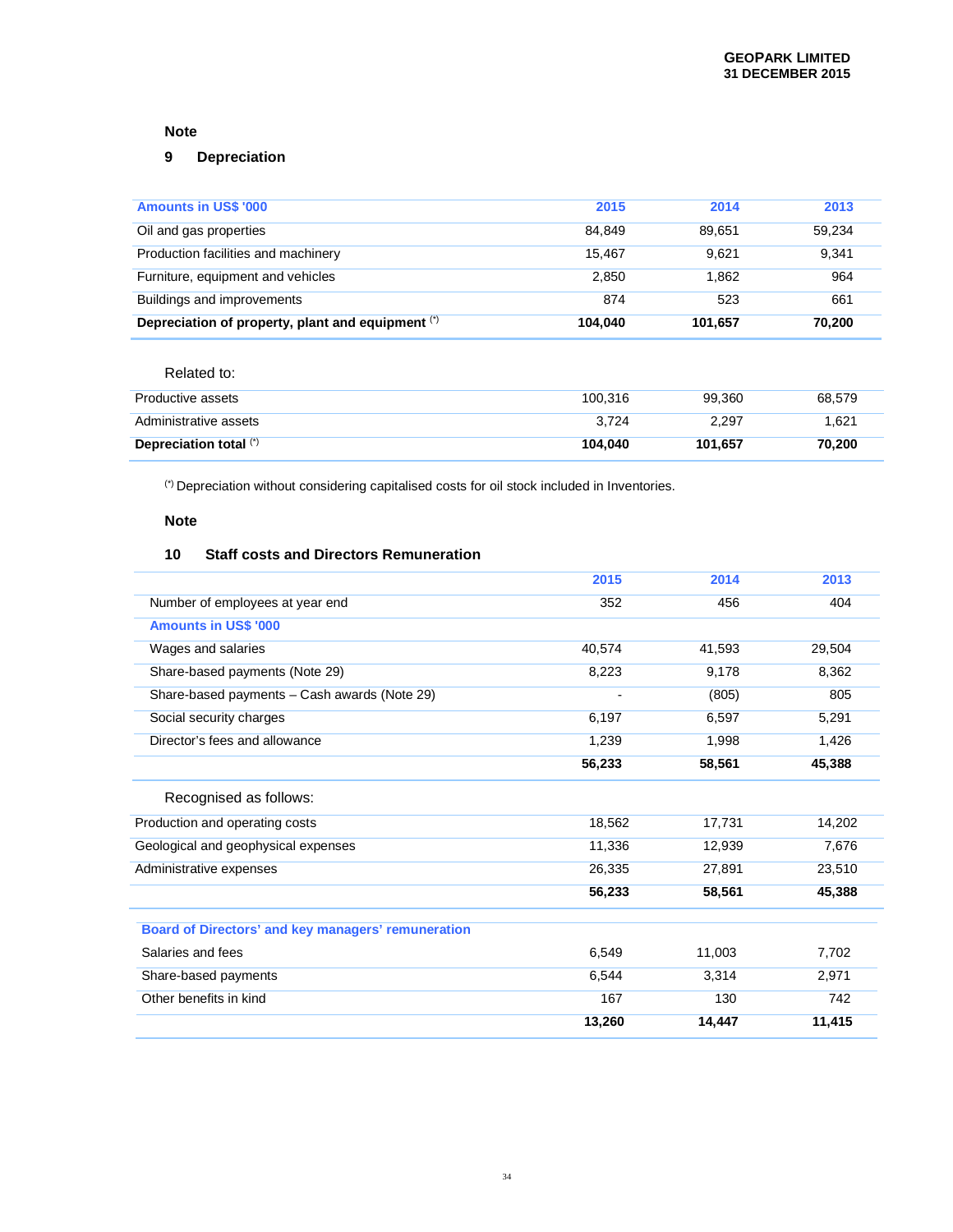# **10 Staff costs and Directors Remuneration (continued)**

## **Directors' Remuneration**

|                                     | <b>Executive</b><br>Directors'<br><b>Fees</b> | <b>Executive</b><br>Directors'<br>Bonus <sup>(7)</sup> | Non-<br><b>Executive</b><br>Directors'<br>Fees (in US\$) | <b>Director Fees</b><br>Paid in<br>Shares No. of<br>Shares <sup>(1)</sup> | Cash<br><b>Equivalent</b><br><b>Total</b><br><b>Remuneration</b> |
|-------------------------------------|-----------------------------------------------|--------------------------------------------------------|----------------------------------------------------------|---------------------------------------------------------------------------|------------------------------------------------------------------|
| Gerald O'Shaughnessy                | US\$ 200,000                                  | <b>US\$ 75,000</b>                                     | -                                                        | $\overline{\phantom{a}}$                                                  | US\$ 275,000                                                     |
| James F. Park                       | US\$ 450,000                                  | US\$ 325,000                                           | $\overline{\phantom{a}}$                                 | $\overline{\phantom{m}}$                                                  | US\$ 775,000                                                     |
| Pedro Aylwin <sup>(2)</sup>         |                                               |                                                        | $\overline{\phantom{a}}$                                 | -                                                                         |                                                                  |
| Peter Ryalls <sup>(3)</sup>         |                                               | $\overline{\phantom{a}}$                               | US\$ 108,000                                             | 20,343                                                                    | US\$ 198,029                                                     |
| Juan Cristóbal Pavez <sup>(4)</sup> |                                               | $\overline{\phantom{a}}$                               | US\$ 99,000                                              | 20,343                                                                    | US\$ 189,029                                                     |
| Carlos Gulisano <sup>(5)</sup>      |                                               | $\overline{\phantom{a}}$                               | US\$ 99,000                                              | 20,343                                                                    | US\$ 189,029                                                     |
| Steven J. Quamme <sup>(6)</sup>     |                                               | $\overline{\phantom{a}}$                               | US\$ 33,322                                              | 5,811                                                                     | US\$ 64,207                                                      |
| <b>Robert Bedingfield</b>           |                                               | $\overline{\phantom{a}}$                               | <b>US\$70,000</b>                                        | 17,042                                                                    | US\$ 140,025                                                     |

1 Only 8,285 shares of the 83,882 shares paid as Director Fees were not issued during 2015 (see Note 29).

<sup>2</sup> Pedro Aylwin has a service contract that provides for him to act as Manager of Corporate Governance so he resigned his fees as Director.

3 Technical Committee Chairman.

4 Compensation Committee Chairman.

5 Nomination Committee Chairman.

<sup>6</sup> Audit Committee Chairman until his resignation on 19 March 2015. Afterwards the Chairman is Robert Bedingfield.

<sup>7</sup> On 10 December 2015, 123,839 shares were allocated to the payment of the Bonus.

The non-executive Directors annual fees correspond to US\$ 80,000 to be settled in cash and US\$ 100,000 to be settled in stocks, paid quarterly in equal installments. In the event that a non-executive Director serves as Chairman of any Board Committees, an additional annual fee of US\$ 20,000 shall apply. A Director who serves as a member of any Board Committees shall receive an annual fee of US\$ 10,000. Total payment due shall be calculated in an aggregate basis for Directors serving in more than one Committee. The Chairman fee shall not be added to the member´s fee for the same Committee. Payments of Chairmen and Committee members´ fees shall be made quarterly in arrears and settled in cash only.

During the first half of 2015, a decrease of 20% in the compensation program for the services of the non-executive Directors was approved.

#### **Stock Awards to Executive Directors**

The following Stock Options were issued to Executive Directors during 2012:

|                      | N° of Underlying     |                   | <b>Exercise Price</b> | <b>Earliest Exercise</b> |
|----------------------|----------------------|-------------------|-----------------------|--------------------------|
|                      |                      |                   |                       |                          |
| <b>Name</b>          | <b>Common Shares</b> | <b>Grant Date</b> | (US\$)                | <b>Date</b>              |
| Gerald O'Shaughnessy | 270,000              | 23 Nov 2012       | 0.001                 | 23 Nov 2015              |
|                      |                      |                   |                       |                          |
| James F. Park        | 450,000              | 23 Nov 2012       | 0.001                 | 23 Nov 2015              |
|                      |                      |                   |                       |                          |

On 30 November 2015, the 720,000 shares were issued.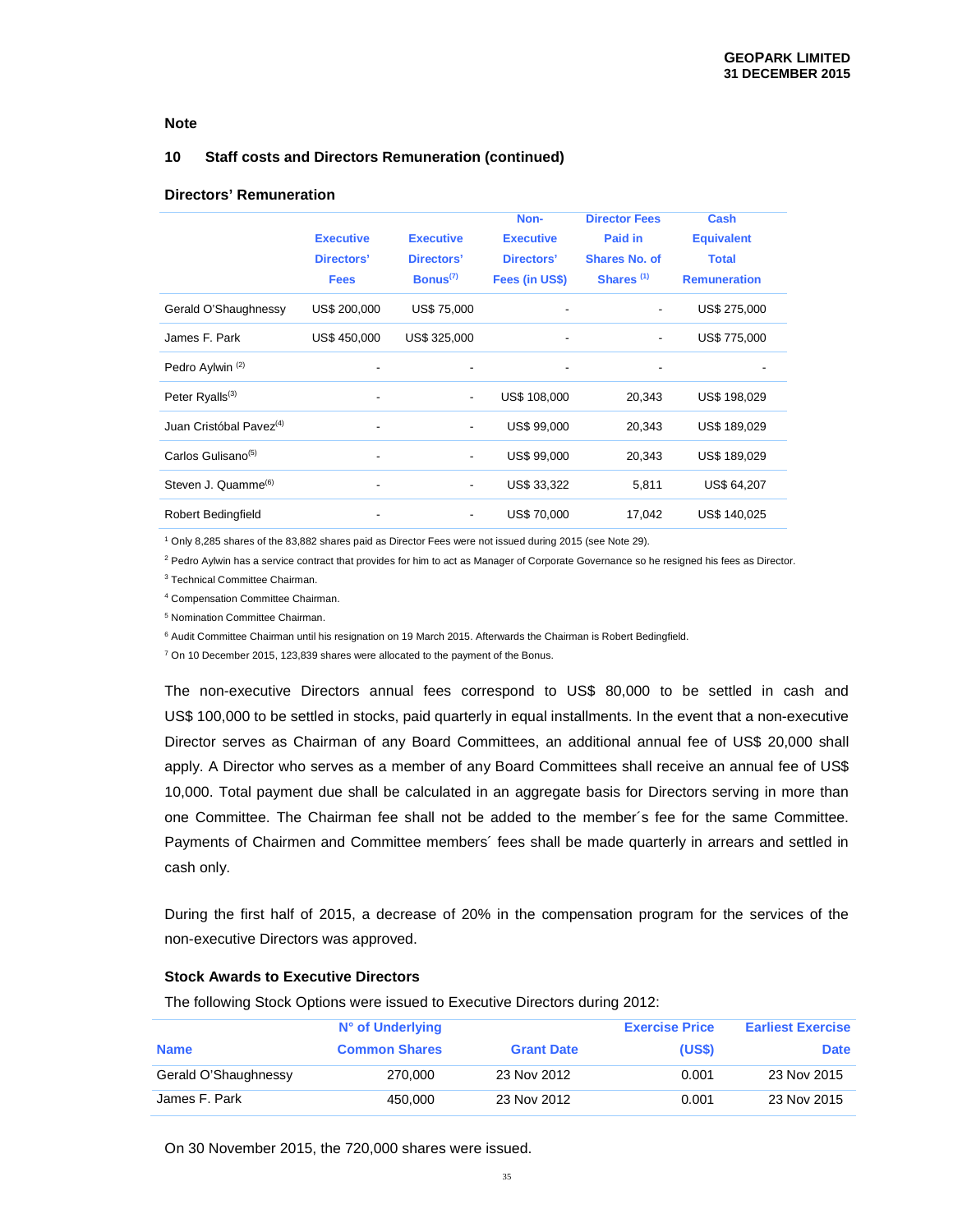# **11 Geological and geophysical expenses**

| <b>Amounts in US\$ '000</b>                            | 2015                     | 2014                     | 2013     |
|--------------------------------------------------------|--------------------------|--------------------------|----------|
| Staff costs (Note 10)                                  | 10,557                   | 11.712                   | 6,451    |
| Share-based payment (Notes 10 and 29)                  | 779                      | 1.227                    | 1,225    |
| Allocation to capitalised project                      | (598)                    | (2,317)                  | (2, 437) |
| Other services                                         | 3,093                    | 2,380                    | 1,406    |
| Amortisation of other long-term liabilities related to |                          |                          |          |
| unsuccessful efforts                                   | $\overline{\phantom{0}}$ | $\overline{\phantom{a}}$ | (600)    |
| Recovery of abandonments costs                         | -                        | $\overline{\phantom{0}}$ | (753)    |
|                                                        | 13,831                   | 13,002                   | 5,292    |

# **Note**

# **12 Administrative expenses**

| <b>Amounts in US\$ '000</b>           | 2015   | 2014   | 2013   |
|---------------------------------------|--------|--------|--------|
| Staff costs (Note 10)                 | 18,215 | 20,366 | 16,694 |
| Share-based payment (Notes 10 and 29) | 6,881  | 5,527  | 5,390  |
| Consultant fees                       | 4,115  | 6,791  | 6,424  |
| Office expenses                       | 2,535  | 3,190  | 2,652  |
| Travel expenses                       | 1,497  | 2,052  | 1,258  |
| Director's fees and allowance         | 1,238  | 1,998  | 1,426  |
| New projects                          | 559    | 2,798  | 3.720  |
| Other administrative expenses         | 2.431  | 3,145  | 7,398  |
|                                       | 37.471 | 45,867 | 44,962 |

## **Note**

# **13 Selling expenses**

| <b>Amounts in US\$ '000</b>     | 2015                     | 2014   | 2013   |
|---------------------------------|--------------------------|--------|--------|
| Transportation                  | 4.760                    | 23,106 | 16,181 |
| Selling taxes                   | 440                      | 433    | 406    |
| Storage                         | 11                       | 148    | 665    |
| Allowance for doubtful accounts | $\overline{\phantom{0}}$ | 741    |        |
|                                 | 5,211                    | 24.428 | 17.252 |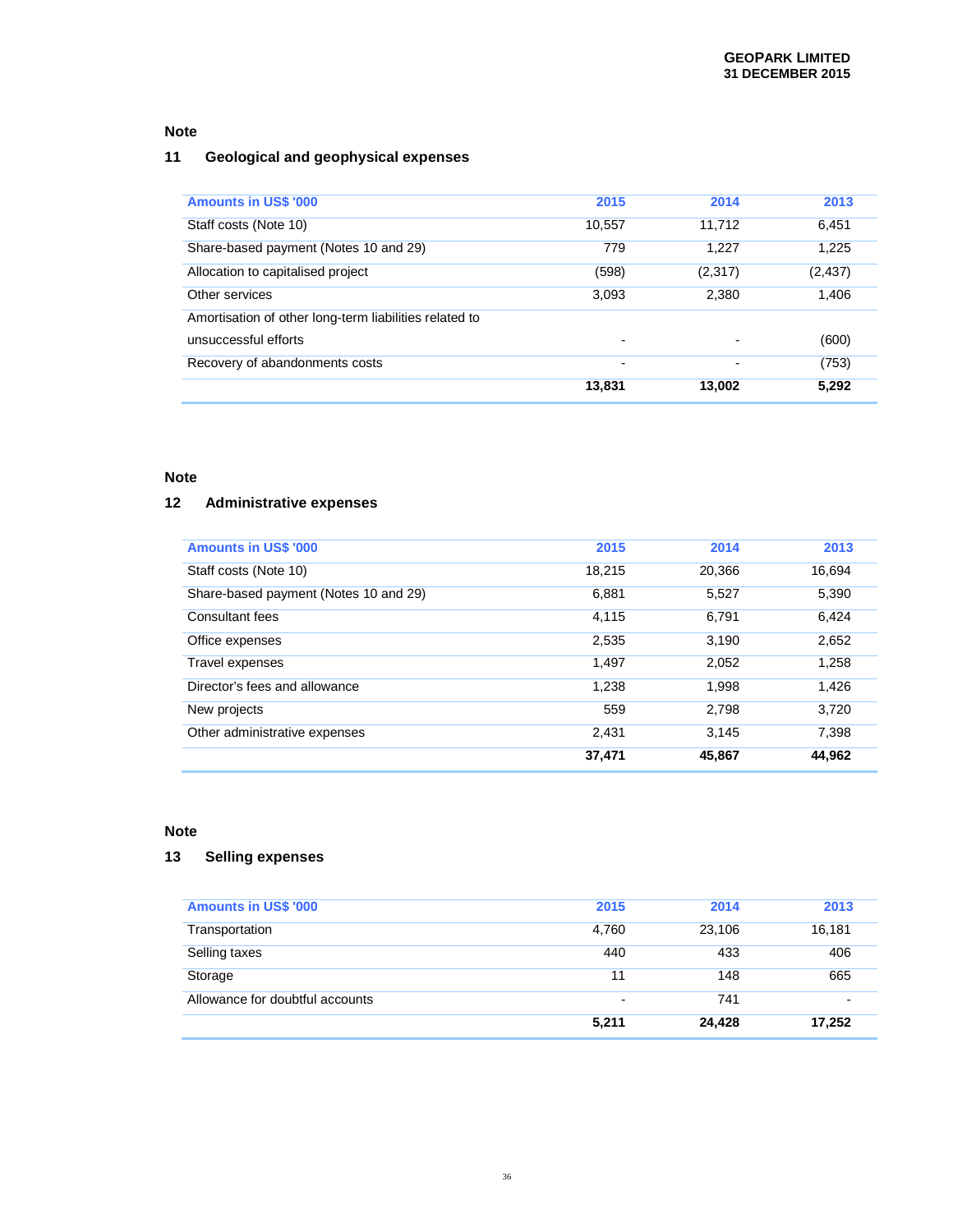#### **14 Financial costs**

| <b>Amounts in US\$ '000</b>                    | 2015    | 2014           | 2013     |
|------------------------------------------------|---------|----------------|----------|
| <b>Financial expenses</b>                      |         |                |          |
| Interest and amortisation of debt issue costs  | 30,543  | 29,466         | 25,208   |
| Less: amounts capitalised on qualifying assets | (637)   | (3, 112)       | (1,313)  |
| Bank charges and other financial costs         | 4,443   | 2,672          | 2,519    |
| Unwinding of long-term liabilities (Note 27)   | 2.575   | 1.972          | 1,523    |
| Notes GeoPark Fell SpA cancellation costs      |         | $\blacksquare$ | 8,603    |
| <b>Financial income</b>                        |         |                |          |
| Interest received                              | (1,269) | (3,376)        | (3, 425) |
|                                                | 35,655  | 27,622         | 33,115   |

#### **Note**

#### **15 Tax reforms in Colombia and Chile**

#### **Colombia**

The Colombian Congress approved a Tax Reform in December 2014. This reform had introduced a temporary net wealth tax assessed on net equity on domestic and foreign legal entities, kept the rate of the income tax on equality (Enterprise contribution on equality, "CREE" for its Spanish acronym) at 9%, and applied a CREE surcharge until 2018, among other changes.

The net wealth tax (NWT) assessed on net equity applied for tax years 2015 through 2017 for domestic and foreign entities that hold any wealth in Colombia, directly or indirectly, via permanent establishments (PEs) or branches. In the case of foreign or domestic individuals, the NWT would apply until 2018.

NWT applied at progressive rates ranging from 1.15% in 2014; 1% in 2015 and decreased to 0.4% in 2016 and finally would disappear in 2017, for corporate taxpayers. NWT paid is not deductible or creditable for Colombian income tax purposes.

The Reform also extended the current 9% CREE tax rate, which was scheduled to decrease to 8% in 2016. Also, it introduced a new CREE surcharge, beginning in 2015, from 5% in 2015, 6% in 2016, and 8% in 2017 to 9% in 2018. Therefore, the accumulated corporate income tax rate will rise to 43% in 2018. The Company considered the effects of this rate increase in the deferred income tax calculation.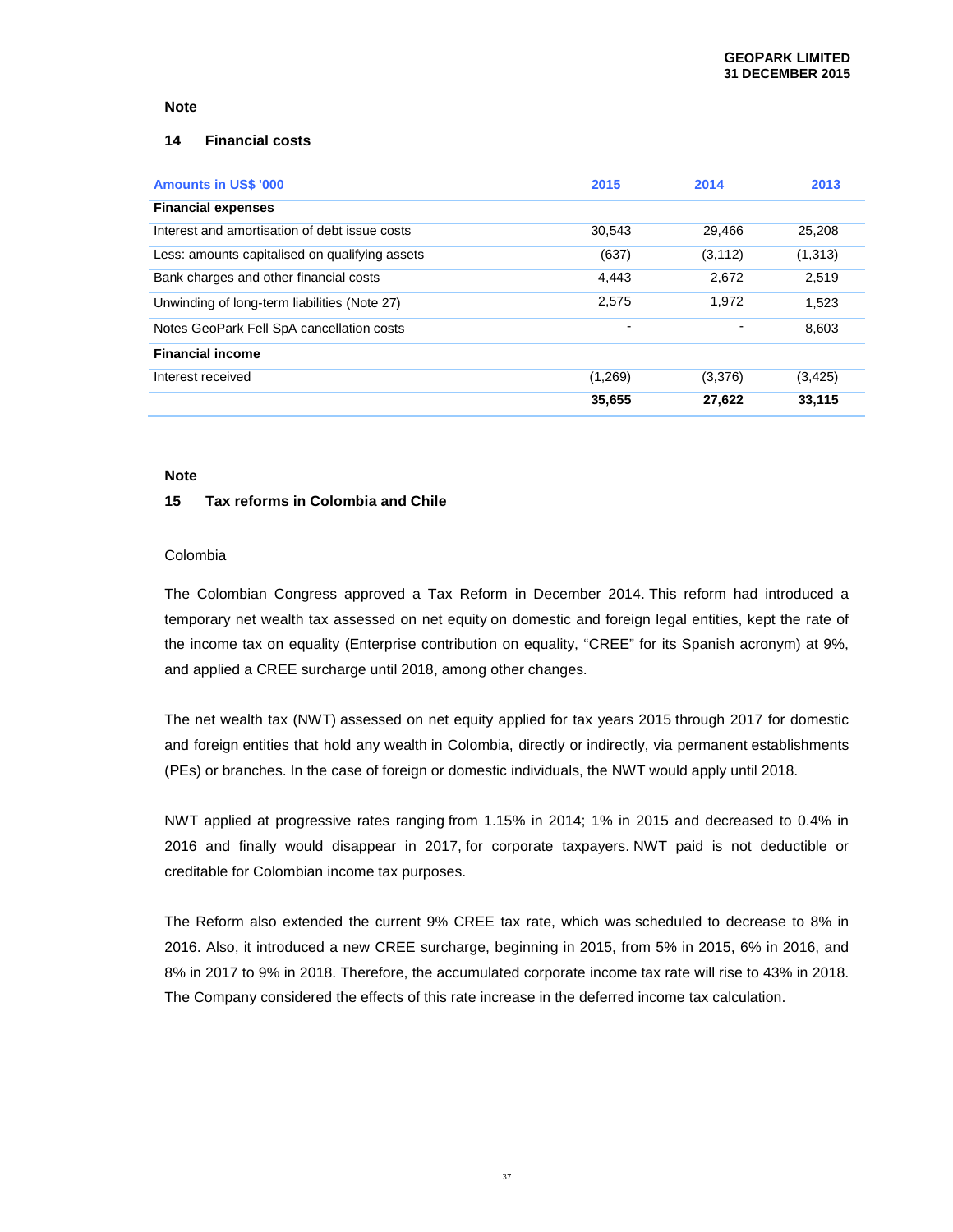### **15 Tax reforms in Colombia and Chile (continued)**

### Colombia (continued)

In addition, in December 2015, Colombia's government announced its plan for a tax reform to be submitted to Congress in March 2016. The main proposed changes included in the project are the following:

- Unification between Income Tax and CREE, resulting in a "new income tax" with a rate between 30% and 35%;
- Elimination of NWT;
- Incorporation of dividend distribution withholding tax, with a rate between 10% and 15%;
- Increase of VAT rate from 16% to 19%

All these measures, if approved, will have effect for 2017 fiscal year onwards.

### Chile

The Chilean Congress approved a reform to the income tax law in September 2014. Under this reform the income tax rate increased from 20% in 2013 to 21% in 2014, 22.5% in 2015, 24% in 2016, 25.5% in 2017 and 27% in 2018.

The operating subsidiaries that GeoPark controls in Chile, which are GeoPark TdF S.A., GeoPark Fell SpA and GeoPark Magallanes Limitada, are not affected by such income tax reform since they are covered by the tax treatment established in the Special contract of operations ("CEOPs").

#### **Note**

#### **16 Income tax**

| <b>Amounts in US\$ '000</b>   | 2015      | 2014      | 2013   |
|-------------------------------|-----------|-----------|--------|
| Current tax                   | 7.262     | 23.574    | 13,337 |
| Deferred income tax (Note 17) | (24, 316) | (18, 379) | 1.817  |
|                               | (17,054)  | 5.195     | 15.154 |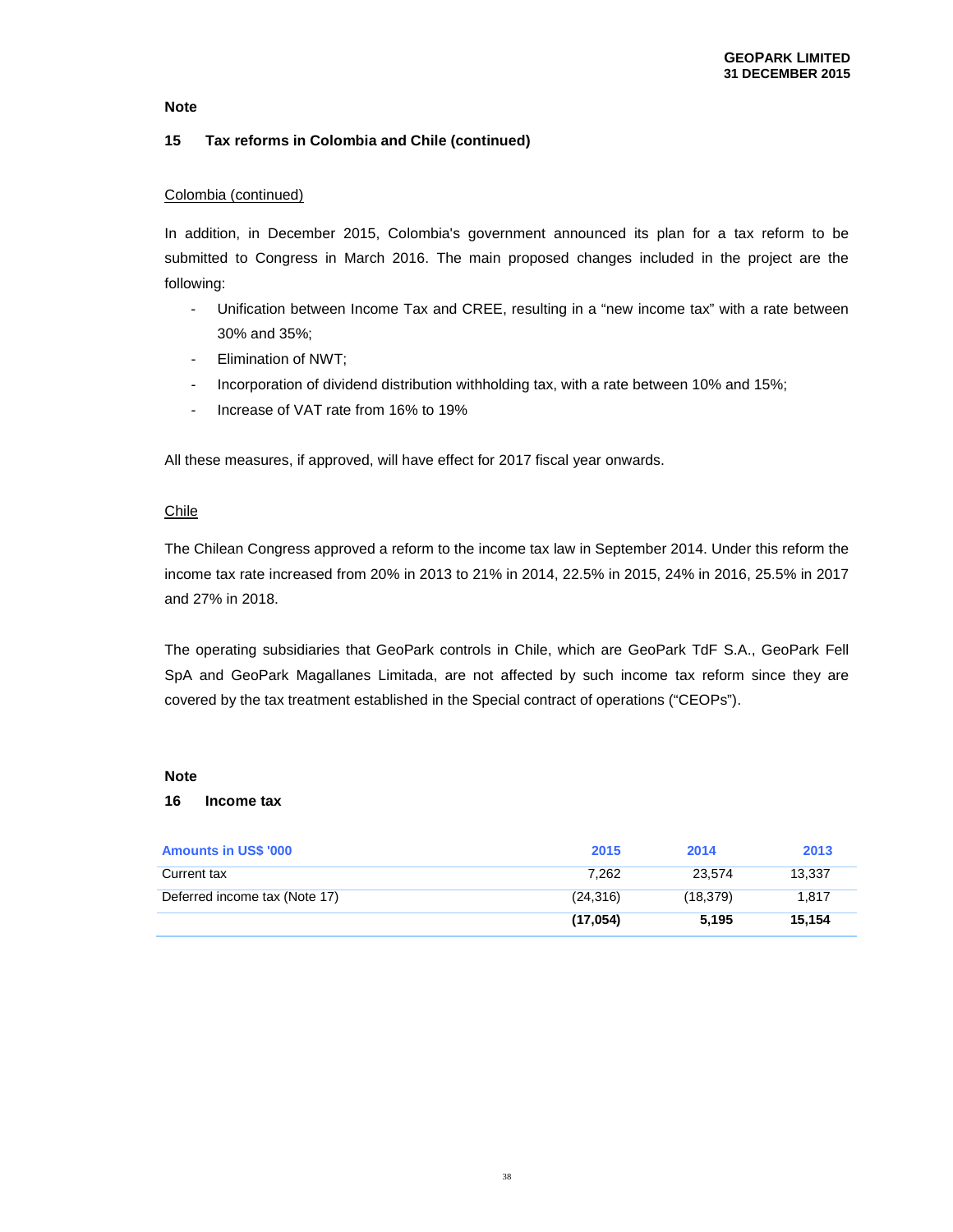#### **16 Income Tax (continued)**

The tax on the Group's profit before tax differs from the theoretical amount that would arise using the weighted average tax rate applicable to profits of the consolidated entities as follows:

| <b>Amounts in US\$ '000</b>                               | 2015      | 2014     | 2013     |
|-----------------------------------------------------------|-----------|----------|----------|
| (Loss) Profit before tax                                  | (301,620) | 21,125   | 50,088   |
| Tax losses from non-taxable jurisdictions                 | 15,852    | 5,010    | 14,348   |
| Taxable (loss) profit                                     | (285,768) | 26,135   | 64,436   |
|                                                           |           |          |          |
| Income tax calculated at domestic tax rates applicable to |           |          |          |
| (losses) profits in the respective countries              | (62,589)  | 7,606    | 14,011   |
| Tax losses where no deferred income tax is recognised     | 16,325    | 148      | 328      |
| Effect of currency translation on tax base                | 6,776     | (8, 128) | (5, 146) |
| Expiration of tax loss carry-forwards                     | -         |          | 1,988    |
| Changes in the income tax rate (Note 15)                  | 625       | 691      |          |
| Non recoverable tax loss carry-forwards                   | 15,537    |          |          |
| Non-taxable results $(1)$                                 | 6,272     | 4,878    | 3,973    |
| Income tax                                                | (17, 054) | 5,195    | 15,154   |

(1) Includes non-deductible expenses in each jurisdiction and changes in the estimation of deferred tax assets and liabilities.

Under current Bermuda law, the Company is not required to pay any taxes in Bermuda on income or capital gains. The Company has received an undertaking from the Minister of Finance in Bermuda that, in the event of any taxes being imposed, they will be exempt from taxation in Bermuda until March 2035. Income tax rates in those countries where the Group operates (Argentina, Brazil, Colombia, Peru and Chile) ranges from 15% to 39%.

The Group has significant tax losses available which can be utilised against future taxable profit in the following countries:

| <b>Amounts in US\$ '000</b>     | 2015    | 2014    | 2013   |
|---------------------------------|---------|---------|--------|
| Argentina                       | 3.834   | 6.707   | 10,259 |
| Chile $(1)$                     | 209.910 | 105.293 | 15,935 |
| Brazil <sup>(1)</sup>           |         | 3.191   | ۰      |
| Total tax losses at 31 December | 213,744 | 115.191 | 26,194 |

(1) Taxable losses have no expiration date.

At the balance sheet date deferred tax assets in respect of tax losses in Argentina and in certain Companies in Chile have not been recognised as there is insufficient evidence of future taxable profits before the statute of limitation of these tax losses causes them to expire.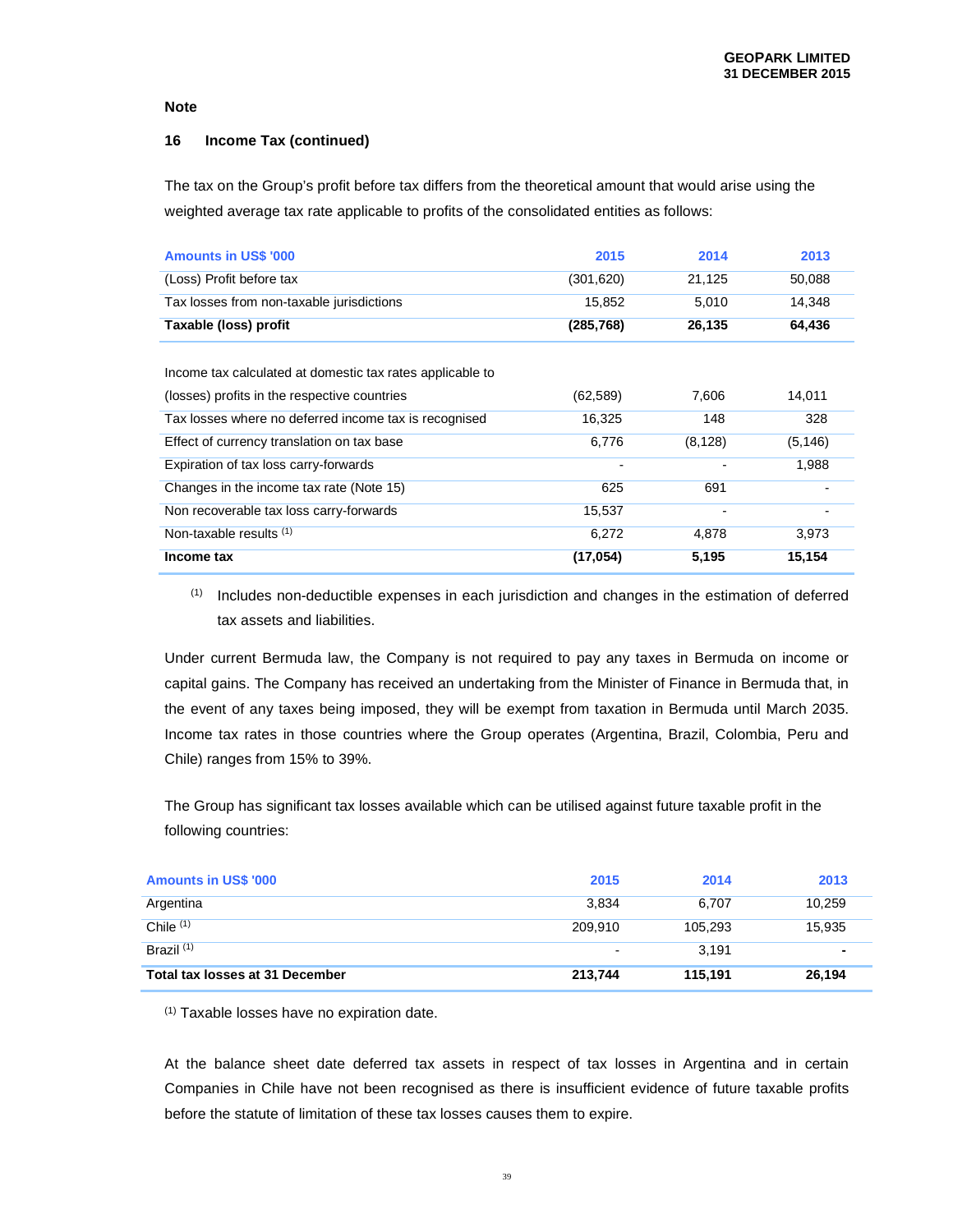### **16 Income Tax (continued)**

Expiring dates for tax losses accumulated at 31 December 2015 are:

| <b>Expiring date</b> | <b>Amounts in US\$ '000</b> |
|----------------------|-----------------------------|
| 2016                 | 986                         |
| 2017                 | 1,301                       |
| 2020                 | 1.547                       |

# **Note**

## **17 Deferred income tax**

The gross movement on the deferred income tax account is as follows:

| <b>Amounts in US\$ '000</b>      | 2015                     | 2014     |
|----------------------------------|--------------------------|----------|
| Deferred tax at 1 January        | 3,130                    | (9,729)  |
| Acquisition of subsidiaries      | $\overline{\phantom{0}}$ | (3, 132) |
| Reclassification <sup>(1)</sup>  | (6,061)                  | (2, 123) |
| Currency translation differences | (3,694)                  | (265)    |
| Income statement credit          | 24.316                   | 18.379   |
| Deferred tax at 31 December      | 17,691                   | 3,130    |

(1) Corresponds to differences between income tax provision and the final tax return presented.

The breakdown and movement of deferred tax assets and liabilities as of 31 December 2015 and 2014 are as follows:

| <b>Amounts in US\$ '000</b> | At the<br>beginning of<br>year | <b>Currency</b><br>translation<br>differences | (Charged) /<br>credited to net<br>profit | At end of year |
|-----------------------------|--------------------------------|-----------------------------------------------|------------------------------------------|----------------|
| Deferred tax assets         |                                |                                               |                                          |                |
| Difference in depreciation  |                                |                                               |                                          |                |
| rates and other             | 1.434                          | ٠                                             | 30.314                                   | 31.748         |
| Taxable losses              | 31,761                         | (3,694)                                       | (25, 169)                                | 2,898          |
| <b>Total 2015</b>           | 33,195                         | (3,694)                                       | 5,145                                    | 34,646         |
| <b>Total 2014</b>           | 13,358                         | (423)                                         | 20,260                                   | 33,195         |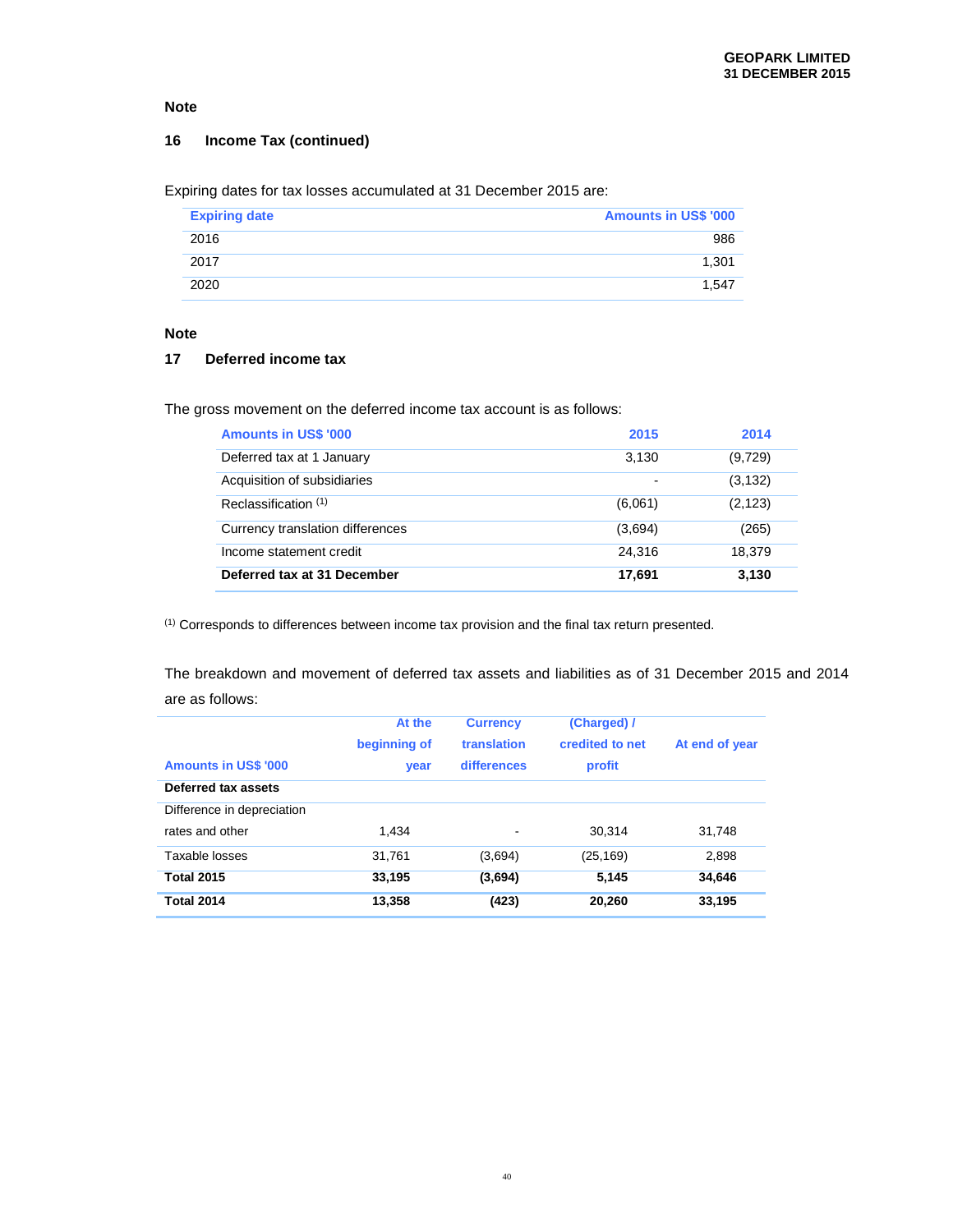# **17 Deferred income tax (continued)**

| <b>Amounts in US\$ '000</b><br>Deferred tax liabilities | At the<br>beginning of<br>year | <b>Acquisition of</b><br>subsidiaries | (Charged) /<br>credited to<br>net profit | Reclassification (1) | <b>Currency</b><br>translation<br>differences | At end<br>of year  |
|---------------------------------------------------------|--------------------------------|---------------------------------------|------------------------------------------|----------------------|-----------------------------------------------|--------------------|
| Difference in depreciation<br>rates and other           | (34, 717)                      | $\blacksquare$                        | 10.110                                   | (1,409)              | $\blacksquare$                                | (26, 016)          |
| Taxable losses<br><b>Total 2015</b>                     | 4,652<br>(30,065)              | $\blacksquare$<br>$\blacksquare$      | 9.061<br>19,171                          | (4,652)<br>(6,061)   | $\blacksquare$<br>$\blacksquare$              | 9.061<br>(16, 955) |
| <b>Total 2014</b>                                       | (23,087)                       | (3, 132)                              | (1,881)                                  | (2, 123)             | 158                                           | (30,065)           |

(1) Corresponds to differences between income tax provision and the final tax return presented.

## **Note**

### **18 Earnings per share**

| Amounts in US\$ '000 except for shares               | 2015       | 2014       | 2013       |
|------------------------------------------------------|------------|------------|------------|
| Numerator:                                           |            |            |            |
| (Loss) Profit for the year attributable to owners    | (234, 031) | 8,085      | 22,521     |
| Denominator:                                         |            |            |            |
| Weighted average number of shares used in basic EPS  | 57,759,001 | 56,396,812 | 43,603,846 |
| (Losses) Earnings after tax per share (US\$) – basic | (4.05)     | 0.14       | 0.52       |
|                                                      |            |            |            |
| Amounts in US\$ '000 except for shares               | $2015$ (*) | 2014       | 2013       |
| Weighted average number of shares used in basic EPS  | 57,759,001 | 56,396,812 | 43,603,846 |
| Effect of dilutive potential common shares           |            |            |            |
| Stock awards at US\$ 0.001                           | -          | 2,443,600  | 2,928,203  |
| Weighted average number of common shares for the     |            |            |            |
| purposes of diluted earnings per shares              | 57,759,001 | 58,840,412 | 46,532,049 |
| Earnings after tax per share (US\$) - diluted        | (4.05)     | 0.14       | 0.48       |

 $(1)$  For the year ended 31 December 2015, there were 1,032,279 of potential shares that could have a dilutive impact but were considered antidilutive due to negative earnings.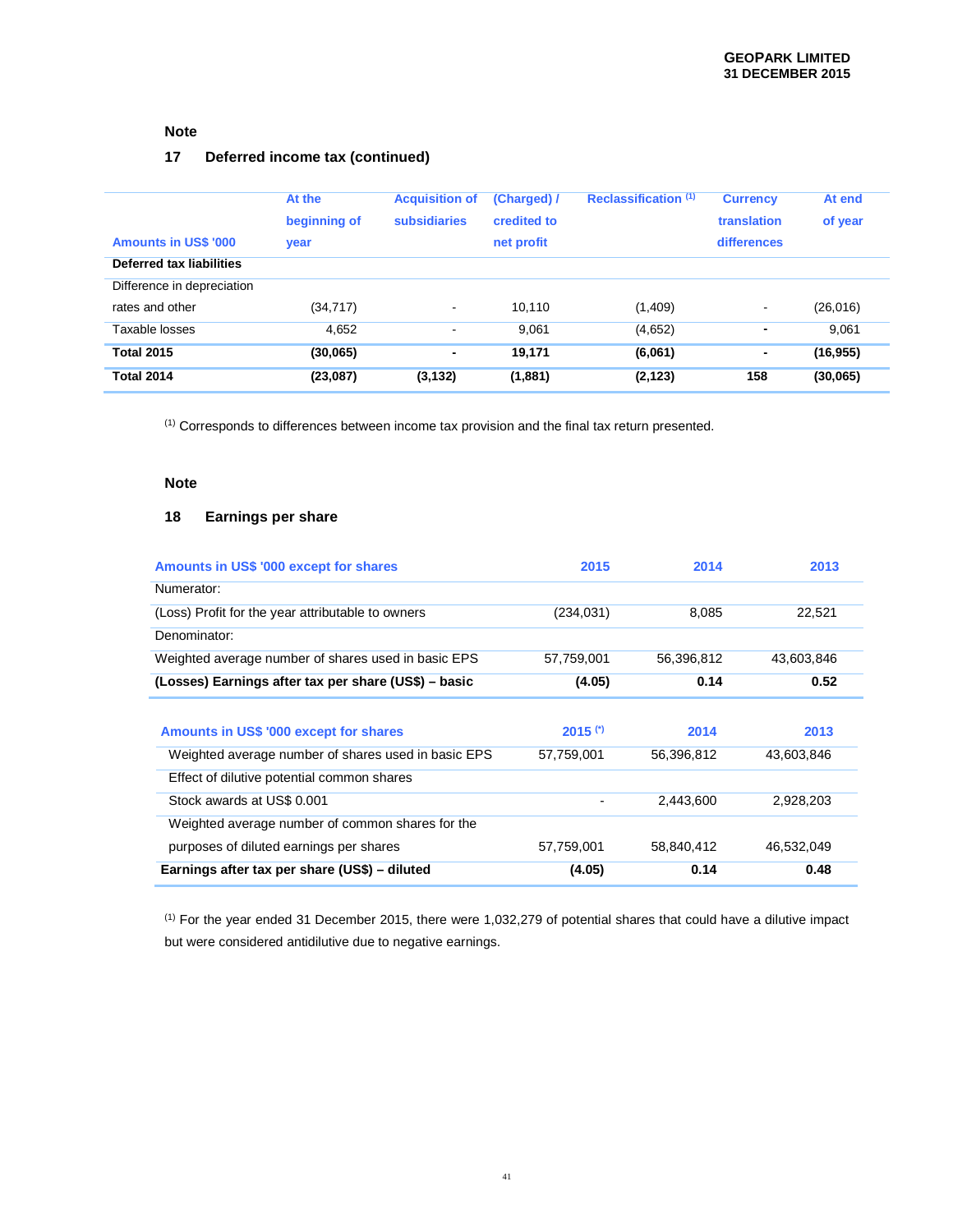# **19 Property, plant and equipment**

| <b>Amounts in US\$'000</b>                         | Oil & gas<br>properties | Furniture,<br>equipment<br>and vehicles | <b>Production</b><br>facilities and<br>machinery | <b>Buildings</b><br>and<br>improvements | <b>Construction in</b><br>progress | <b>Exploration and</b><br>evaluation<br>assets $(2)$ | <b>Total</b> |
|----------------------------------------------------|-------------------------|-----------------------------------------|--------------------------------------------------|-----------------------------------------|------------------------------------|------------------------------------------------------|--------------|
| Cost at 1 January 2013                             | 344,371                 | 3,576                                   | 86,949                                           | 3,198                                   | 54,025                             | 93,106                                               | 585,225      |
|                                                    |                         |                                         |                                                  |                                         |                                    |                                                      |              |
| Additions                                          | 9,367                   | 2,060                                   | 512                                              |                                         | 89,976                             | 133,301                                              | 235,216      |
| Disposals                                          | (553)                   | (22)                                    | $(15,870)^{(*)}$                                 |                                         |                                    |                                                      | (16, 445)    |
| Write-off / Impairment loss                        | $\overline{a}$          | $\overline{\phantom{a}}$                | $\overline{\phantom{a}}$                         | $\overline{\phantom{a}}$                | $\overline{\phantom{a}}$           | $(10,962)^{(a)}$                                     | (10, 962)    |
| Transfers                                          | 140,075                 | 117                                     | 27,246                                           | 3,820                                   | (103, 572)                         | (67, 686)                                            |              |
| Cost at 31 December 2013                           | 493,260                 | 5,731                                   | 98,837                                           | 7,018                                   | 40,429                             | 147,759                                              | 793,034      |
| Additions                                          | 3,013                   | 3,367                                   | 11                                               | 490                                     | 136,232                            | 97,919                                               | 241,032      |
| Acquisition of subsidiaries                        | 112,646                 | 201                                     |                                                  |                                         | ÷,                                 | $\overline{\phantom{a}}$                             | 112,847      |
| Currency translation differences                   | (21, 941)               | (122)                                   |                                                  |                                         |                                    | (988)                                                | (23,051)     |
| <b>Disposals</b>                                   | $\blacksquare$          | (353)                                   | (666)                                            | $\overline{\phantom{a}}$                | $\blacksquare$                     | $\overline{\phantom{a}}$                             | (1,019)      |
| Write-off / Impairment loss                        | (9, 430)                | $\overline{\phantom{a}}$                | $\overline{\phantom{a}}$                         |                                         | $\blacksquare$                     | $(30,367)^{(b)}$                                     | (39, 797)    |
| Transfers                                          | 172,399                 | 3,233                                   | 13,464                                           | 2,019                                   | (117, 236)                         | (73, 879)                                            |              |
| Cost at 31 December 2014                           | 749,947                 | 12,057                                  | 111,646                                          | 9,527                                   | 59,425                             | 140,444                                              | 1,083,046    |
|                                                    |                         |                                         |                                                  |                                         |                                    |                                                      |              |
| Additions                                          | $(4,640)^{(1)}$         | 954                                     | $\overline{a}$                                   | 272                                     | 36,543                             | 12,299                                               | 45,428       |
| Currency translation differences                   | (27, 522)               | (182)                                   | (2,577)                                          | (92)                                    |                                    | (1,510)                                              | (31, 883)    |
| <b>Disposals</b>                                   | (241)                   | (13)                                    | (1,685)                                          | (84)                                    | $\blacksquare$                     | $\overline{\phantom{a}}$                             | (2,023)      |
| Write-off / Impairment loss                        | (128, 956)              | $\overline{\phantom{a}}$                | (13, 242)                                        | $\overline{\phantom{a}}$                | (7, 376)                           | $(30,084)$ <sup>(c)</sup>                            | (179, 658)   |
| Transfers                                          | 60,404                  | 929                                     | 30,690                                           | 895                                     | (58, 769)                          | (34, 149)                                            |              |
| Cost at 31 December 2015                           | 648,992                 | 13,745                                  | 124,832                                          | 10,518                                  | 29,823                             | 87,000                                               | 914,910      |
| Depreciation and write-down at<br>1 January 2013   | (98, 156)               | (1,836)                                 | (26, 336)                                        | (1,060)                                 | $\blacksquare$                     | $\blacksquare$                                       | (127, 388)   |
| Depreciation                                       | (59, 234)               | (964)                                   | (9, 341)                                         | (661)                                   |                                    |                                                      | (70, 200)    |
| Depreciation and write-down at<br>31 December 2013 | (157, 390)              | (2,800)                                 | (35, 677)                                        | (1,721)                                 |                                    |                                                      | (197, 588)   |
| Depreciation                                       | (89, 651)               | (1,862)                                 | (9,621)                                          | (523)                                   |                                    | $\blacksquare$                                       | (101, 657)   |
| <b>Disposals</b>                                   | $\overline{a}$          | 278                                     | 151                                              |                                         |                                    | $\blacksquare$                                       | 429          |
| Currency translation differences                   | 6,602                   | (65)                                    |                                                  |                                         |                                    |                                                      | 6,537        |
| Depreciation and write-down at<br>31 December 2014 | (240, 439)              | (4, 449)                                | (45, 147)                                        | (2, 244)                                | $\blacksquare$                     |                                                      | (292, 279)   |
| Depreciation                                       | (84, 849)               | (2, 850)                                | (15, 467)                                        | (874)                                   | $\blacksquare$                     | $\blacksquare$                                       | (104, 040)   |
| <b>Disposals</b>                                   |                         | 8                                       |                                                  | 15                                      | $\blacksquare$                     | $\blacksquare$                                       | 23           |
| Currency translation differences                   | 4,115                   | (26)                                    |                                                  | (92)                                    |                                    |                                                      | 3,997        |
| Depreciation and write-down at<br>31 December 2015 | (321, 173)              | (7, 317)                                | (60, 614)                                        | (3, 195)                                |                                    |                                                      | (392,299)    |
| Carrying amount at 31                              | 335,870                 | 2,931                                   | 63,160                                           | 5,297                                   | 40,429                             | 147,759                                              | 595,446      |
| December 2013                                      |                         |                                         |                                                  |                                         |                                    |                                                      |              |
| Carrying amount at 31<br>December 2014             | 509,508                 | 7,608                                   | 66,499                                           | 7,283                                   | 59,425                             | 140,444                                              | 790,767      |
| Carrying amount at 31                              |                         |                                         |                                                  |                                         |                                    |                                                      |              |
| December 2015                                      | 327,819                 | 6,428                                   | 64,218                                           | 7,323                                   | 29,823                             | 87,000                                               | 522,611      |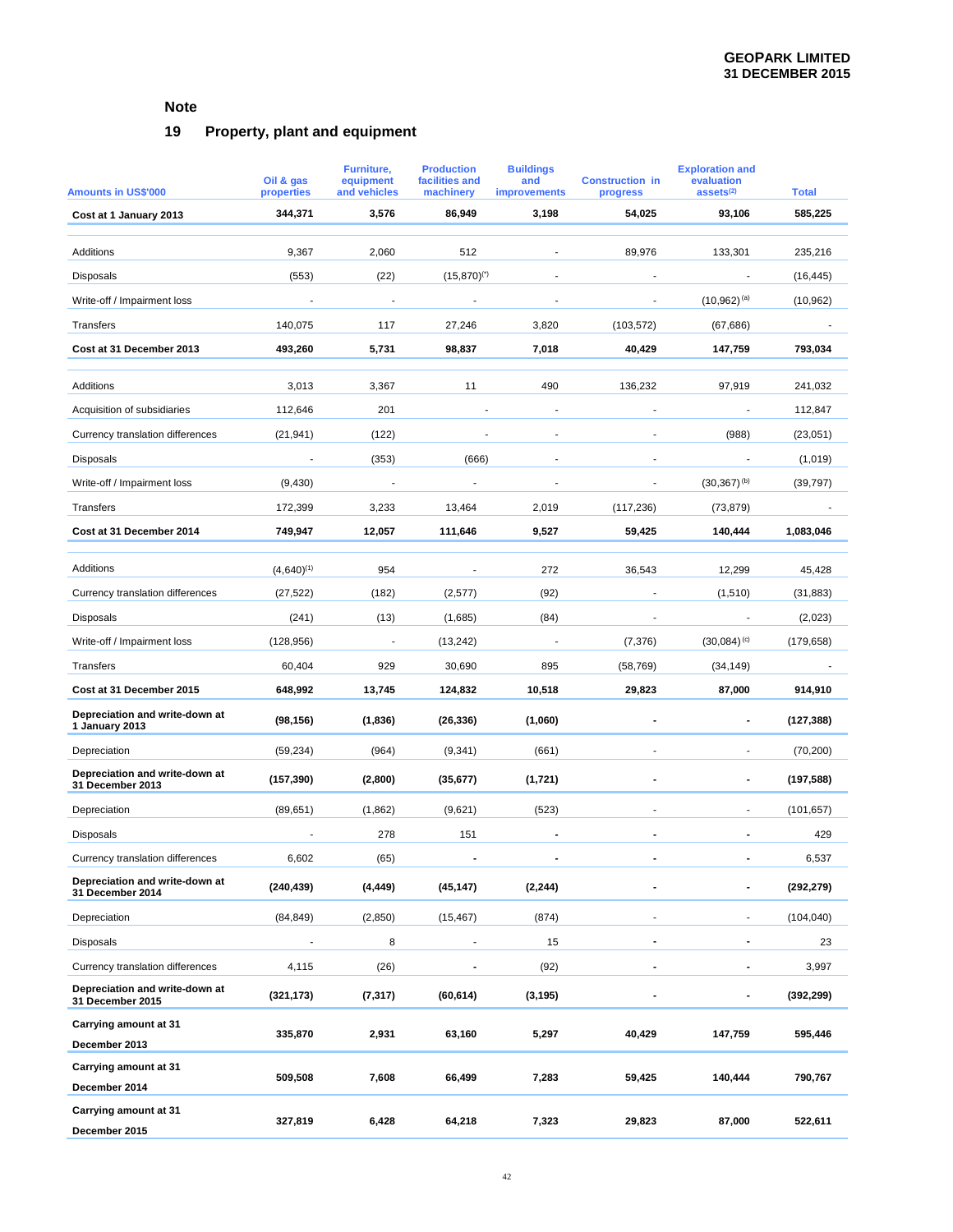### **19 Property, plant and equipment (continued)**

(\*) During 2013, the Company entered into a finance lease for which it has transferred a substantial portion of the risk and rewards of some assets which had a book value of US\$ 14,100,000. In 2014, the finance lease finalized when the purchase option on the assets subject to the agreement was exercised by the lessee.

(1) Corresponds to the effect of change in estimate of assets retirement obligations in Colombia.

 $(2)$  Exploration wells movement and balances are shown in the table below; seismic and other exploratory assets amount to US\$ 64,094,000 (US\$ 99,939,000 in 2014 and US\$ 117,841,000 in 2013).

| <b>Amounts in US\$ '000</b>                  | <b>Total</b> |
|----------------------------------------------|--------------|
| <b>Exploration wells at 31 December 2013</b> | 29,918       |
| Additions                                    | 87,741       |
| Write-offs                                   | (24, 339)    |
| Transfers                                    | (52, 815)    |
| <b>Exploration wells at 31 December 2014</b> | 40,505       |
| Additions                                    | 16.067       |
| Write-offs                                   | (6,280)      |
| Transfers                                    | (27, 386)    |
| <b>Exploration wells at 31 December 2015</b> | 22,906       |

As of 31 December 2015, there were seven exploratory wells that have been capitalised for a period over a year amounting to US\$ 19,273,000 and three exploratory wells that have been capitalised for a period less than a year amounting to US\$ 3,633,000.

(a) Corresponds to the cost of five unsuccessful exploratory wells: two of them in Chile (one in Fell Block and one in Tranquilo Block) and three of them in Colombia (one well in Cuerva Block, one well in each of the non-operated blocks, Arrendajo and Llanos 32).

(b) Corresponds to the cost of ten unsuccessful exploratory wells: eight of them in Chile (three in Flamenco Block, two in Fell Block, two in Tranquilo Block and one in Campanario Block) and two of them in Colombia (two in the non-operated Arrendajo Block). The charge also includes the loss generated by the write-off of the remaining seismic cost for Otway and Tranquilo Blocks, registered in previous years.

(c) Corresponds to the cost of two unsuccessful exploratory wells in Colombia (one well in CPO4 Block and one well in Llanos 32). The charge also includes the loss generated by the write-off of the seismic cost for Flamenco Block in Chile generated by the relinquishment of 143 sq km in November 2015 and the write off of two wells drilled in previous years in the same block for which no additional work would be performed.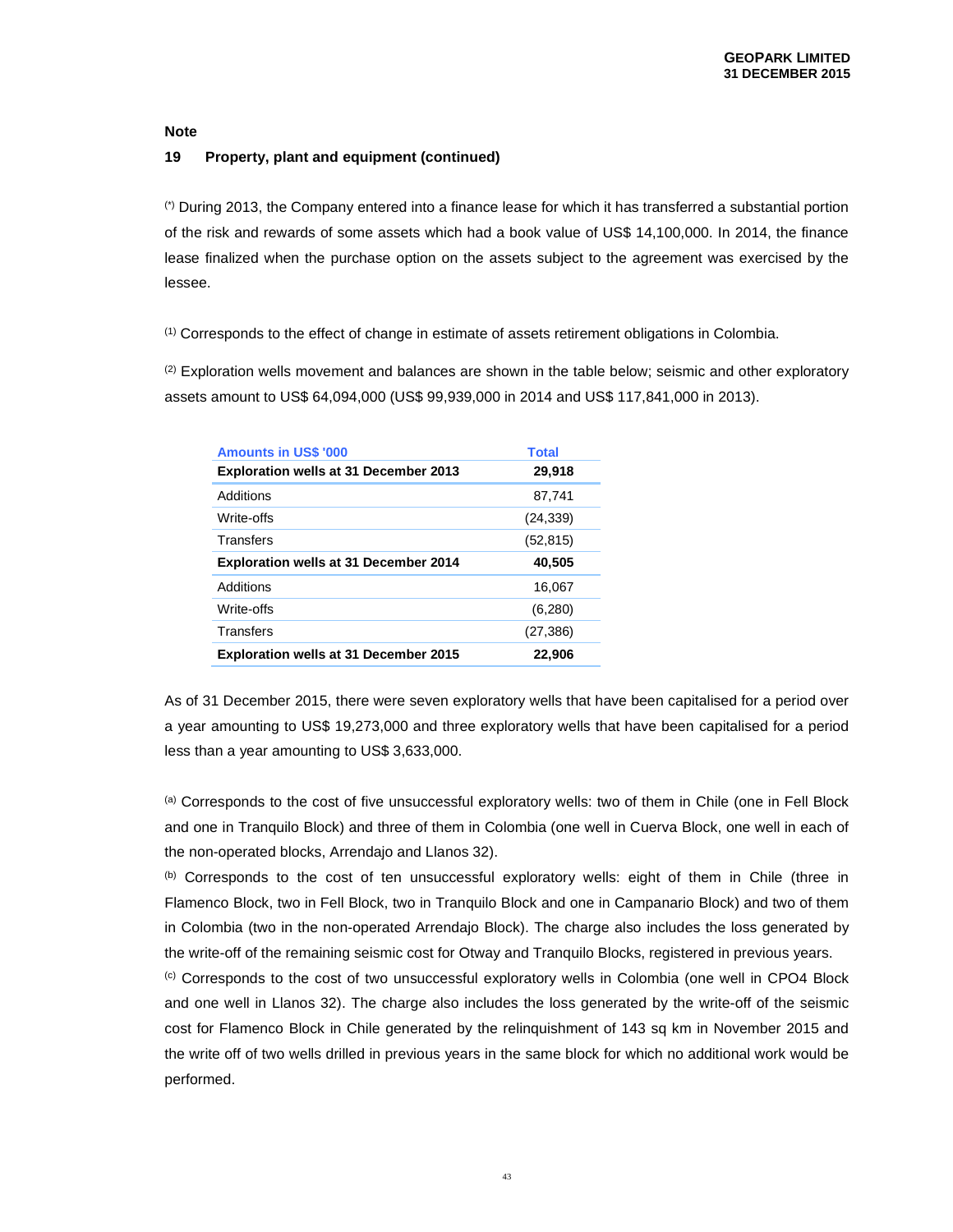### **20 Subsidiary undertakings**

The following chart illustrates main companies of the Group structure as of 31 December 2015:



(\*) LGI is not a subsidiary, it is Non-controlling interest.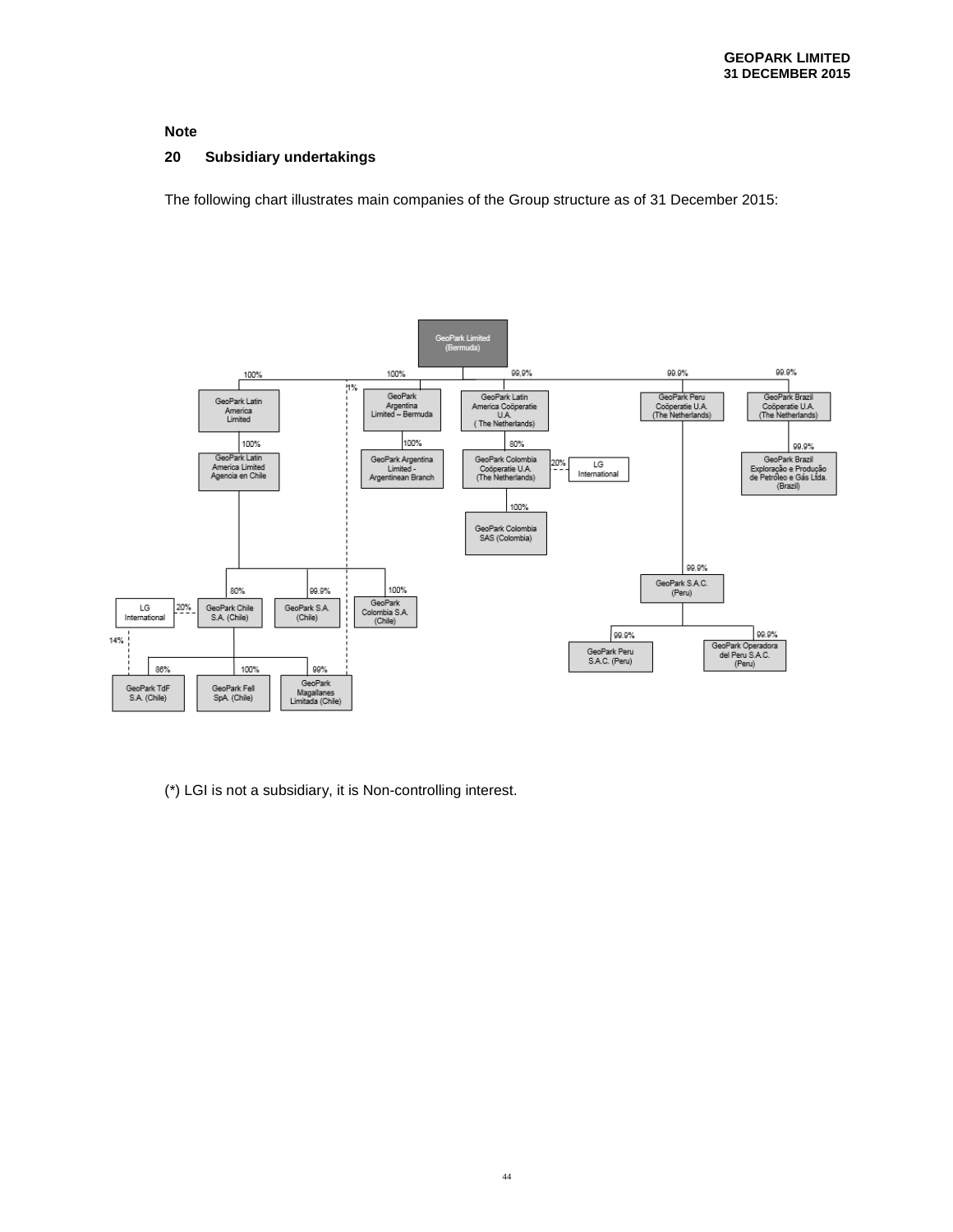### **20 Subsidiary undertakings (continued)**

Details of the subsidiaries and joint operations of the Company are set out below:

|                  | Name and registered office                                            | <b>Ownership interest</b> |
|------------------|-----------------------------------------------------------------------|---------------------------|
| Subsidiaries     | GeoPark Argentina Limited - Bermuda                                   | 100%                      |
|                  | GeoPark Argentina Limited - Argentinean Branch                        | $100\%$ (a)               |
|                  | GeoPark Latin America Limited                                         | 100%                      |
|                  | GeoPark Latin America Limited - Agencia en Chile                      | $100\%$ (a)               |
|                  | GeoPark S.A. (Chile)                                                  | $100\%$ (a) (b)           |
|                  | GeoPark Brazil Exploração y Produção de Petróleo e Gás Ltda. (Brazil) | 100% (a) (f)              |
|                  | GeoPark Chile S.A. (Chile)                                            | 80% (a) (c)               |
|                  | GeoPark Fell S.p.A. (Chile)                                           | 80% (a) (c)               |
|                  | GeoPark Magallanes Limitada (Chile)                                   | $80\%$ (a) (c)            |
|                  | GeoPark TdF S.A. (Chile)                                              | 68.8% (a) (d)             |
|                  | GeoPark Colombia S.A. (Chile)                                         | $100\%$ (a)               |
|                  | GeoPark Colombia SAS (Colombia)                                       | 100% (a) (h)              |
|                  | GeoPark Brazil S.p.A. (Chile)                                         | $100\%$ (a) (b)           |
|                  | GeoPark Latin America Coöperatie U.A. (The Netherlands)               | 100%                      |
|                  | GeoPark Colombia Coöperatie U.A. (The Netherlands)                    | 100% (a) $(c)$            |
|                  | GeoPark S.A.C. (Peru)                                                 | $100\%$ (a)               |
|                  | GeoPark Perú S.A.C. (Peru)                                            | $100\%$ (a)               |
|                  | GeoPark Operadora del Perú S.A.C. (Peru)                              | $100\%$ (a)               |
|                  | GeoPark Peru Coöperatie U.A. (The Netherlands)                        | 100%                      |
|                  | GeoPark Brazil Coöperatie U.A. (The Netherlands)                      | 100%                      |
|                  | GeoPark Colombia E&P S.A.(Panama)                                     | 100% (b)                  |
| Joint operations | Tranquilo Block (Chile)                                               | 50% (e)                   |
|                  | Flamenco Block (Chile)                                                | 50% (e)                   |
|                  | Campanario Block (Chile)                                              | 50% (e)                   |
|                  | Isla Norte Block (Chile)                                              | $60%$ (e)                 |
|                  | Llanos 17 Block (Colombia)                                            | 36.84%                    |
|                  | Yamu/Carupana Block (Colombia)                                        | 89.5%/100% (e)            |
|                  | Llanos 34 Block (Colombia)                                            | 45% (e)                   |
|                  | Llanos 32 Block (Colombia)                                            | 10%                       |
|                  | CPO-4 Block (Colombia)                                                | 50% (e)                   |
|                  | Puelen (Argentina)                                                    | 18%                       |
|                  | Sierra del Nevado (Argentina)                                         | 18%                       |
|                  | CN-V (Argentina)                                                      | 50%                       |
|                  | Manati Field (Brazil)                                                 | 10%                       |

(a) Indirectly owned.

(b) Dormant companies.

(c) LG International has 20% interest.

(d) LG International has 20% interest through GeoPark Chile S.A. and a 14% direct interest, totaling 31.2%.

(e) GeoPark is the operator in all blocks.

(f) On 17 December 2014, the ANP approved the transfer of cession of rights of the Block from Rio das Contas to GeoPark Brazil. On 31 January 2015, both companies, Rio das Contas and GeoPark Brazil were merged into GeoPark Brazil.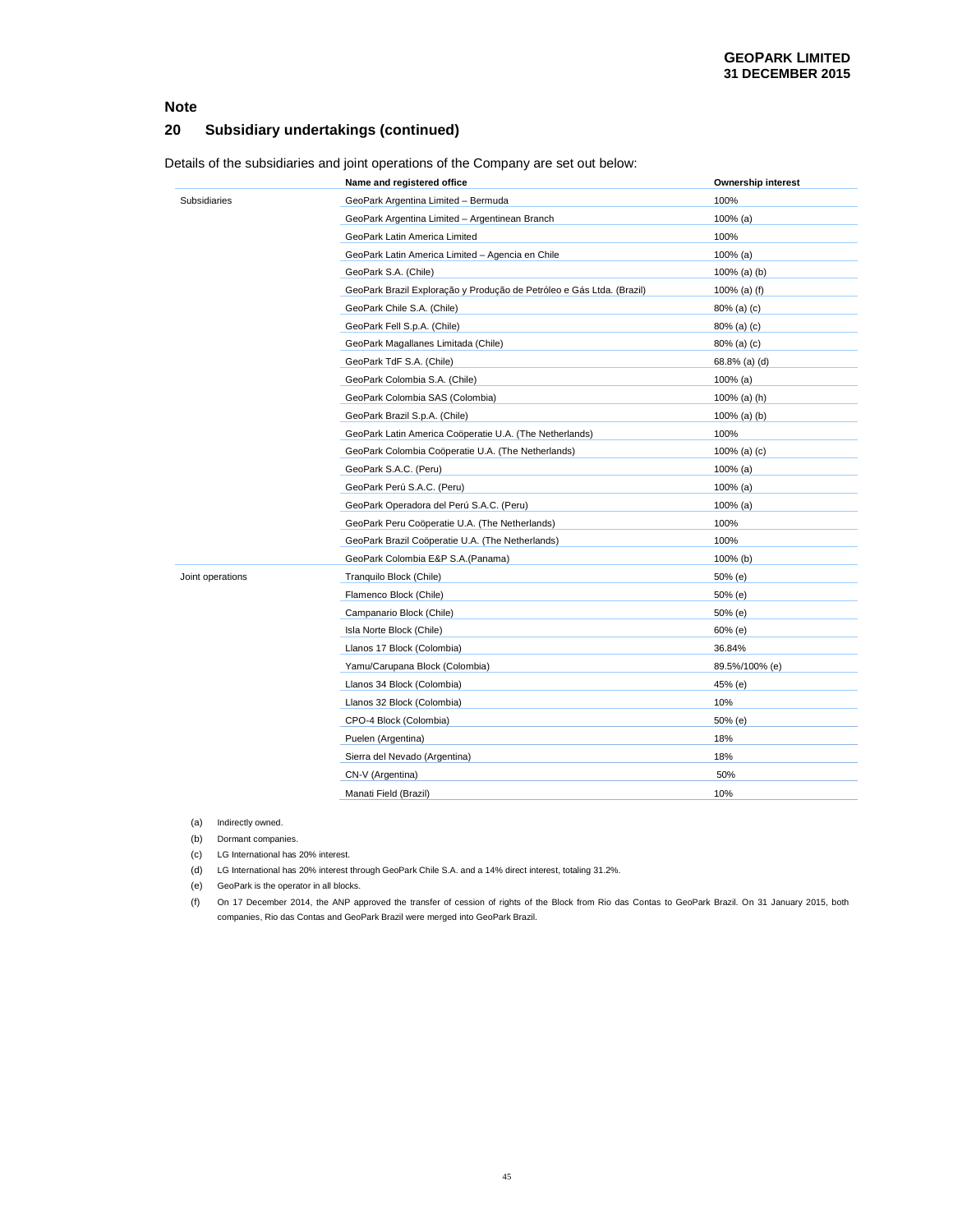### **21 Prepaid taxes**

| <b>Amounts in US\$ '000</b>    | 2015   | 2014   |
|--------------------------------|--------|--------|
| V.A.T.                         | 14,486 | 8,884  |
| Income tax payments in advance | 4.844  | 4,834  |
| Other prepaid taxes            | 1,037  | 994    |
| <b>Total prepaid taxes</b>     | 20,367 | 14,712 |
| Classified as follows:         |        |        |
|                                |        |        |
| Current                        | 19.195 | 13,459 |
| Non current                    | 1,172  | 1,253  |

### **Note**

### **22 Inventories**

| <b>Amounts in US\$ '000</b> | 2015  | 2014  |
|-----------------------------|-------|-------|
| Crude oil                   | 2.120 | 6.719 |
| Materials and spares        | 2.144 | 1.813 |
|                             | 4.264 | 8,532 |

#### **Note**

#### **23 Trade receivables and Prepayments and other receivables**

| <b>Amounts in US\$ '000</b>                 | 2015   | 2014   |
|---------------------------------------------|--------|--------|
| Trade receivables                           | 13,480 | 36,917 |
|                                             | 13,480 | 36,917 |
| To be recovered from co-venturers (Note 32) | 4,634  | 5,931  |
| Related parties receivables (Note 32)       | 38     |        |
| Prepayments and other receivables           | 6,605  | 8,411  |
|                                             | 11,277 | 14,342 |
| Total                                       | 24,757 | 51,259 |
|                                             |        |        |
| Classified as follows:                      |        |        |
| Current                                     | 24,537 | 50,910 |
| Non current                                 | 220    | 349    |
| Total                                       | 24,757 | 51,259 |

Trade receivables that are aged by less than three months are not considered impaired. As of 31 December 2015, trade receivables of US\$ 51,000 (US\$ 6,092 in 2014) were aged by more than 3 months, but not impaired. These relate to customers for whom there is no recent history of default. There are no balances due between 31 days and 90 days as of 31 December 2015 and 2014.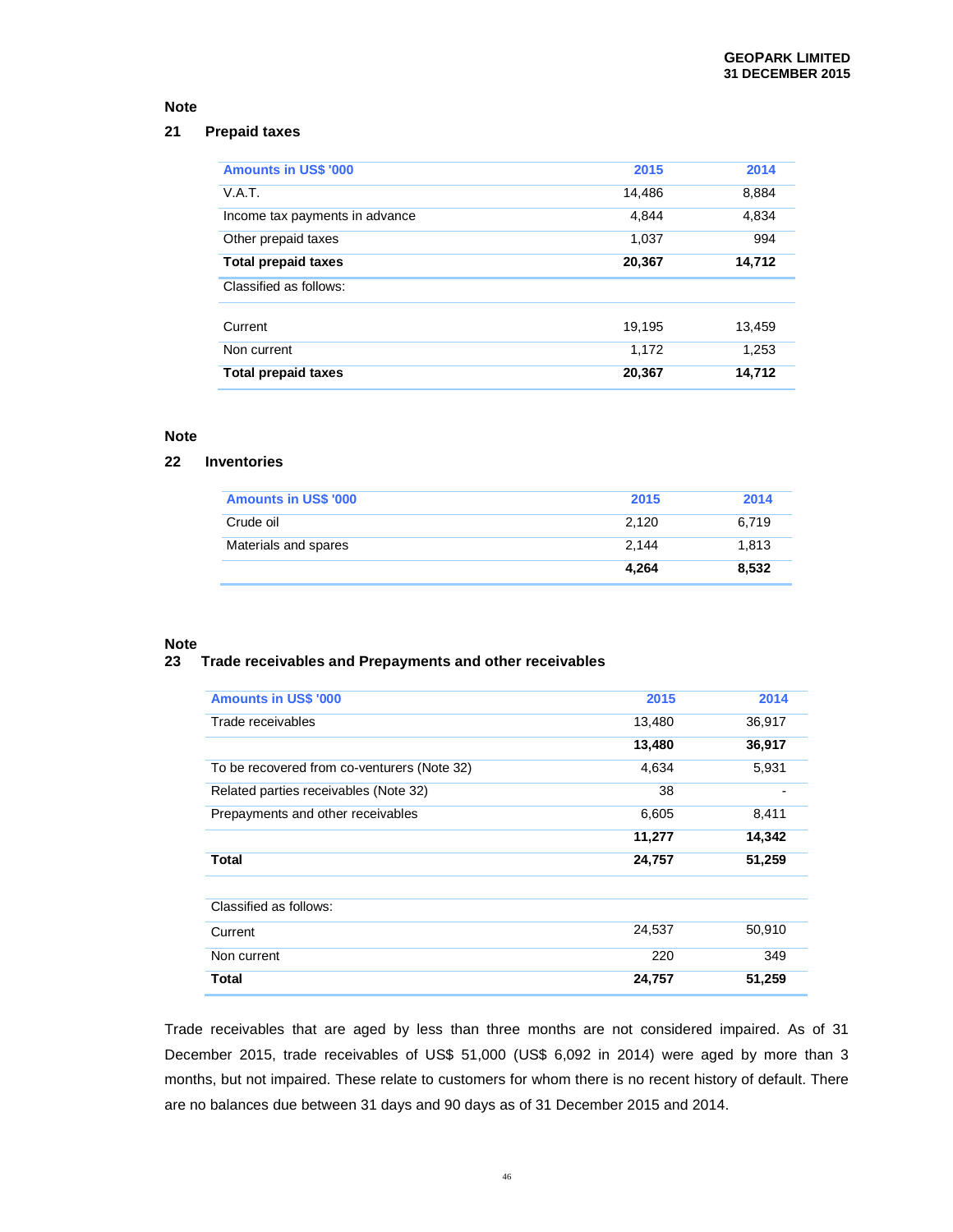#### **23 Trade receivables and Prepayments and other receivables (continued)**

Movements on the Group provision for impairment are as follows:

| <b>Amounts in US\$ '000</b>               | 2015                     | 2014 |
|-------------------------------------------|--------------------------|------|
| At 1 January                              | 774                      | -33  |
| Foreign exchange income                   | (178)                    |      |
| Allowance for doubtful accounts (Note 13) | $\overline{\phantom{0}}$ | 741  |
|                                           | 596                      | 774  |

The credit period for trade receivables is 30 days. The maximum exposure to credit risk at the reporting date is the carrying value of each class of receivable. The Group does not hold any collateral as security related to trade receivables.

The carrying value of trade receivables is considered to represent a reasonable approximation of its fair value due to their short-term nature.

#### **Note**

#### **24 Financial instruments by category**

| <b>Amounts in US\$ '000</b>                   | <b>Loans and receivables</b> |         |
|-----------------------------------------------|------------------------------|---------|
|                                               | 2015                         | 2014    |
| Assets as per statement of financial position |                              |         |
| Trade receivables                             | 13.480                       | 36.917  |
| To be recovered from co-venturers (Nota 32)   | 4.634                        | 5,931   |
| Other financial assets (*)                    | 14.424                       | 12,979  |
| Cash at bank and in hand                      | 82,730                       | 127,672 |
|                                               | 115,268                      | 183.499 |

(\*) Other financial assets relate to contributions made for environmental obligations according to Colombian and Brazilian government regulations. Non current financial assets also include a non current account receivable. Current financial assets corresponds to short term investments with original maturities up to three months.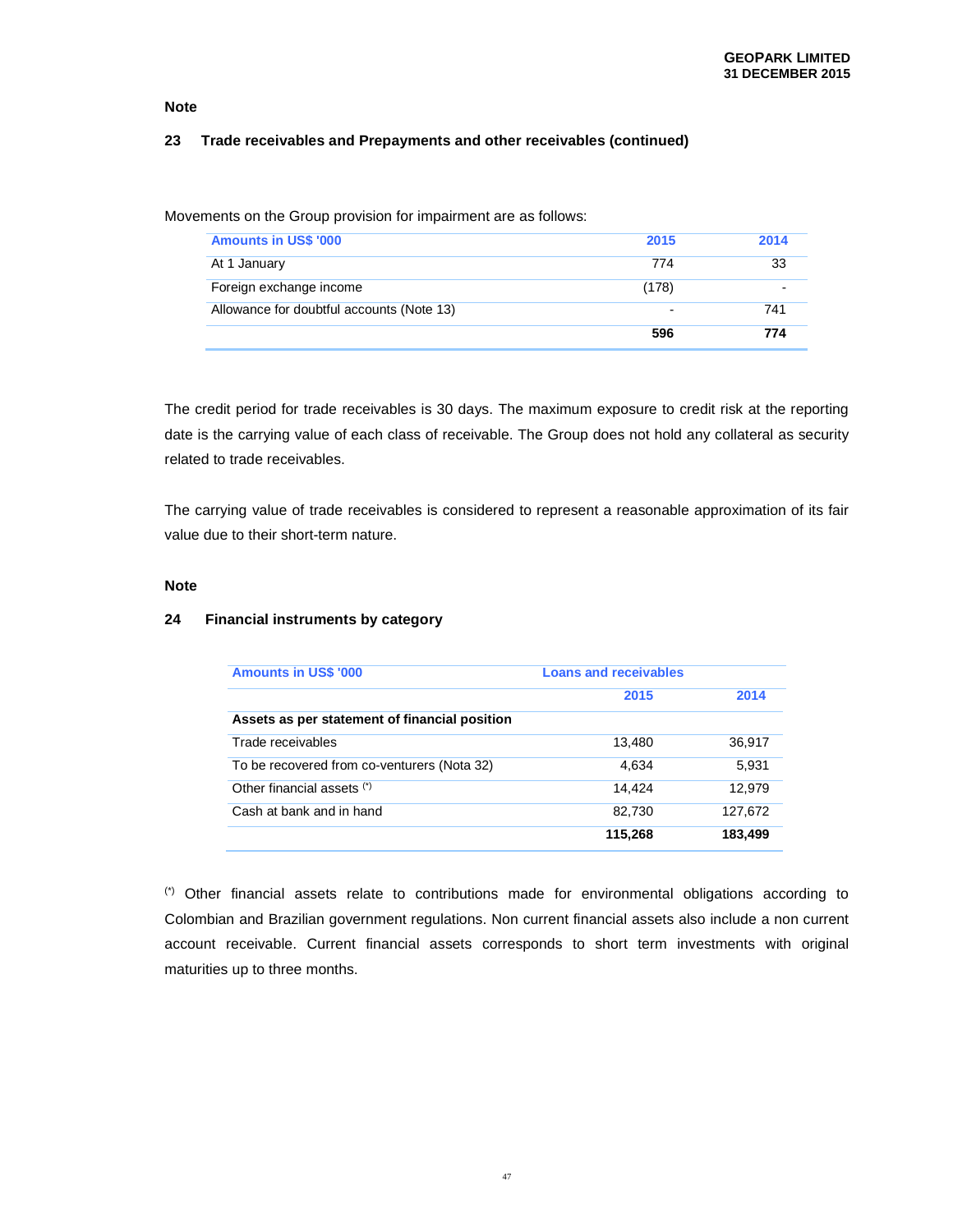### **Note 24 Financial instruments by category (continued)**

| <b>Amounts in US\$ '000</b>                        | <b>Other financial liabilities at</b><br>amortised cost |         |
|----------------------------------------------------|---------------------------------------------------------|---------|
|                                                    | 2015                                                    | 2014    |
| Liabilities as per statement of financial position |                                                         |         |
| Trade payables                                     | 25,906                                                  | 64.457  |
| Payables to related parties (Note 32)              | 21,045                                                  | 16,591  |
| To be paid to co-venturers (Note 32)               | 113                                                     | 1,335   |
| <b>Borrowings</b>                                  | 378.673                                                 | 369.593 |
|                                                    | 425,737                                                 | 451,976 |

# **Credit quality of financial assets**

The credit quality of financial assets that are neither past due nor impaired can be assessed by reference to external credit ratings (if available) or to historical information about counterparty default rates:

| <b>Amounts in US\$ '000</b>                             | 2015           | 2014   |
|---------------------------------------------------------|----------------|--------|
| Trade receivables                                       |                |        |
| Counterparties with an external credit rating (Moody's) |                |        |
| Ba <sub>2</sub>                                         | $\blacksquare$ | 11.793 |
| B <sub>3</sub>                                          | 5,834          |        |
| Baa3                                                    | 6.315          | 11,292 |
| Counterparties without an external credit rating        |                |        |
| Group1 $(*)$                                            | 1.331          | 13,832 |
| Total trade receivables                                 | 13,480         | 36,917 |

(\*) Group 1 – existing customers (more than 6 months) with no defaults in the past.

All trade receivables are denominated in US Dollars, except in Brazil where are denominated in Brazilian Real.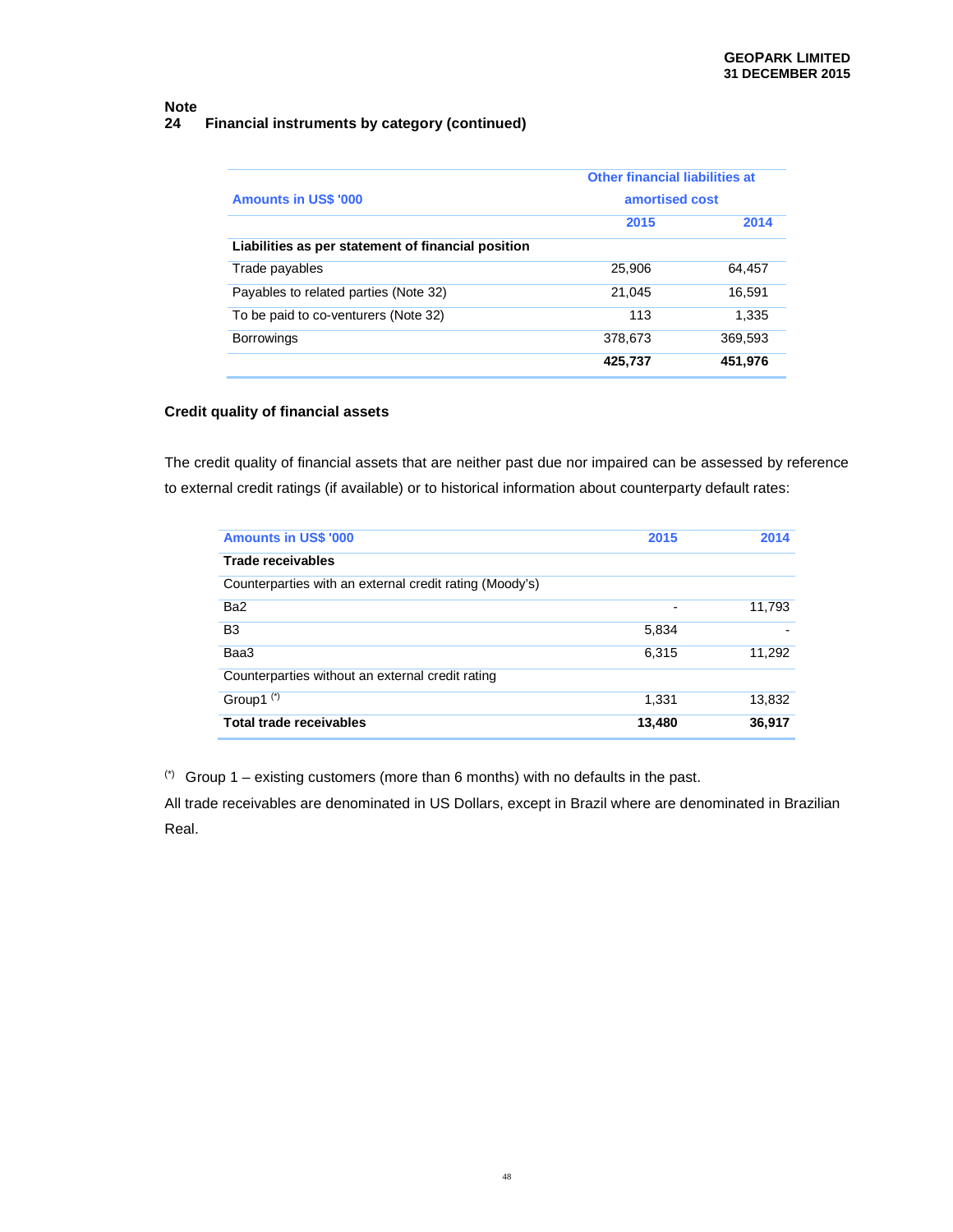# **24 Financial instruments by category (continued)**

| <b>Amounts in US\$ '000</b>                             | 2015   | 2014    |
|---------------------------------------------------------|--------|---------|
| Counterparties with an external credit rating (Moody's, |        |         |
| S&P, Fitch, BRC Investor Services)                      |        |         |
| A1                                                      | 862    | 17      |
| A2                                                      | 46,272 | 22,621  |
| Aa2                                                     | 460    |         |
| A3                                                      | 1,675  |         |
| Ba1                                                     | 3,705  |         |
| Baa1                                                    | 105    | 40,402  |
| Baa3                                                    | 29,425 | 42,218  |
| Caa <sub>2</sub>                                        | 160    | 21,145  |
| BBB-                                                    | 56     |         |
| <b>BRC 1+</b>                                           |        | 994     |
| Counterparties without an external credit rating        | 14,424 | 13,142  |
| Total                                                   | 97,144 | 140,539 |

(1) The remaining balance sheet item 'cash at bank and in hand' corresponds to cash on hand amounting to US\$ 10,000 (US\$ 112,000 in 2014).

#### **Financial liabilities - contractual undiscounted cash flows**

The table below analyses the Group's financial liabilities into relevant maturity groupings based on the remaining period at the balance sheet to the contractual maturity date. The amounts disclosed in the table are the contractual undiscounted cash flows.

|                             | Less than 1 | <b>Between 1</b> | <b>Between 2</b> | Over <sub>5</sub> |
|-----------------------------|-------------|------------------|------------------|-------------------|
| <b>Amounts in US\$ '000</b> | year        | and 2 years      | and 5 years      | <b>vears</b>      |
| At 31 December 2015         |             |                  |                  |                   |
| <b>Borrowings</b>           | 42,865      | 44,419           | 391,988          |                   |
| Trade payables              | 25,906      | $\overline{a}$   | ۰                |                   |
| Payables to related parties | 1.561       | 1.561            | 25.094           |                   |
|                             | 70,332      | 45,980           | 417,082          |                   |
| At 31 December 2014         |             |                  |                  |                   |
| <b>Borrowings</b>           | 41,124      | 40,342           | 109,152          | 322,500           |
| Trade payables              | 64,457      |                  |                  |                   |
| Payables to related parties | 1,325       | 1,325            | 17,226           |                   |
|                             | 106,906     | 41,667           | 126,378          | 322,500           |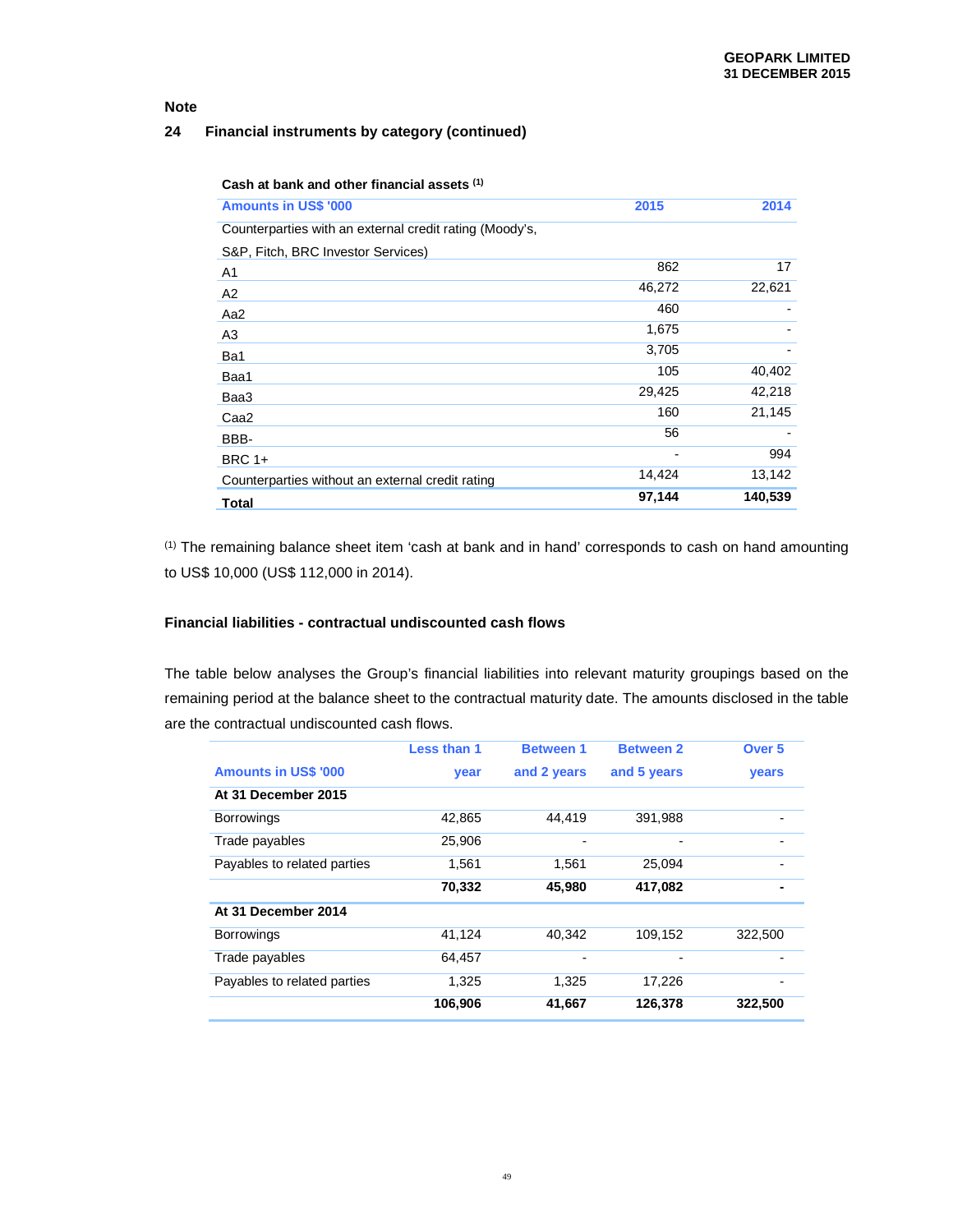### **25 Share capital**

| <b>Issued share capital</b>                  | 2015          | 2014          |
|----------------------------------------------|---------------|---------------|
| Common stock (amounts in US\$ '000)          | 59            | 58            |
| The share capital is distributed as follows: |               |               |
| Common shares, of nominal US\$ 0.001         | 59.535.614    | 57.790.533    |
| Total common shares in issue                 | 59,535,614    | 57,790,533    |
|                                              |               |               |
| <b>Authorised share capital</b>              |               |               |
| US\$ per share                               | 0.001         | 0.001         |
|                                              |               |               |
| Number of common shares (US\$ 0.001 each)    | 5,171,949,000 | 5,171,949,000 |
|                                              |               |               |

Details regarding the share capital of the Company are set out below:

### **Common shares**

As of 31 December 2015, the outstanding common shares confer the following rights on the holder:

- the right to one vote per share;
- ranking pari passu, the right to any dividend declared and payable on common shares;

| <b>GeoPark common shares history</b><br>Shares outstanding at the end of 2013 | <b>Date</b> | <b>Shares</b><br><b>issued</b><br>(millions) | <b>Shares</b><br>closing<br>(millions)<br>43.9 | <b>US\$(`000)</b><br><b>Closing</b><br>44 |
|-------------------------------------------------------------------------------|-------------|----------------------------------------------|------------------------------------------------|-------------------------------------------|
| <b>IPO</b>                                                                    | Feb 2014    | 14.0                                         | 57.9                                           | 58                                        |
| Stock awards                                                                  | Feb 2014    | 0.0                                          | 57.9                                           | 58                                        |
| Buyback program                                                               | Dec 2014    | (0.1)                                        | 57.8                                           | 58                                        |
| Shares outstanding at the end of 2014                                         |             |                                              | 57.8                                           | 58                                        |
| Stock awards                                                                  | Nov 2015    | 1.5                                          | 59.3                                           | 59                                        |
| Stock awards                                                                  | Dec 2015    | 0.5                                          | 59.8                                           | 60                                        |
| Stock awards                                                                  | Dec 2015    | 0.1                                          | 59.9                                           | 60                                        |
| Buyback program                                                               | Dec 2015    | (0.4)                                        | 59.5                                           | 59                                        |
| Shares outstanding at the end of 2015                                         |             |                                              | 59.5                                           | 59                                        |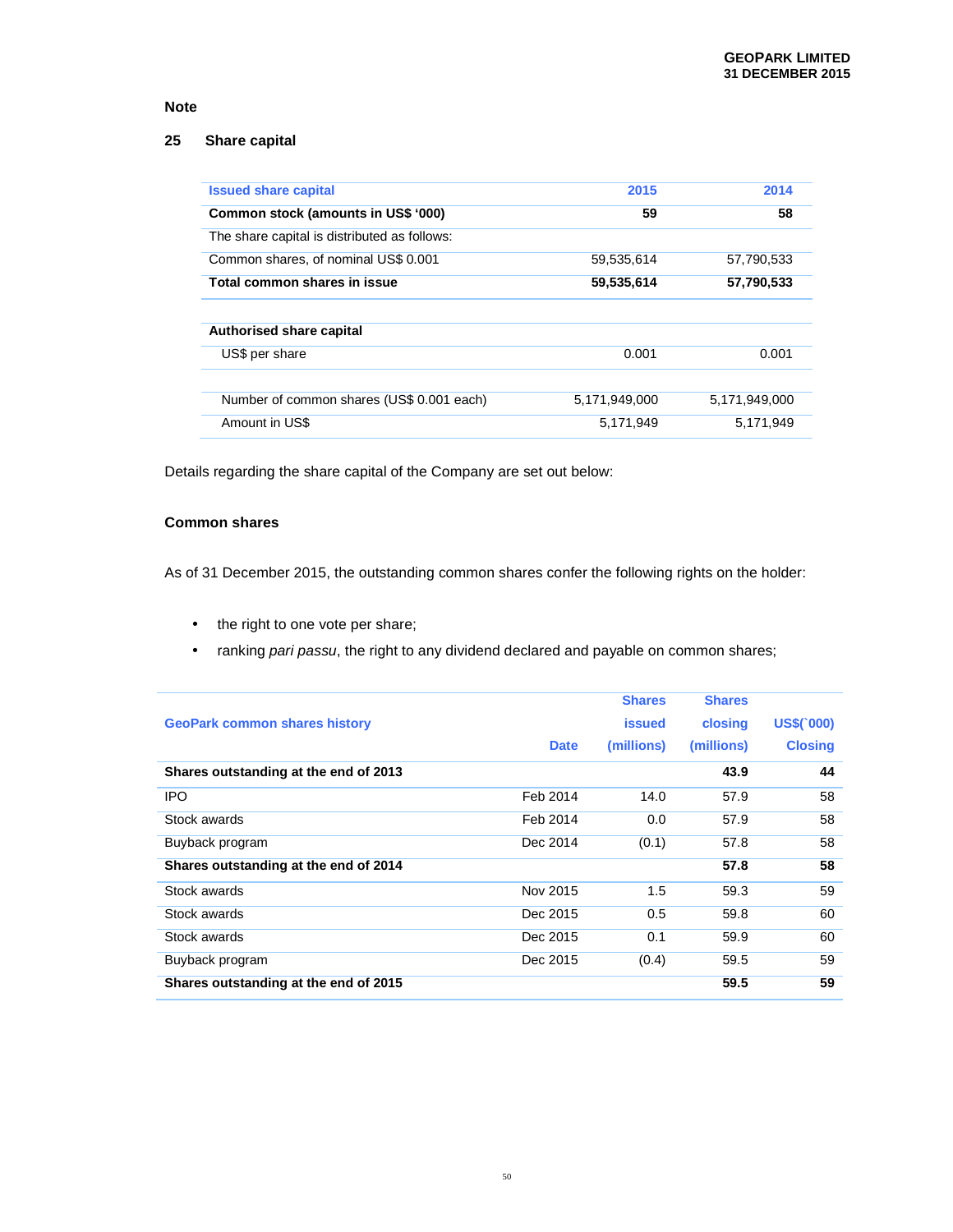#### **25 Share capital (continued)**

#### **Stock Award Program and Other Share Based Payments**

On 29 October 2013, the Company put into place an irrevocable, non-discretionary share purchase program for the purchase of its common shares for the account of the EBT. This Purchase Program expired on 31 December 2013. The common shares purchased under the program will be used to satisfy future awards under the incentive schemes. During 2013, the Company purchased 50,000 common shares for a total amount of US\$ 440,000.

Under the stock awards programs and other share based payments, during 2013, 60,000 new common shares were issued, pursuant to a consulting agreement for services rendered to GeoPark Limited generating a share premium of US\$ 506,630.

On 12 November 2015 and 22 December 2015, 817,600 and 478,000 common shares were allotted to the trustee of the Employee Beneficiary Trust ("EBT"), generating a share premium of US\$ 11,359,000 and US\$ 3,577,000, respectively. On 17 September 2013, 295,599 common shares were allotted to the trustee of the EBT, generating a share premium of US\$ 3,441,689.

On 30 November 2015 720,000 new common shares were issued to the Executive Directors, generating a share premium of US\$ 7,309,000.

During 2015, the Company issued 99,555 (2,301 in 2014 and 10,430 in 2013) shares to Non-Executive Directors in accordance with contracts as compensation, generating a share premium of US\$ 486,692 (US\$ 22,413 in 2014 and US\$ 100,988 in 2013). The amount of shares issued is determined considering the contractual compensation and the fair value of the shares for each relevant period.

#### **IPO**

On 7 February 2014, the SEC declared effective the Company's registration statement upon which 13,999,700 shares were issued at a price of US\$ 7 per share, including over-allotment option. Gross proceeds from the offering totalled US\$ 98,000,000.

#### **Buyback Program**

On 19 December 2014, the Company approved a program to repurchase up to US\$ 10,000,000 of common shares, par value US\$ 0.001 per share of the Company (the "Repurchase Program"). The Repurchase Program began on 19 December 2014 and was resumed on 14 April 2015 and then on 10 June 2015, expiring on 18 August 2015. The Shares repurchased will be used to offset, in part, any expected dilution effects resulting from the Company's employee incentive schemes, including grants under the Company's Stock Award Plan and the Limited Non-Executive Director Plan. During 2015 and 2014, the Company purchased 370,074 and 73,082 common shares for a total amount of US\$ 1,615,000 and US\$ 388,000, respectively. These transactions had no impact on the Company's results.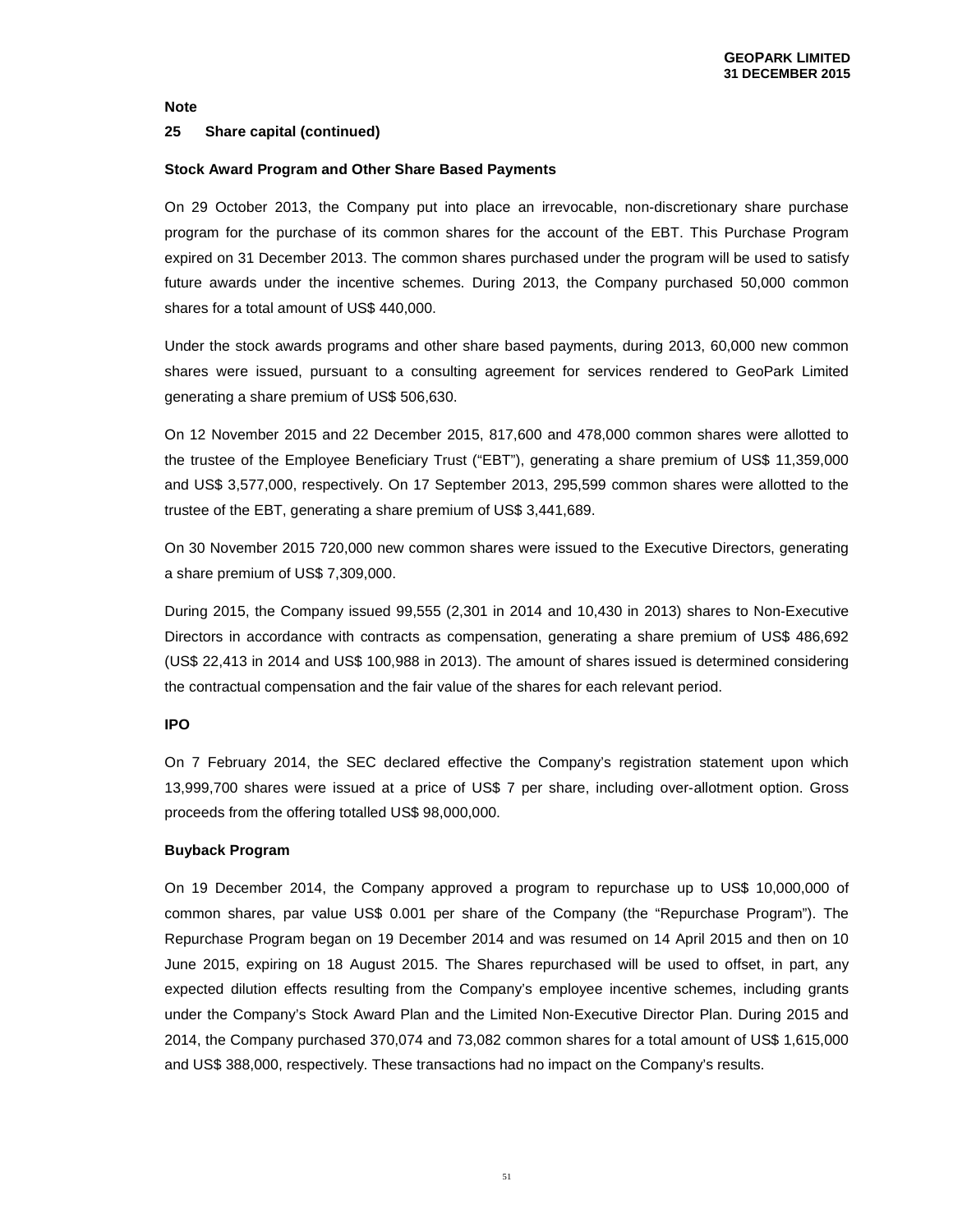#### **26 Borrowings**

| <b>Amounts in US\$ '000</b>                      | 2015    | 2014    |
|--------------------------------------------------|---------|---------|
| Outstanding amounts as of 31 December            |         |         |
| Notes GeoPark Latin America Agencia en Chile (a) | 302,495 | 300,963 |
| Banco Itaú (b)                                   | 69,142  | 68,540  |
| Banco de Crédito e Inversiones (c)               |         | 90      |
| Banco de Chile (d)                               | 7,036   |         |
|                                                  | 378,673 | 369,593 |
| <b>Classified as follows:</b>                    |         |         |
| Current                                          | 35,425  | 27,153  |
| Non current                                      | 343,248 | 342.440 |

The fair value of these financial instruments at 31 December 2015 amounts to US\$ 352,410,000 (US\$ 360,181,000 in 2014). The fair values are based on cash flows discounted using a rate based on the borrowing rate of 7.51% (2014: 7.40%) and are within level 2 of the fair value hierarchy.

(a) During February 2013, the Company successfully placed US\$ 300,000,000 notes which were offered under Rule 144A and Regulation S exemptions of the United States Securities laws.

The Notes, issued by the Company's wholly-owned subsidiary GeoPark Latin America Limited Agencia en Chile ("the Issuer"), were priced at 99.332% and carry a coupon of 7.50% per annum (yield 7.625% per annum). Final maturity of the notes will be 11 February 2020. The Notes are guaranteed by GeoPark Limited and GeoPark Latin America Cooperatie U.A. and are secured with a pledge of all of the equity interests of the Issuer in GeoPark Chile S.A. and GeoPark Colombia S.A. and a pledge of certain intercompany loans. The debt issuance cost for this transaction amounted to US\$ 7,637,000. The indenture governing our Notes due 2020 includes incurrence test covenants that provides among other things, that, the Debt to EBITDA ratio should not exceed 2.5 times and the EBITDA to Interest ratio should exceed 3.5 times. As of the date of these consolidated financial statements, the Company's Debt to EBITDA ratio was 5.1 times and the EBITDA to Interest ratio was 2.4 times, primarily due to the lower oil prices that impacted the Company's EBITDA generation. Failure to comply with the incurrence test covenants does not trigger an event of default. However, this situation may limit the Company's capacity to incur additional indebtedness, as specified in the indenture governing the Notes. Incurrence covenants as opposed to maintenance covenants must be tested by the Company before incurring additional debt or performing certain corporate actions including but not limited to dividend payments, restricted payments and others, (other than in each case, certain specific exceptions). As of the date of these consolidated financial statements, the Company is in compliance of all the indenture's provisions.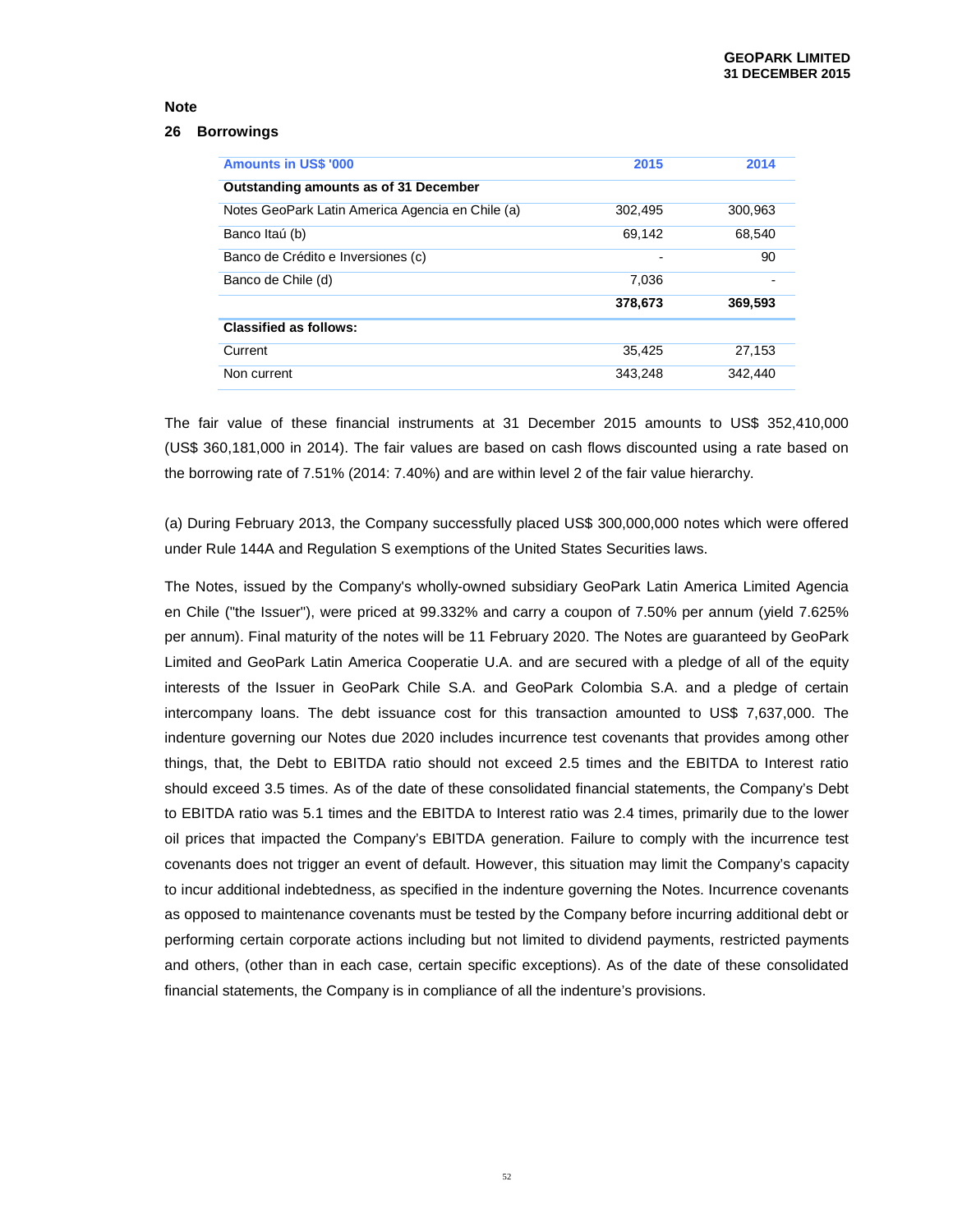#### **26 Borrowings (continued)**

(b) During March 2014, GeoPark executed a loan agreement with Itaú BBA International for US\$ 70,450,000 to finance the acquisition of a 10% working interest in the Manatí field in Brazil. The interest rate applicable to this loan is LIBOR plus 3.9% per annum. The interest will be paid semiannually; principal will be cancelled semi-annually with a year grace period. The debt issuance cost for this transaction amounted to US\$ 3,295,000. The facility agreement includes customary events of default, and requires the Brazilian subsidiary to comply with customary covenants, including the maintenance of a ratio of net debt to EBITDA of up to 3.5x for the first two years and up to 3.0x thereafter. The credit facility also limits the borrower's ability to pay dividends if the ratio of net debt to EBITDA is greater than 2.5x. As of the date of these consolidated financial statements, the Company has complied with these covenants.

In March 2015, the Company reached an agreement to: (i) extend the principal payments that were due in 2015 (amounting to approximately US\$ 15,000,000), which will be divided pro-rata during the remaining principal installments, starting in March 2016 and (ii) increase the variable interest rate to six-month LIBOR + 4.0%.

(c) During October 2007, GeoPark executed a mortgage loan agreement with Banco de Crédito e Inversiones (BCI), a Chilean private bank, for the acquisition of the operational base in Fell Block. The loan was granted in Chilean pesos and is repayable over a period of 8 years. The interest rate applicable to this loan is 6.6%. The mortgage loan was fully repaid on October 2015.

(d) During December 2015, GeoPark executed a loan agreement with Banco de Chile for US\$ 7,028,000 to finance the start-up of new Ache gas field in GeoPark-operated Fell Block. The interest rate applicable to this loan is LIBOR plus 2.35% per annum. The interest and the principal will be paid on monthly basis; with a six months grace period, with final maturity on December 2017.

As of the date of these consolidated financial statements, the Group has available credit lines for over US\$ 37,000,000.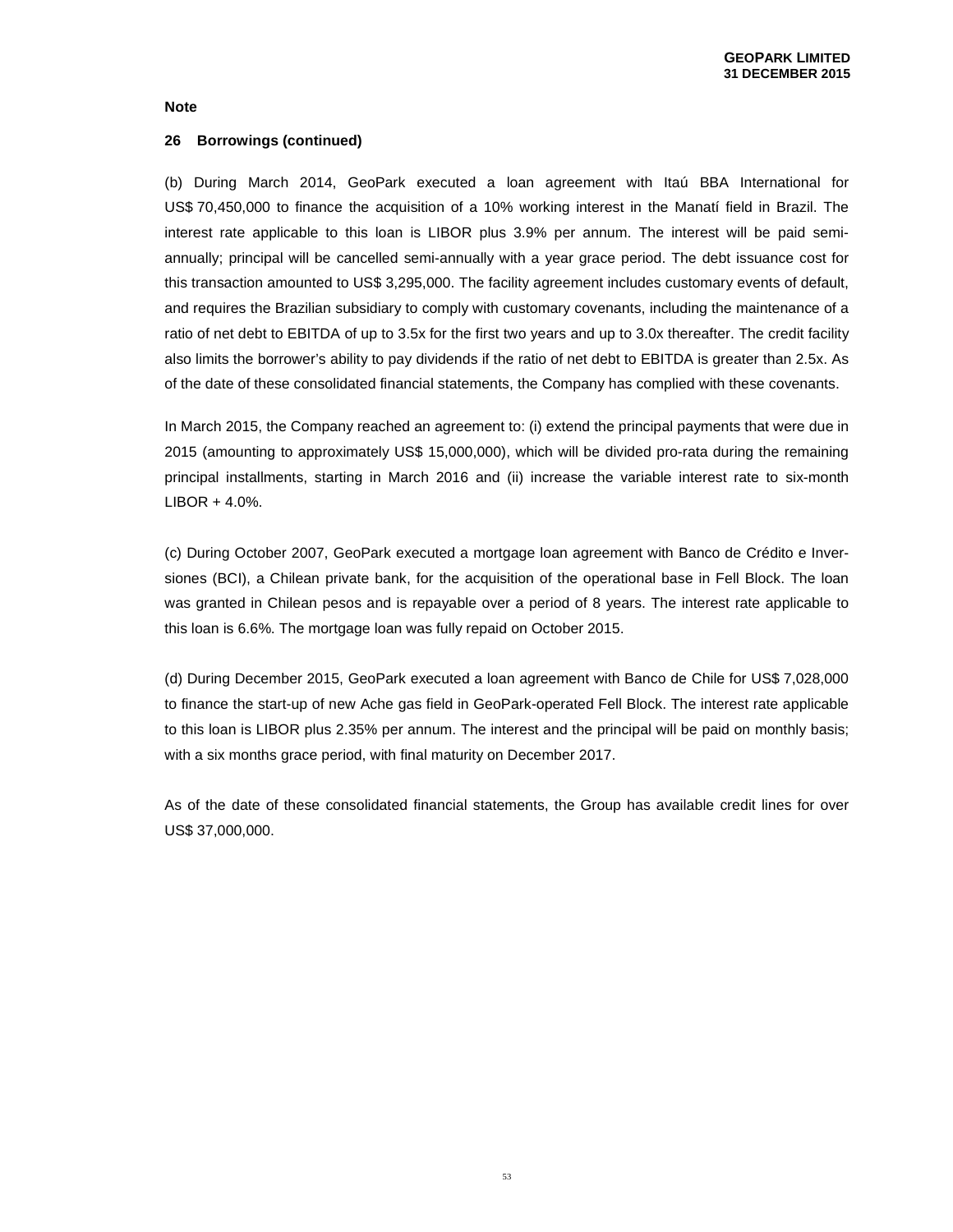### **27 Provisions and other long-term liabilities**

|                                | <b>Asset retirement</b> | <b>Deferred</b> | <b>Other</b> | <b>Total</b> |
|--------------------------------|-------------------------|-----------------|--------------|--------------|
| <b>Amounts in US\$ '000</b>    | obligation              | <b>Income</b>   |              |              |
| At 1 January 2014              | 24,166                  | 6,204           | 2,706        | 33,076       |
|                                |                         |                 |              |              |
| Addition to provision          | 1,603                   |                 | 5,934        | 7,537        |
| Recovery of abandonments costs | (1, 317)                | ٠               |              | (1, 317)     |
| Acquisition of subsidiaries    | 6,862                   |                 |              | 6,862        |
| Foreign currency translation   | (1, 170)                |                 |              | (1, 170)     |
| Exchange difference            | 1,170                   |                 | (752)        | 418          |
| Amortisation                   |                         | (468)           |              | (468)        |
| Unwinding of discount          | 1,972                   |                 |              | 1,972        |
| At 31 December 2014            | 33,286                  | 5,736           | 7,888        | 46,910       |
| Addition to provision          | 985                     |                 | 293          | 1,278        |
|                                |                         |                 |              |              |
| Recovery of abandonments costs | (5,229)                 | ٠               |              | (5,229)      |
| Foreign currency translation   | (2, 469)                |                 |              | (2, 469)     |
| Exchange difference            | 2,469                   |                 | (2, 381)     | 88           |
| Amortisation                   |                         | (703)           |              | (703)        |
| Unwinding of discount          | 2,575                   |                 |              | 2,575        |
| At 31 December 2015            | 31,617                  | 5,033           | 5,800        | 42,450       |

The provision for asset retirement obligation relates to the estimation of future disbursements related to the abandonment and decommissioning of oil and gas wells (see Note 4).

Deferred income relates to contributions received to improve the project economics of the gas wells. The amortisation is in line with the related asset.

Other mainly relates to fiscal controversies associated to income taxes in one of the Colombian subsidiaries. These controversies relate to fiscal periods prior to the acquisition of these subsidiaries by the Company. In connection to this, the Company has recorded an account receivable for an amount of US\$ 5,636,000, with the previous owners for the same amount, which is recognized under other financial assets in the balance sheet.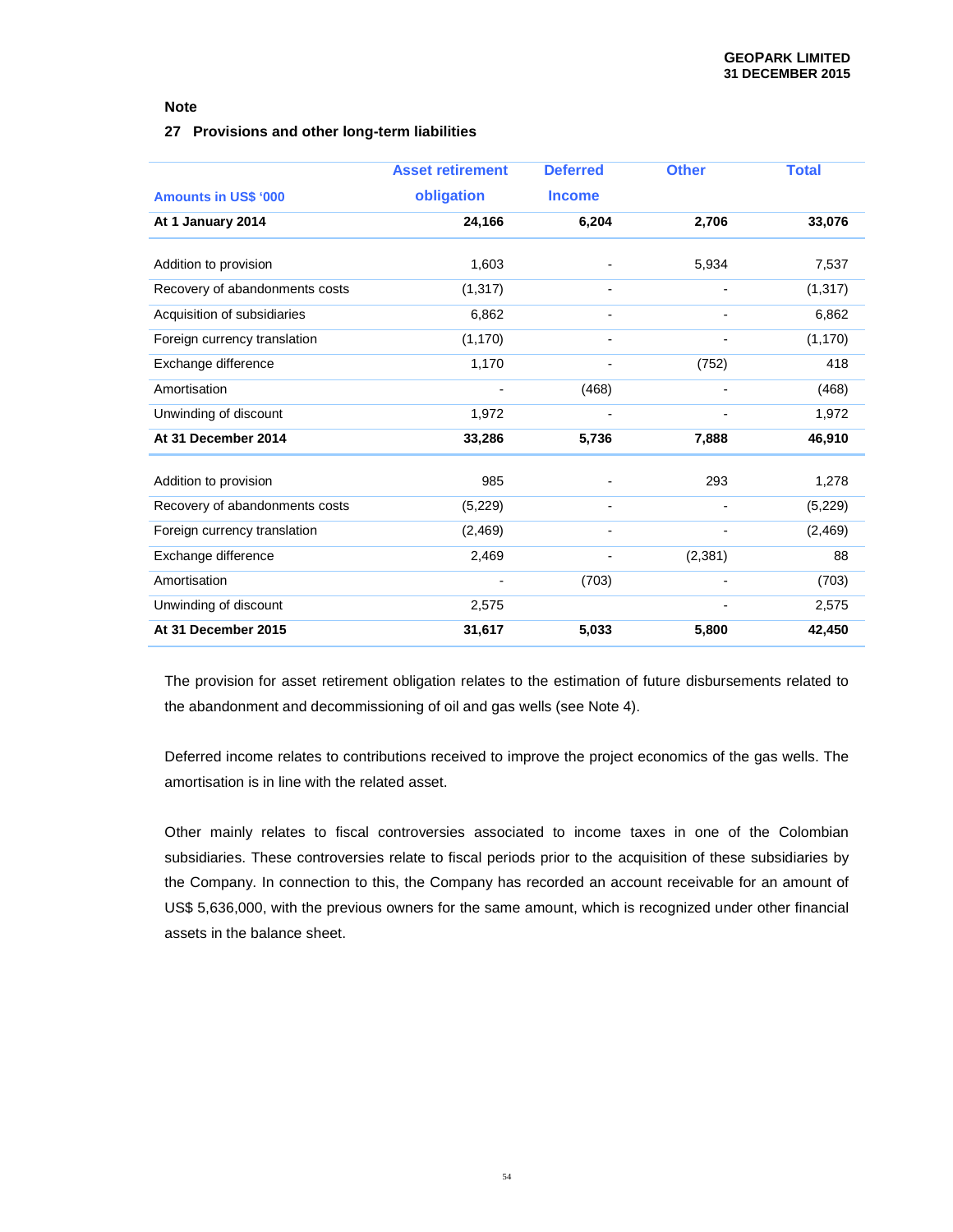#### **28 Trade and other payables**

| <b>Amounts in US\$ '000</b>               | 2015   | 2014    |
|-------------------------------------------|--------|---------|
| V.A.T                                     | 908    | 3,449   |
| Trade payables                            | 25,906 | 64,457  |
| Payables to related parties (1) (Note 32) | 21.045 | 16,591  |
| Staff costs to be paid                    | 6.702  | 7,226   |
| Royalties to be paid                      | 2,475  | 2,398   |
| Taxes and other debts to be paid          | 8.197  | 10,031  |
| To be paid to co-venturers                | 113    | 1.335   |
|                                           | 65,346 | 105,487 |
| <b>Classified as follows:</b>             |        |         |
| Current                                   | 45,790 | 88,904  |
| Non current                               | 19,556 | 16,583  |

**(1)** The outstanding amount corresponds to a loan granted by LGI to GeoPark Chile S.A. for financing Chilean operations in TdF's blocks. The maturity of this loan is July 2020 and the applicable interest rate is 8% per annum.

The average credit period (expressed as creditor days) during the year ended 31 December 2015 was 38 days (2014: 50 days)

The fair value of these short-term financial instruments is not individually determined as the carrying amount is a reasonable approximation of fair value.

#### **Note**

#### **29 Share-based payment**

#### **IPO Award Program and Executive Stock Option plan**

The Group has established different stock awards programs and other share-based payment plans to incentivise the Directors, senior management and employees, enabling them to benefit from the increased market capitalization of the Company.

#### **Stock Award Program and Other Share Based Payments**

During 2008, GeoPark Shareholders voted to authorize the Board to use up to 12% of the issued share capital of the Company at the relevant time for the purposes of the Performance-based Employee Long-Term Incentive Plan.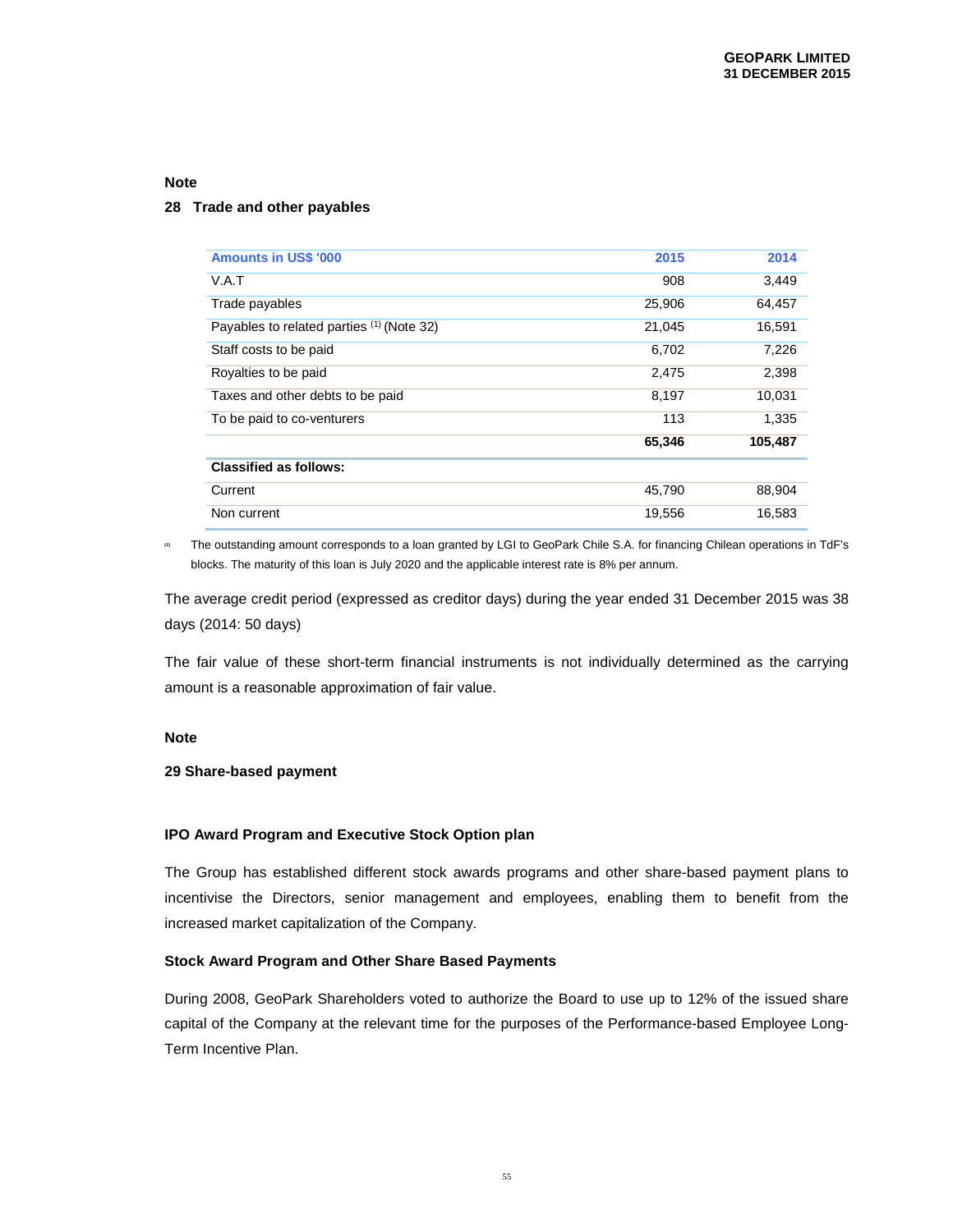### **29 Share-based payment (continued)**

Main characteristics of the Stock Awards Programs are:

- All employees are eligible.
- Exercise price is equal to the nominal value of shares.
- Vesting period is four years.
- Specific Award amounts are reviewed and approved by the Executive Directors and the Remuneration Committee of the Board of Directors.

On 23 November 2012, the Remuneration Committee and the Board of Directors approved granting 720,000 options over ordinary shares of US\$0.001 each to the Executive Directors. Options granted vest on the third anniversary of the date on which they are granted and have an exercise price of US\$0.001. On 30 November 2015, the options were exercised and the shares were issued.

Additionally, during 2013 the Company approved two new share-based compensation programs: i.) a stock awards plan oriented to Managers (non-Top Management) and key employees who qualifies as an equity-settled plan and ii.) a cash awards plan, oriented to all non-management employees which qualifies as a cash-settled plan.

Main characteristics of these news plans are:

- Exercise price: US\$ 0.001
- Grant date: July 2013
- Grant price: £5.8
- Vesting date: 31 December 2015
- Conditions to be able to exercise:
	- Continue to be an employee
	- Obtain the Company minimum Production, Adjusted EBITDA and Reserves target for the year of vesting
	- The stock market price at the date of vesting should be higher than the share price at the price of grant
- Amount of shares for equity-settled plan: 500,000
- Estimated equivalent amount of shares for cash-settled plan: 500,000

Also during 2013, the Company approved a plan named Value Creation Plan ("VCP") oriented to Top Management. The VCP establishes awards payables in a variable number of shares with some limitation, subject to certain market conditions, among others, reach certain stock market price for the Company share at vesting date. VCP has been classified as an equity-settled plan.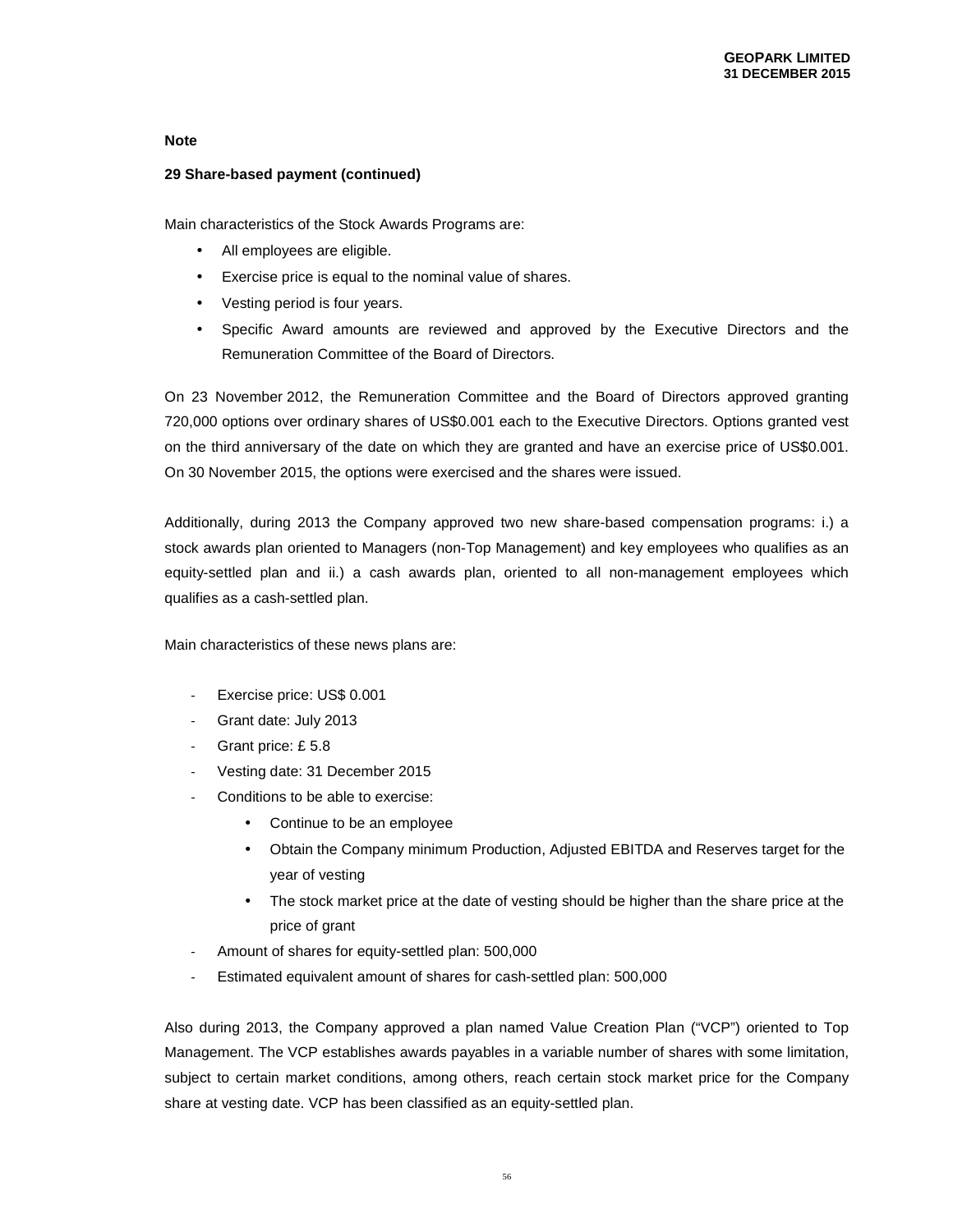#### **29 Share-based payment (continued)**

On 10 December 2015, after full discussion by the Compensation Committee regarding programs´ conditions, the Committee confirmed conditions will not be achieved (mainly impacted by oil international prices) to execute these programs.

On 19 December 2014, the Company has approved a new share-based compensation program for 500,000 shares oriented to new employees. This new program, which was granted on 31 December 2014, has a vesting period of three years.

Details of these costs and the characteristics of the different stock awards programs and other share based payments are described in the following table and explanations:

|                                      |                          |                          |                          |                          | <b>Charged to net profit</b> |                          |                          |       |
|--------------------------------------|--------------------------|--------------------------|--------------------------|--------------------------|------------------------------|--------------------------|--------------------------|-------|
|                                      |                          | <b>Awards</b>            |                          |                          |                              |                          |                          |       |
|                                      | <b>Awards at</b>         | granted                  |                          |                          | <b>Awards</b>                |                          |                          |       |
|                                      | the                      | in the                   | <b>Awards</b>            | <b>Awards</b>            | at year                      |                          |                          |       |
| <b>Year of issuance</b>              | beginning                | year                     | forfeited                | exercised                | end                          | 2015                     | 2014                     | 2013  |
| 2014                                 | 500,000                  | $\overline{\phantom{a}}$ | $\overline{\phantom{a}}$ | $\overline{\phantom{a}}$ | 500,000                      | 898                      | $\overline{\phantom{a}}$ |       |
| 2013                                 | 478,000                  | $\overline{\phantom{a}}$ | 478,000                  | $\overline{\phantom{a}}$ | $\blacksquare$               | 594                      | 1,291                    | 619   |
| 2012                                 | 428,000                  | $\overline{\phantom{a}}$ | 48,500                   | $\overline{\phantom{a}}$ | 379,500                      | 636                      | 1,102                    | 1,296 |
| 2011                                 | 478,000                  | $\blacksquare$           | $\overline{\phantom{a}}$ | 478,000                  | $\overline{\phantom{a}}$     | 879                      | 848                      | 893   |
| 2010                                 | 817,600                  | $\overline{\phantom{a}}$ | $\overline{\phantom{a}}$ | 817,600                  | $\overline{\phantom{a}}$     | $\overline{\phantom{a}}$ | 2,623                    | 2,779 |
| <b>Subtotal</b>                      |                          |                          |                          |                          |                              | 3,007                    | 5,864                    | 5,587 |
| Stock options to Executive Directors | 720,000                  |                          | $\overline{\phantom{a}}$ | 720,000                  | $\overline{\phantom{a}}$     | 2,390                    | 2,474                    | 2,365 |
| Shares granted to Non-Executive      |                          |                          |                          |                          |                              |                          |                          |       |
| <b>Directors</b>                     | 23,958                   | 83,882                   | $\overline{\phantom{m}}$ | 99,555                   | 8,285                        | 371                      | 223                      | 101   |
| <b>VCP</b>                           | $\blacksquare$           | $\overline{\phantom{0}}$ | $\overline{\phantom{a}}$ | $\overline{\phantom{a}}$ | $\blacksquare$               | 617                      | 617                      | 309   |
| <b>Executive Directors Bonus</b>     | $\overline{\phantom{a}}$ | 123,839                  | $\overline{a}$           | $\sim$                   | 123,839                      | 400                      |                          |       |
| Key Management Bonus                 | $\overline{\phantom{a}}$ | 445,185                  | $\overline{\phantom{a}}$ | $\overline{\phantom{a}}$ | 445,185                      | 1,438                    | $\overline{\phantom{a}}$ |       |
|                                      | 3,445,558                | 652,906                  | 526,500                  | 2,115,155                | 1,456,809                    | 8,223                    | 9,178                    | 8,362 |

The awards that are forfeited correspond to employees that had left the Group before vesting date, except for the ones related to the 2013 program that are forfeited because the conditions were not achieved.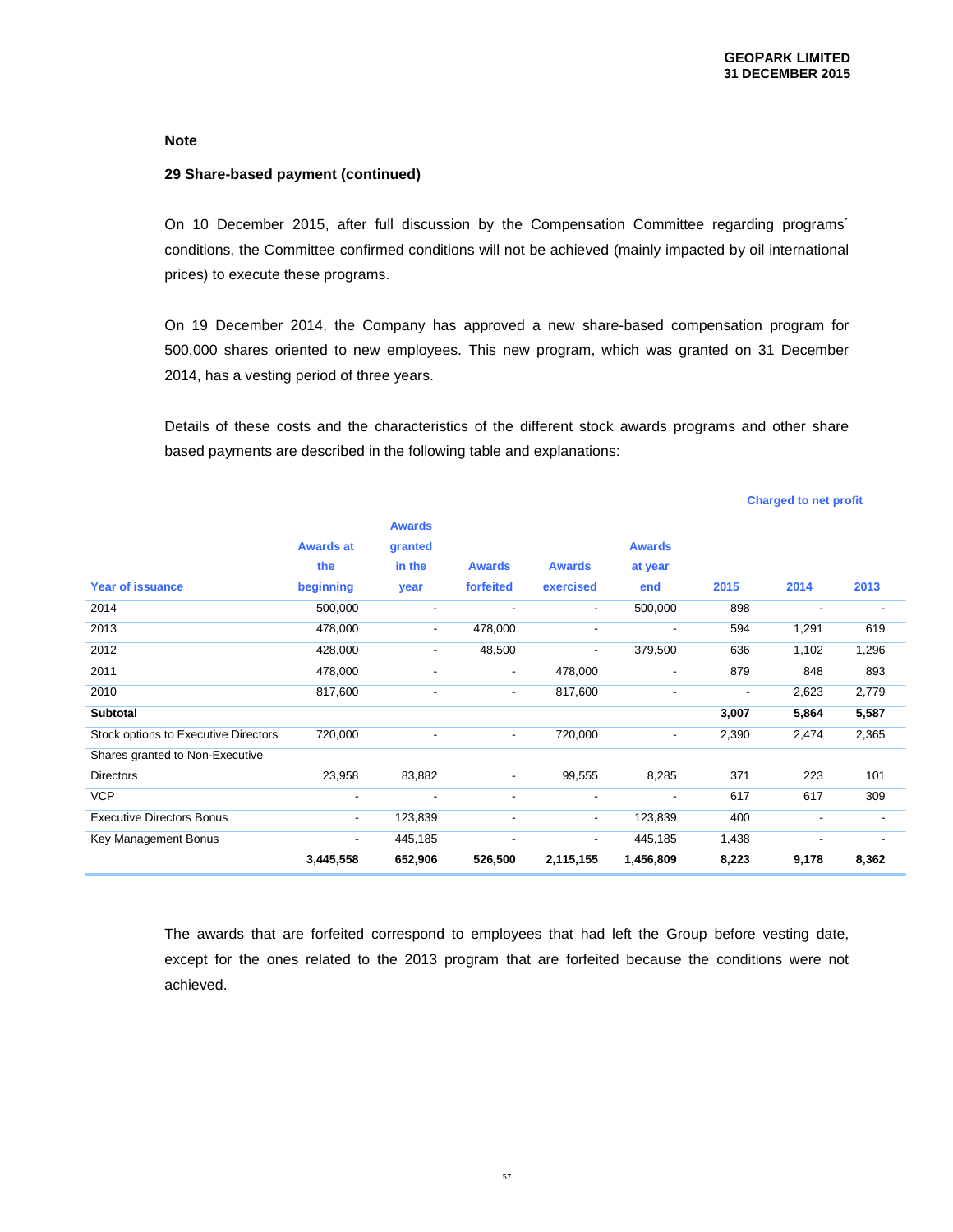#### **30 Interests in Joint operations**

The Group has interests in nine joint operations, which are engaged in the exploration of hydrocarbons in Chile, Colombia and Brazil.

In Chile, GeoPark is the operator in all the blocks. In Colombia, GeoPark is the operator in Llanos 34 and Yamu/Carupana blocks.

The following amounts represent the Company's share in the assets, liabilities and results of the joint operations which have been consolidated line by line in the consolidated statement of financial position and statement of income:

|                                                              | <b>Interest</b> | PP&E                     | <b>Other</b>             | <b>Total</b>             | <b>Current</b>     | <b>Total</b>       | <b>NET ASSETS/</b> | <b>Net</b>               | <b>Operating</b> |
|--------------------------------------------------------------|-----------------|--------------------------|--------------------------|--------------------------|--------------------|--------------------|--------------------|--------------------------|------------------|
| <b>Subsidiary /</b>                                          |                 | E&E                      | <b>Assets</b>            | <b>Assets</b>            | <b>Liabilities</b> | <b>Liabilities</b> | (LIABILITIES)      | revenue                  | (loss)           |
| <b>Joint operation</b>                                       |                 | <b>Assets</b>            |                          |                          |                    |                    |                    |                          | profit           |
| 2015                                                         |                 |                          |                          |                          |                    |                    |                    |                          |                  |
| GeoPark Magallanes Ltda.                                     |                 |                          |                          |                          |                    |                    |                    |                          |                  |
| <b>Tranquilo Block</b>                                       | 50%             | -                        | 45                       | 45                       | (2)                | (2)                | 43                 | $\overline{\phantom{a}}$ | (69)             |
| GeoPark TdF S.A.                                             |                 |                          |                          |                          |                    |                    |                    |                          |                  |
| Flamenco Block                                               | 50%             | 14,932                   | $\overline{\phantom{a}}$ | 14,932                   | (53)               | (53)               | 14,879             | 1,810                    | (51, 411)        |
| Campanario Block                                             | 50%             | 27,570                   | $\overline{\phantom{a}}$ | 27,570                   | (10)               | (10)               | 27,560             | 13                       | (7, 267)         |
| <b>Isla Norte Block</b>                                      | 60%             | 8,583                    | $\overline{\phantom{a}}$ | 8,583                    | (16)               | (16)               | 8,567              | 355                      | (5,661)          |
| <b>Colombia SAS</b>                                          |                 |                          |                          |                          |                    |                    |                    |                          |                  |
| Llanos 17 Block                                              | 36.84%          | $\overline{\phantom{a}}$ | $\overline{\phantom{a}}$ | $\overline{\phantom{a}}$ | (93)               | (93)               | (93)               | 3                        | (6, 325)         |
| Yamu/Carupana                                                | 89,5%           |                          |                          |                          |                    |                    |                    |                          |                  |
| <b>Block</b>                                                 |                 | 3,569                    | 2,061                    | 5,630                    | (2, 235)           | (2,235)            | 3,395              | 1,409                    | (16, 552)        |
| Llanos 34 Block                                              | 45%             | 76,667                   | 429                      | 77,096                   | (3,295)            | (3,295)            | 73,801             | 114,276                  | 53,049           |
| Llanos 32 Block                                              | 10%             | 3,106                    | 96                       | 3,202                    | (213)              | (213)              | 2,989              | 8,258                    | (1, 343)         |
| GeoPark Brazil Exploração y Produção de Petróleo e Gas Ltda. |                 |                          |                          |                          |                    |                    |                    |                          |                  |
| Manati Field                                                 | 10%             | 50,801                   | 12,930                   | 63,731                   | (10, 395)          | (10, 395)          | 53,336             | 32,388                   | 20,354           |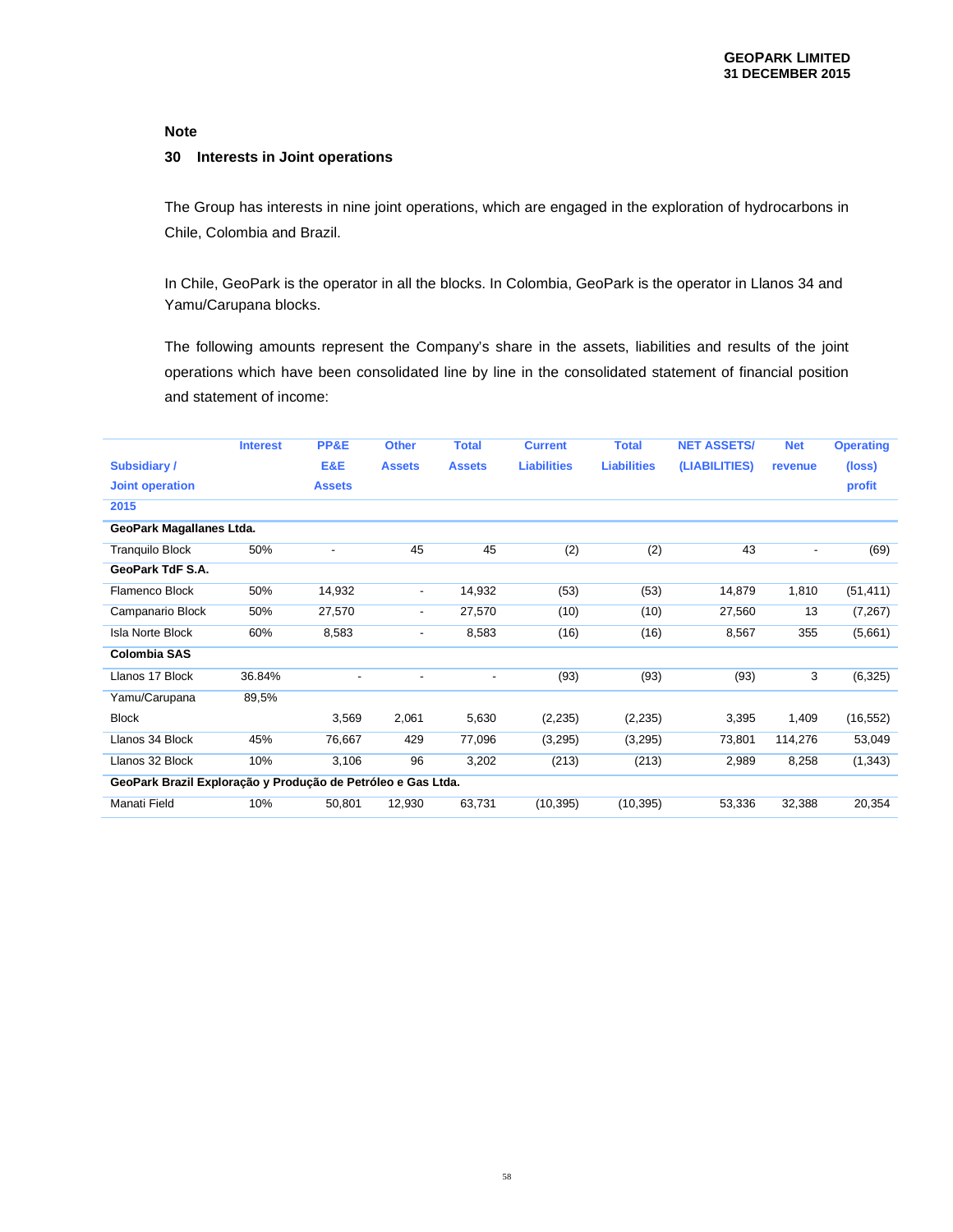# **30 Interests in Joint operations (continued)**

|                                                              | <b>Interest</b> | PP&E          | <b>Other</b>             | <b>Total</b>  | <b>Current</b>           | <b>Total</b>             | <b>NET ASSETS/</b> | <b>Net</b>     | <b>Operating</b> |
|--------------------------------------------------------------|-----------------|---------------|--------------------------|---------------|--------------------------|--------------------------|--------------------|----------------|------------------|
| <b>Subsidiary/</b>                                           |                 | E&E           | <b>Assets</b>            | <b>Assets</b> | <b>liabilities</b>       | <b>Liabilities</b>       | (LIABILITIES)      | revenue        | (loss)           |
| <b>Joint operation</b>                                       |                 | <b>Assets</b> |                          |               |                          |                          |                    |                | profit           |
| 2014                                                         |                 |               |                          |               |                          |                          |                    |                |                  |
| GeoPark Magallanes Ltda.                                     |                 |               |                          |               |                          |                          |                    |                |                  |
| <b>Tranquilo Block</b>                                       | 50%             | 109           |                          | 109           | (125)                    | (125)                    | (16)               |                | (220)            |
| GeoPark TdF S.A.                                             |                 |               |                          |               |                          |                          |                    |                |                  |
| Flamenco Block                                               | 50%             | 35,110        | $\blacksquare$           | 35,110        | (1,653)                  | (1,653)                  | 33,457             | 4,385          | (6,278)          |
| Campanario Block                                             | 50%             | 34,309        | $\overline{\phantom{a}}$ | 34,309        | (7,086)                  | (7,086)                  | 27,223             | 216            | (6, 151)         |
| <b>Isla Norte Block</b>                                      | 60%             | 12,208        | $\overline{\phantom{a}}$ | 12,208        | (241)                    | (241)                    | 11,967             | 901            | (283)            |
| <b>Colombia SAS</b>                                          |                 |               |                          |               |                          |                          |                    |                |                  |
| Llanos 17 Block                                              | 36.84%          | 6,037         | $\overline{\phantom{a}}$ | 6,037         | (122)                    | (122)                    | 5,915              | 1,292          | (160)            |
| Yamu/Carupana                                                | $90% -$         |               |                          |               |                          |                          |                    |                |                  |
| <b>Block</b>                                                 | 79.5%           | 16,590        | 2,211                    | 18,801        | (2,727)                  | (2,727)                  | 16,074             | 10,560         | (2,916)          |
| Llanos 34 Block                                              | 45%             | 76,726        | 1,514                    | 78,240        | (3,380)                  | (3,380)                  | 74,860             | 176,624        | 96,889           |
| Llanos 32 Block                                              | 10%             | 8,909         | 27                       | 8,936         | (122)                    | (122)                    | 8,814              | 11,024         | 4,041            |
| GeoPark Brazil Exploração y Produção de Petróleo e Gas Ltda. |                 |               |                          |               |                          |                          |                    |                |                  |
| Manati Field                                                 | 10%             | 46,382        | 43,891                   | 90,273        | (11, 587)                | (11, 587)                | 78,686             | 35,621         | 18,935           |
| 2013                                                         |                 |               |                          |               |                          |                          |                    |                |                  |
| GeoPark Magallanes Ltda.                                     |                 |               |                          |               |                          |                          |                    |                |                  |
| <b>Tranquilo Block</b>                                       | 29%             | 15,255        | 210                      | 15,465        | (391)                    | (391)                    | 15,074             | $\overline{a}$ | (275)            |
| GeoPark TdF S.A.                                             |                 |               |                          |               |                          |                          |                    |                |                  |
| Flamenco Block                                               | 50%             | 42,048        | $\overline{\phantom{a}}$ | 42,048        | (2, 537)                 | (2,537)                  | 39,511             | 243            | (239)            |
| Campanario Block                                             | 50%             | 17,172        | $\overline{\phantom{a}}$ | 17,172        | (405)                    | (405)                    | 16,767             | $\blacksquare$ |                  |
| <b>Isla Norte Block</b>                                      | 60%             | 4,497         |                          | 4,497         | (303)                    | (303)                    | 4,194              |                |                  |
| <b>Colombia SAS</b>                                          |                 |               |                          |               |                          |                          |                    |                |                  |
| Llanos 17 Block                                              | 36.84%          | 6,448         | 29                       | 6,477         | $\overline{\phantom{a}}$ |                          | 6,477              | 1,407          | (544)            |
| Yamu/Carupana                                                | 75% -           | 15,476        | 482                      | 15,958        | $\overline{a}$           | $\blacksquare$           | 15,958             | 17,727         | 2,127            |
| <b>Block</b>                                                 | 54.50%          |               |                          |               |                          |                          |                    |                |                  |
| Llanos 34 Block                                              | 45%             | 51,963        | 1,129                    | 53,092        | $\overline{a}$           | $\overline{a}$           | 53,092             | 78,390         | 39,192           |
| Llanos 32 Block                                              | 10%             | 4,993         | Ĭ.                       | 4,993         | $\overline{\phantom{a}}$ | $\overline{\phantom{a}}$ | 4,993              | 5,507          | 1,035            |

Capital commitments are disclosed in Note 31 (b).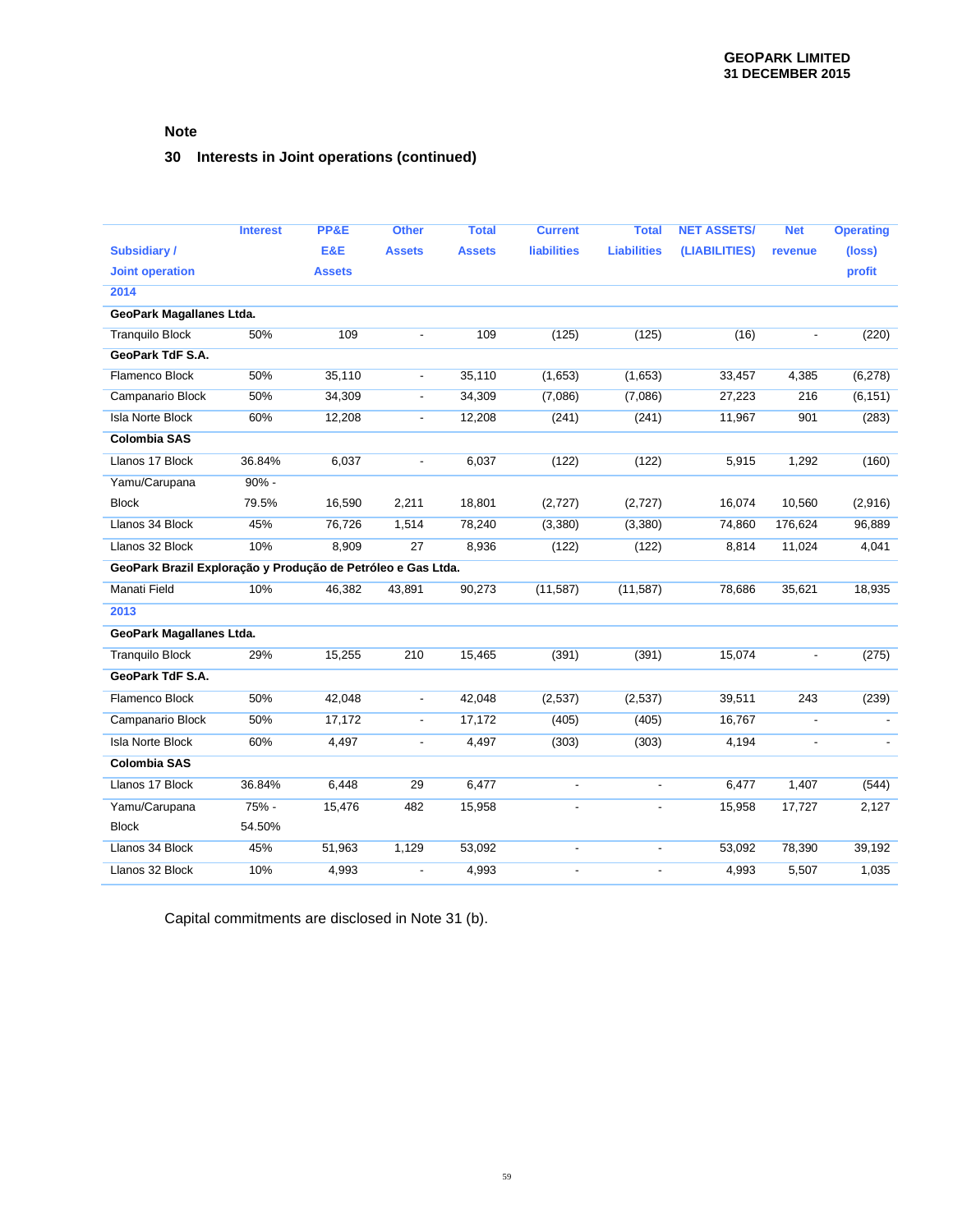#### **31 Commitments**

#### **(a) Royalty commitments**

In Chile, royalties are payable to the Chilean Government. In the Fell Block, royalties are calculated at 5% of crude oil production and 3% of gas production. In the Flamenco Block, Campanario Block and Isla Norte Block, royalties are calculated at 5% of gas and oil production.

In Colombia, royalties on production are payable to the Colombian Government and are determined on a field-by-field basis using a level of production sliding scale at a rate which ranges between 6%-8%. The Colombian National Hydrocarbons Agency ("ANH") also has an additional economic right equivalent to 1% of production, net of royalties.

Under Law 756 of 2002, as modified by Law 1530 of 2012, the royalties in connection with Colombian production of light and medium oil are calculated on a field-by-field basis, using the following sliding scale:

| Average daily production in barrels | <b>Production Royalty rate</b>     |
|-------------------------------------|------------------------------------|
| Up to 5,000                         | 8%                                 |
| 5,000 to 125,000                    | $8\% + (production - 5,000)^*0.1$  |
| 125,000 to 400,000                  | 20%                                |
| 400,000 to 600,000                  | 20% + (production - 400,000)*0.025 |
| Greater than 600,000                | 25%                                |

When the API is lower than 15°, the payment is reduced to the 75% of the total calculation.

In accordance with Llanos 34 Block operation contract, when the accumulated production of each field, including the royalties' volume, exceeds 5,000,000 of barrels and the WTI exceeds the base price settled in table A, the Company should deliver to ANH a share of the production net of royalties in accordance with the following formula:  $Q = ((P - Po) / P) \times S$ ; where  $Q = E$ conomic right to be delivered to ANH,  $P =$ WTI,  $Po = Base$  price (see table A) and  $S =$  Share (see table B).

|                           | Table A          | Table B       |     |
|---------------------------|------------------|---------------|-----|
| °API                      | Po (US\$/barrel) | WTI (P)       | S   |
| $>29^\circ$               | 30.22            | Po < P < 2Po  | 30% |
| $>22^\circ$ < 29 $^\circ$ | 31.39            | 2Po < P < 3Po | 35% |
| $>15^{\circ}$ < 22°       | 32.56            | 3Po < P < 4Po | 40% |
| $>10^{\circ}$ < 15°       | 46.50            | 4Po < P < 5Po | 45% |
|                           |                  | $5P_0 < P$    | 50% |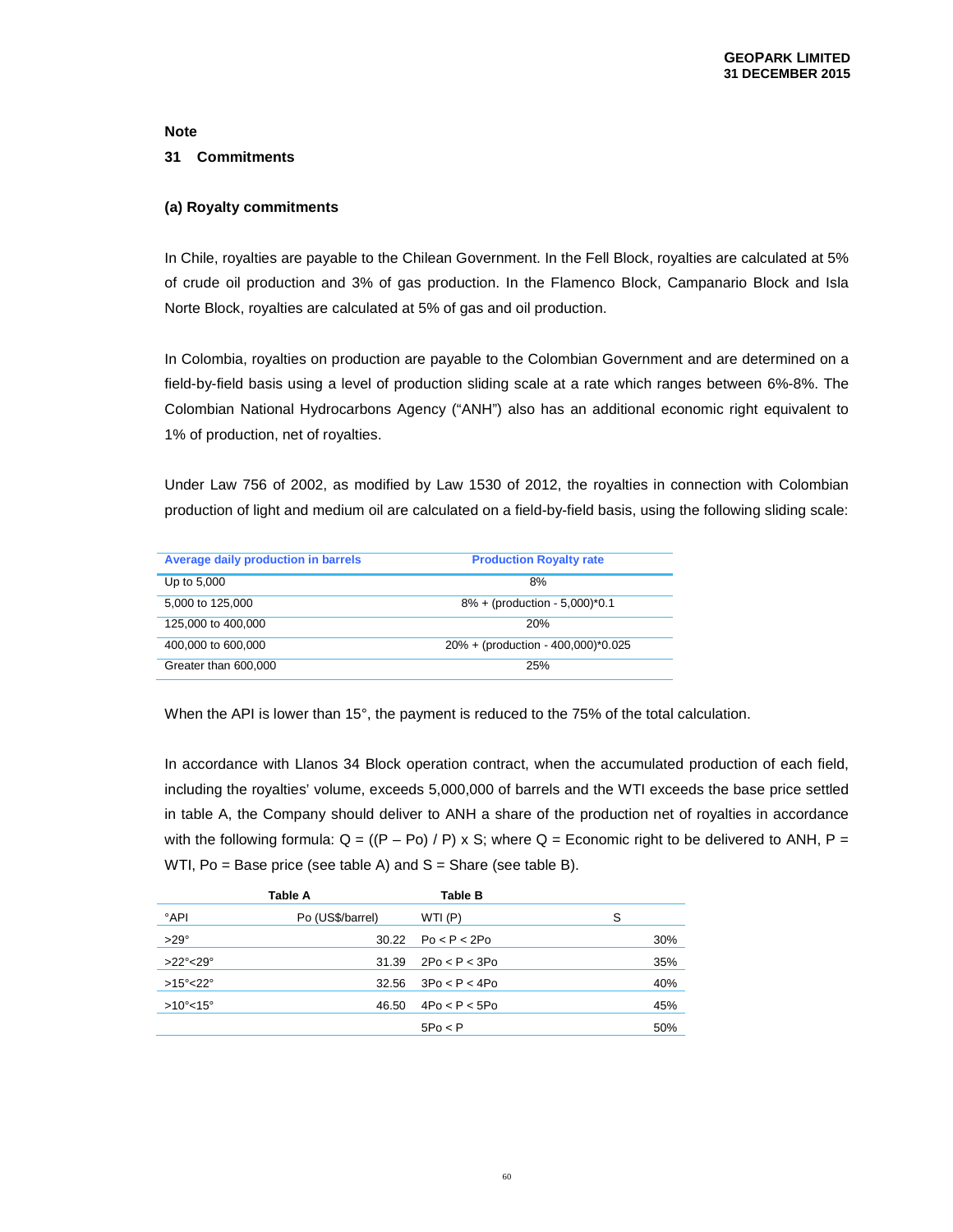#### **31 Commitments (continued)**

#### **(a) Royalty commitments (continued)**

Additionally, under the terms of the Winchester Stock Purchase Agreement, we are obligated to make certain payments to the previous owners of Winchester based on the production and sale of hydrocarbons discovered by exploration wells drilled after October 25, 2011. These payments involve both an earnings based measure and an overriding royalty equal to an estimated 4% carried interest on the part of the vendor. As at the balance sheet date and based on preliminary internal estimates of additions of 2P reserves since acquisition, the Company's best estimate of the total commitment over the remaining life of the concession is in a range between US\$ 50,000,000 and US\$ 60,000,000. During 2015, the Company has accrued and paid US\$ 7,100,000 (US\$ 24,600,000 in 2014 and US\$ 11,500,000 in 2013) and US\$ 9,200,000 (US\$ 21,000,000 in 2014 and US\$ 7,800,000 in 2013), respectively.

In Brazil, the Brazilian National Petroleum, Natural Gas and Biofuels Agency (ANP) is responsible for determining monthly minimum prices for petroleum produced in concessions for purposes of royalties payable with respect to production. Royalties generally correspond to a percentage ranging between 5% and 10% applied to reference prices for oil or natural gas, as established in the relevant bidding guidelines (edital de licitação) and concession agreement. In determining the percentage of royalties applicable to a particular concession, the ANP takes into consideration, among other factors, the geological risks involved and the production levels expected. In the Manatí Block, royalties are calculated at 7.5% of gas production.

In Argentina, crude oil production accrues royalties payable to the Provinces of Santa Cruz and Mendoza equivalent to 12% on estimated value at well head of those products. This value is equivalent to final sales price less transport, storage and treatment costs.

#### **(b) Capital commitments**

#### **Chile**

On 18 August 2015, the Chilean Ministry accepted the Company's proposal to extend the first exploratory period in the Campanario Block and Isla Norte Block for an additional period of 18 months. The future investment commitments assumed by GeoPark outstanding are up to:

- Campanario Block: 3 exploratory wells before 11 July 2017 (US\$ 11,880,000)
- Isla Norte Block: 2 exploratory wells before 7 May 2017 (US\$ 6,480,000)

The investments made in the first exploratory period will be assumed 100% by GeoPark. As of 31 December 2015, the Company has established a guarantee for its commitments that amounts to US\$ 17,500,000.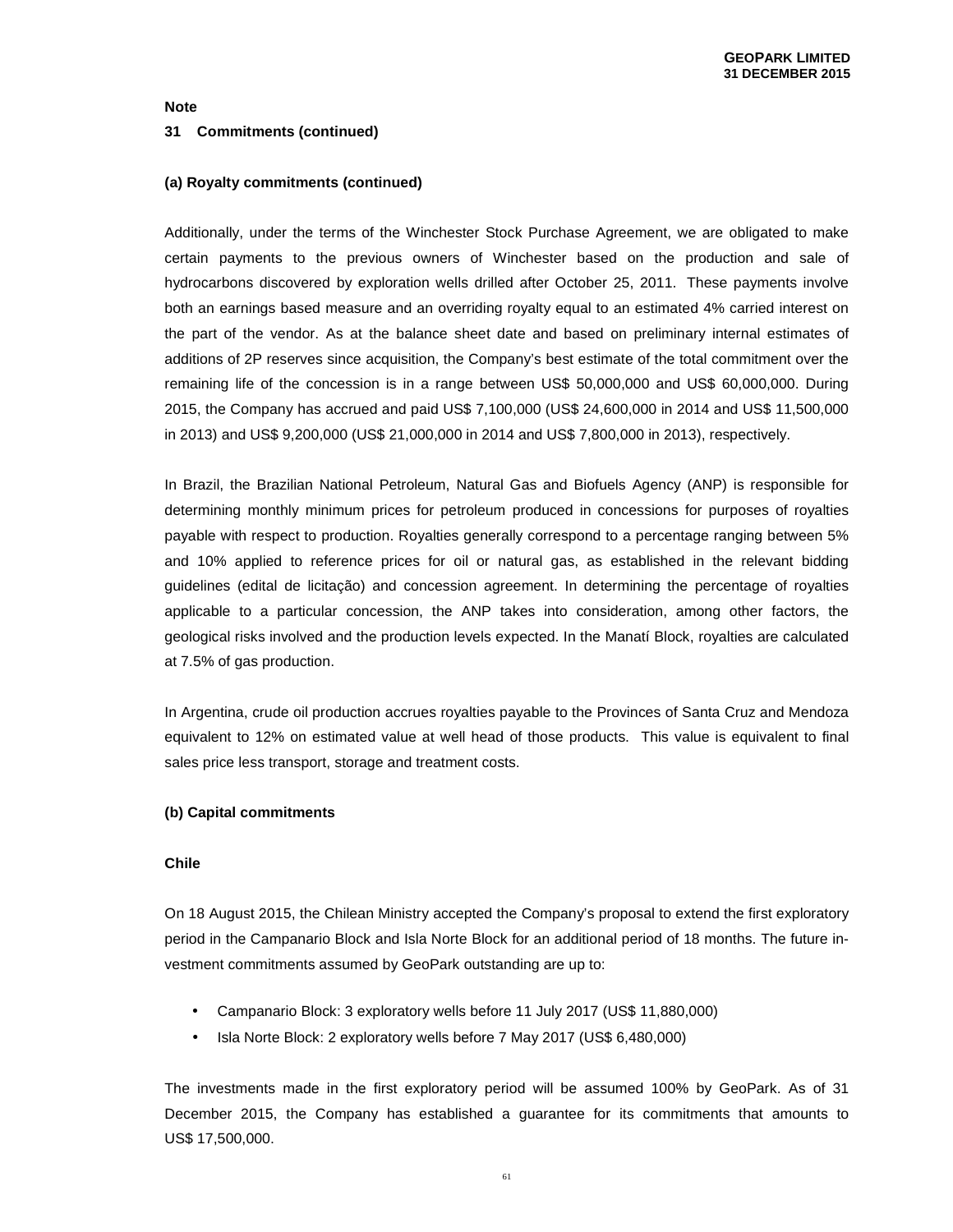#### **31 Commitments (continued)**

#### **(b) Capital commitments (continued)**

On 6 January 2016, the Chilean Ministry accepted the Company's proposal for the commitments related to the second exploratory phase in the Flamenco Block which commenced on 8 November 2015. The investment related to the drilling of one exploratory well will be assumed 100% by GeoPark and shall be made before 7 November 2017. The remaining commitment amounts to US\$ 2,100,000.

### **Colombia**

The Llanos 62 Block (100% working interest) has committed to drill two exploratory wells before June 2016. The remaining commitment amounts to US\$ 6,000,000.

The VIM 3 Block minimum investment program consists of 200 sq km of 2D seismic and drilling one exploratory well, with a total estimated investment of US\$ 22,200,000 during the initial three year exploratory period ending in September 2018.

The Llanos 34 Block (45% working interest) has committed to drill two exploratory wells before September 2017. The remaining commitment amounts to US\$ 4,320,000 at GeoPark's working interest.

#### **Brazil**

On 14 May 2013, the ANP awarded GeoPark seven new concessions in Brazil in an international bidding round, Round 11. For these seven concessions, GeoPark committed to invest a minimum of US\$ 17,000,000 (including bonuses and work program commitment for the first exploratory phase). During this first exploratory phase, that lasts three years, GeoPark has already invested US\$ 6,300,000 in seismic and US\$ 4,500,000 in bonuses paid to ANP.

For SEAL-T-268 Block, awarded on 28 November 2013 by the ANP in the international bidding Round 12, GeoPark has committed to invest a minimum of US\$ 700,000 (including bonus and work program commitments) during the first exploratory period ending May 2017.

In October 2015, the Company was awarded four new exploratory blocks in the Brazil Bid Round 13. GeoPark has committed to invest for the new blocks, a minimum of approximately US\$ 2,500,000 (including bonus and work program commitments) during the first exploratory period ending December 2018. GeoPark has already invested US\$ 370,000 in signature bonus paid to ANP.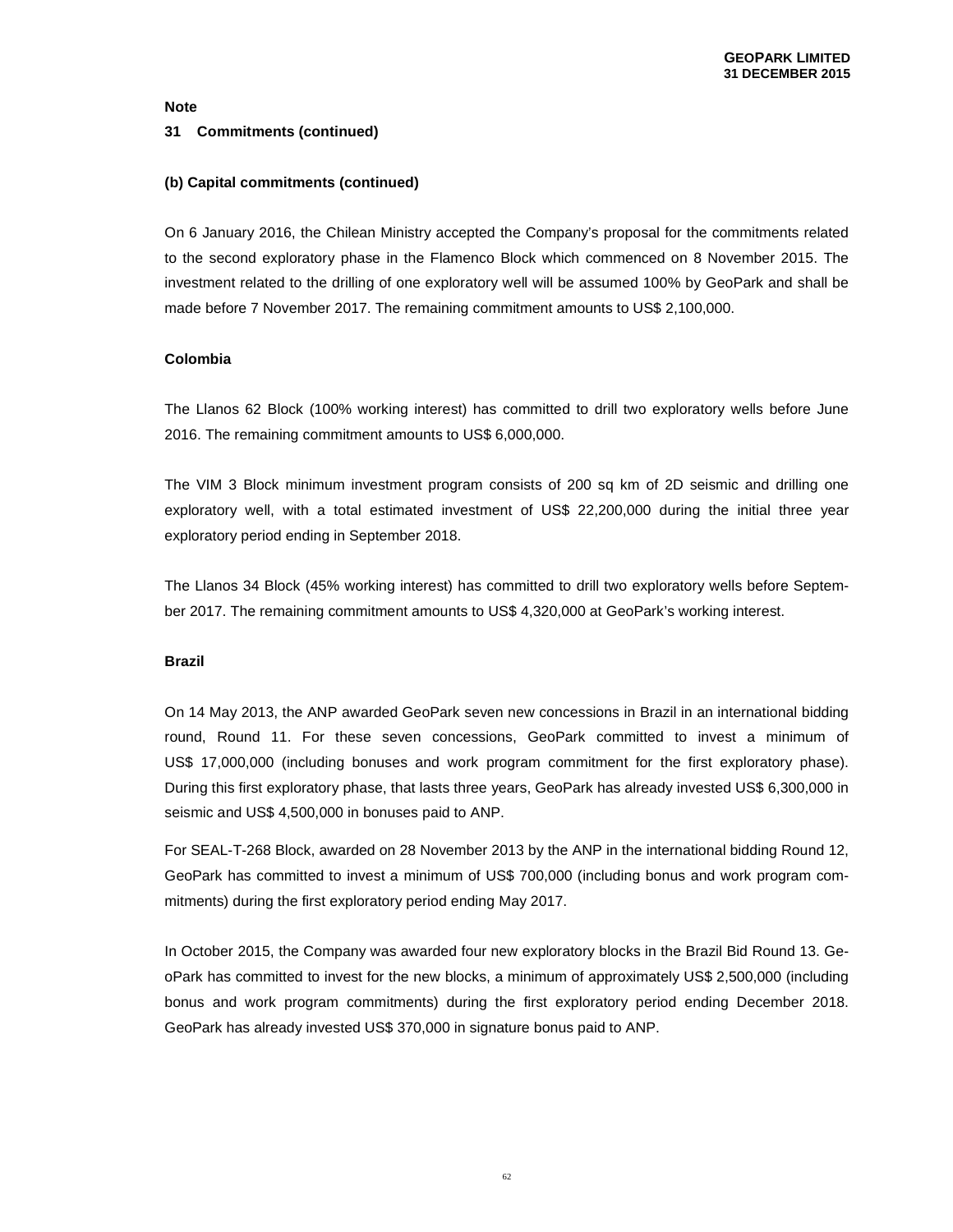#### **31 Commitments (continued)**

### **(b) Capital commitments (continued)**

#### **Argentina**

On 20 August 2014, the consortium of GeoPark and Pluspetrol was awarded two exploration licenses in the Sierra del Nevado and Puelen Blocks, as part of the 2014 Mendoza Bidding Round in Argentina, carried out by Empresa Mendocina de Energia S.A. ("EMESA"). The consortium consists of Pluspetrol (Operator with a 72% working interest ("WI"), EMESA (Non-operated with a 10% WI) and GeoPark (Nonoperated with an 18% WI).

GeoPark has committed to a minimum aggregate investment of US\$ 6,200,000 for its WI, which includes the work program commitment on both blocks during the first three years of the exploratory period.

On 22 July 2015, the Company signed a farm-in agreement with Wintershall for the CN-V Block in Argentina. GeoPark will operate during the exploratory phase and receive a 50% working interest in the CN-V Block in exchange for its commitment to drill two exploratory wells, for a total of US\$ 10,000,000.

#### **(c) Operating lease commitments – Group company as lessee**

The Group leases various plant and machinery under non-cancellable operating lease agreements.

The Group also leases offices under non-cancellable operating lease agreements. The lease terms are between 2 and 3 years, and the majority of lease agreements are renewable at the end of the lease period at market rate.

During 2015 a total amount of US\$ 16,731,000 (US\$ 19,409,000 in 2014 and US\$19,110,000 in 2013) was charged to the income statement and US\$ 7,102,000 of operating leases were capitalised as Property, plant and equipment (US\$ 51,341,000 in 2014 and US\$ 37,263,000 in 2013).

The future aggregate minimum lease payments under non-cancellable operating leases are as follows:

| <b>Amounts in US\$ '000</b>        | 2015   | 2014   | 2013    |
|------------------------------------|--------|--------|---------|
| <b>Operating lease commitments</b> |        |        |         |
| Falling due within 1 year          | 12.878 | 37.926 | 68,817  |
| Falling due within $1 - 3$ years   | 8.257  | 33.949 | 56,556  |
| Falling due within $3 - 5$ years   | 2.456  | 16.109 | 31.145  |
| Falling due over 5 years           | 309    | 505    | 505     |
| Total minimum lease payments       | 23,900 | 88,489 | 157.023 |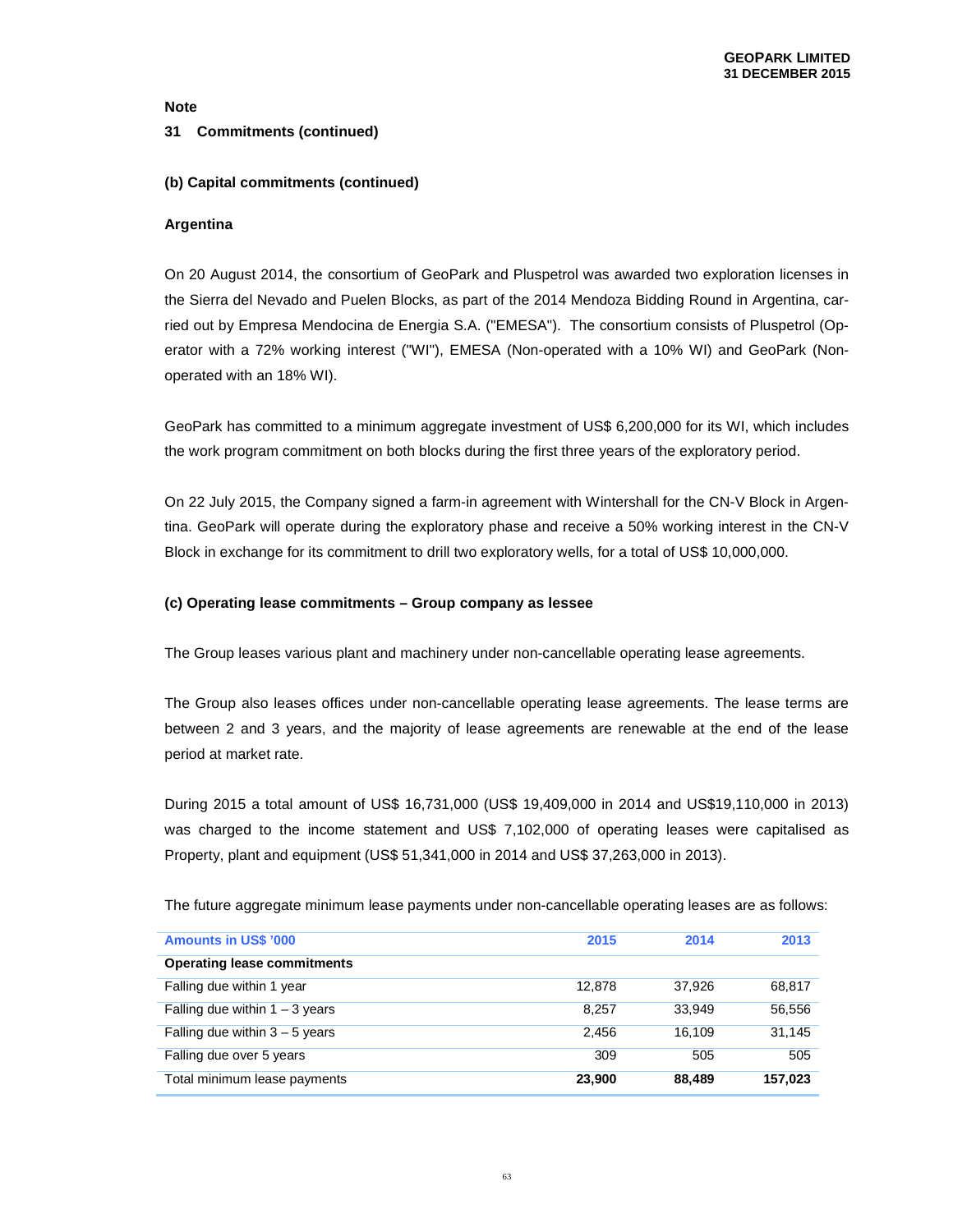#### **32 Related parties**

### **Controlling interest**

The main shareholders of GeoPark Limited, a company registered in Bermuda, as of 31 December 2015, are:

|                                        | <b>Common</b> | <b>Percentage of outstanding</b> |
|----------------------------------------|---------------|----------------------------------|
| <b>Shareholder</b>                     | shares        | common shares                    |
| Cartica Management LLC <sup>(1)</sup>  | 9.690.972     | 16.28%                           |
| Gerald E. O'Shaughnessy <sup>(2)</sup> | 7.871.276     | 13.22%                           |
| James F. Park $(3)$                    | 7.891.269     | 13.25%                           |
| IFC Equity Investments <sup>(4)</sup>  | 3.456.594     | 5.81%                            |
| Moneda A.F.I. $(5)$                    | 3,184,650     | 5.35%                            |
| Juan Cristóbal Pavez <sup>(6)</sup>    | 2.913.709     | 4.89%                            |
| Other shareholders                     | 24.527.144    | 41.20%                           |
|                                        | 59,535,614    | 100.00%                          |

(1) Held through certain private investment funds managed and controlled by Cartica Management, LLC. Mr. Steven Quamme and Mrs. Farida Khambata, partners at Cartica Management LLC, are deemed to have shared voting and investment power over such shares, added to the shares personally held by each one of them. Mr. Quamme personally holds 20,236 shares and therefore is deemed to beneficially own an aggregate of 9,711,208 shares and Mrs. Farida Khambata personally holds 75,151 shares and therefore is deemed to beneficially own an aggregate of 9,766,123 shares.

 $(2)$  Beneficially owned by Mr. O'Shaughnessy directly and indirectly through GP Investments LLP, The Globe Resources Group Inc., and other investment vehicles.

(3) Held by Energy Holdings, LLC, which is controlled by James F. Park, a member of our Board of Directors. The number of common shares held by Mr. Park does not reflect the 328,812 common shares held as of 31 December 2015 in the employee benefit trust described under "Management-Compensation—Employee Benefit Trust''.

 (4) IFC Equity Investments voting decisions are made through a portfolio management process which involves consultation from investment officers, credit officers, managers and legal staff.

(5) Held through various funds managed by Moneda A.F.I. (Administradora de Fondos de Inversión), an asset manager.

(6) Held through Socoservin Overseas Ltd, which is controlled by Juan Cristóbal Pavez. The common shares reflected as being held by Mr. Pavez include 35,905 common shares held by him personally.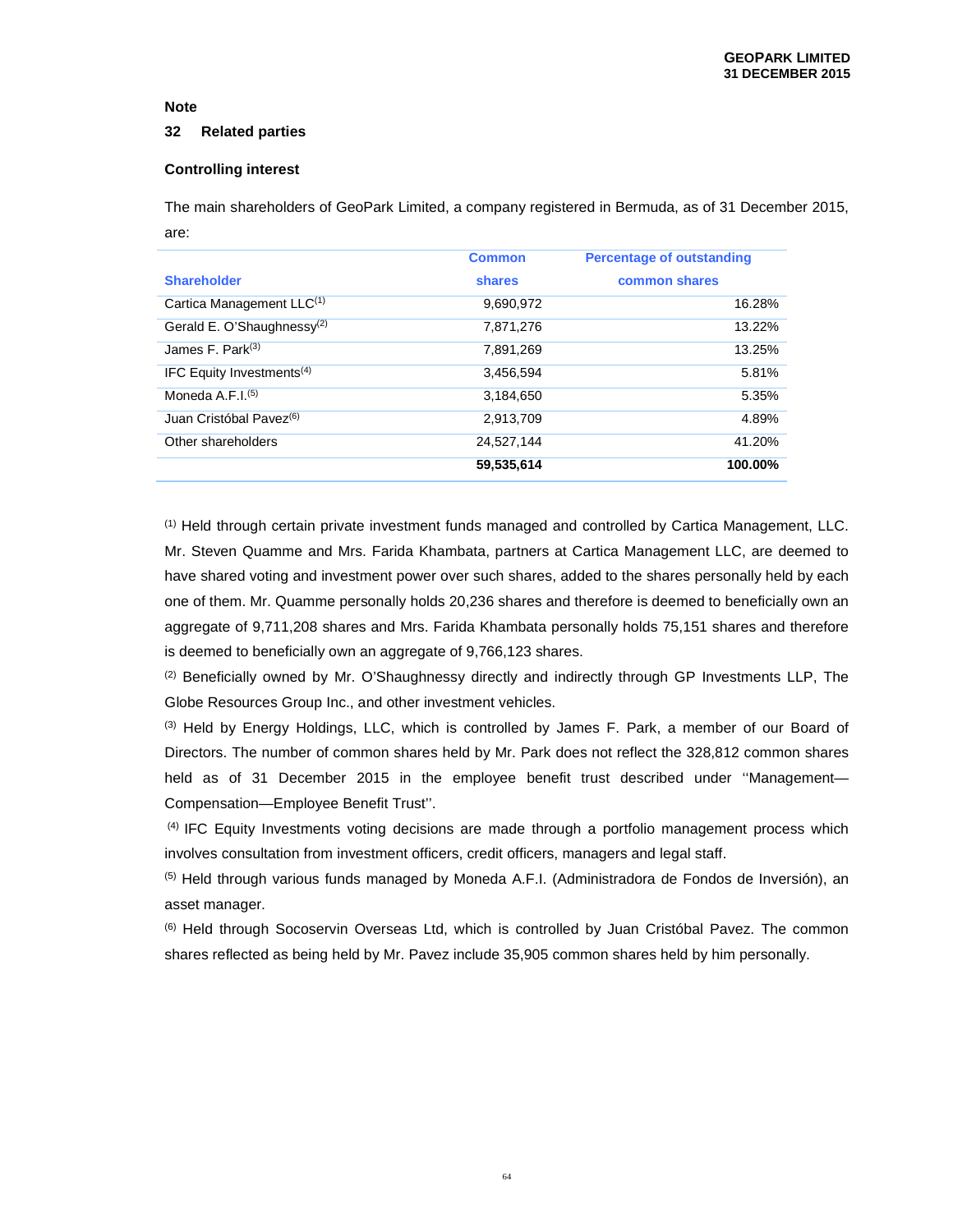### **32 Related parties (continued)**

#### **Balances outstanding and transactions with related parties**

|                                     |                    | <b>Balances</b>          |                      |                            |
|-------------------------------------|--------------------|--------------------------|----------------------|----------------------------|
|                                     | <b>Transaction</b> | at year                  |                      |                            |
| <b>Account (Amounts in '000)</b>    | in the year        | end                      | <b>Related Party</b> | <b>Relationship</b>        |
| 2015                                |                    |                          |                      |                            |
| To be recovered from co-venturers   | $\overline{a}$     | 4,634                    | Joint Operations     | <b>Joint Operations</b>    |
| Prepayments and other receivables   | $\overline{a}$     | 38                       | LGI                  | Partner                    |
| Payables account                    | $\overline{a}$     | (21, 045)                | LGI                  | Partner                    |
| To be paid to co-venturers          |                    | (113)                    | Joint Operations     | Joint Operations           |
| Financial costs                     | 1,560              | $\overline{\phantom{a}}$ | LGI                  | Partner                    |
| Geological and geophysical expenses | 101                | $\overline{\phantom{a}}$ | Carlos Gulisano      | Non-Executive Director (*) |
| Administrative expenses             | 66                 |                          | Carlos Gulisano      | Non-Executive Director (*) |
| Administrative expenses             | 377                | $\overline{\phantom{a}}$ | Pedro Aylwin         | Executive Director (**)    |
| 2014                                |                    |                          |                      |                            |
| To be recovered from co-venturers   | $\overline{a}$     | 5,931                    | Joint Operations     | Joint Operations           |
| Payables account                    | $\overline{a}$     | (16, 591)                | LGI                  | Partner                    |
| To be paid to co-venturers          |                    | (1, 335)                 | Joint Operations     | Joint Operations           |
| <b>Financial costs</b>              | 592                | $\overline{\phantom{a}}$ | LGI                  | Partner                    |
| Geological and geophysical expenses | 16                 | $\overline{\phantom{a}}$ | Carlos Gulisano      | Non-Executive Director (*) |
| Administrative expenses             | 114                | $\overline{\phantom{a}}$ | Carlos Gulisano      | Non-Executive Director (*) |
| Administrative expenses             | 568                | $\overline{a}$           | Pedro Aylwin         | Executive Director (**)    |
| 2013                                |                    |                          |                      |                            |
| To be recovered from co-venturers   | -                  | 15,508                   | Joint Operations     | Joint Operations           |
| Payables account                    | $\overline{a}$     | (8, 456)                 | LGI                  | Partner                    |
| To be paid to co-venturers          |                    | (1,201)                  | Joint Operations     | Joint Operations           |
| <b>Financial costs</b>              | 112                | $\blacksquare$           | LGI                  | Partner                    |
| Geological and geophysical expenses | 24                 | $\blacksquare$           | Carlos Gulisano      | Non-Executive Director (*) |
| Administrative expenses             | 176                |                          | Carlos Gulisano      | Non-Executive Director (*) |

(\*) Corresponding to consultancy services.

(\*\*) Corresponding to wages and salaries for US\$ 317,000 (US\$ 374,000 in 2014) and bonus for US\$ 60,000 (US\$ 194,000 in 2014).

There have been no other transactions with the Board of Directors, Executive Board, Executive officers, significant shareholders or other related parties during the year besides the intercompany transactions which have been eliminated in the consolidated financial statements, the normal remuneration of Board of Directors and Executive Board and other benefits informed in Note 10.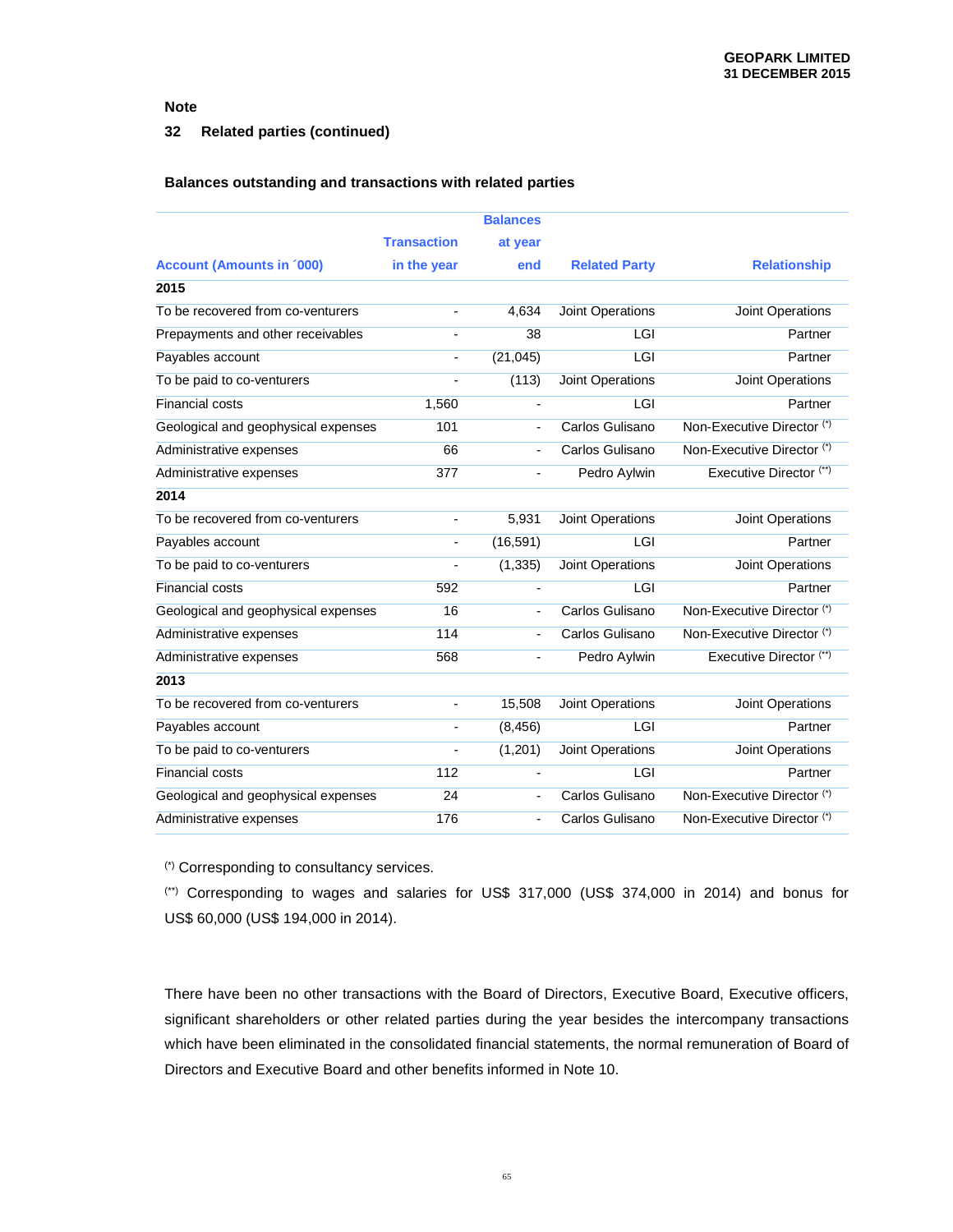#### **33 Fees paid to Auditors**

| <b>Amounts in US\$ '000</b> | 2015           | 2014  | 2013        |
|-----------------------------|----------------|-------|-------------|
| Audit fees                  | 557            | 620   | 1,091 $(*)$ |
| Tax services fees           | 129            | 281   | 292         |
| Non-audit services fees     | $\blacksquare$ | 540   | 45          |
| Fees paid to auditors       | 686            | 1.441 | 1.428       |

(\*) Include fees related to the IPO process.

Non-audit services fees relates to due diligence, consultancy and other services for 2014 and 2013.

#### **Note**

#### **34 Business transactions**

#### **a. Colombia**

#### Swap operation

On 19 November 2015, GeoPark's Colombian subsidiary agreed to exchange its 10% non-operating economic interest in Cerrito Block for additional interests held by Trayectoria, the counterpart in the Yamú Block, operated by GeoPark, that includes a 10% economic interest in all of the Yamú fields. According to the terms of the swap operation, GeoPark written off a receivable with Trayectoria. Following this transaction, GeoPark shall continue to be the operator and have an 89.5% interest in the Carupana Field and 100% in Yamú and Potrillo Fields, all fields located in the Yamú Block. The Company recognized a US\$ 296,000 loss as a result of this transaction.

On 29 July 2014, GeoPark's Colombian subsidiary agreed to exchange its 10% non-operating economic interest in Arrendajo Block for additional interests held by the counterpart in the Yamú Block (GeoPark operated) that includes a 15% economic interest in all of the Yamú fields except for the Carupana field, where the counterparty had a 25% economic interest. According to the terms of the exchange, GeoPark received US\$ 3,200,000 in cash from the exchange, adjusted by working capital. Following this transaction, GeoPark shall continue to be the operator and have a 79.5% interest in the Carupana Field and 90% in Yamú and Potrillo Fields, all fields located in the Yamú Block. This transaction had no impact on the results of the Company.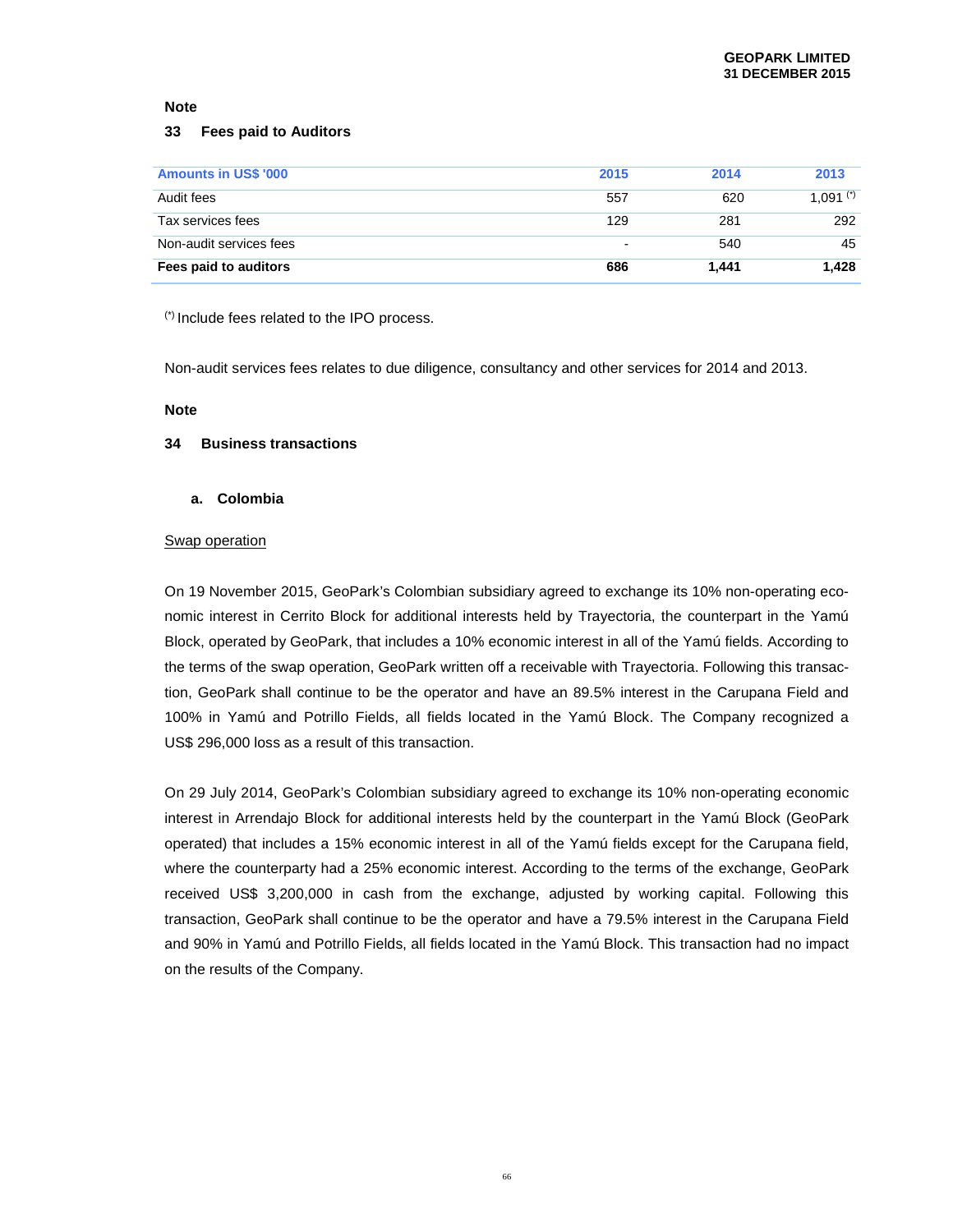# **Note 34 Business transactions (continued)**

**b. Brazil** 

### Acquisition in Brazil

GeoPark entered into Brazil with the acquisition of a 10% working interest in the offshore Manati gas field ("Manati Field"), the largest natural gas producing field in Brazil. On 14 May, 2013, GeoPark executed a stock purchase agreement ("SPA") with Panoro Energy do Brazil Ltda., the subsidiary of Panoro Energy ASA, ("Panoro"), a Norwegian listed company with assets in Brazil and Africa, to acquire all of the issued and outstanding shares of its wholly-owned Brazilian subsidiary, Rio das Contas Produtora de Petróleo Ltda ("Rio das Contas"), the direct owner of 10% of the BCAM-40 Block (the "Block"), which includes the shallow-depth offshore Manati Field in the Camamu-Almada basin.

GeoPark has paid a cash consideration of US\$ 140 million at 31 March 2014 or the closing date, which was adjusted for working capital with an effective date of 30 April 2013. The agreement also provides for possible future contingent payments by GeoPark over the next five years, depending on the economic performance and cash generation of the Block. The Company has estimated that there are no any future contingent payments at the acquisition date and as of the date of these financial statements either.

The Manati Field is a strategically important, profitable upstream asset in Brazil and currently provides approximately 50% of the gas supplied to the northeastern region of Brazil and more than 75% of the gas supplied to Salvador, the largest city and capital of the northeastern state of Bahia. The field is largely developed with existing producing wells and an extensive pipeline, treatment and delivery infrastructure and is not expected to require significant future capital expenditures to meet current production estimates.

The Manati Field is operated by Petrobras (35% working interest), the Brazilian national company, largest oil and gas operator in Brazil and internationally-respected offshore operator. Other partners in the Block include Queiroz Galvao Exploração e Produção (45% working interest) and Brasoil Manati Exploração Petrolífera S.A. (10% working interest).

In accordance with the acquisition method of accounting, the acquisition cost was allocated to the underlying assets acquired and liabilities assumed based primarily upon their estimated fair values at the date of acquisition. An income approach (being the net present value of expected future cash flows) was adopted to determine the fair values of the mineral interest. Estimates of expected future cash flows reflect estimates of projected future revenues, production costs and capital expenditures based on our business model.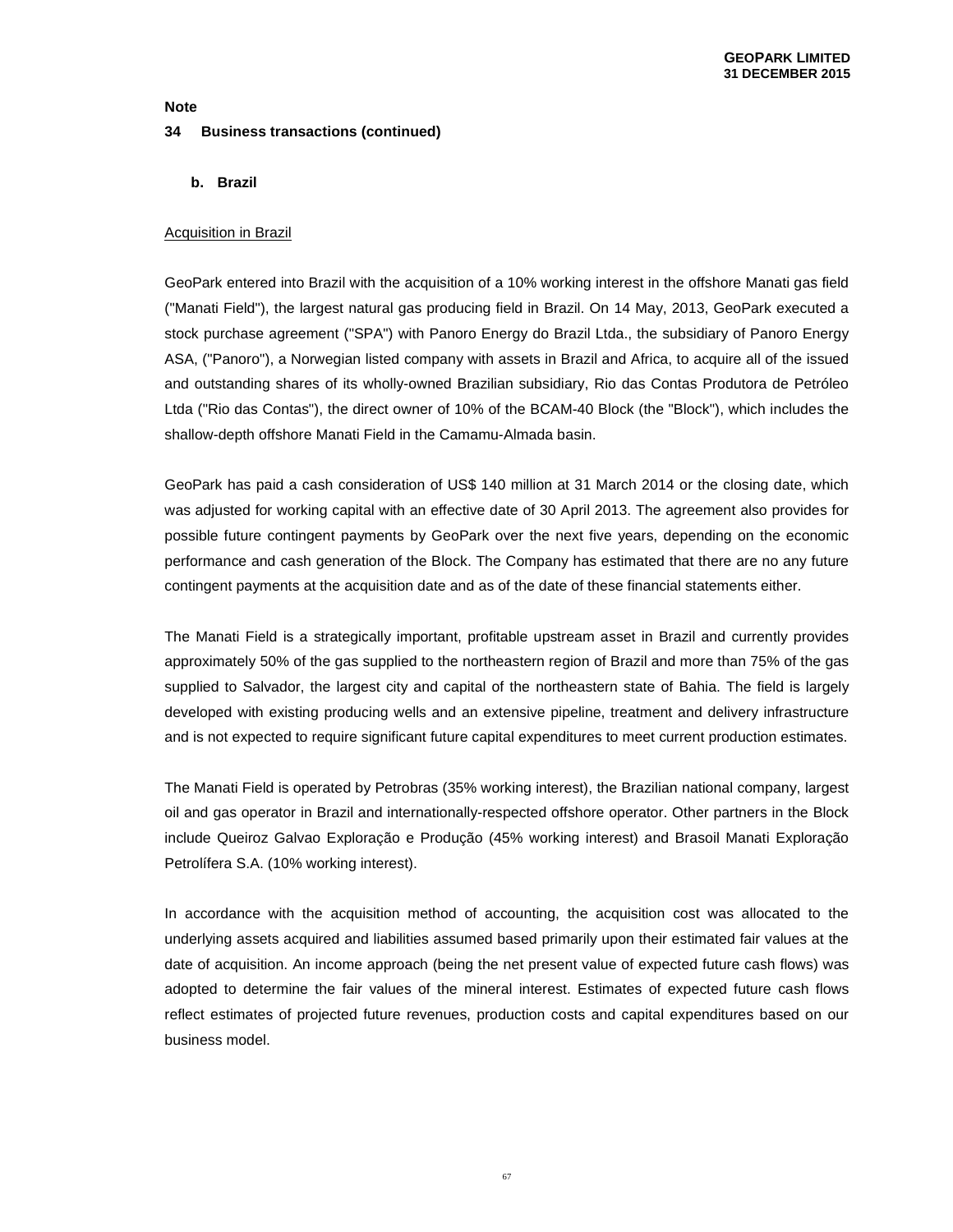#### **34 Business transactions (continued)**

#### **b. Brazil (continued)**

The following table summarises the consideration paid, the fair value of assets acquired and liabilities assumed for the abovementioned transaction:

| <b>Amounts in US\$ '000</b>                                | <b>Total</b> |
|------------------------------------------------------------|--------------|
| Cash (including working capital adjustments)               | 140,100      |
| <b>Total consideration</b>                                 | 140,100      |
| Cash and cash equivalents                                  | 25,133       |
| Property, plant and equipment (including mineral interest) | 112,847      |
| Trade receivables                                          | 9,757        |
| Prepayments and other receivables                          | 5,945        |
| Other financial assets                                     | 950          |
| Deferred income tax liabilities                            | (3, 132)     |
| Trade and other payables                                   | (4,538)      |
| Provision for other long-term liabilities                  | (6, 862)     |
| Total identifiable net assets                              | 140,100      |

The purchase price allocation above mentioned is final. Acquisition-related costs have been charged to administrative expenses in the consolidated income statement for the year ended 31 December 2012.

The revenue included in the consolidated statement of comprehensive income since acquisition date contributed by the acquired company was US\$ 35,621,000 for the year 2014. The acquired company also contributed profit of US\$ 18,952,000 over the same period. Had Rio das Contas been consolidated from 1 January 2014 the consolidated statement of income would show pro-forma revenue of US\$ 440,298,000 and profit of US\$ 23,139,000 for the year 2014.

#### Round 12

On 28 November 2013, the ANP awarded GeoPark two concessions in the ANP's 12<sup>th</sup> Bid Round. One of these two concessions was the Block PN-T-597. As a result of a class action filed by the Federal Prosecutor's Office, an injunction was issued by a Brazilian Federal Court against the ANP, the Federal Government and GeoPark Brazil on 13 December 2013. Due to the injunction to which GeoPark Brazil had interpreted that it could not proceed to execution of the concession agreement, GeoPark filed a request to the ANP to suspend the execution of the Concession Agreement. In April 2015, GeoPark was called to have the contract signed, which occurred on 17 July 2015. Notwithstanding all GeoPark efforts to seek for clarification to whether or not the Concession Agreement could be executed according to ANP´s understanding, the judge issued an interlocutory decision on 13 August 2015, with a clear position that the Concession Agreement should not be executed. GeoPark immediately filed a Request towards ANP to annul the signature of the contract and all its effects and revert to the *status quo ante*, which maintains Geopark´s right to the Block. On 9 October 2015, ANP´s Board issued the Resolution 828/2015 which approved the annulment of the signature of the Contract and revoked the previous Decision that called GeoPark for the signature.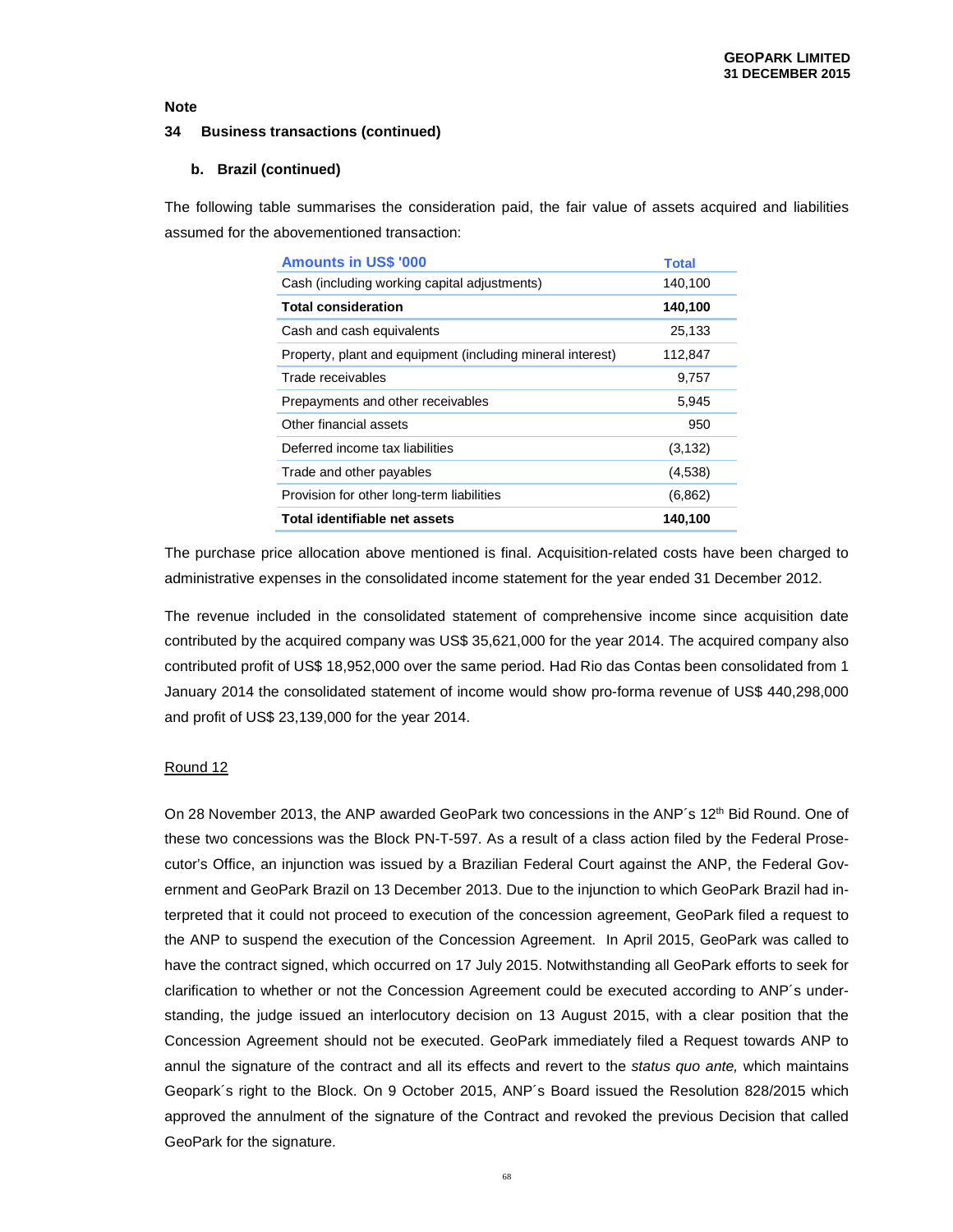### **34 Business transactions (continued)**

### **b. Brazil (continued)**

### Round 13

In October 2015, the Company was awarded four new exploratory blocks (covering 30,200 acres) in the Brazil Bid Round 13, complementing the Company's existing exploration portfolio in the Reconcavo and Potiguar basins. The bidding round was organized by the ANP and all proceedings and bids have been made public. The winning bids are subject to confirmation of qualification requirements.

#### The awarded blocks were:

|                      | <b>Block (Basin)</b>  | <b>Working Interest</b><br>(WI) | <b>Operator</b> |
|----------------------|-----------------------|---------------------------------|-----------------|
| POT-T-747 (Potiguar) |                       | 70% (*)                         | GeoPark         |
| POT-T-882 (Potiguar) |                       | 70% (*)                         | GeoPark         |
|                      | REC-T-93 (Reconcavo)  | 70%                             | <b>GeoPark</b>  |
|                      | REC-T-128 (Reconcavo) | 70%                             | GeoPark         |

(\*) 30% WI of proposed partners is subject to ANP approval.

#### **c. Peru**

### Entry in Peru

The Company has executed a Joint Investment Agreement and Joint Operating Agreement with Petróleos del Peru S.A. ("Petroperu") to acquire an interest in and operate the Morona Block located in northern Peru. GeoPark will assume a 75% working interest ("WI") of the Morona Block, with Petroperu retaining a 25% WI. The transaction has been approved by the Board of Directors of both Petroperu and GeoPark.

The transaction is subject to customary conditions, certain license modifications and a presidential decree.

The Morona Block, also known as Lote 64, covers an area of 1.9 million acres on the western side of the Marañón Basin, one of the most prolific hydrocarbon basins in Peru.

The Morona Block contains the Situche Central oil field, which has been delineated by two wells (with short term tests of approximately 2,400 and 5,200 bopd of 35-36° API oil each) and by 3D seismic. In addition to the Situche Central field, the Morona Block has a large exploration potential with several high impact prospects and plays – with exploration resources currently estimated to range from 200 to 600 mmbo.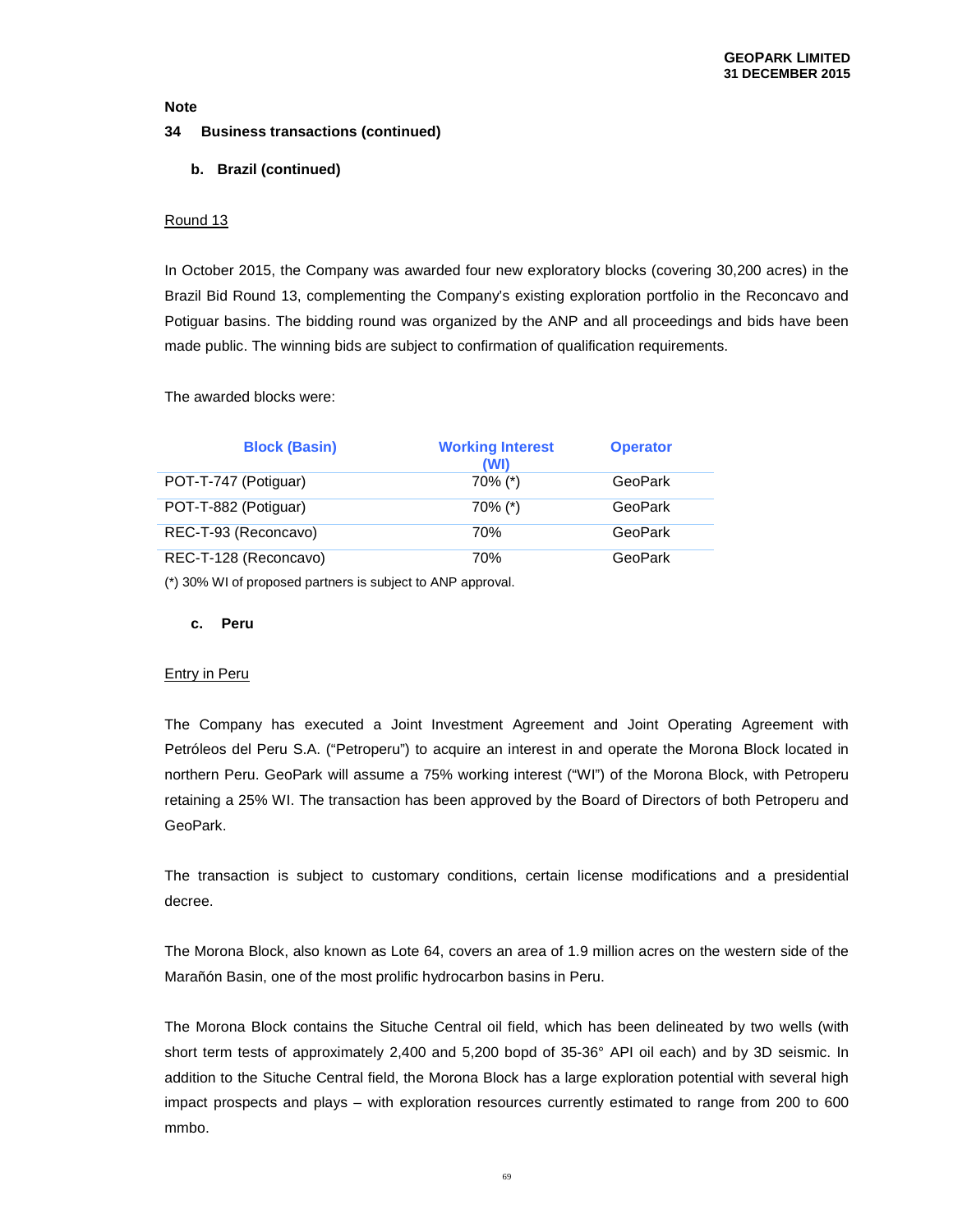#### **34 Business transactions (continued)**

#### **c. Peru (continued)**

The Morona Block includes geophysical surveys of 2,783 km (2D seismic) and 465 sq km (3D seismic), and an operating field camp and logistics infrastructure. The expected work program and development plan for the Situche Central oil field is to be completed in three stages.

The goal of the initial stage will be to put the field into production through a long term test to help determine the most effective overall development plan and to begin to generate cash flow. This initial stage requires an investment of approximately US\$ 140,000,000 to US\$ 160,000,000 and is expected to be completed within 18 to 24 months after closing. GeoPark has committed to carry Petroperu during this initial phase. The subsequent work program stages, which will be initiated once production has been established, are focused on carrying out the full development of the Situche Central field, including transportation infrastructure, and new exploration drilling of the block. Petroperu will also have the right to increase its WI in the block up to 50%, subject to GeoPark recovering its investments in the block by certain agreed factors.

GeoPark has already been qualified as an Operator by Perupetro, the Peruvian petroleum licensing agency. As of the date of the issuance of these Consolidated Financial Statements, the transaction is pending of approval.

#### **Note**

### **35 Oil industry situation and the impact on GeoPark's operations**

Oil price crisis started in the second half of 2014 and prices fell dramatically, WTI and Brent, the main international oil price markers, fell more than 60% between October 2014 and February 2016. During 2015, prices have remained low and volatile (WTI and Brent fell more than 40% between March 2015 and February 2016). As a consequence of this market conditions, the Company has undertaken a decisive cost cutting program to ensure its ability to both maximize the work program and preserve its liquidity. The main decisions included:

- Reduction of its capital investment taking advantage of the discretionary work program.
- Deferment of capital projects by regulatory authority and partner agreement.
- Renegotiation and reduction of oil and gas service contracts, including drilling and civil work contractors, as well as transportation trucking and pipeline costs.
- Operating cost improved efficiencies and temporary suspension of certain marginal producing oil and gas fields.
- Further cost reductions are expected to result from a general depreciation of Latin American currencies (Colombian peso, Brazilian real, Chilean peso, Argentine peso and Peruvian sol), in connection with operating and structure costs established in local currencies.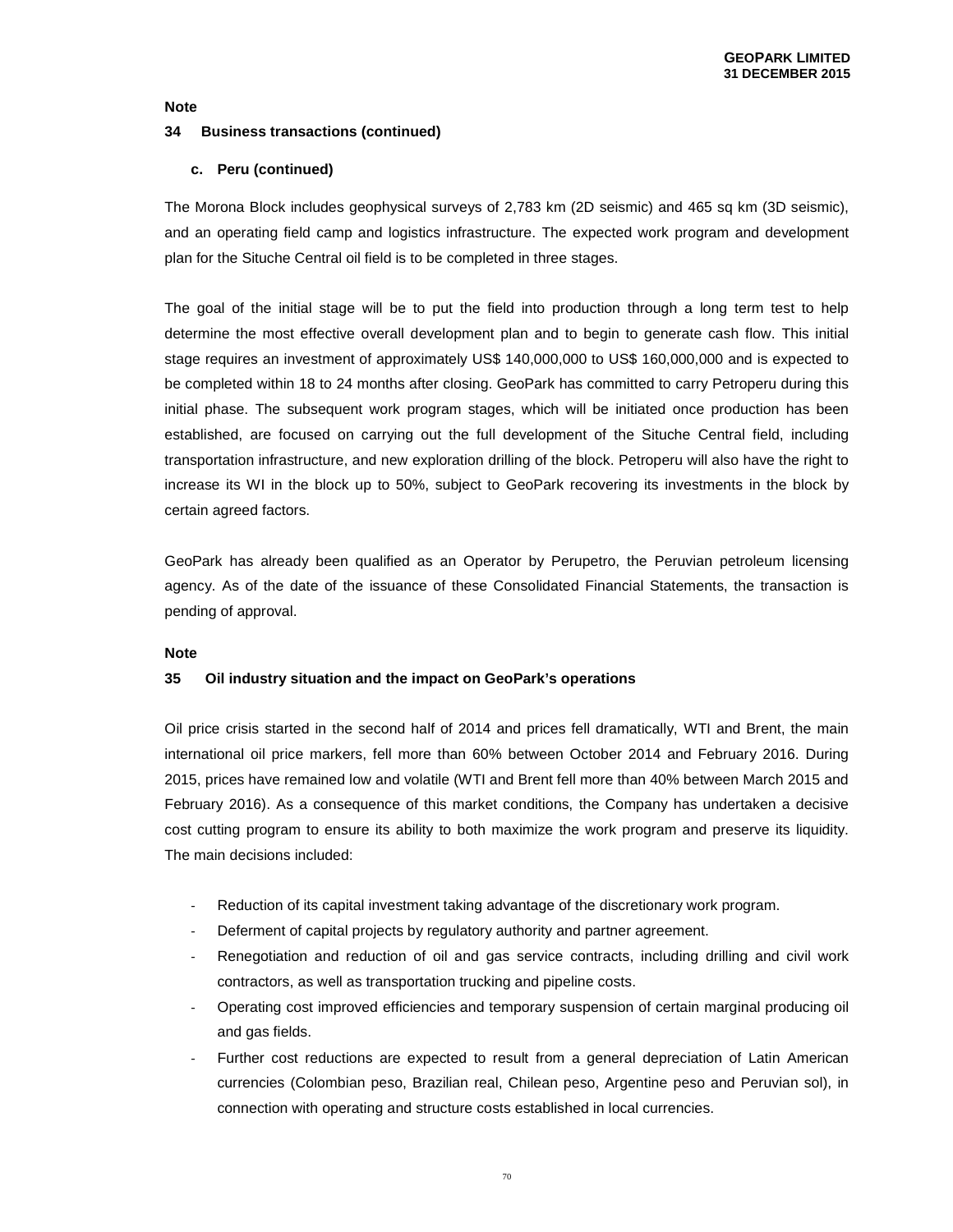#### **35 Oil industry situation and the impact on GeoPark's operations (continued)**

During February 2015, the Company reduced its workforce significantly. This reduction streamlined certain internal functions and departments for creating a more efficient workforce in the current economic environment. As a result, the Company achieved cost savings associated with the reduction of full-time and temporary employees, excluding one-time termination costs. Continuous efforts and actions to reduce costs and preserve liquidity have continued throughout the year and will continue in the future.

In addition, actions taken by the Company to maximize ongoing work projects and to reduce expenses, including renegotiations and reduction of oil and gas service contracts and other initiatives included in the cost cutting program adopted may expose the Company to claims and contingencies from interested parties that may have a negative impact on its business, financial condition, results of operations and cash flows. As of the date of these consolidated financial statements, according to internal estimates, the Company has recognized approximately US\$ 4,100,000 for future contingent payments in connection with claims of third parties. The mentioned costs are allocated under the other (expenses) income line, included in the Consolidated Statement of Income.

#### **Note**

#### **36 Impairment test on Property, plant and equipment**

As a result of the situation described in Note 35, the Company evaluated the recoverability of its fixed assets affected by oil price drop, as such situation constitutes an impairment indicator according to IAS 36 and, consequently, it triggers the need of assessing fair value of the assets involved against their carrying amount.

The Management of the Company considers as Cash Generating Unit (CGU) each of the blocks in which the Group has working or economic interests. The blocks with no material investment on fixed assets or with operations that are not linked to oil prices were not subject to impairment test.

The main assumptions taken into account for the impairment tests for the blocks below mentioned were:

- The future oil prices have been calculated taking into consideration the oil curves prices available in the market, provided by international advisory companies, weighted through internal estimations in accordance with price curves used by D&M;
- Three price scenarios were projected and weighted in order to minimize misleading: low price, middle price and high price (see below table "Oil price scenarios");
- The table "Oil price scenarios" was based on WTI future price estimations; the Company adjusted this marker price on its model valuation to reflect the effective price applicable in each location (see Note 3 "Price risk");
- The model valuation was based on the expected cash flow approach;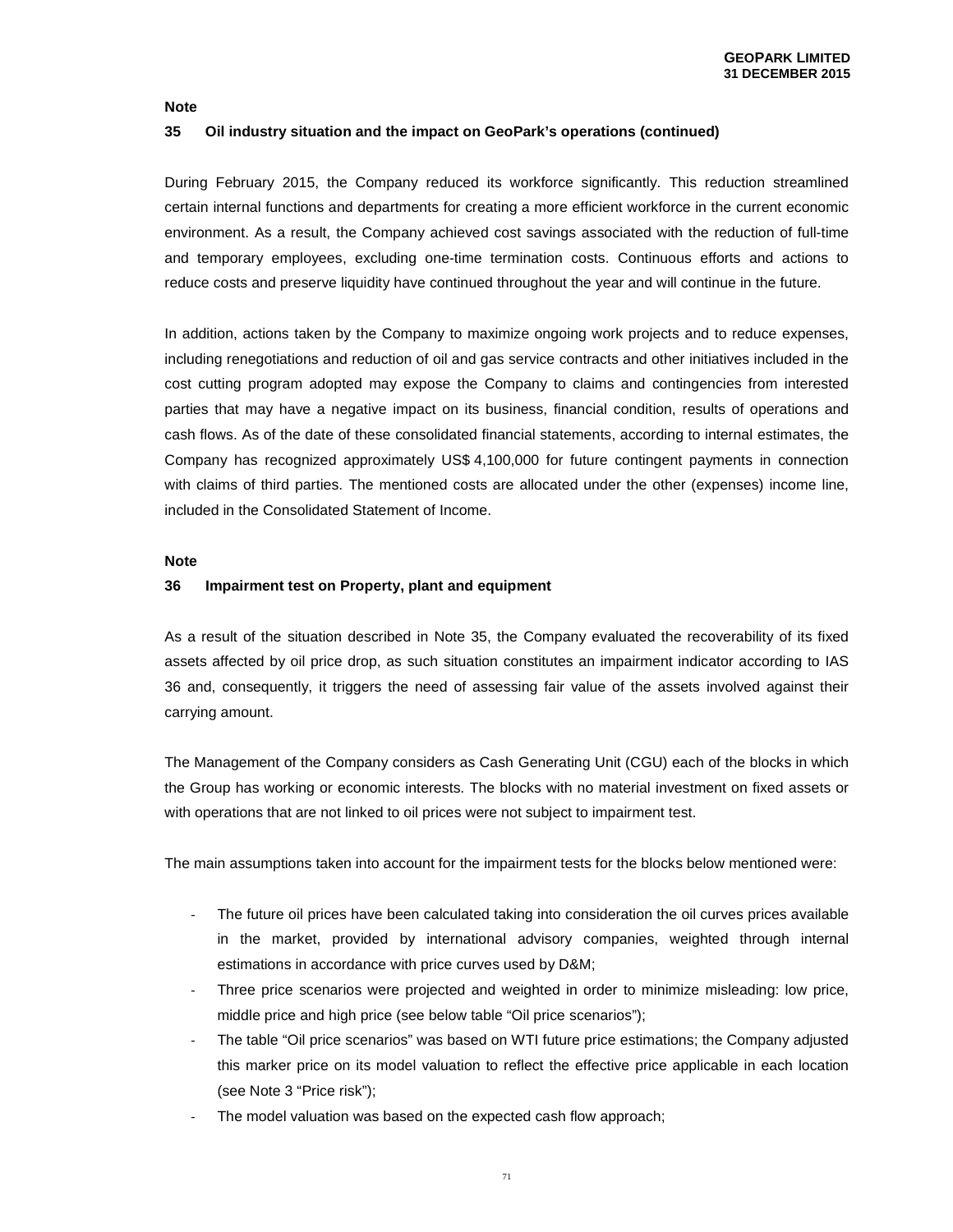## **36 Impairment test on Property, plant and equipment (continued)**

- The revenues were calculated linking price curves with levels of production according to certified reserves (see below table "Oil price scenarios");
- The levels of production have been linked to certified risked 1P, 2P and 3P reserves (see Note 4);
- Production and structure costs were estimated considering internal historical data according to GeoPark's own records and aligned to 2016 approved budget;
- The capital expenditures were estimated considering the drilling campaign necessary to develop the certified reserves;
- The assets subject to impairment test are the ones classified as Oil and Gas properties and Production facilities and machinery;
- The carrying amount subject to impairment test includes mineral interest, if any;
- The income tax charges have considered future changes in the applicable income tax rates (see Note 15).

|                  | <b>Amounts in US\$ per Bbl.</b> |                    |                  |                                                                 |  |  |  |
|------------------|---------------------------------|--------------------|------------------|-----------------------------------------------------------------|--|--|--|
| Year             | Low price (15%)                 | Middle price (60%) | High price (25%) | <b>Weighted market price</b><br>used for the<br>impairment test |  |  |  |
| 2016             | 35,7                            | 35,7               | 39,3             | 36,6                                                            |  |  |  |
| 2017             | 39,0                            | 46,8               | 57,2             | 48,3                                                            |  |  |  |
| 2018             | 49,4                            | 59,3               | 72,5             | 61,1                                                            |  |  |  |
| 2019             | 53,1                            | 63,7               | 77,8             | 65,6                                                            |  |  |  |
| 2020             | 56,7                            | 68,1               | 83,2             | 70,2                                                            |  |  |  |
| <b>Over 2021</b> | 59,6                            | 71,5               | 87,4             | 73,7                                                            |  |  |  |

## Table Oil price scenarios (\*):

(\*) The percentages indicated between brackets represent the Company estimation regarding each price scenario.

## Summary for impairment:

| <b>Country</b> | <b>Carrying amount</b><br>(US\$ million) | <b>Impairment loss</b><br>(US\$ million) | <b>Pre-tax discount</b><br>rate |
|----------------|------------------------------------------|------------------------------------------|---------------------------------|
| Chile          | 354.3                                    | 104.5                                    | 12.8%                           |
| <b>Brazil</b>  | 50,8                                     | $\overline{\phantom{0}}$                 | 16.2%                           |
| Colombia       | 101,5                                    | 45,1                                     | 17.1%                           |

If the weighted market price used for the impairment test had been 5% lower in each of the future years, with all other variables held constant, the impairment loss would have been higher by approximately US\$ 29,000,000.

Peru and Argentina segments have no associated assets subject to impairment.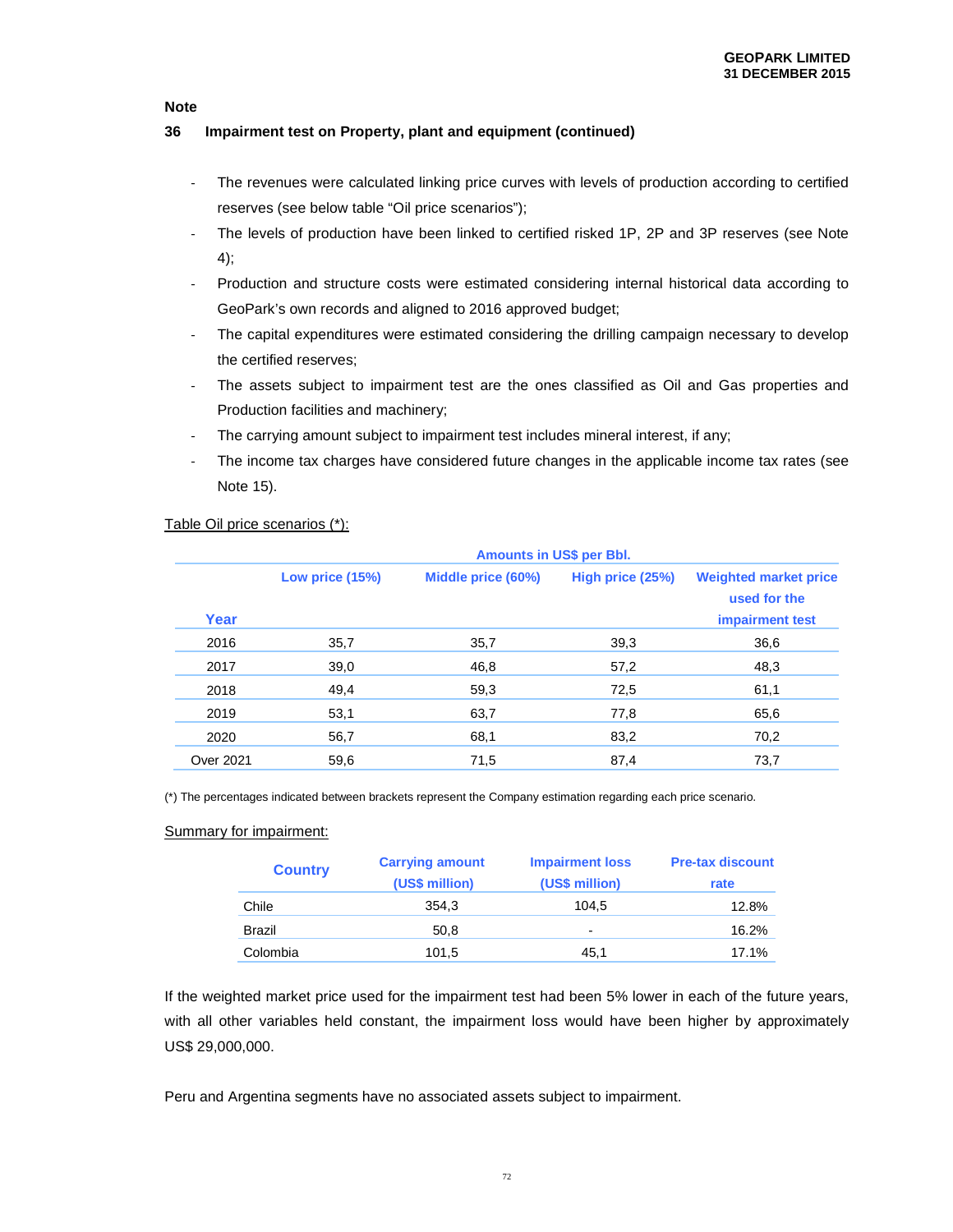## **37 Supplemental information on oil and gas activities (unaudited)**

The following information is presented in accordance with ASC No. 932 "Extractive Activities - Oil and Gas", as amended by ASU 2010 - 03 "Oil and Gas Reserves. Estimation and Disclosures", issued by FASB in January 2010 in order to align the current estimation and disclosure requirements with the requirements set in the SEC final rules and interpretations, published on December 31, 2008. This information includes the Company's oil and gas production activities carried out in Chile, Colombia, Brazil and Argentina.

## Table 1 - Costs incurred in exploration, property acquisitions and development (1)

The following table presents those costs capitalized as well as expensed that were incurred during each of the years ended as of 31 December 2015, 2014 and 2013. The acquisition of properties includes the cost of acquisition of proved or unproved oil and gas properties. Exploration costs include geological and geophysical costs, costs necessary for retaining undeveloped properties, drilling costs and exploratory well equipment. Development costs include drilling costs and equipment for developmental wells, the construction of facilities for extraction, treatment and storage of hydrocarbons and all necessary costs to maintain facilities for the existing developed reserves.

| <b>Amounts in US\$ '000</b>       | <b>Chile</b>             | <b>Colombia</b>          | <b>Argentina</b>         | <b>Brazil</b> | <b>Total</b> |
|-----------------------------------|--------------------------|--------------------------|--------------------------|---------------|--------------|
| Year ended 31 December 2015       |                          |                          |                          |               |              |
| Acquisition of properties         |                          |                          |                          |               |              |
| Proved                            |                          |                          |                          |               |              |
| Unproved                          |                          |                          |                          |               |              |
| <b>Total property acquisition</b> |                          |                          |                          |               |              |
| Exploration                       | 3,598                    | 14,845                   | 1,103                    | 2,562         | 22,108       |
| Development                       | 13,315                   | 14,752                   | 56                       | 3,780         | 31,903       |
| <b>Total costs incurred</b>       | 16,913                   | 29,597                   | 1,159                    | 6,342         | 54,011       |
| <b>Amounts in US\$ '000</b>       | <b>Chile</b>             | <b>Colombia</b>          | <b>Argentina</b>         | <b>Brazil</b> | <b>Total</b> |
| Year ended 31 December 2014       |                          |                          |                          |               |              |
| Acquisition of properties         |                          |                          |                          |               |              |
| Proved                            | $\overline{\phantom{0}}$ | $\overline{\phantom{0}}$ | $\overline{\phantom{a}}$ | 112,646       | 112,646      |
| Unproved                          |                          |                          |                          |               |              |
| <b>Total property acquisition</b> |                          |                          |                          | 112,646       | 112,646      |
| Exploration                       | 84,251                   | 14,114                   | (123)                    | 12,004        | 110,246      |
| Development                       | 82,742                   | 55,336                   | 126                      | 1,052         | 139,256      |
| <b>Total costs incurred</b>       | 166,993                  | 69,450                   | 3                        | 125,702       | 362,148      |
| <b>Amounts in US\$ '000</b>       | <b>Chile</b>             | <b>Colombia</b>          | <b>Argentina</b>         | <b>Brazil</b> | <b>Total</b> |
| Year ended 31 December 2013       |                          |                          |                          |               |              |
| Acquisition of properties         |                          |                          |                          |               |              |
| Proved                            | $\overline{a}$           | $\overline{\phantom{a}}$ | $\overline{\phantom{a}}$ |               |              |
| Unproved                          |                          |                          |                          |               |              |
| <b>Total property acquisition</b> |                          |                          |                          |               |              |
| Exploration                       | 91,140                   | 47,668                   | (1, 917)                 | 1,702         | 138,593      |
| Development                       | 61,748                   | 37,983                   | 124                      |               | 99,855       |
| <b>Total costs incurred</b>       | 152,888                  | 85,651                   | (1,793)                  | 1,702         | 238,448      |

 $(1)$  Includes capitalised amounts related to asset retirement obligations.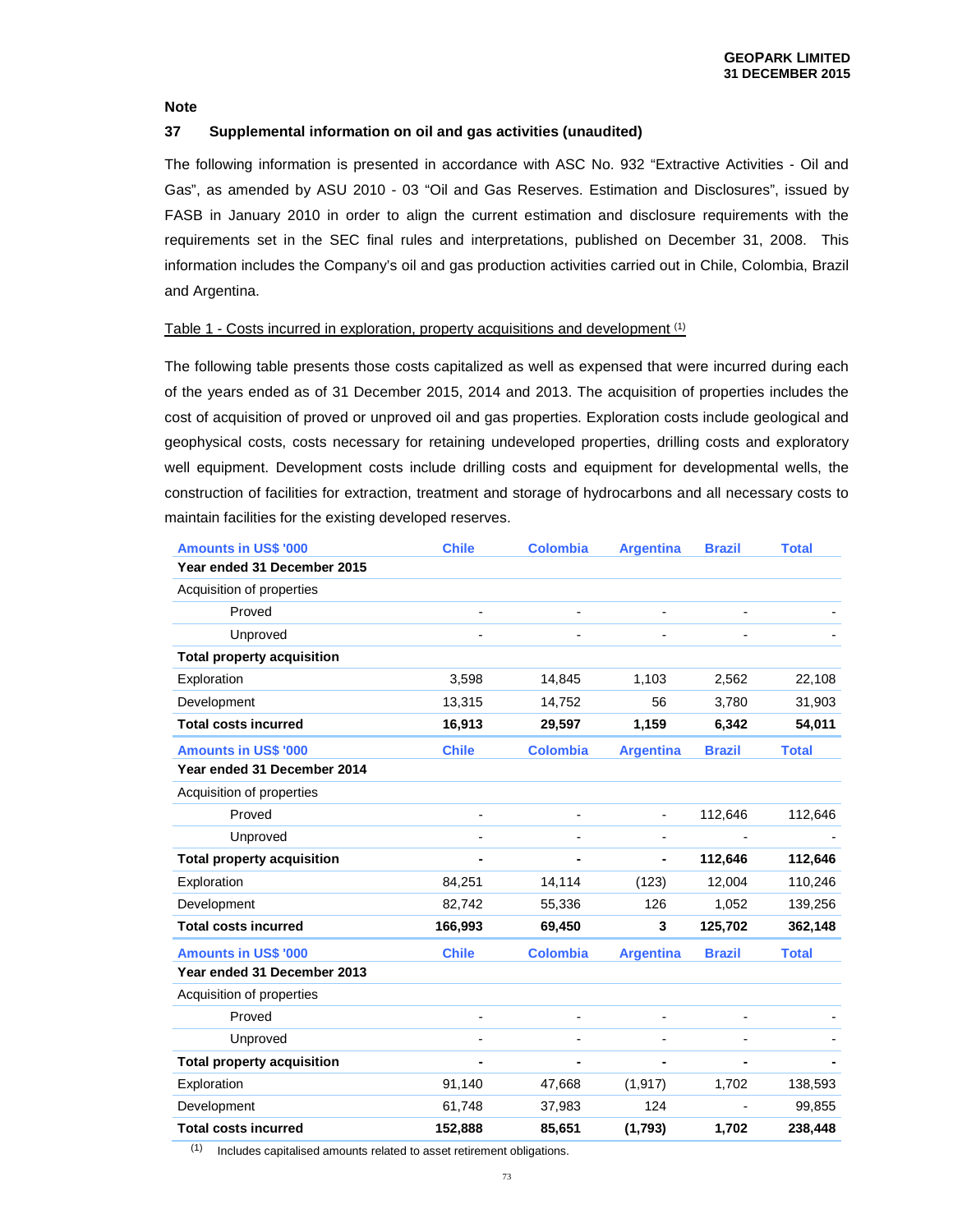## **37 Supplemental information on oil and gas activities (unaudited – continued)**

## Table 2 - Capitalised costs related to oil and gas producing activities

The following table presents the capitalized costs as at 31 December 2015, 2014 and 2013, for proved and unproved oil and gas properties, and the related accumulated depreciation as of those dates.

| <b>Amounts in US\$ '000</b>                    | <b>Chile</b> | Colombia  | <b>Argentina</b> | <b>Brazil</b> | <b>Total</b> |
|------------------------------------------------|--------------|-----------|------------------|---------------|--------------|
| At 31 December 2015                            |              |           |                  |               |              |
| Proved properties                              |              |           |                  |               |              |
| Equipment, camps and other<br>facilities $(1)$ | 79.040       | 42.852    | 843              | 2.097         | 124.832      |
| Mineral interest and wells (1)                 | 367.722      | 213.480   | 4.849            | 62.941        | 648,992      |
| Other uncompleted projects (1)                 | 21,830       | 7.703     | 290              |               | 29,823       |
| Unproved properties                            | 70,062       | 8.180     |                  | 8.758         | 87,000       |
| <b>Gross capitalised costs</b>                 | 538,654      | 272,215   | 5,982            | 73,796        | 890,647      |
| Accumulated depreciation                       | (201, 138)   | (160,759) | (5,654)          | (14, 236)     | (381,787)    |
| <b>Total net capitalised costs</b>             | 337,516      | 111,456   | 328              | 59,560        | 508,860      |

(1) Includes capitalised amounts related to asset retirement obligations and impairment loss in Chile and Colombia for US\$ 104,515,000 and US\$ 45,059,000, respectively.

| <b>Amounts in US\$ '000</b>              | <b>Chile</b> | <b>Colombia</b> | <b>Argentina</b> | <b>Brazil</b> | <b>Total</b> |
|------------------------------------------|--------------|-----------------|------------------|---------------|--------------|
| At 31 December 2014                      |              |                 |                  |               |              |
| Proved properties                        |              |                 |                  |               |              |
| Equipment, camps and other<br>facilities | 81.998       | 28.805          | 843              | Ξ.            | 111.646      |
| Mineral interest and wells (1)           | 426.638      | 227.755         | 4.849            | 90.705        | 749.947      |
| Other uncompleted projects               | 37,902       | 20.204          |                  | 1,053         | 59.159       |
| Unproved properties                      | 113.403      | 18.176          | $\blacksquare$   | 8.865         | 140.444      |
| <b>Gross capitalised costs</b>           | 659,941      | 294,940         | 5,692            | 100,623       | 1,061,196    |
| Accumulated depreciation                 | (163,217)    | (111, 855)      | (5, 562)         | (4,951)       | (285, 585)   |
| Total net capitalised costs              | 496.724      | 183.085         | 130              | 95.672        | 775.611      |

(1) Includes capitalised amounts related to asset retirement obligations and impairment loss in Colombia for US\$ 9,430,000.

| <b>Amounts in US\$ '000</b>              | <b>Chile</b> | <b>Colombia</b> | <b>Argentina</b> | <b>Brazil</b>            | <b>Total</b> |
|------------------------------------------|--------------|-----------------|------------------|--------------------------|--------------|
| At 31 December 2013                      |              |                 |                  |                          |              |
| Proved properties                        |              |                 |                  |                          |              |
| Equipment, camps and other<br>facilities | 77.481       | 20.514          | 843              |                          | 98.838       |
| Mineral interest and wells (1)           | 310.364      | 178.048         | 4.849            |                          | 493,261      |
| Other uncompleted projects               | 33.176       | 7.053           |                  | -                        | 40,229       |
| Unproved properties                      | 109,862      | 37.853          | 31               | 13                       | 147,759      |
| <b>Gross capitalised costs</b>           | 530,883      | 243.468         | 5.723            | 13                       | 780.087      |
| Accumulated depreciation                 | (127,447)    | (60, 150)       | (5,470)          | $\overline{\phantom{a}}$ | (193,067)    |
| <b>Total net capitalised costs</b>       | 403.436      | 183.318         | 253              | 13                       | 587.020      |

(1) Includes capitalised amounts related to asset retirement obligations.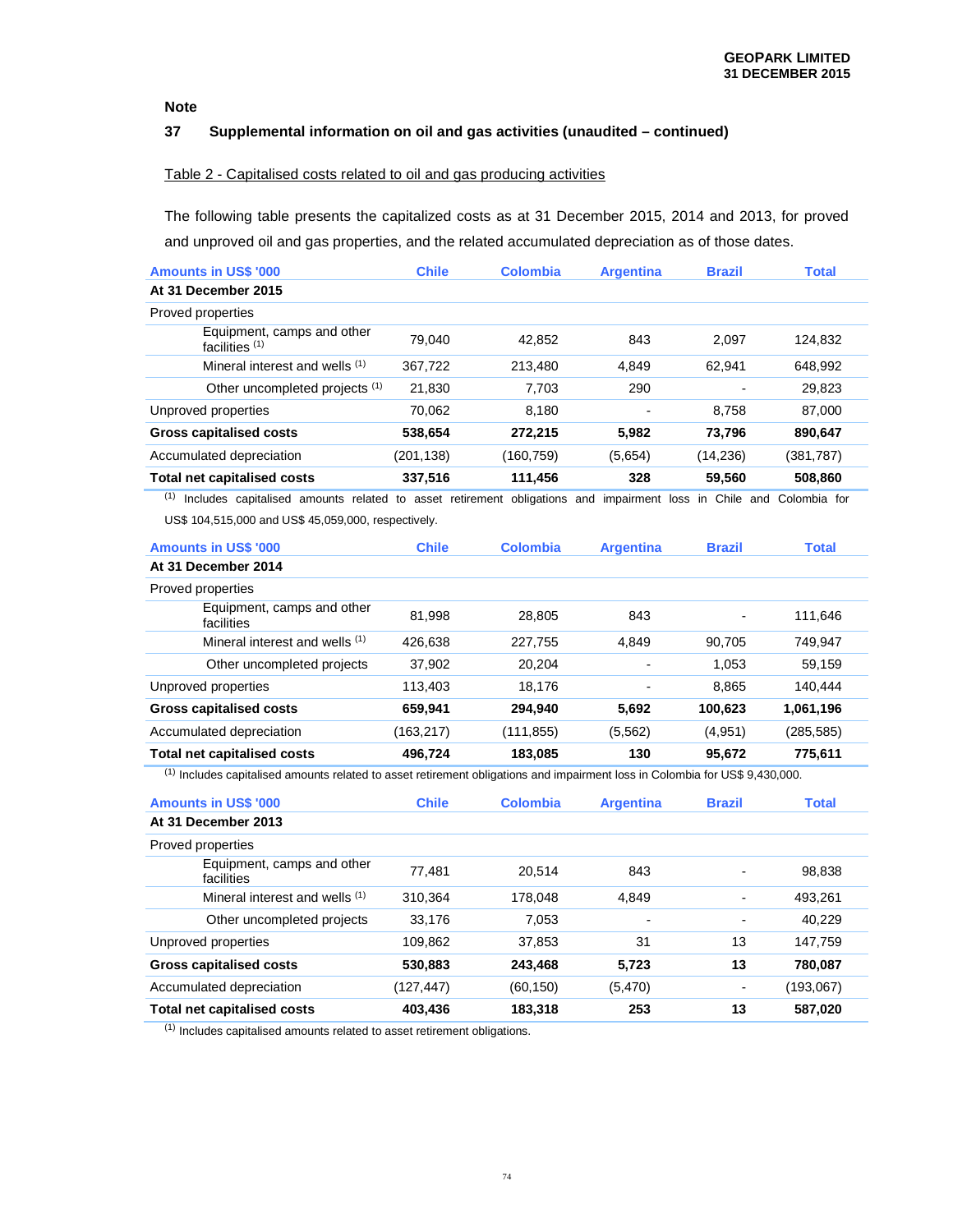## **37 Supplemental information on oil and gas activities (unaudited – continued)**

## Table 3 - Results of operations for oil and gas producing activities

The breakdown of results of the operations shown below summarizes revenues and expenses directly associated with oil and gas producing activities for the years ended 31 December 2015, 2014 and 2013. Income tax for the years presented was calculated utilizing the statutory tax rates.

| <b>Amounts in US\$ '000</b>                 | <b>Chile</b> | <b>Colombia</b> | <b>Argentina</b>         | <b>Brazil</b> | <b>Total</b> |
|---------------------------------------------|--------------|-----------------|--------------------------|---------------|--------------|
| Year ended 31 December 2015                 |              |                 |                          |               |              |
| Net revenue                                 | 44,808       | 131,897         | 597                      | 32,388        | 209,690      |
| Production costs, excluding<br>depreciation |              |                 |                          |               |              |
| Operating costs                             | (26, 731)    | (40, 384)       | (1, 414)                 | (5,058)       | (73, 587)    |
| Royalties                                   | (1, 973)     | (8, 150)        | (34)                     | (2,998)       | (13,155)     |
| <b>Total production costs</b>               | (28, 704)    | (48, 534)       | (1, 448)                 | (8,056)       | (86, 742)    |
| Exploration expenses (1)                    | (30, 499)    | (7, 132)        | (1, 159)                 | (1, 103)      | (39,893)     |
| Accretion expense (2)                       | (789)        | (890)           | -                        | (896)         | (2,575)      |
| Impairment loss for non-financial assets    | (104, 515)   | (45,059)        | $\overline{\phantom{a}}$ |               | (149, 574)   |
| Depreciation, depletion and<br>amortization | (37, 664)    | (50, 675)       | (91)                     | (13, 401)     | (101, 831)   |
| Results of operations before income<br>tax  | (157, 363)   | (20, 393)       | (2, 101)                 | 8,932         | (170, 925)   |
| Income tax benefit (expense)                | 23,604       | 7.953           | 735                      | (3,037)       | 29,255       |
| Results of oil and gas operations           | (133, 759)   | (12, 440)       | (1, 366)                 | 5,895         | (141,670)    |

| <b>Amounts in US\$ '000</b>                 | <b>Chile</b>             | <b>Colombia</b> | <b>Argentina</b> | <b>Brazil</b> | <b>Total</b> |
|---------------------------------------------|--------------------------|-----------------|------------------|---------------|--------------|
| Year ended 31 December 2014                 |                          |                 |                  |               |              |
| Net revenue                                 | 145,720                  | 246,085         | 1,308            | 35,621        | 428,734      |
| Production costs, excluding<br>depreciation |                          |                 |                  |               |              |
| Operating costs                             | (34, 991)                | (67, 470)       | (309)            | (5, 354)      | (108, 124)   |
| Royalties                                   | (6, 777)                 | (12, 354)       | (241)            | (2,794)       | (22,166)     |
| <b>Total production costs</b>               | (41, 768)                | (79,824)        | (550)            | (8, 148)      | (130, 290)   |
| Exploration expenses (1)                    | (36, 057)                | (4, 567)        | 123              | (2, 164)      | (42,665)     |
| Accretion expense (2)                       | (816)                    | (547)           |                  | (609)         | (1, 972)     |
| Impairment loss for non-financial assets    | $\overline{\phantom{0}}$ | (9,430)         | ۰                |               | (9,430)      |
| Depreciation, depletion and<br>amortization | (35, 856)                | (51, 856)       | (94)             | (11, 554)     | (99,360)     |
| Results of operations before income<br>tax  | 31,223                   | 99,861          | 787              | 13,146        | 145,017      |
| Income tax expense                          | (4,684)                  | (33, 953)       | (275)            | (4, 470)      | (43, 382)    |
| Results of oil and gas operations           | 26,539                   | 65,908          | 512              | 8,676         | 101,635      |

(1) Do not include Peru costs.

(2) Represents accretion of ARO liability.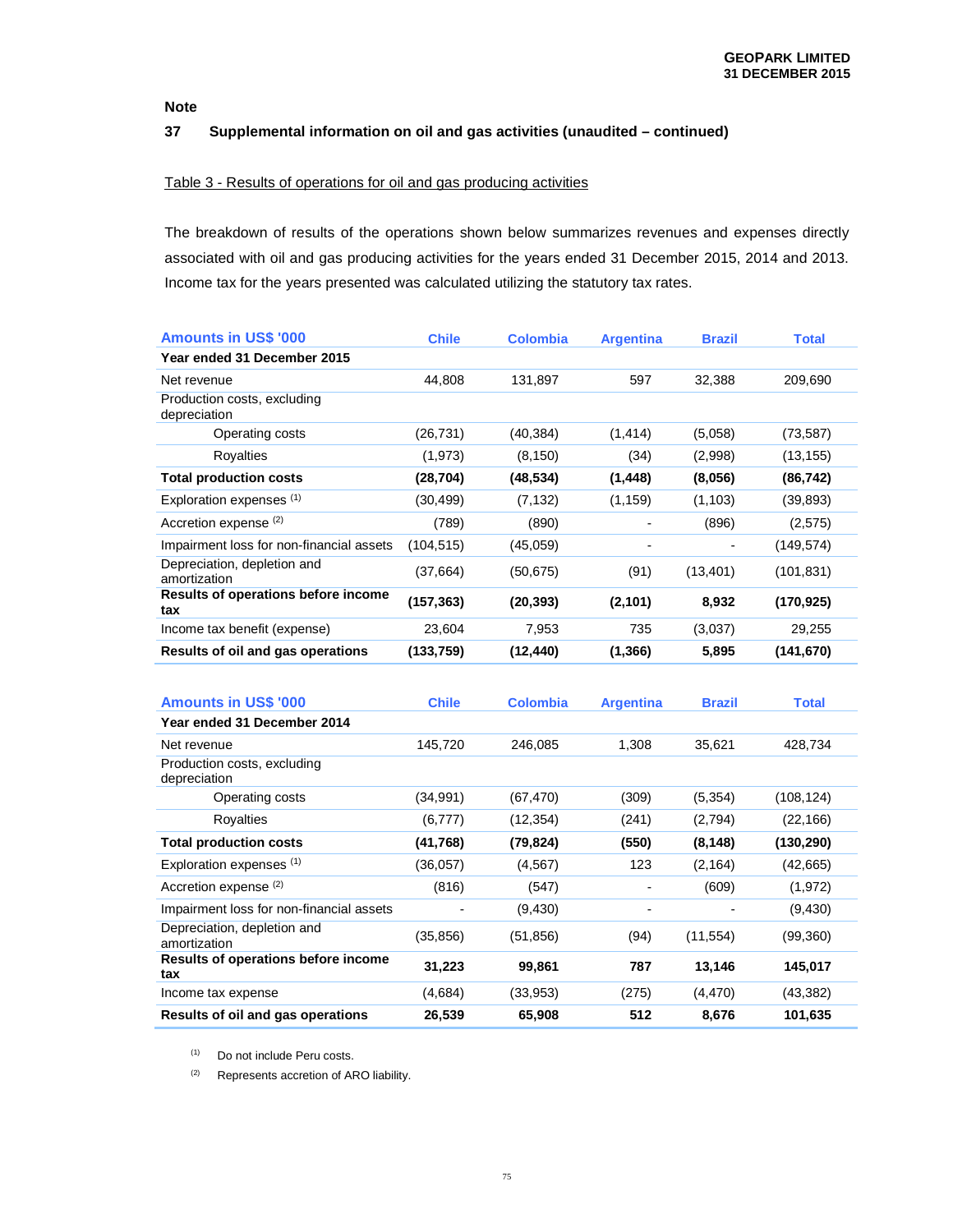#### **37 Supplemental information on oil and gas activities (unaudited – continued)**

#### Table 3 - Results of operations for oil and gas producing activities (continued)

| <b>Amounts in US\$ '000</b>                 | <b>Chile</b> | <b>Colombia</b> | <b>Argentina</b> | <b>Brazil</b> | <b>Total</b> |
|---------------------------------------------|--------------|-----------------|------------------|---------------|--------------|
| Year ended 31 December 2013                 |              |                 |                  |               |              |
| Net revenue                                 | 157.491      | 179.324         | 1.538            |               | 338.353      |
| Production costs, excluding<br>depreciation |              |                 |                  |               |              |
| Operating costs                             | (30, 915)    | (62, 818)       | (92)             | -             | (93,825)     |
| Royalties                                   | (7, 383)     | (9,661)         | (195)            | -             | (17, 239)    |
| <b>Total production costs</b>               | (38,298)     | (72, 479)       | (287)            |               | (111,064)    |
| <b>Exploration expenses</b>                 | (13, 138)    | (3,341)         | 1,928            | (1,703)       | (16, 254)    |
| Accretion expense (2)                       | (429)        | (880)           | (214)            | -             | (1,523)      |
| Depreciation, depletion and<br>amortization | (29, 287)    | (39, 233)       | (59)             |               | (68, 579)    |
| Results of operations before income<br>tax  | 76,339       | 63,391          | 2,906            | (1,703)       | 140,933      |
| Income tax (expense) benefit                | (11,451)     | (20, 919)       | (1,017)          | 579           | (32, 808)    |
| Results of oil and gas operations           | 64,888       | 42,472          | 1.889            | (1, 124)      | 108,125      |

(2) Represents accretion of ARO liability.

#### Table 4 - Reserve quantity information

#### **Estimated oil and gas reserves**

Proved reserves represent estimated quantities of oil (including crude oil and condensate) and natural gas, which available geological and engineering data demonstrates with reasonable certainty to be recoverable in the future from known reservoirs under existing economic and operating conditions. Proved developed reserves are proved reserves that can reasonably be expected to be recovered through existing wells with existing equipment and operating methods. The choice of method or combination of methods employed in the analysis of each reservoir was determined by the stage of development, quality and reliability of basic data, and production history.

The Company believes that its estimates of remaining proved recoverable oil and gas reserve volumes are reasonable and such estimates have been prepared in accordance with the SEC Modernization of Oil and Gas Reporting rules, which were issued by the SEC at the end of 2008.

The Company estimates its reserves at least once a year. The Company's reserves estimation as of 31 December 2015, 2014 and 2013 was based on the DeGolyer and MacNaughton Reserves Report (the "D&M Reserves Report"). DeGolyer and MacNaughton prepared its proved oil and natural gas reserve estimates in accordance with Rule 4-10 of Regulation S–X, promulgated by the SEC, and in accordance with the oil and gas reserves disclosure provisions of ASC 932 of the FASB Accounting Standards Codification (ASC) relating to Extractive Activities—Oil and Gas (formerly SFAS no. 69 Disclosures about Oil and Gas Producing Activities).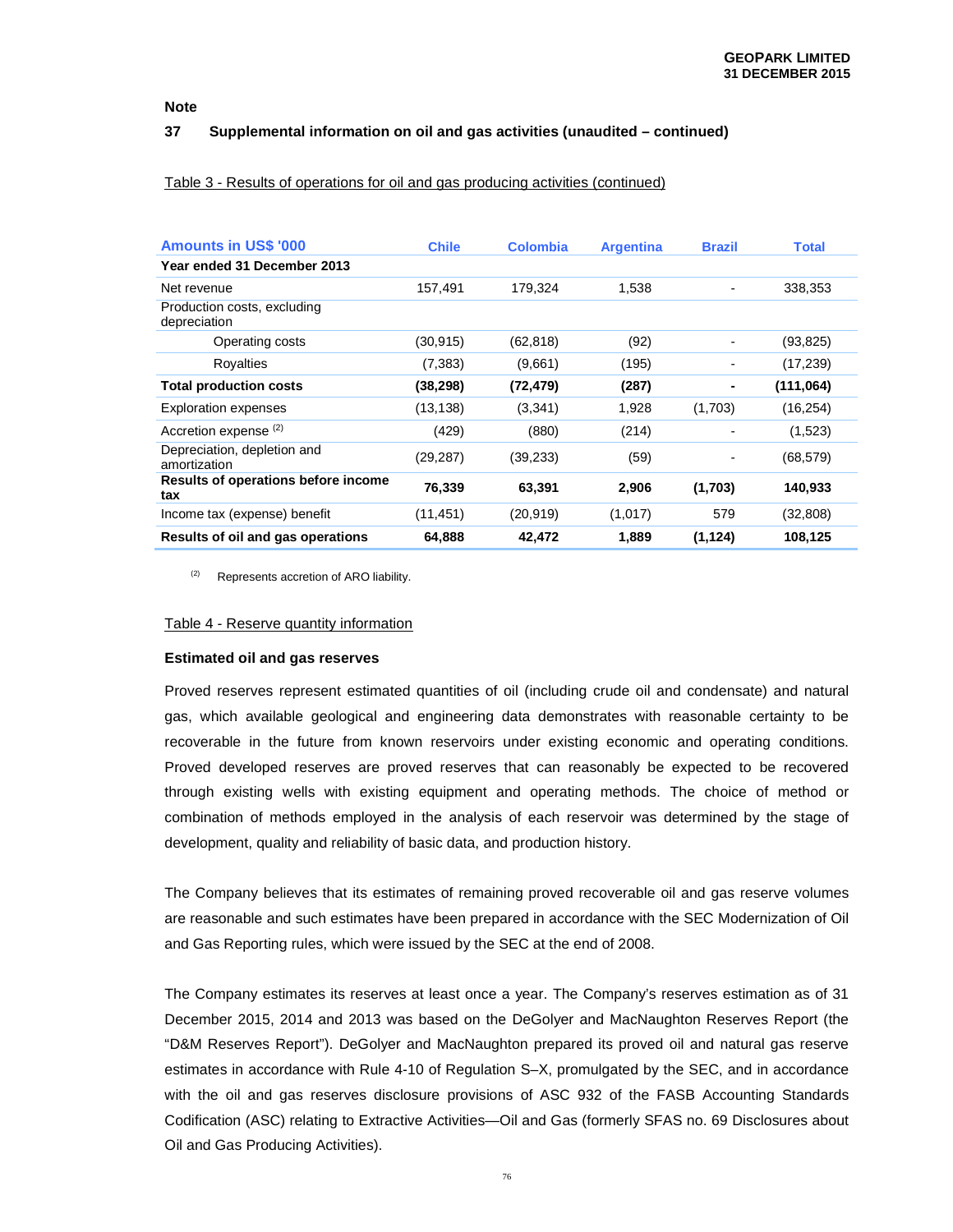## **37 Supplemental information on oil and gas activities (unaudited – continued)**

Reserves engineering is a subjective process of estimation of hydrocarbon accumulation, which cannot be accurately measured, and the reserve estimation depends on the quality of available information and the interpretation and judgment of the engineers and geologists. Therefore, the reserves estimations, as well as future production profiles, are often different than the quantities of hydrocarbons which are finally recovered. The accuracy of such estimations depends, in general, on the assumptions on which they are based.

The estimated GeoPark net proved reserves for the properties evaluated as of 31 December 2015, 2014 and 2013 are summarised as follows, expressed in thousands of barrels (Mbbl) and millions of cubic feet (MMcf):

|                              | As of 31 December 2015 |                    | As of 31 December 2014 |                    | As of 31 December 2013   |                    |
|------------------------------|------------------------|--------------------|------------------------|--------------------|--------------------------|--------------------|
|                              | Oil and                | <b>Natural gas</b> | Oil and                | <b>Natural gas</b> | Oil and                  | <b>Natural gas</b> |
|                              | condensate             | (MMcf)             | condensate             | (MMcf)             | condensate               | (MMcf)             |
|                              | (Mbbl)                 |                    | (Mbbl)                 |                    | (Mbbl)                   |                    |
| Net proved developed         |                        |                    |                        |                    |                          |                    |
| Chile $(1)$                  | 498.0                  | 4,922.0            | 1,463.7                | 9,352.0            | 2,236.6                  | 10,037.0           |
| Colombia <sup>(2)</sup>      | 8,177.8                |                    | 7,594.8                |                    | 3,250.9                  |                    |
| Brazil <sup>(3)</sup>        | 120.0                  | 36,158.0           | 69.0                   | 20,863.0           | $\overline{\phantom{a}}$ |                    |
| <b>Total consolidated</b>    | 8,795.8                | 41,080.0           | 9,127.5                | 30,215.0           | 5,487.5                  | 10,037.0           |
| Net proved<br>undeveloped    |                        |                    |                        |                    |                          |                    |
| Chile $(4)$                  | 5,455.8                | 31,593.0           | 4,978.2                | 24,618.0           | 3,138.4                  | 22,122.0           |
| Colombia <sup>(5)</sup>      | 22,245.5               |                    | 17,140.5               |                    | 6,175.7                  |                    |
| Brazil <sup>(3)</sup>        | ۰                      | ٠                  | 61.0                   | 19,601.0           | ٠                        | ٠                  |
| <b>Total consolidated</b>    | 27,701.3               | 31,593.0           | 22,179.7               | 44,219.0           | 9,314.1                  | 22,122.0           |
| <b>Total proved reserves</b> | 36,497.1               | 72,673.0           | 31,307.2               | 74,434.0           | 14,801.6                 | 32,159.0           |

(1) Fell Block accounts for 91% of the reserves (92% in 2014 and 100% in 2013) (LGI owns a 20% interest) and Flamenco Block accounts for 9% (8% in 2014) (LGI owns 31.2% interest).

(2) Llanos 34 Block and Cuerva Block account for 94% and 3% (79% and 17% in 2014 and 58% and 36% in 2013) of the proved developed reserves, respectively (LGI owns a 20% interest).

(3) BCAM-40 Block accounts for 100% of the reserves.

(4) Fell Block accounts for 100% of the reserves (96% in 2014 and 100% in 2013) (LGI owns a 20% interest), (Flamenco Block accounts for 3% and Isla Norte accounts for 1% 2014) (LGI owns 31.2% interest).

(5) Llanos 34 Block and Cuerva Block account for 95% and 4% (91% and 7% in 2014 and 74% and 23% in 2013) of the proved undeveloped reserves, respectively (LGI owns a 20% interest).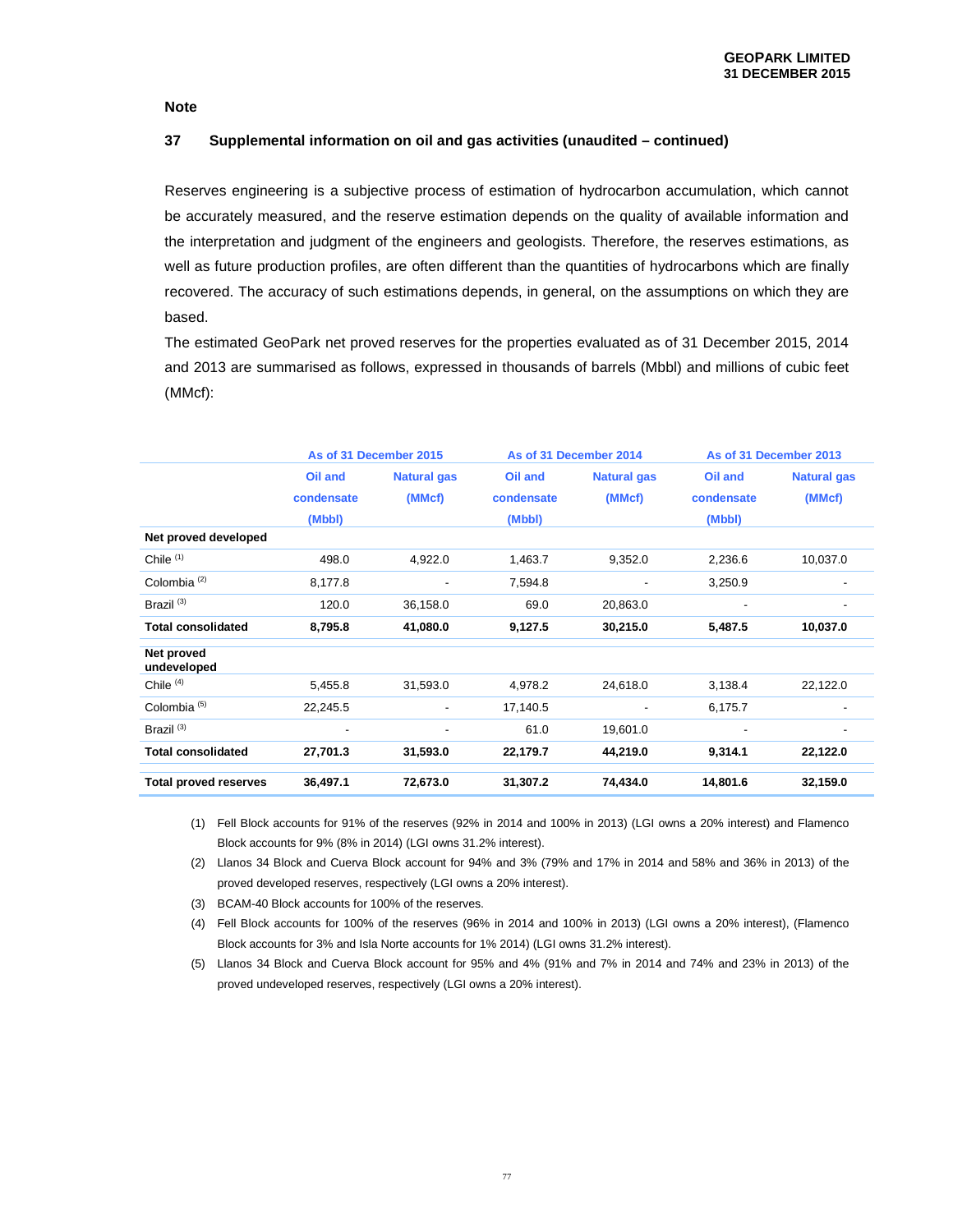## **37 Supplemental information on oil and gas activities (unaudited – continued)**

## Table 5 - Net proved reserves of oil, condensate and natural gas

Net proved reserves (developed and undeveloped) of oil and condensate:

| <b>Thousands of barrels</b>          | <b>Chile</b> | Colombia   | <b>Brazil</b> | <b>Total</b> |
|--------------------------------------|--------------|------------|---------------|--------------|
| Reserves as of 31 December 2012      | 5,258.1      | 6,627.0    |               | 11,885.1     |
| Increase (decrease) attributable to: |              |            |               |              |
| Revisions                            | 271.1        | (277.0)    |               | (5.9)        |
| Extensions and discoveries (1)       | 1.431.0      | 5.210.0    |               | 6.641.0      |
| Production                           | (1,585.2)    | (2, 133.4) |               | (3,718.6)    |
| Reserves as of 31 December 2013      | 5,375.0      | 9,426.6    |               | 14,801.6     |
| Increase (decrease) attributable to: |              |            |               |              |
| Revisions (2)                        | 124.9        | 2,489.7    |               | 2,614.6      |
| Extensions and discoveries (3)       | 2,314.0      | 16,477.0   |               | 18,791.0     |
| Purchases of minerals in place       |              |            | 150.0         | 150.0        |
| Production                           | (1,372.0)    | (3,658.0)  | (20.0)        | (5,050.0)    |
| Reserves as of 31 December 2014      | 6,441.9      | 24,735.3   | 130.0         | 31,307.2     |
| Increase (decrease) attributable to: |              |            |               |              |
| Revisions                            | 119.0        | (1.0)      | 7.6           | 125.6        |
| Extensions and discoveries (4)       | 100.0        | 10,489.0   |               | 10,589.0     |
| Production                           | (707.1)      | (4,800.0)  | (17.6)        | (5,524.7)    |
| Reserves as of 31 December 2015      | 5,953.8      | 30,423.3   | 120.0         | 36,497.1     |

(1) Mainly due to 2013 discoveries in Llanos 34 (Taro Taro, Tigana and Tigana Sur) and Yamú (Potrillo).

(2) In Chile, the revisions are mainly due to Field's performance in Fell and TdF Blocks. In Colombia, the revisions are mainly due to the performance of Tua Field and secondly to the performance of Max and Taro-taro Fields in Llanos 34 Block.

(3) In Chile, the discoveries mainly due to Loij Field discovery and Konawentru Field extensions. In Colombia, the discoveries mainly due to Tigana Field extensions wells and Aruco Field discovery in Llanos 34 Block.

(4) In Colombia, the extensions and discoveries are primarily due to the Tilo, Jacana, and Chachalaca field discoveries in the Llanos 34 Block.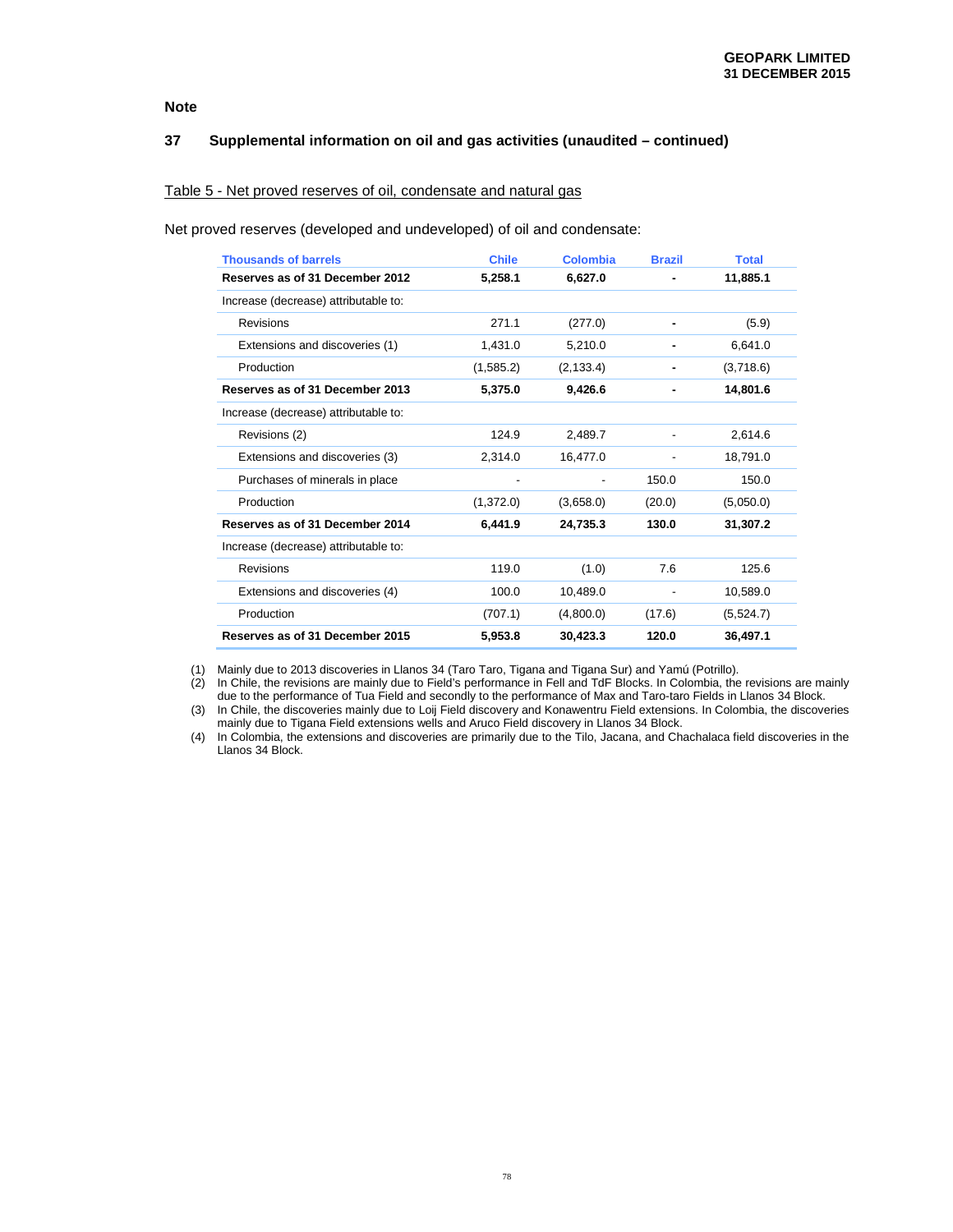## **37 Supplemental information on oil and gas activities (unaudited – continued)**

| <b>Millions of cubic feet</b>        | <b>Chile</b> | <b>Brazil</b>            | <b>Total</b> |
|--------------------------------------|--------------|--------------------------|--------------|
| Reserves as of 31 December 2012      | 29,581.0     |                          | 29,581.0     |
| Increase (decrease) attributable to: |              |                          |              |
| Revisions (1)                        | 4.691.0      |                          | 4.691.0      |
| Extensions and discoveries           | 2,219.0      |                          | 2,219.0      |
| Production                           | (4,332.0)    |                          | (4,332.0)    |
| Reserves as of 31 December 2013      | 32,159.0     |                          | 32,159.0     |
| Increase (decrease) attributable to: |              |                          |              |
| Revisions (2)                        | 3,312.0      | $\overline{\phantom{a}}$ | 3,312.0      |
| Extensions and discoveries (3)       | 3,014.0      | -                        | 3,014.0      |
| Purchases of minerals in place       |              | 47,680.0                 | 47,680.0     |
| Production                           | (4, 515.0)   | (7,216.0)                | (11,731.0)   |
| Reserves as of 31 December 2014      | 33,970.0     | 40,464.0                 | 74,434.0     |
| Increase (decrease) attributable to: |              |                          |              |
| Revisions (4)                        | (2,680.0)    | 2,907.0                  | 227.0        |
| Extensions and discoveries (5)       | 9,378.0      |                          | 9,378.0      |
| Production                           | (4, 153.0)   | (7,213.0)                | (11,366.0)   |
| Reserves as of 31 December 2015      | 36,515.0     | 36,158.0                 | 72,673.0     |

Net proved reserves (developed and undeveloped) of natural gas:

(1) The revisions are mainly due to adjustments in the Fell Block as a response to a workover in Monte Aymond field, and associated gas from drilling campaigns in Konawentru and Yagán Norte fields.

(2) The revisions are mainly due to Chercán Field development in TdF Block and gas and associated gas performance/development in Fields of Fell Block.

(3) Mainly due to the Ache Field discovery and the associated gas from Konawentru extension well.

 $(4)$  In Brazil, the revisions are primary due to the production performance of Manati field.

(5) In Chile, the extensions and discoveries are primary due to the Ache Field discovery and from the extension well in the Fell Block.

Revisions refer to changes in interpretation of discovered accumulations and some technical / logistical needs in the area obliged to modify the timing and development plan of certain fields under appraisal and development phases.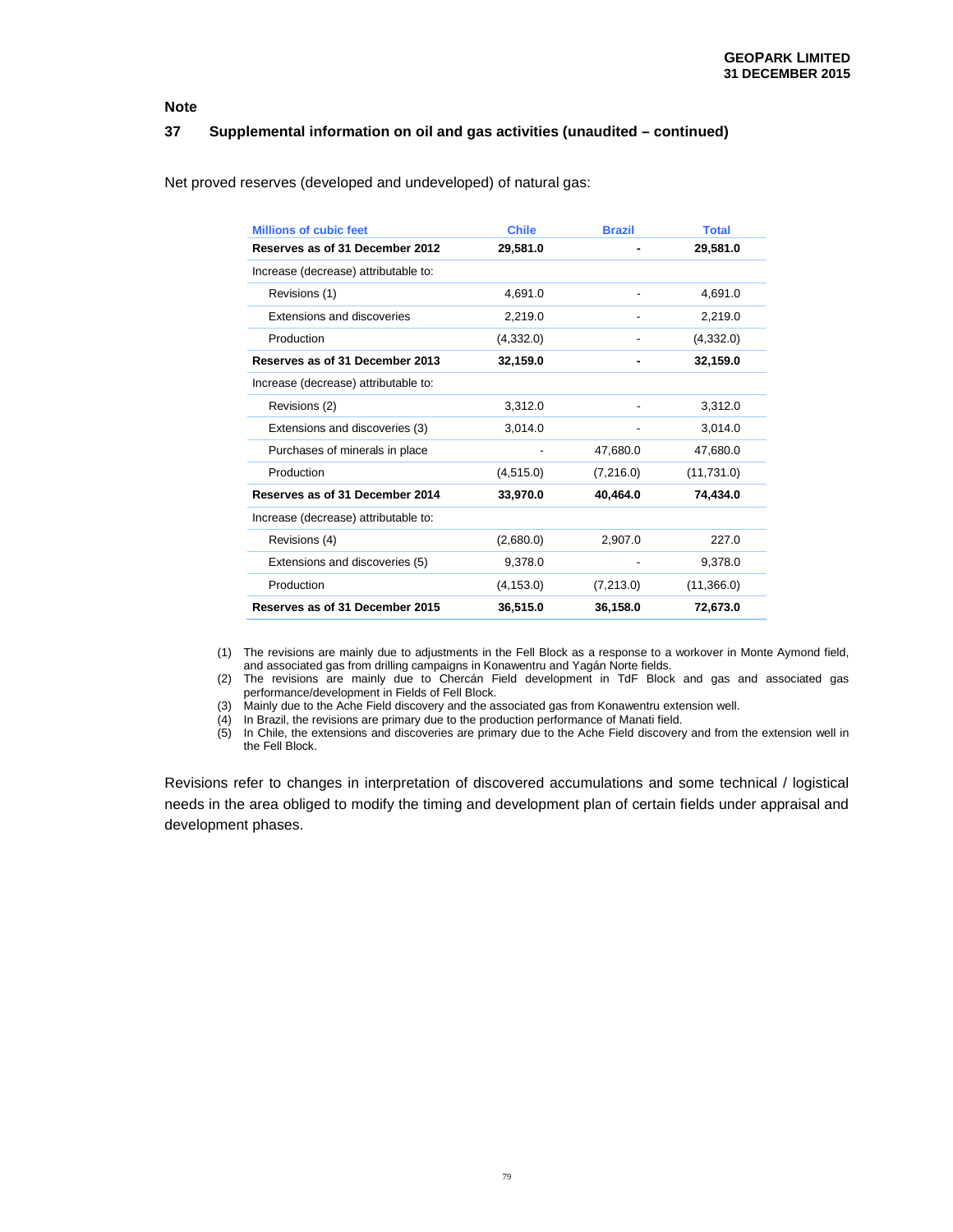## **37 Supplemental information on oil and gas activities (unaudited – continued)**

# Table 6 - Standardized measure of discounted future net cash flows related to proved oil and gas reserves

The following table discloses estimated future net cash flows from future production of proved developed and undeveloped reserves of crude oil, condensate and natural gas. As prescribed by SEC Modernization of Oil and Gas Reporting rules and ASC 932 of the FASB Accounting Standards Codification (ASC) relating to Extractive Activities – Oil and Gas (formerly SFAS no. 69 Disclosures about Oil and Gas Producing Activities), such future net cash flows were estimated using the average first day- of-the-month price during the 12-month period for 2015, 2014 and 2013 and using a 10% annual discount factor. Future development and abandonment costs include estimated drilling costs, development and exploitation installations and abandonment costs. These future development costs were estimated based on evaluations made by the Company. The future income tax was calculated by applying the statutory tax rates in effect in the respective countries in which we have interests, as of the date this supplementary information was filed.

This standardized measure is not intended to be and should not be interpreted as an estimate of the market value of the Company's reserves. The purpose of this information is to give standardized data to help the users of the financial statements to compare different companies and make certain projections. It is important to point out that this information does not include, among other items, the effect of future changes in prices, costs and tax rates, which past experience indicates that are likely to occur, as well as the effect of future cash flows from reserves which have not yet been classified as proved reserves, of a discount factor more representative of the value of money over the lapse of time and of the risks inherent to the production of oil and gas. These future changes may have a significant impact on the future net cash flows disclosed below. For all these reasons, this information does not necessarily indicate the perception the Company has on the discounted future net cash flows derived from the reserves of hydrocarbons.

| <b>Amounts in US\$ '000</b>                                 | <b>Chile</b> | <b>Colombia</b> | <b>Brazil</b> | <b>Total</b> |
|-------------------------------------------------------------|--------------|-----------------|---------------|--------------|
| At 31 December 2015                                         |              |                 |               |              |
| Future cash inflows                                         | 403.199      | 1.032.339       | 221.206       | 1.656.744    |
| Future production costs                                     | (186,933)    | (309,394)       | (99,832)      | (596,159)    |
| Future development costs                                    | (112,312)    | (99, 305)       | (16, 360)     | (227, 977)   |
| Future income taxes                                         | (17, 904)    | (195,957)       | (16, 837)     | (230,698)    |
| Undiscounted future net cash flows                          | 86.050       | 427.683         | 88.177        | 601,910      |
| 10% annual discount                                         | (17, 895)    | (127,586)       | (15, 861)     | (161,342)    |
| Standardized measure of discounted<br>future net cash flows | 68,155       | 300,097         | 72,316        | 440,568      |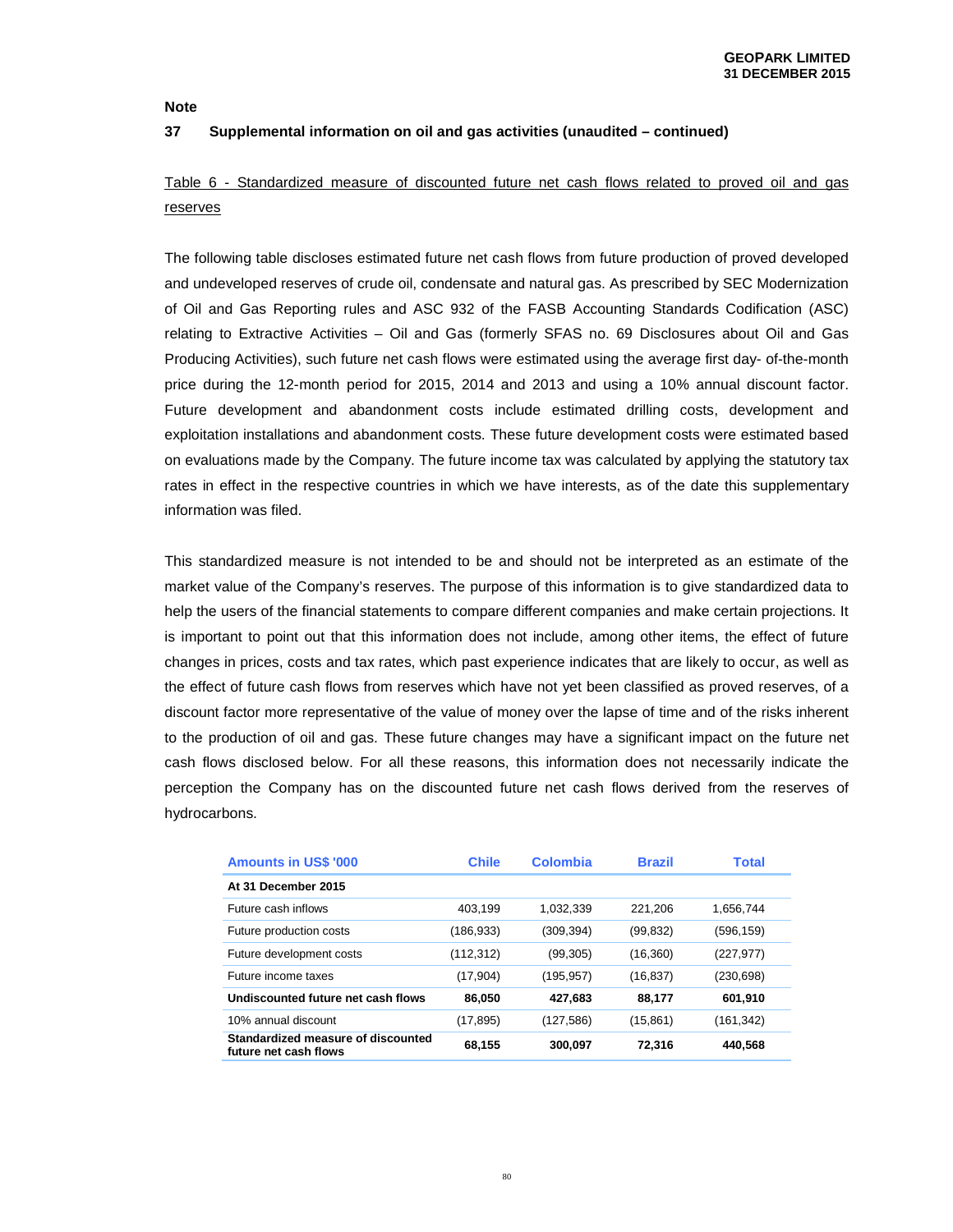# **37 Supplemental information on oil and gas activities (unaudited – continued)**

Table 6 - Standardized measure of discounted future net cash flows related to proved oil and gas reserves (continued)

| <b>Amounts in US\$ '000</b>                                 | <b>Chile</b> | <b>Colombia</b> | <b>Brazil</b>            | <b>Total</b> |
|-------------------------------------------------------------|--------------|-----------------|--------------------------|--------------|
| At 31 December 2014                                         |              |                 |                          |              |
| Future cash inflows                                         | 778.820      | 1,732,395       | 307.535                  | 2.818.750    |
| Future production costs                                     | (250, 529)   | (587,096)       | (124, 265)               | (961, 890)   |
| Future development costs                                    | (184, 352)   | (100, 036)      | (19, 965)                | (304, 353)   |
| Future income taxes                                         | (54, 442)    | (303,090)       | (19, 566)                | (377,098)    |
| Undiscounted future net cash flows                          | 289,497      | 742,173         | 143,739                  | 1,175,409    |
| 10% annual discount                                         | (61, 839)    | (158, 102)      | (31, 594)                | (251, 535)   |
| Standardized measure of discounted<br>future net cash flows | 227,658      | 584,071         | 112,145                  | 923,874      |
| At 31 December 2013                                         |              |                 |                          |              |
| Future cash inflows                                         | 610,106      | 686,227         | $\overline{\phantom{a}}$ | 1,296,333    |
| Future production costs                                     | (164, 820)   | (274, 246)      |                          | (439,066)    |
| Future development costs                                    | (215, 426)   | (82, 964)       |                          | (298, 390)   |
| Future income taxes                                         | (38, 599)    | (118, 104)      |                          | (156, 703)   |
| Undiscounted future net cash flows                          | 191,261      | 210,913         |                          | 402,174      |
| 10% annual discount                                         | (27, 401)    | (37, 121)       |                          | (64, 522)    |
| Standardized measure of discounted<br>future net cash flows | 163,860      | 173,792         |                          | 337,652      |

# Table 7 - Changes in the standardized measure of discounted future net cash flows from proved reserves

| <b>Amounts in US\$ '000</b>                        | <b>Chile</b> | <b>Colombia</b> | <b>Brazil</b> | <b>Total</b> |
|----------------------------------------------------|--------------|-----------------|---------------|--------------|
| Present value at 31 December 2012                  | 202,449      | 133,645         |               | 336,094      |
| Sales of hydrocarbon, net of production<br>costs   | (128,993)    | (118, 417)      | ۰             | (247, 410)   |
| Net changes in sales price and production<br>costs | (4,925)      | 4,754           |               | (171)        |
| Changes in estimated future development<br>costs   | (118, 760)   | (68, 337)       | ۰             | (187,097)    |
| Extensions and discoveries less related<br>costs   | 63,948       | 186,738         |               | 250,686      |
| Development costs incurred                         | 83,983       | 39,922          |               | 123,905      |
| Revisions of previous quantity estimates           | 37,389       | (9,928)         |               | 27,461       |
| Net changes in income taxes                        | 4,102        | (17, 827)       |               | (13, 725)    |
| Accretion of discount                              | 24,667       | 23,242          |               | 47,909       |